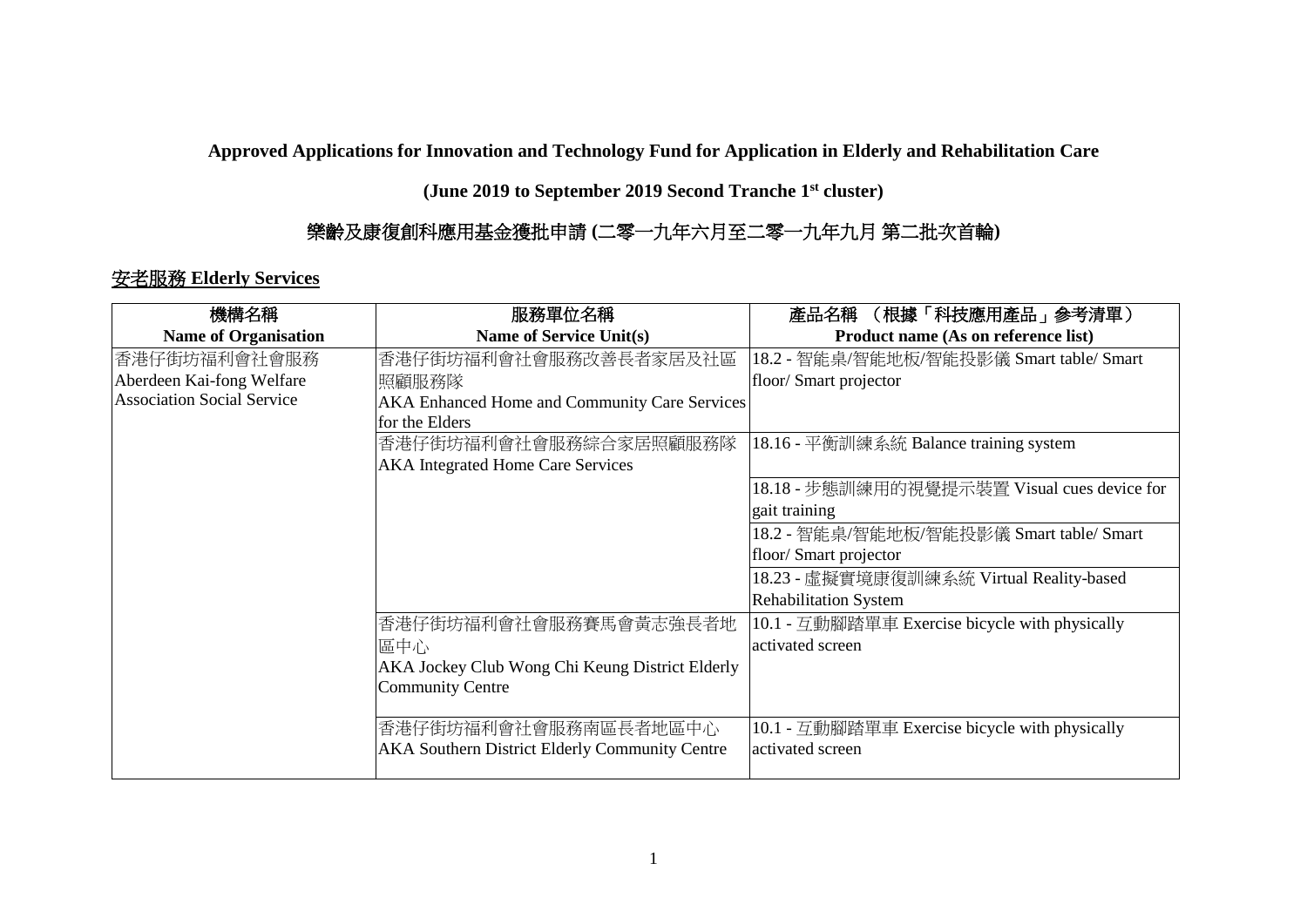| 機構名稱                              | 服務單位名稱                                                                            | (根據「科技應用產品」参考清單)<br>產品名稱                          |
|-----------------------------------|-----------------------------------------------------------------------------------|---------------------------------------------------|
| <b>Name of Organisation</b>       | <b>Name of Service Unit(s)</b>                                                    | Product name (As on reference list)               |
| 香港仔街坊福利會社會服務                      | 香港仔街坊福利會社會服務南區長者綜合服務處                                                             | 18.17 - 主動/被動式手腳訓練器材 Active Passive Trainer       |
| Aberdeen Kai-fong Welfare         | <b>AKA Southern District Integrated Elderly Service</b>                           | for Upper/and Lower limbs                         |
| <b>Association Social Service</b> | Centre                                                                            | 18.23 - 虛擬實境康復訓練系統 Virtual Reality-based          |
|                                   |                                                                                   | <b>Rehabilitation System</b>                      |
|                                   | 香港仔街坊福利會社會服務華貴長者日間護理中                                                             | 18.18 - 步態訓練用的視覺提示裝置 Visual cues device for       |
|                                   |                                                                                   | gait training                                     |
|                                   | AKA Wah Kwai Day Care Centre for the Elderly                                      |                                                   |
| 主愛護老院                             | 主愛護老院                                                                             | 22.1 - 智能感應器 Smart Sensors                        |
| <b>Agape Nursing Home</b>         | <b>Agape Nursing Home</b>                                                         |                                                   |
| 雅麗氏何妙齡那打素社福有限公司 那打素外展復康事工         |                                                                                   | 19.3 - 陪伴機械人 Companion robot                      |
|                                   | Alice Ho Miu Ling Nethersole Social Nethersole Outreaching Rehabilitation Mission |                                                   |
| Service Limited                   |                                                                                   |                                                   |
| 鴨利洲護老中心                           | 鴨利洲護老中心                                                                           | 12.2 - 樓梯機 Electric climber                       |
| Ap Lei Chau Home for the Elderly  | Ap Lei Chau Home for the Elderly                                                  |                                                   |
|                                   |                                                                                   | 18.2 - 智能桌/智能地板/智能投影儀 Smart table/ Smart          |
|                                   |                                                                                   | floor/ Smart projector                            |
| 工程及醫療義務工作協會                       | 工程及醫療義務工作協會綜合家居照顧服務                                                               | 18.13 - 垂直振動治療儀 Vertical vibration therapy device |
| Association for Engineering and   | Association for Engineering and Medical Volunteer                                 |                                                   |
| Medical Volunteer Services (EMV)  | Services Integrated Home Care Service                                             |                                                   |
| 浸信會愛羣社會服務處                        | 佐敦長者中心                                                                            | 15.1 - 智能防遊走解決方案 Smart anti- wandering solution   |
| Baptist Oi Kwan Social Service    | Jordan Elderly Centre                                                             |                                                   |
|                                   |                                                                                   | 8.2 - 電子穩定食具手柄連食具配件 Electronic stabilising        |
|                                   |                                                                                   | handle with feeding accessories                   |
|                                   | 麗瑤長者鄰舍中心                                                                          | 18.13 - 垂直振動治療儀 Vertical vibration therapy device |
|                                   | Lai Yiu Neighbourhood Elderly Centre                                              |                                                   |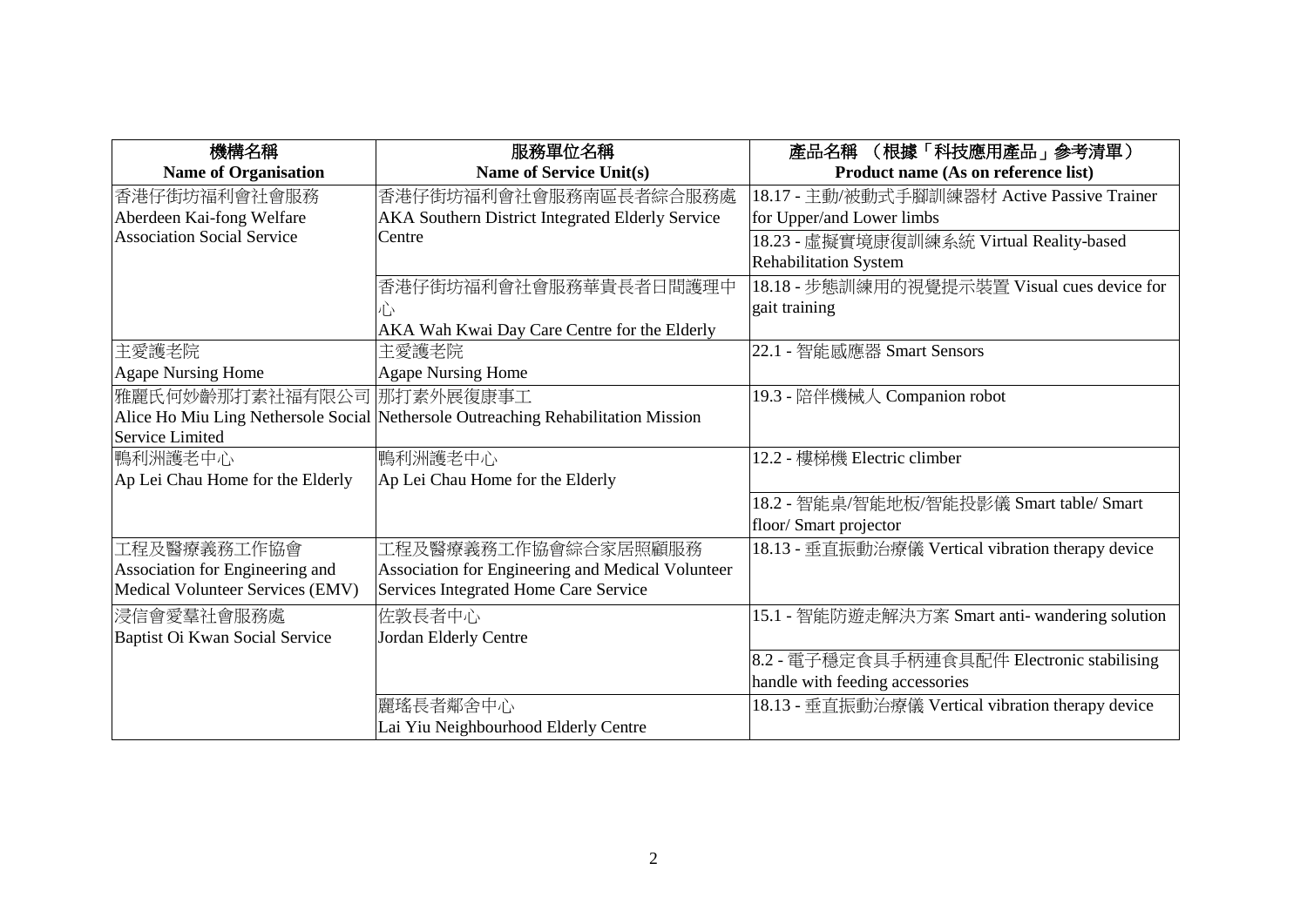| 機構名稱                            | 服務單位名稱                                     | (根據「科技應用產品」參考清單)<br>產品名稱                                                      |
|---------------------------------|--------------------------------------------|-------------------------------------------------------------------------------|
| <b>Name of Organisation</b>     | <b>Name of Service Unit(s)</b>             | Product name (As on reference list)                                           |
| 浸信會愛羣社會服務處                      | 沙田長者日間護理中心                                 | 12.3 - 電動站立換尿片機 Electric Raiser                                               |
| Baptist Oi Kwa Baptist Oi Kwan  | Sha Tin Day Care Centre for the Elderly    |                                                                               |
| Social Service n Social Service |                                            | 15.1 - 智能防遊走解決方案 Smart anti- wandering solution                               |
|                                 |                                            | 8.2 - 電子穩定食具手柄連食具配件 Electronic stabilising<br>handle with feeding accessories |
|                                 | 大埔區張秀芳長者鄰舍中心                               | 15.1 - 智能防遊走解決方案 Smart anti- wandering solution                               |
|                                 | Tai Po Baptist Church Au Cheung Sau Fong   |                                                                               |
|                                 | Neighbourhood Elderly Centre               |                                                                               |
|                                 | 青衣長者鄰舍中心                                   | 8.2 - 電子穩定食具手柄連食具配件 Electronic stabilising                                    |
|                                 | Tsing Yi Neighbourhood Elderly Centre      | handle with feeding accessories                                               |
|                                 | 頣樂綜合健康服務中心                                 | 15.1 - 智能防遊走解決方案 Smart anti- wandering solution                               |
|                                 | Yee Lok Integrated Health Service Centre   |                                                                               |
|                                 |                                            | 8.2 - 電子穩定食具手柄連食具配件 Electronic stabilising                                    |
|                                 |                                            | handle with feeding accessories                                               |
|                                 | 頤荃長者健康服務中心                                 | 12.2 - 樓梯機 Electric climber                                                   |
|                                 | Yee Tsuen Integrated Health Service Centre |                                                                               |
|                                 |                                            | 15.1 - 智能防遊走解決方案 Smart anti- wandering solution                               |
|                                 |                                            | 8.2 - 電子穩定食具手柄連食具配件 Electronic stabilising                                    |
|                                 |                                            | handle with feeding accessories                                               |
|                                 | 頣薈綜合健康服務中心                                 | 15.1 - 智能防遊走解決方案 Smart anti- wandering solution                               |
|                                 | Yee Wui Integrated Health Service Centre   |                                                                               |
|                                 |                                            | 8.2 - 電子穩定食具手柄連食具配件 Electronic stabilising                                    |
|                                 |                                            | handle with feeding accessories                                               |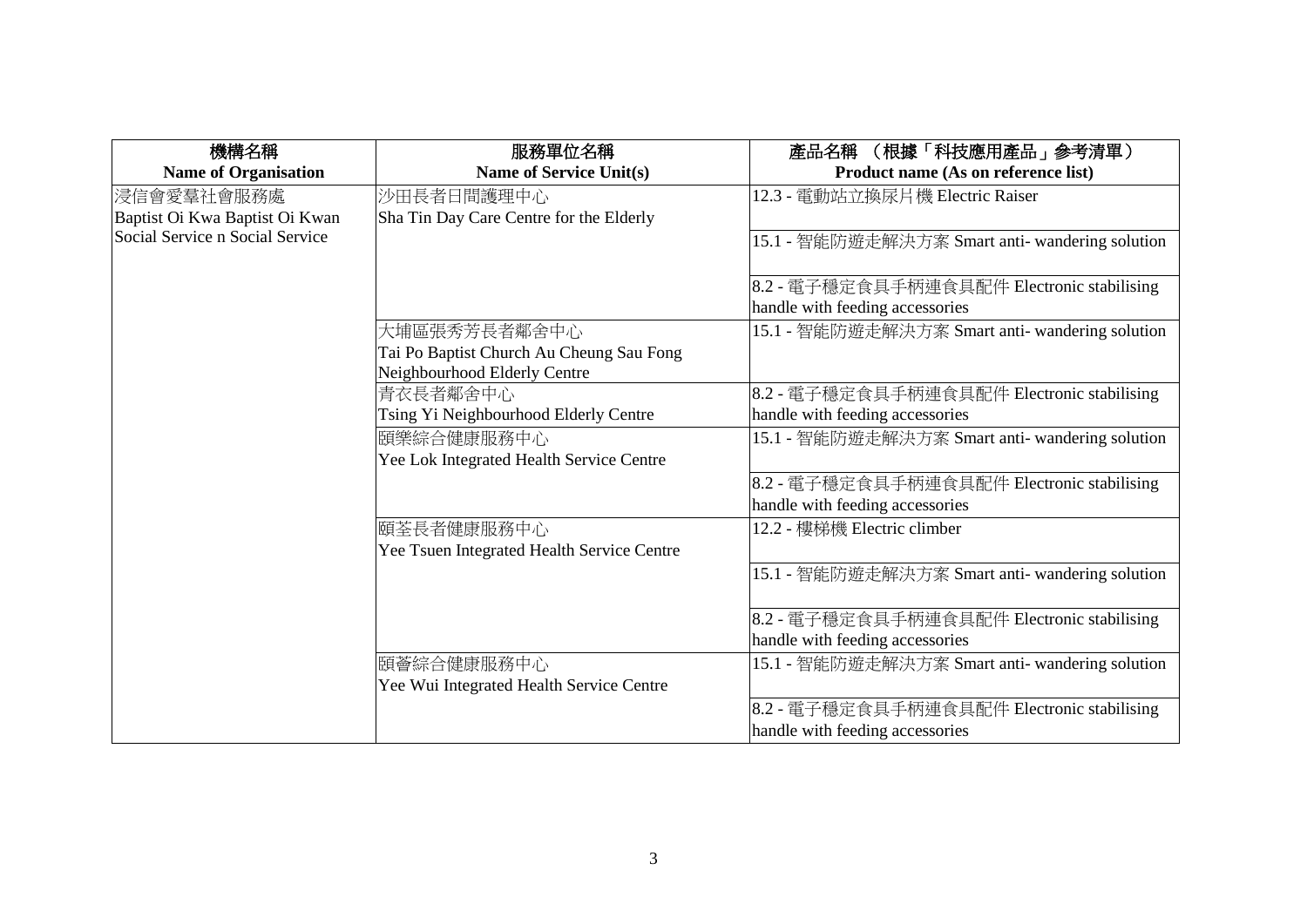| 機構名稱                              | 服務單位名稱                                                           | 產品名稱 (根據「科技應用產品」參考清單)                       |
|-----------------------------------|------------------------------------------------------------------|---------------------------------------------|
| <b>Name of Organisation</b>       | <b>Name of Service Unit(s)</b>                                   | Product name (As on reference list)         |
| 嘉颐護老中心(北角)                        | 嘉颐護老中心(北角)                                                       | 12.3 - 電動站立換尿片機 Electric Raiser             |
| Care & Services Elderly Centre    | Care & Services Elderly Centre (North Point)                     |                                             |
| (North Point)                     |                                                                  |                                             |
| 嘉頤護理有限公司 - 嘉頤薈                    | 嘉頤護理有限公司 - 嘉頤薈                                                   | 2.1 - 可傾斜/可調較高度的便椅/淋浴椅 Tilt-in-space/height |
| Care and Services Company Limited | Care and Services Company Limited - Grand                        | adjustable commode/ shower chair            |
| <b>Grand Residence</b>            | Residence                                                        |                                             |
| 香港明愛                              | 明愛鄭承峰長者社區中心 (深水埗)                                                | 18.11 - 有生物反饋的虛擬現實復康系統 Virtual reality      |
| Caritas - Hong Kong               | Caritas Cheng Shing Fung District Elderly Centre<br>(Shamshuipo) | rehabilitation with biofeedback             |
|                                   | 明愛荃灣日間護理中心                                                       | 10.2 - 模擬運動系統 Stimulated exercise system    |
|                                   | Caritas Day Care Centre for the Elderly - Tsuen Wan              |                                             |
|                                   |                                                                  | 18.17 - 主動/被動式手腳訓練器材 Active Passive Trainer |
|                                   |                                                                  | for Upper/and Lower limbs                   |
|                                   |                                                                  | 18.4 - 多功能協調和敏捷性培訓儀 Multi-function          |
|                                   |                                                                  | coordination and agility trainer            |
|                                   |                                                                  | 9.3 - 輔助坐廁器 Toilet seat lift up             |
|                                   |                                                                  | 非參考清單項目 Non-reference list item             |
|                                   | 明愛西九龍日間護理中心                                                      | 10.2 - 模擬運動系統 Stimulated exercise system    |
|                                   | Caritas Day Care Centre for the Elderly - West                   |                                             |
|                                   | Kowloon                                                          | 18.17 - 主動/被動式手腳訓練器材 Active Passive Trainer |
|                                   |                                                                  | for Upper/and Lower limbs                   |
|                                   |                                                                  | 18.4 - 多功能協調和敏捷性培訓儀 Multi-function          |
|                                   |                                                                  | coordination and agility trainer            |
|                                   |                                                                  | 9.3 - 輔助坐廁器 Toilet seat lift up             |
|                                   |                                                                  | 非參考清單項目 Non-reference list item             |
|                                   |                                                                  |                                             |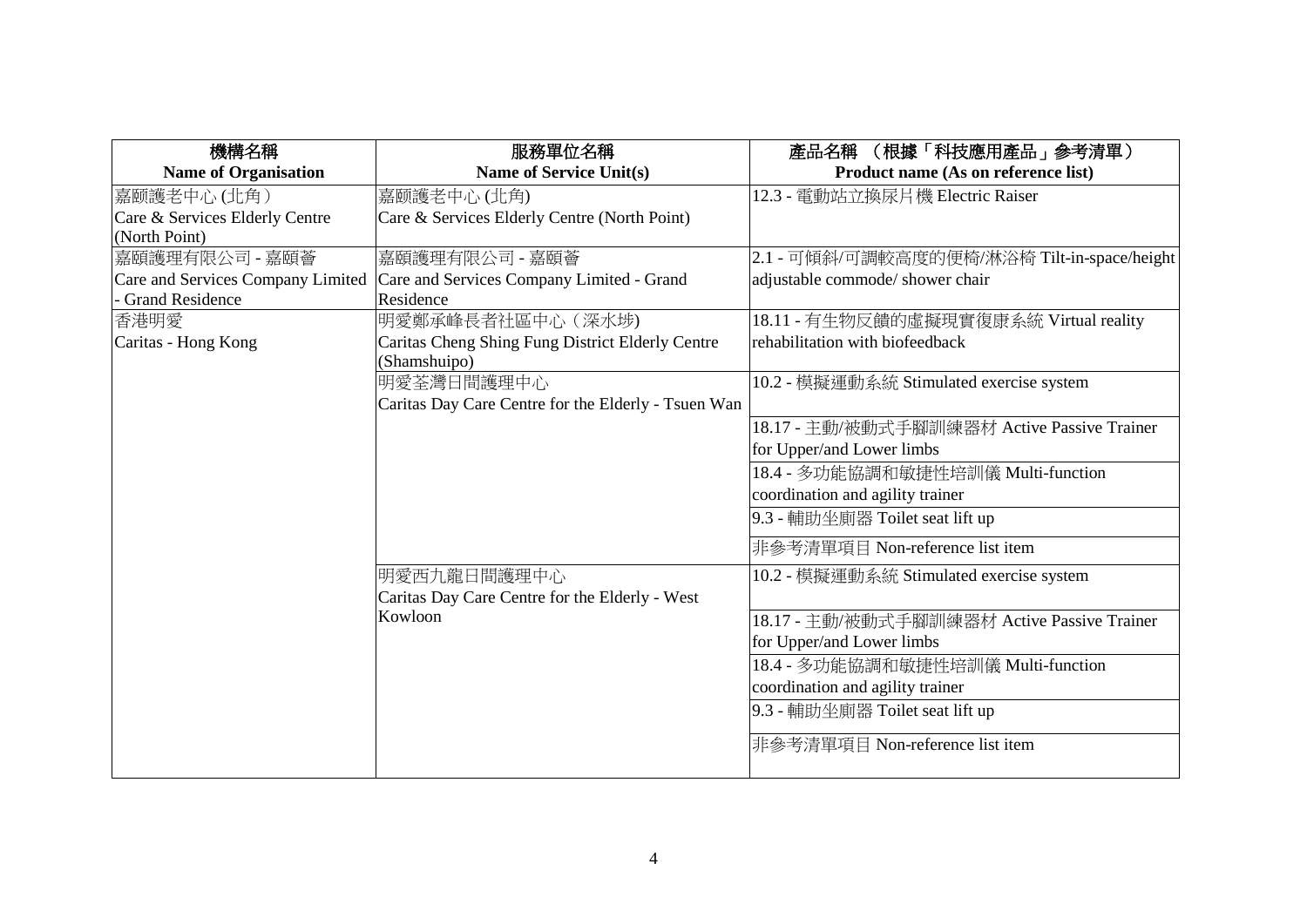| 機構名稱                        | 服務單位名稱                                      | 產品名稱 (根據「科技應用產品」參考清單)                             |
|-----------------------------|---------------------------------------------|---------------------------------------------------|
| <b>Name of Organisation</b> | <b>Name of Service Unit(s)</b>              | Product name (As on reference list)               |
| 香港明愛                        | 明愛元朗長者社區中心                                  | 18.13 - 垂直振動治療儀 Vertical vibration therapy device |
| Caritas - Hong Kong         | Caritas District Elderly Centre - Yuen Long |                                                   |
|                             | 明愛梨木樹長者中心                                   | 18.4 - 多功能協調和敏捷性培訓儀 Multi-function                |
|                             | Caritas Elderly Centre - Lei Muk Shue       | coordination and agility trainer                  |
|                             | 明愛沙田長者中心                                    | 18.11 - 有生物反饋的虛擬現實復康系統 Virtual reality            |
|                             | Caritas Elderly Centre - Shatin             | rehabilitation with biofeedback                   |
|                             | 明愛東頭長者中心                                    | 18.11 - 有生物反饋的虛擬現實復康系統 Virtual reality            |
|                             | Caritas Elderly Centre - Tung Tau           | rehabilitation with biofeedback                   |
|                             | 明愛恩翠苑                                       | 18.16 - 平衡訓練系統 Balance training system            |
|                             | Caritas Evergreen Home                      |                                                   |
|                             |                                             | 18.17 - 主動/被動式手腳訓練器材 Active Passive Trainer       |
|                             |                                             | for Upper/and Lower limbs                         |
|                             |                                             | 18.4 - 多功能協調和敏捷性培訓儀 Multi-function                |
|                             |                                             | coordination and agility trainer                  |
|                             |                                             | 5.2 - 在床淋浴系统 Bed shower system                    |
|                             | 明愛富亨苑                                       | 10.2 - 模擬運動系統 Stimulated exercise system          |
|                             | Caritas Fu Heng Home                        |                                                   |
|                             |                                             | 18.17 - 主動/被動式手腳訓練器材 Active Passive Trainer       |
|                             |                                             | for Upper/and Lower limbs                         |
|                             |                                             | 18.4 - 多功能協調和敏捷性培訓儀 Multi-function                |
|                             |                                             | coordination and agility trainer                  |
|                             | 明愛富東苑                                       | 10.2 - 模擬運動系統 Stimulated exercise system          |
|                             | Caritas Fu Tung Home                        | 18.17 - 主動/被動式手腳訓練器材 Active Passive Trainer       |
|                             |                                             | for Upper/and Lower limbs                         |
|                             |                                             | 18.4 - 多功能協調和敏捷性培訓儀 Multi-function                |
|                             |                                             | coordination and agility trainer                  |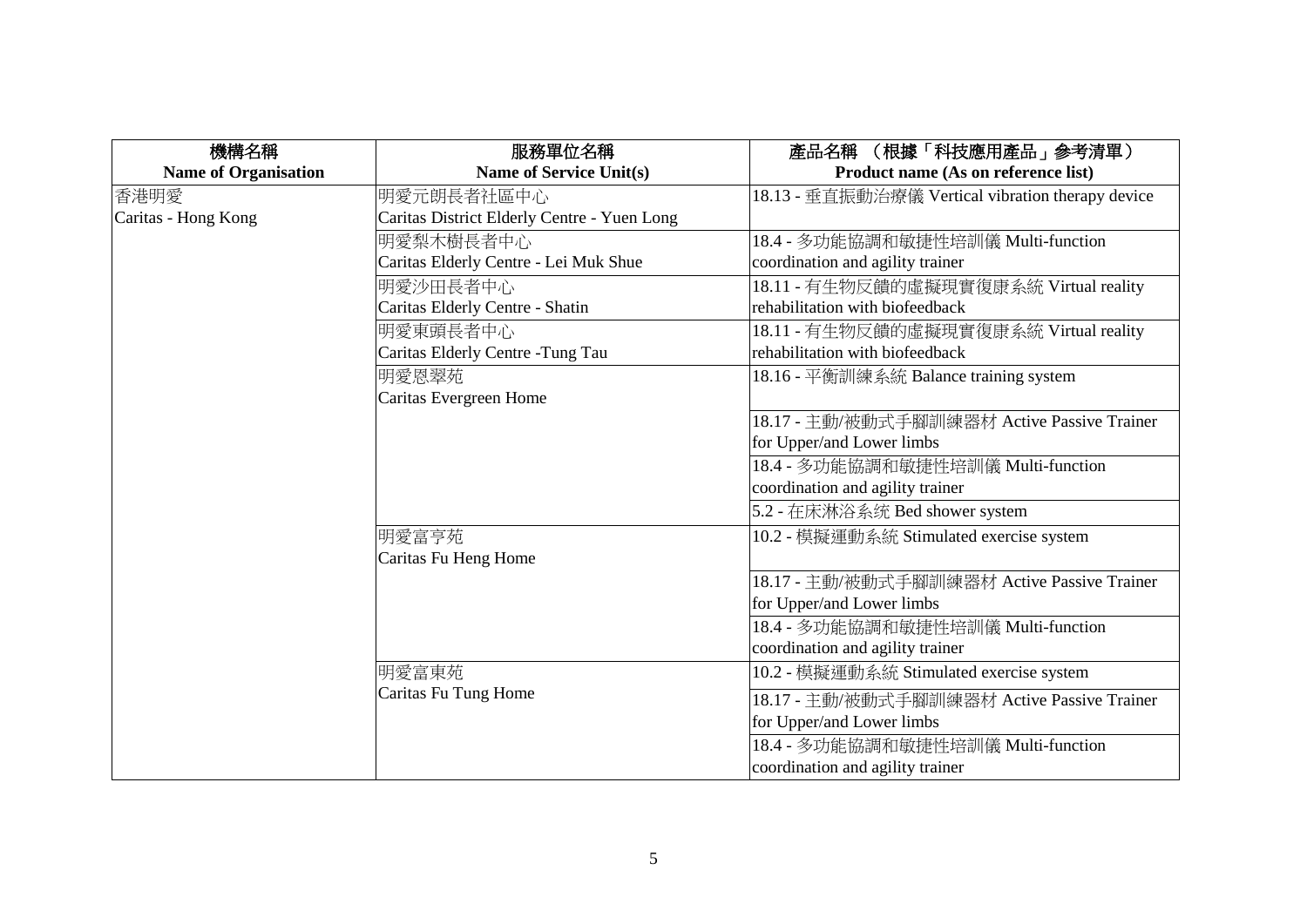| 機構名稱                        | 服務單位名稱                                                        | (根據「科技應用產品」參考清單)<br>產品名稱                          |
|-----------------------------|---------------------------------------------------------------|---------------------------------------------------|
| <b>Name of Organisation</b> | <b>Name of Service Unit(s)</b>                                | Product name (As on reference list)               |
| 香港明愛                        | 明愛馮黃鳳亭安老院                                                     | 10.2 - 模擬運動系統 Stimulated exercise system          |
| Caritas - Hong Kong         | Caritas Fung Wong Fung Ting Home                              |                                                   |
|                             |                                                               | 18.17 - 主動/被動式手腳訓練器材 Active Passive Trainer       |
|                             |                                                               | for Upper/and Lower limbs                         |
|                             |                                                               | 18.4 - 多功能協調和敏捷性培訓儀 Multi-function                |
|                             |                                                               | coordination and agility trainer                  |
|                             | 明愛利孝和護理安老院                                                    | 18.17 - 主動/被動式手腳訓練器材 Active Passive Trainer       |
|                             | Caritas Harold HW Lee Care and Attention Home                 | for Upper/and Lower limbs                         |
|                             |                                                               | 18.4 - 多功能協調和敏捷性培訓儀 Multi-function                |
|                             |                                                               | coordination and agility trainer                  |
|                             | 明愛深水埗綜合家居照顧服務                                                 | 18.4 - 多功能協調和敏捷性培訓儀 Multi-function                |
|                             | Caritas Integrated Home Care Service - Shamshuipo             | coordination and agility trainer                  |
|                             |                                                               | 非參考清單項目 Non-reference list item                   |
|                             |                                                               |                                                   |
|                             | 明愛綜合家居照顧服務(沙田/隆亨)                                             | 18.13 - 垂直振動治療儀 Vertical vibration therapy device |
|                             | Caritas Integrated Home Care Services - Sha Tin/<br>Lung Hung |                                                   |
|                             |                                                               | 18.4 - 多功能協調和敏捷性培訓儀 Multi-function                |
|                             |                                                               | coordination and agility trainer                  |
|                             |                                                               | 非參考清單項目 Non-reference list item                   |
|                             | 明愛綜合家居照顧服務(鑽石山/ 慈雲山)                                          | 18.4 - 多功能協調和敏捷性培訓儀 Multi-function                |
|                             | Caritas Integrated Home Care Services (Diamond                | coordination and agility trainer                  |
|                             | Hill/ Tsz Wan Shan)                                           | 非參考清單項目 Non-reference list item                   |
|                             |                                                               |                                                   |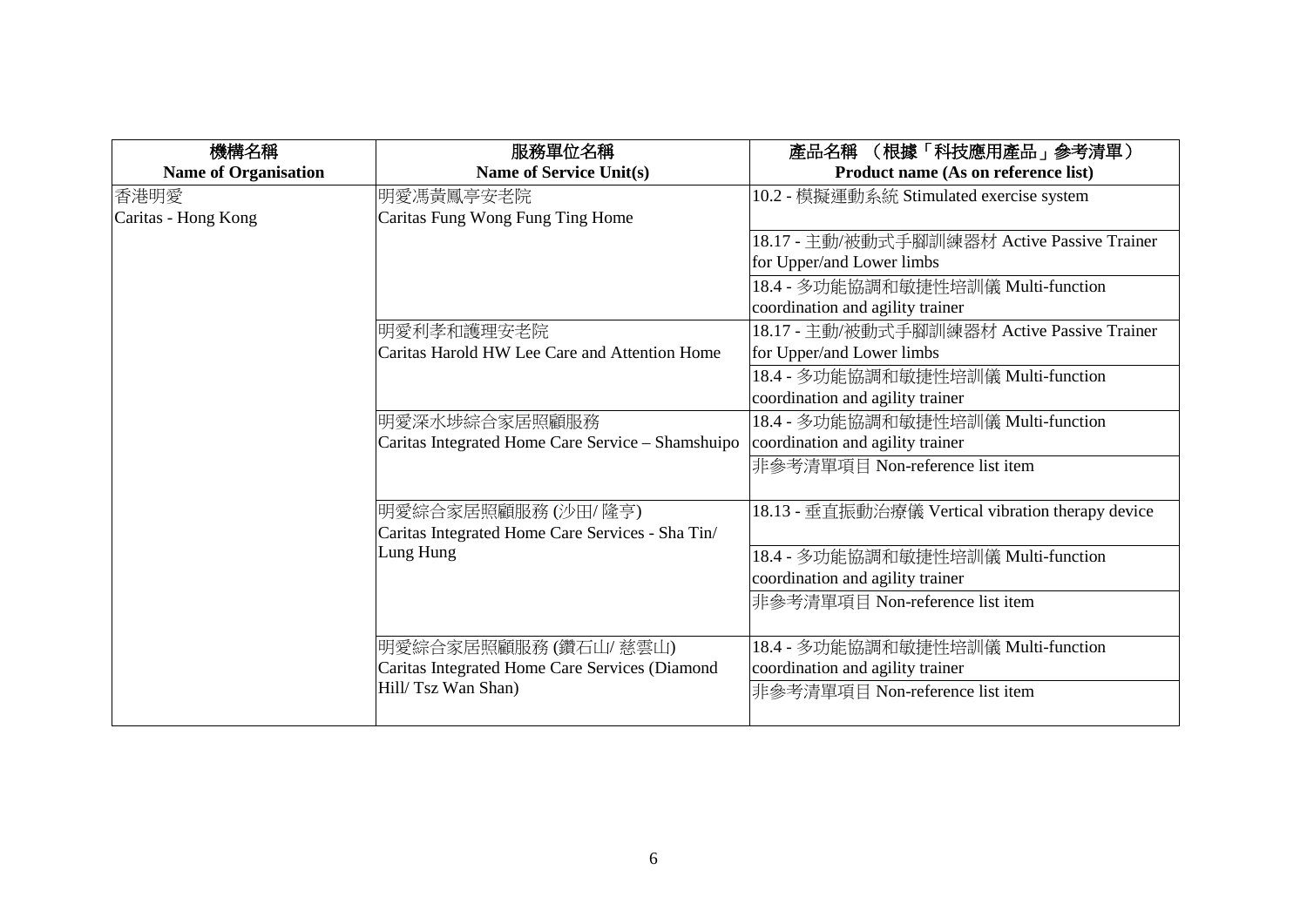| 機構名稱                        | 服務單位名稱                                             | (根據「科技應用產品」參考清單)<br>產品名稱                    |
|-----------------------------|----------------------------------------------------|---------------------------------------------|
| <b>Name of Organisation</b> | <b>Name of Service Unit(s)</b>                     | Product name (As on reference list)         |
| 香港明愛                        | 明愛賽馬會恩暉苑暨陸陳淑穎長者日間護理中心                              | 18.4 - 多功能協調和敏捷性培訓儀 Multi-function          |
| Caritas - Hong Kong         | Caritas Jockey Club Everbright Home cum Look       | coordination and agility trainer            |
|                             | Chan Suk Wing Day Care Centre for the Elderly      |                                             |
|                             | 明愛賽馬會長者日間綜合服務中心                                    | 10.2 - 模擬運動系統 Stimulated exercise system    |
|                             | Caritas Jockey Club Integrated Day Services Centre |                                             |
|                             | for the Elderly                                    | 18.17 - 主動/被動式手腳訓練器材 Active Passive Trainer |
|                             |                                                    | for Upper/and Lower limbs                   |
|                             |                                                    | 18.4 - 多功能協調和敏捷性培訓儀 Multi-function          |
|                             |                                                    | coordination and agility trainer            |
|                             |                                                    | 9.3 - 輔助坐廁器 Toilet seat lift up             |
|                             |                                                    |                                             |
|                             | 明愛麗閣苑                                              | 18.4 - 多功能協調和敏捷性培訓儀 Multi-function          |
|                             | Caritas Lai Kok Home                               | coordination and agility trainer            |
|                             | 明愛李嘉誠護理安老院                                         | 18.16 - 平衡訓練系統 Balance training system      |
|                             | Caritas Li Ka Shing Care and Attention Home        |                                             |
|                             |                                                    | 18.4 - 多功能協調和敏捷性培訓儀 Multi-function          |
|                             |                                                    | coordination and agility trainer            |
|                             | 明愛恩柏軒日間護理中心                                        | 10.2 - 模擬運動系統 Stimulated exercise system    |
|                             | Caritas Mutual Help Project Day Care Centre        |                                             |
|                             |                                                    | 18.17 - 主動/被動式手腳訓練器材 Active Passive Trainer |
|                             |                                                    | for Upper/and Lower limbs                   |
|                             |                                                    | 18.4 - 多功能協調和敏捷性培訓儀 Multi-function          |
|                             |                                                    | coordination and agility trainer            |
|                             | 明愛盈水閣                                              | 18.4 - 多功能協調和敏捷性培訓儀 Multi-function          |
|                             | Caritas Ying Shui Home                             | coordination and agility trainer            |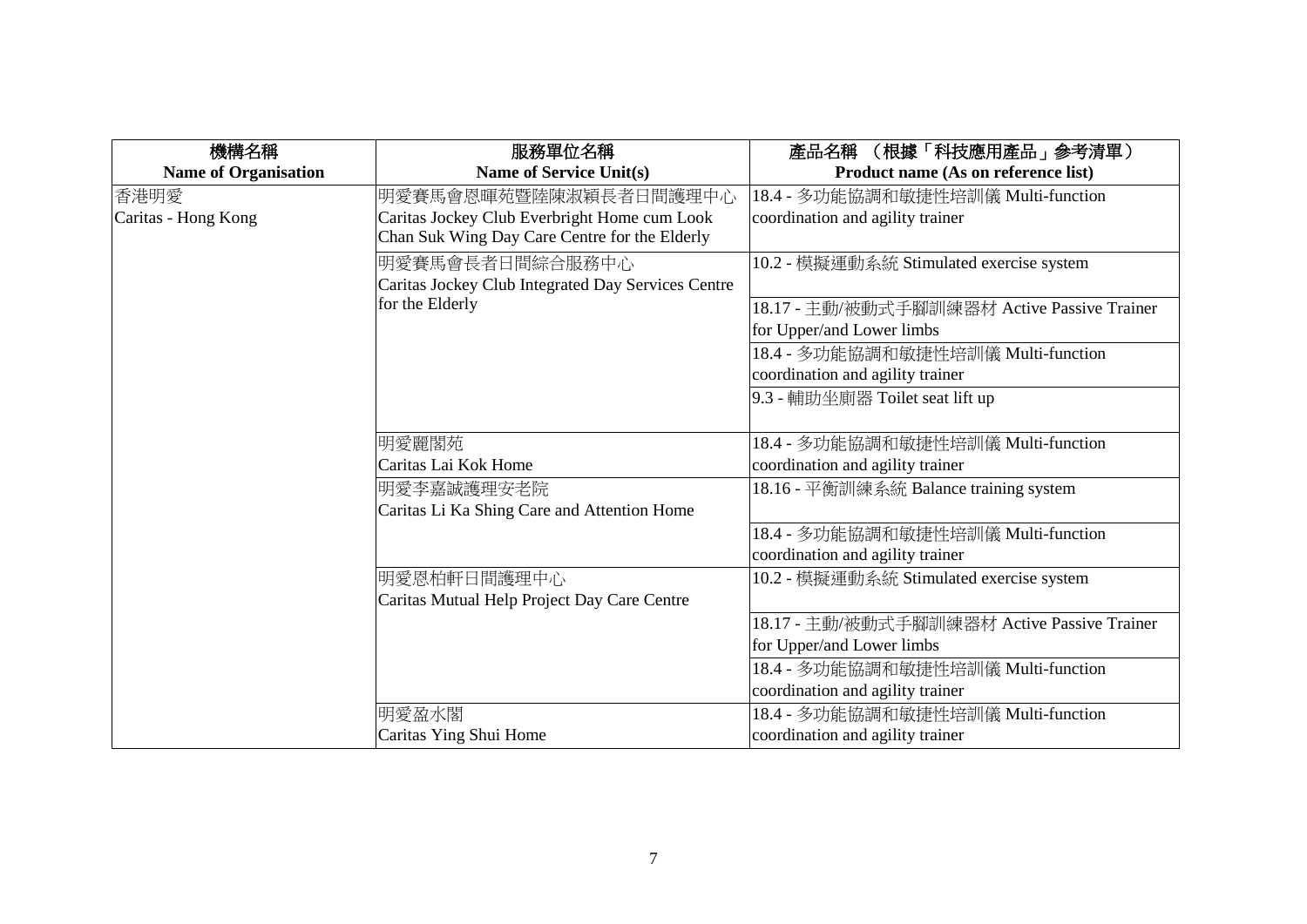| 機構名稱                              | 服務單位名稱                                            | (根據「科技應用產品」 参考清單)<br>產品名稱                         |
|-----------------------------------|---------------------------------------------------|---------------------------------------------------|
| <b>Name of Organisation</b>       | <b>Name of Service Unit(s)</b>                    | Product name (As on reference list)               |
| 志蓮淨苑                              | 志蓮護理安老院                                           | 14.1 - 床邊紅外線監察系統 Bedside infrared alarm system    |
| Chi Lin Nunnery                   | Chi Lin Care and Attention Home                   |                                                   |
|                                   |                                                   | 18.16 - 平衡訓練系統 Balance training system            |
|                                   |                                                   |                                                   |
|                                   | 志蓮日間護理中心                                          | 10.3 - 智能互動幕屏 Smart Interactive Device            |
|                                   | Chi Lin Day Care Centre for the Elderly           |                                                   |
| 慈華護老院有限公司                         | 慈華護老院有限公司                                         | 2.1 - 可傾斜/可調較高度的便椅/淋浴椅 Tilt-in-space/height       |
| Chi Wah Nursing Home Limited      | Chi Wah Nursing Home Limited                      | adjustable commode/ shower chair                  |
| 青松觀有限公司                           | 青松觀有限公司青松護理安老院                                    | 14.1 - 床邊紅外線監察系統 Bedside infrared alarm system    |
| Ching Chung Taoist Association of | Ching Chung Care And Attention Home For The       |                                                   |
| Hong Kong Limited                 | Aged                                              |                                                   |
|                                   | 青松觀有限公司青松安老院                                      | 18.2 - 智能桌/智能地板/智能投影儀 Smart table/ Smart          |
|                                   | Ching Chung Home For The Aged                     | floor/ Smart projector                            |
|                                   |                                                   | 2.1 - 可傾斜/可調較高度的便椅/淋浴椅 Tilt-in-space/height       |
|                                   |                                                   | adjustable commode/ shower chair                  |
|                                   | 基督教宣道會香港區聯會有限公司 基督教宣道會白普理景林長者鄰舍中心                 | 10.1 - 互動腳踏單車 Exercise bicycle with physically    |
| Christian & Missionary Alliance   | Christian & Missionary Alliance Bradbury King Lam | activated screen                                  |
| Church Union Hong Kong Limited    | Neighbourhood Elderly Centre                      |                                                   |
|                                   |                                                   | 10.2 - 模擬運動系統 Stimulated exercise system          |
|                                   |                                                   |                                                   |
|                                   |                                                   |                                                   |
|                                   |                                                   | 18.13 - 垂直振動治療儀 Vertical vibration therapy device |
|                                   |                                                   |                                                   |
|                                   |                                                   |                                                   |
|                                   | 基督教宣道會長亨長者鄰舍中心                                    | 18.13 - 垂直振動治療儀 Vertical vibration therapy device |
|                                   | Christian & Missionary Alliance Cheung Hang       |                                                   |
|                                   | Neighbourhood Elderly Centre                      |                                                   |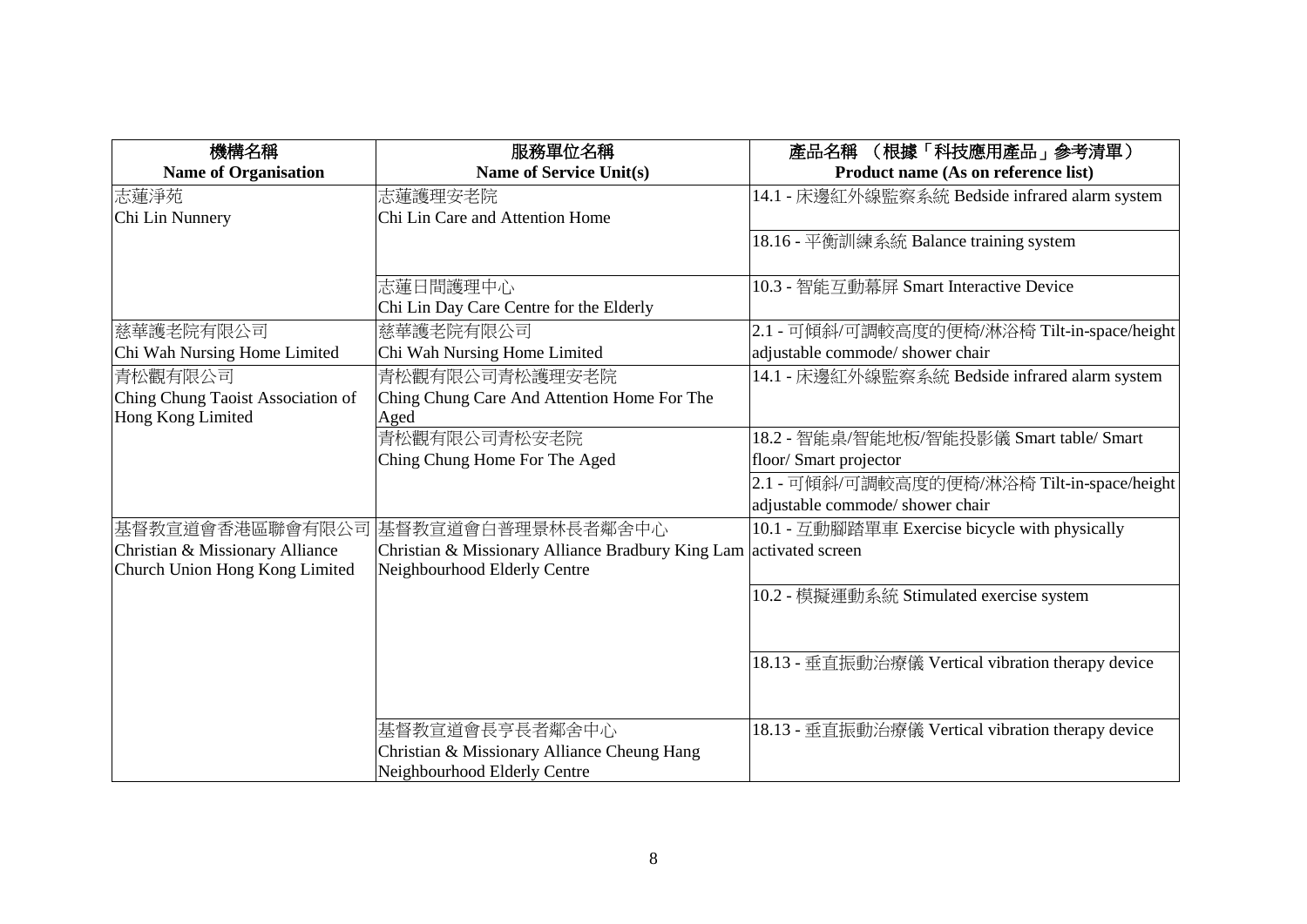| 機構名稱                            | 服務單位名稱                                             | (根據「科技應用產品」參考清單)<br>產品名稱                                      |
|---------------------------------|----------------------------------------------------|---------------------------------------------------------------|
| <b>Name of Organisation</b>     | <b>Name of Service Unit(s)</b>                     | Product name (As on reference list)                           |
| 基督教宣道會香港區聯會有限公司                 | 基督教宣道會利福長者鄰舍中心                                     | 20.1 - 身體成分分析儀 Body composition analyser                      |
| Christian & Missionary Alliance | Christian & Missionary Alliance Lei Fook           |                                                               |
| Church Union Hong Kong Limited  | Neighbourhood Elderly Centre                       | 5.1 - 便攜式洗頭器 Portable hair washer                             |
|                                 |                                                    |                                                               |
|                                 | 基督教宣道會油麗長者鄰舍中心                                     | 18.12 - 互動訓練系統 Interactive training system                    |
|                                 | Christian & Missionary Alliance Yau Lai            |                                                               |
|                                 | Neighbourhood Elderly Centre                       | 18.13 - 垂直振動治療儀 Vertical vibration therapy device             |
| 基督教家庭服務中心                       | 觀塘長者日間護理中心                                         | 18.25 -為失語症患者和有吞嚥功能障礙的患者提供生物反                                 |
| Christian Family Service Centre | Kwun Tong Day Care Centre for the Elderly          | 饋式的吞嚥功能訓練 The biofeedback system that provides                |
|                                 |                                                    | Dysphasia's patient training and swallowing function training |
|                                 | 觀塘改善家居及社區照顧服務                                      | 18.25 -為失語症患者和有吞嚥功能障礙的患者提供生物反                                 |
|                                 | Kwun Tong Enhanced Home Care Services              | 饋式的吞嚥功能訓練 The biofeedback system that provides                |
|                                 |                                                    | Dysphasia's patient training and swallowing function training |
|                                 | 真光苑長者地區中心                                          | 10.1 - 互動腳踏單車 Exercise bicycle with physically                |
|                                 | True Light Villa District Elderly Community Centre | activated screen                                              |
|                                 | 翠林長者日間護理中心                                         | 18.25 -為失語症患者和有吞嚥功能障礙的患者提供生物反                                 |
|                                 | Tsui Lam Day Care Centre for the elderly           | 饋式的吞嚥功能訓練 The biofeedback system that provides                |
|                                 |                                                    | Dysphasia's patient training and swallowing function training |
|                                 | 黃大仙改善家居及社區照顧服務                                     | 18.25 -為失語症患者和有吞嚥功能障礙的患者提供生物反                                 |
|                                 | Wong Tai Sin Enhanced Home & Community Care        | 饋式的吞嚥功能訓練 The biofeedback system that provides                |
|                                 | Services                                           | Dysphasia's patient training and swallowing function training |
|                                 | 任白慈善基金景林安老院                                        | 18.25 -為失語症患者和有吞嚥功能障礙的患者提供生物反                                 |
|                                 | Yam Pak Charitable Foundation King Lam Home for    | 饋式的吞嚥功能訓練 The biofeedback system that provides                |
|                                 | the Elderly                                        | Dysphasia's patient training and swallowing function training |
|                                 | 養真苑                                                | 18.25 -為失語症患者和有吞嚥功能障礙的患者提供生物反                                 |
|                                 | Yang Chen House                                    | 饋式的吞嚥功能訓練 The biofeedback system that provides                |
|                                 |                                                    | Dysphasia's patient training and swallowing function training |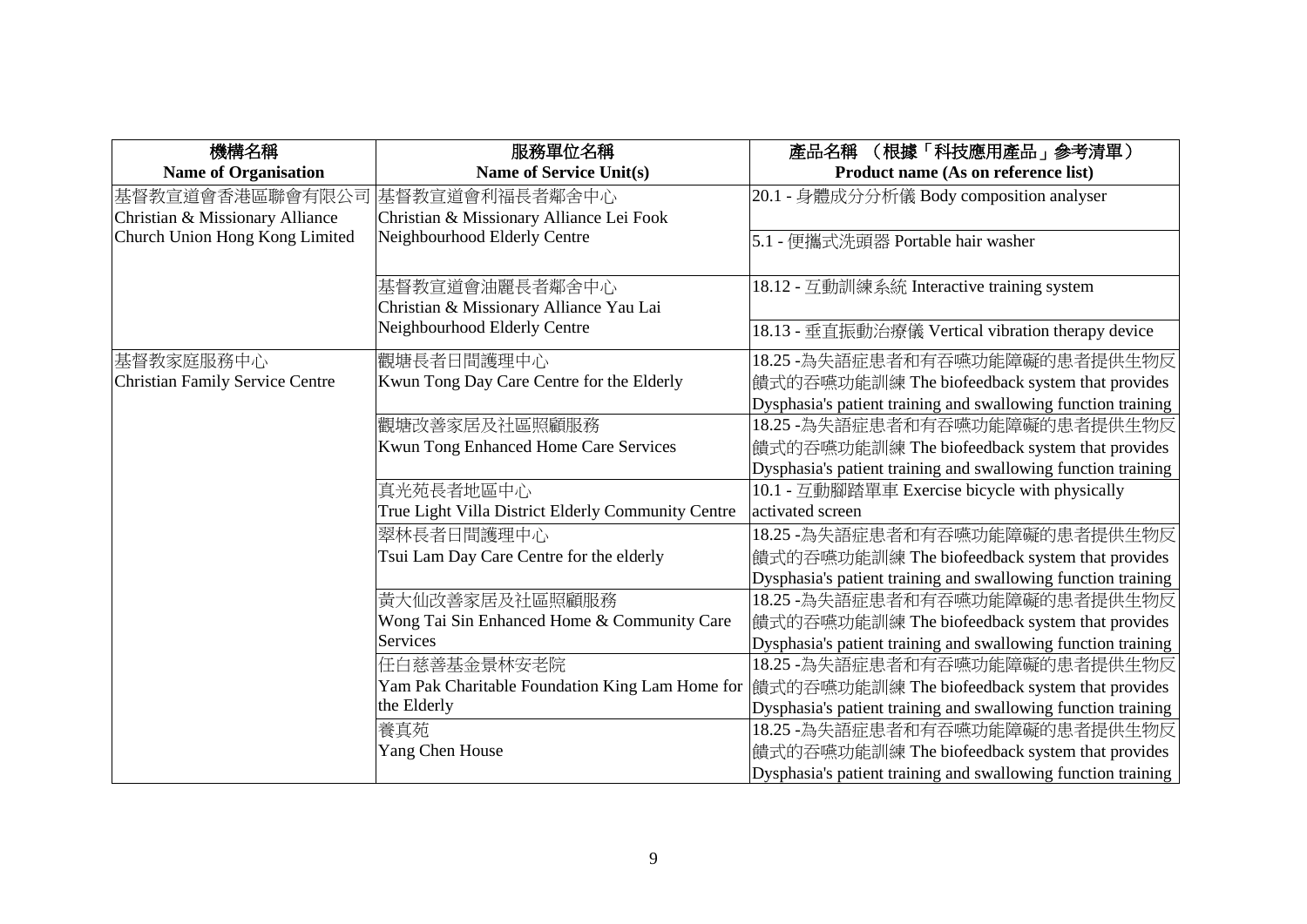| 機構名稱                               | 服務單位名稱                                         | (根據「科技應用產品」參考清單)<br>產品名稱                          |
|------------------------------------|------------------------------------------------|---------------------------------------------------|
| <b>Name of Organisation</b>        | <b>Name of Service Unit(s)</b>                 | Product name (As on reference list)               |
| 基督教天倫樂護理院                          | 基督教天倫樂護理院                                      | 22.1 - 智能感應器 Smart Sensors                        |
| Christianity Tin Lun Lok Home for  | Christianity Tin Lun Lok Home for Aged         |                                                   |
| Aged                               |                                                |                                                   |
| 鍾錫熙長洲安老院有限公司                       | 鍾錫熙長洲安老院                                       | 18.2 - 智能桌/智能地板/智能投影儀 Smart table/ Smart          |
| Chung Shak Hei (Cheung Chau)       | Chung Shak Hei (Cheung Chau) Home for the Aged | floor/ Smart projector                            |
| Home for the Aged Limited          |                                                | 5.2 - 在床淋浴系统 Bed shower system                    |
|                                    |                                                |                                                   |
|                                    | 温浩根護理安老院                                       | 12.2 - 樓梯機 Electric climber                       |
|                                    | Wan Ho Kan Care and Attention Home             |                                                   |
|                                    | 温浩根長洲鄰舍中心                                      | 18.12 - 互動訓練系統 Interactive training system        |
|                                    | Wan Ho Kan Neighbourhood Elderly Centre        |                                                   |
|                                    |                                                | 非參考清單項目 Non-reference list item                   |
|                                    |                                                |                                                   |
| 基督教香港信義會社會服務部                      | 恩耀坊(馬鞍山長者地區中心分址)                               | 18.13 - 垂直振動治療儀 Vertical vibration therapy device |
| Evangelical Lutheran Church Social | Radiance Hub (Sub-base of Ma On Shan District  |                                                   |
| Service - Hong Kong                | <b>Elderly Community Centre)</b>               |                                                   |
| 花園護老中心有限公司                         | 花園護老中心有限公司                                     | 12.2 - 樓梯機 Electric climber                       |
| Fa Yuen Nursing Centre Limited     | Fa Yuen Nursing Centre Limited                 |                                                   |
| 輝濤護老院屯門分院                          | 輝濤護老院屯門分院                                      | 2.1 - 可傾斜/可調較高度的便椅/淋浴椅 Tilt-in-space/height       |
| Fai To Home for the Aged (Tuen     | Fai To Home for the Aged (Tuen Mun) Branch     | adjustable commode/ shower chair                  |
| Mun) Branch                        |                                                |                                                   |
| 輝濤中西結合安老院                          | 輝濤中西結合安老院                                      | 2.1 - 可傾斜/可調較高度的便椅/淋浴椅 Tilt-in-space/height       |
| Fai-To Sino-West Combined Home     | Fai-To Sino-West Combined Home for the Aged    | adjustable commode/ shower chair                  |
| for the Aged                       |                                                |                                                   |
| 健誠亞洲有限公司                           | 樂齡護老院                                          | 1.2 - 醫療護理超低床 Smart hospital bed with extra low   |
| Focus Health Care Limited          | Loc Ling Elderly Home                          | position                                          |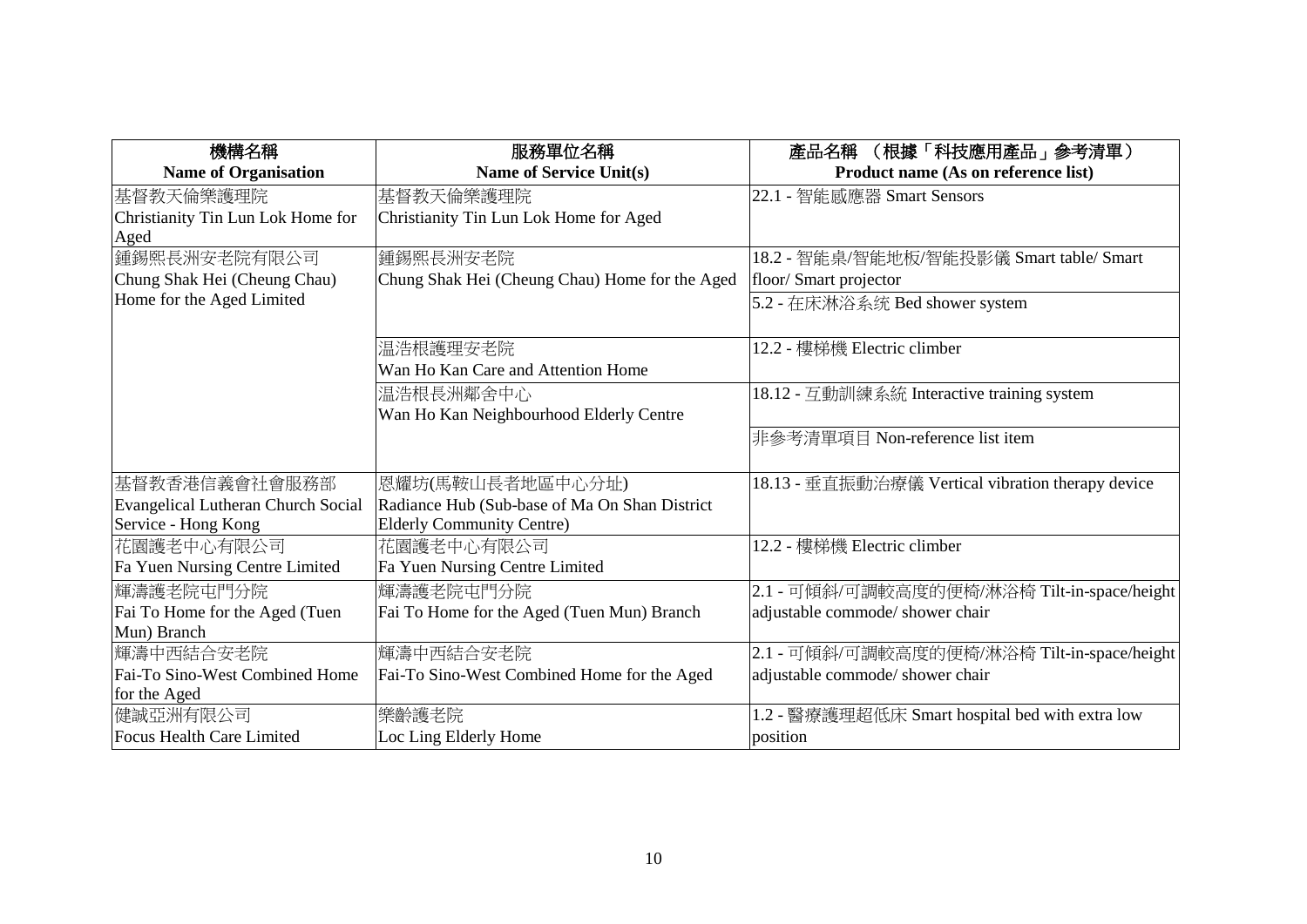| 機構名稱                              | 服務單位名稱                                           | (根據「科技應用產品」參考清單)<br>產品名稱                          |
|-----------------------------------|--------------------------------------------------|---------------------------------------------------|
| <b>Name of Organisation</b>       | Name of Service Unit(s)                          | Product name (As on reference list)               |
| 鳳溪公立學校                            | 鳳溪護理安老院 - 安老部                                    | 2.1 - 可傾斜/可調較高度的便椅/淋浴椅 Tilt-in-space/height       |
| Fung Kai Public School            | Fung Kai Care & Attention Home for the Elderly - | adjustable commode/ shower chair                  |
|                                   | <b>Home Section</b>                              |                                                   |
| 福慧護老中心有限公司                        | 福慧護老中心                                           | 12.2 - 樓梯機 Electric climber                       |
| Goodwise Home for the Elderly Co. | Goodwise Gerocomy Centre                         |                                                   |
| Ltd                               |                                                  | 18.13 - 垂直振動治療儀 Vertical vibration therapy device |
| 傾恩醫療護理有限公司                        | 頌恩護理院                                            | 1.2 - 醫療護理超低床 Smart hospital bed with extra low   |
| Grace Healthcare Limited          | <b>Grace Nursing Home</b>                        | position                                          |
|                                   | 頌恩護理院(德田)                                        | 1.2 - 醫療護理超低床 Smart hospital bed with extra low   |
|                                   | Grace Nursing Home (Tak Tin)                     | position                                          |
|                                   |                                                  | 18.17 - 主動/被動式手腳訓練器材 Active Passive Trainer       |
|                                   |                                                  | for Upper/and Lower limbs                         |
|                                   |                                                  | 18.2 - 智能桌/智能地板/智能投影儀 Smart table/ Smart          |
|                                   |                                                  | floor/ Smart projector                            |
| 同歡護老院                             | 同歡護老院                                            | 12.2 - 樓梯機 Electric climber                       |
| Grand Smile Home for the Aged     | Grand Smile Home for the Aged                    |                                                   |
|                                   |                                                  | 18.13 - 垂直振動治療儀 Vertical vibration therapy device |
| 荃威安老院有限公司                         | 荃威安老院有限公司                                        | 2.1 - 可傾斜/可調較高度的便椅/淋浴椅 Tilt-in-space/height       |
| Happy Luck Elderly Home Limited   | Happy Luck Elderly Home Limited                  | adjustable commode/ shower chair                  |
| 頤康(光輝)護理之家                        | 頤康(光輝)護理之家                                       | 18.13 - 垂直振動治療儀 Vertical vibration therapy device |
| Harmony Home For The Elderly      | Harmony Home for The Elderly                     |                                                   |
| 基督教靈實協會                           | 靈實長者地區服務                                         | 18.12 - 互動訓練系統 Interactive training system        |
| Haven of Hope Christian Service   | Haven of Hope Christian Service District Elderly |                                                   |
|                                   | <b>Community Service</b>                         |                                                   |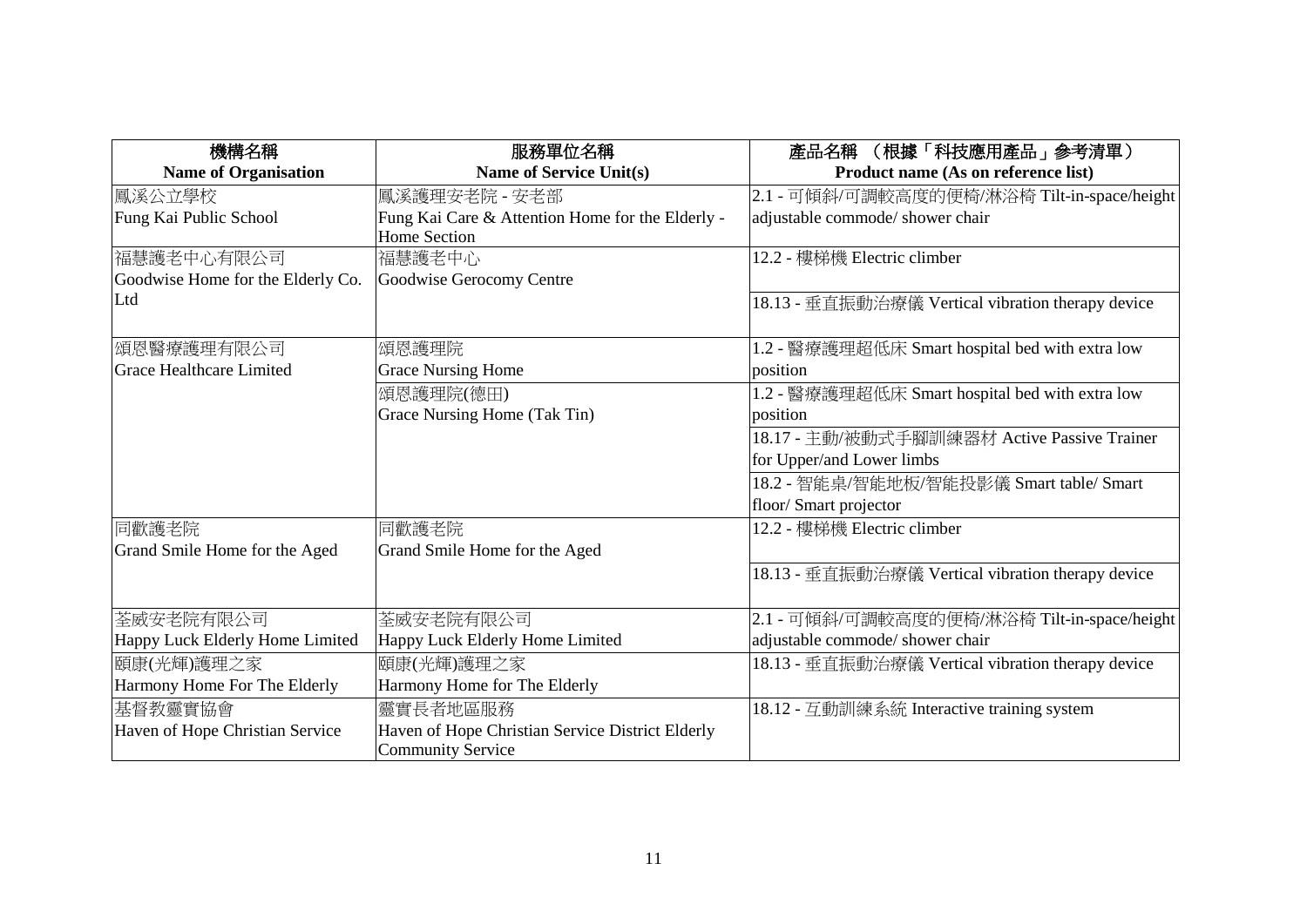| 機構名稱                            | 服務單位名稱                                          | (根據「科技應用產品」參考清單)<br>產品名稱                        |
|---------------------------------|-------------------------------------------------|-------------------------------------------------|
| <b>Name of Organisation</b>     | Name of Service Unit(s)                         | Product name (As on reference list)             |
| 基督教靈實協會                         | 靈實翠林老人日間活動中心                                    | 15.1 - 智能防遊走解決方案 Smart anti- wandering solution |
| Haven of Hope Christian Service | Haven of Hope Tsui Lam Day Care Centre for the  |                                                 |
|                                 | Elderly                                         |                                                 |
|                                 | 靈實怡明長者日間護理中心                                    | 18.2 - 智能桌/智能地板/智能投影儀 Smart table/ Smart        |
|                                 | Haven of Hope Yee Ming Day Care Centre for the  | floor/ Smart projector                          |
|                                 | Elderly                                         |                                                 |
|                                 | 靈實司務道寧養院                                        | 18.11 - 有生物反饋的虛擬現實復康系統 Virtual reality          |
|                                 | Sister Annie Skau Holistic Care Centre          | rehabilitation with biofeedback                 |
|                                 |                                                 | 18.12 - 互動訓練系統 Interactive training system      |
|                                 |                                                 |                                                 |
|                                 |                                                 | 19.3 - 陪伴機械人 Companion robot                    |
|                                 |                                                 |                                                 |
|                                 |                                                 | 5.2 - 在床淋浴系统 Bed shower system                  |
|                                 |                                                 |                                                 |
| 香海正覺蓮社                          | 香海正覺蓮社佛教李嘉誠護理安老院                                | 1.2 - 醫療護理超低床 Smart hospital bed with extra low |
| Heung Hoi Ching Kok Lin         | Heung Hoi Ching Kok Lin Association Buddhist Li | position                                        |
| Association                     | Ka Shing Care and Attention Home for Elderly    |                                                 |
|                                 |                                                 | 18.12 - 互動訓練系統 Interactive training system      |
|                                 |                                                 |                                                 |
|                                 |                                                 |                                                 |
|                                 |                                                 | 18.2 - 智能桌/智能地板/智能投影儀 Smart table/ Smart        |
|                                 |                                                 | floor/ Smart projector                          |
|                                 |                                                 |                                                 |
|                                 |                                                 | 18.7 - 互動肌能訓練平台 Interactive therapy surface for |
|                                 |                                                 | motor training                                  |
|                                 |                                                 |                                                 |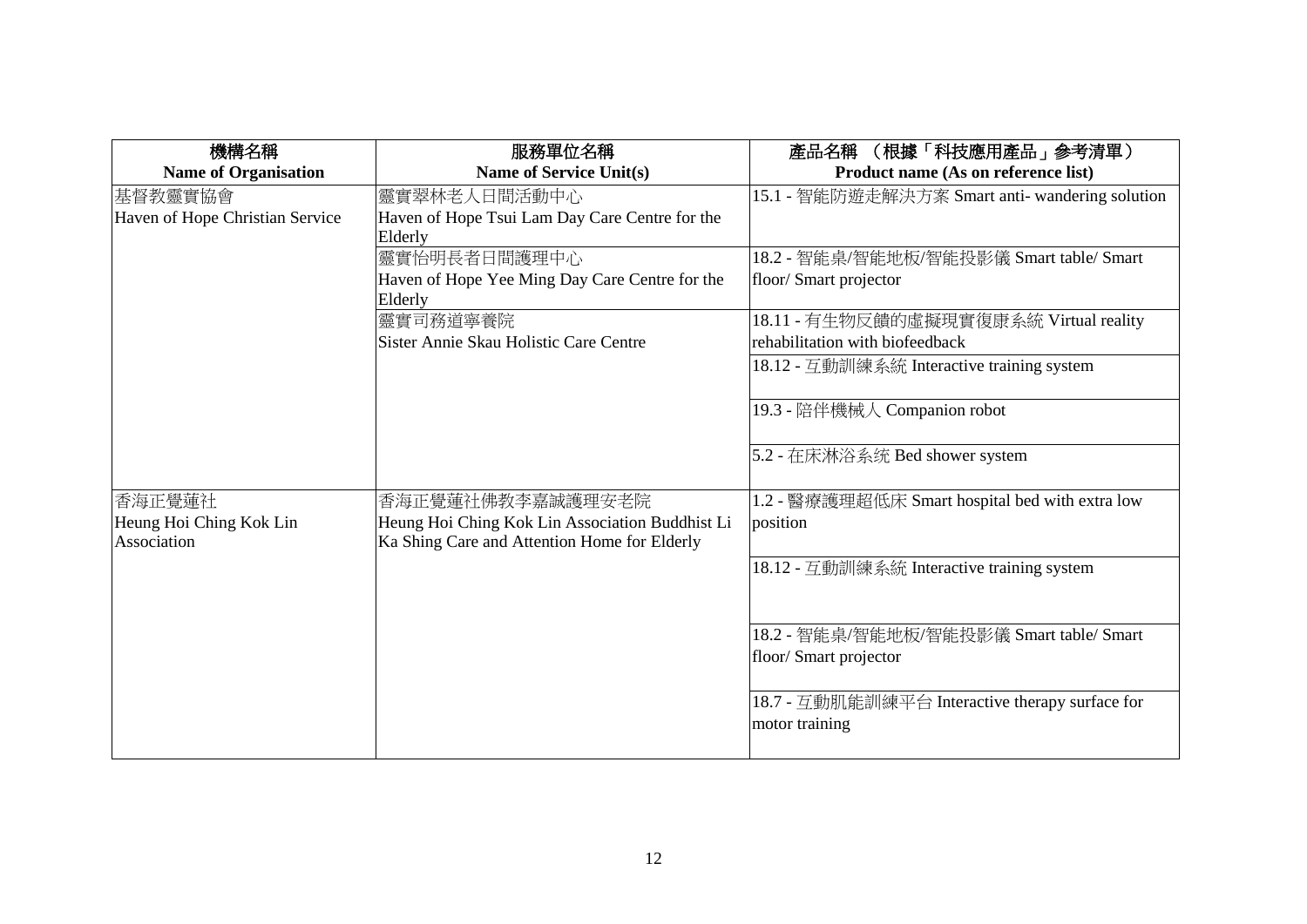| 機構名稱                             | 服務單位名稱                                                                           | (根據「科技應用產品」參考清單)<br>產品名稱                                   |
|----------------------------------|----------------------------------------------------------------------------------|------------------------------------------------------------|
| <b>Name of Organisation</b>      | <b>Name of Service Unit(s)</b>                                                   | Product name (As on reference list)                        |
| 香海正覺蓮社                           | 香海正覺蓮社佛教寶靜護理安老院                                                                  | 18.12 - 互動訓練系統 Interactive training system                 |
| Heung Hoi Ching Kok Lin          | Heung Hoi Ching Kok Lin Association Buddhist Po                                  |                                                            |
| Association                      | Ching C&A Home for the Aged Women                                                |                                                            |
|                                  |                                                                                  | 非參考清單項目 Non-reference list item                            |
|                                  | 香海正覺蓮社佛教寶靜安老院                                                                    | 18.12 - 互動訓練系統 Interactive training system                 |
|                                  | Heung Hoi Ching Kok Lin Association Buddhist Po<br>Ching Home For The Aged Women |                                                            |
|                                  |                                                                                  | 18.9 - 融合先進機械工學和神經科學的治療器材                                  |
|                                  |                                                                                  | Therapeutic device with advanced robotics and neuroscience |
|                                  |                                                                                  | 4.1 - 自動軟餐系統機器 Soft diet system machine                    |
|                                  | 佛教香海正覺蓮社港島區日間護理中心<br><b>HHCKLA Buddhist Hong Kong Island Day Care</b>            | 18.12 - 互動訓練系統 Interactive training system                 |
|                                  | Unit for the Elderly                                                             | 18.2 - 智能桌/智能地板/智能投影儀 Smart table/ Smart                   |
|                                  |                                                                                  | floor/ Smart projector                                     |
|                                  |                                                                                  | 18.7 - 互動肌能訓練平台 Interactive therapy surface for            |
|                                  |                                                                                  | motor training                                             |
| 曉光 (大角咀) 護老中心                    | 曉光 (大角咀) 護老中心                                                                    | 12.2 - 樓梯機 Electric climber                                |
| Hiu Kwong (Tai Kok Tsui) Nursing | Hiu Kwong (Tai Kok Tsui) Nursing Centre                                          |                                                            |
| Centre                           |                                                                                  | 2.1 - 可傾斜/可調較高度的便椅/淋浴椅 Tilt-in-space/height                |
|                                  |                                                                                  | adjustable commode/ shower chair                           |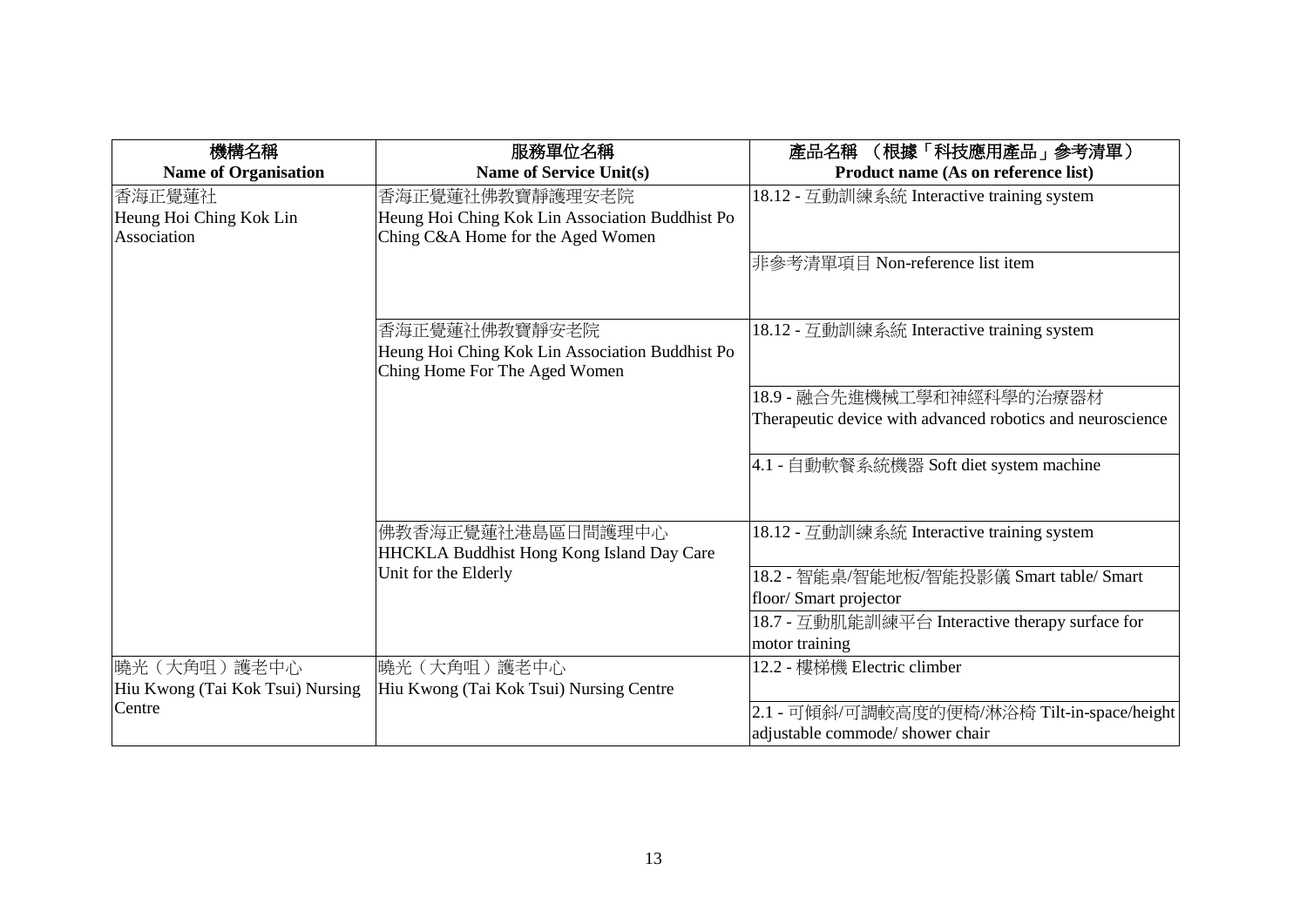| 機構名稱                            | 服務單位名稱                                          | (根據「科技應用產品」参考清單)<br>產品名稱                          |
|---------------------------------|-------------------------------------------------|---------------------------------------------------|
| <b>Name of Organisation</b>     | <b>Name of Service Unit(s)</b>                  | Product name (As on reference list)               |
| 曉光(土瓜灣)護老中心                     | 曉光(土瓜灣)護老中心                                     | 2.1 - 可傾斜/可調較高度的便椅/淋浴椅 Tilt-in-space/height       |
| Hiu Kwong (To Kwa Wan) Nursing  | Hiu Kwong (To Kwa Wan) Nursing Centre           | adjustable commode/ shower chair                  |
| Centre                          |                                                 |                                                   |
| 曉光護老中心有限公司                      | 曉光護老中心有限公司 1/F&2/F                              | 9.1 - 自動如廁系統 The automatic toileting aid system   |
| Hiu Kwong Nursing Centre        | Hiu Kwong Nursing Centre Company Limited        |                                                   |
| Company Limited                 | 1/F&2/F                                         |                                                   |
|                                 | 曉光護老中心有限公司 2/F&3/F                              | 9.1 - 自動如廁系統 The automatic toileting aid system   |
|                                 | Hiu Kwong Nursing Centre Company Limited        |                                                   |
|                                 | 2/F&3/F                                         |                                                   |
| 香港浸信會區樹洪伉儷護養院有限                 | 香港浸信會區樹洪伉儷護養院有限公司                               | 12.2 - 樓梯機 Electric climber                       |
| 公司                              | Hong Kong Baptist Mr. & Mrs. Au Shue Hung       |                                                   |
| Hong Kong Baptist Mr. & Mrs. Au | Rehabilitation And Healthcare Home Limited      |                                                   |
| Shue Hung Rehabilitation And    |                                                 | 18.13 - 垂直振動治療儀 Vertical vibration therapy device |
| Healthcare Home Limited         |                                                 |                                                   |
|                                 |                                                 |                                                   |
|                                 |                                                 | 2.1 - 可傾斜/可調較高度的便椅/淋浴椅 Tilt-in-space/height       |
|                                 |                                                 | adjustable commode/ shower chair                  |
|                                 |                                                 |                                                   |
| 香港佛教聯合會                         | 佛教傅黃合長者鄰舍中心                                     | 18.2 - 智能桌/智能地板/智能投影儀 Smart table/ Smart          |
| Hong Kong Buddhist Association  | Buddhist Foo Wong Hop Neighbourhood Elderly     | floor/ Smart projector                            |
|                                 | Centre                                          |                                                   |
|                                 | 佛教沈馬瑞英護理安老院                                     | 10.2 - 模擬運動系統 Stimulated exercise system          |
|                                 | Buddhist Sum Ma Shui Ying Care & Attention Home |                                                   |
|                                 | for the Elderly                                 | 18.2 - 智能桌/智能地板/智能投影儀 Smart table/ Smart          |
|                                 |                                                 | floor/ Smart projector                            |
|                                 |                                                 |                                                   |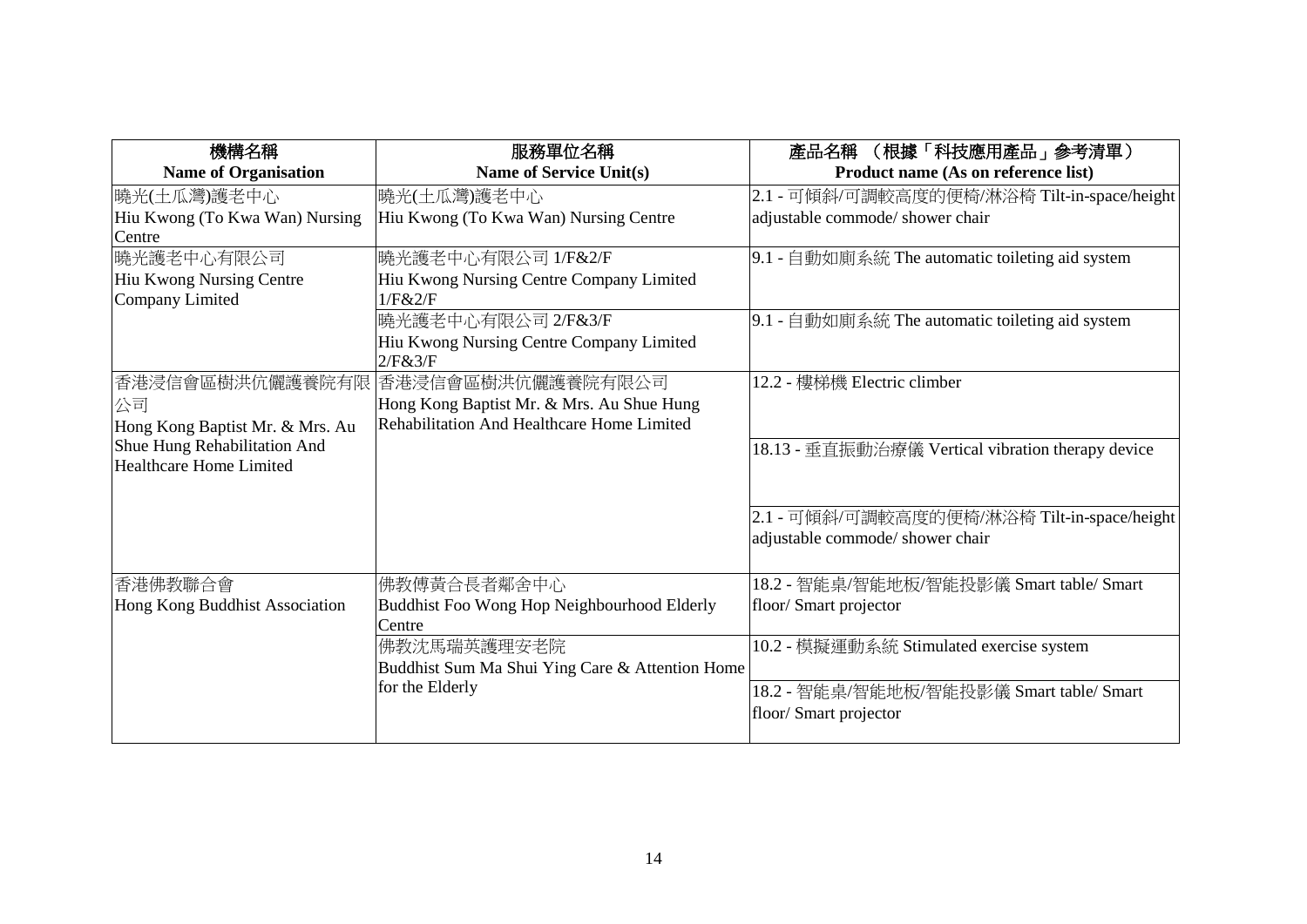| 機構名稱                        | 服務單位名稱                                                                  | (根據「科技應用產品」参考清單)<br>產品名稱                   |
|-----------------------------|-------------------------------------------------------------------------|--------------------------------------------|
| <b>Name of Organisation</b> | <b>Name of Service Unit(s)</b>                                          | Product name (As on reference list)        |
| 香港基督教服務處                    | 樂暉長者地區中心                                                                | 17.1 - 智能管理資料系統 Smart Management           |
| Hong Kong Christian Service | <b>Bliss District Elderly Community Centre</b>                          |                                            |
|                             |                                                                         | 18.16 - 平衡訓練系統 Balance training system     |
|                             |                                                                         | 20.1 - 身體成分分析儀 Body composition analyser   |
|                             | 幸福長者鄰舍中心<br>Fortune Neighbourhood Elderly Centre                        | 17.1 - 智能管理資料系統 Smart Management           |
|                             |                                                                         | 18.12 - 互動訓練系統 Interactive training system |
|                             |                                                                         | 20.1 - 身體成分分析儀 Body composition analyser   |
|                             | 香港基督教服務處深水埗綜合家居照顧服務隊                                                    | 12.2 - 樓梯機 Electric climber                |
|                             | HKCS Sham Shui Po Integrated Home Care Services                         |                                            |
|                             | Team                                                                    |                                            |
|                             | 香港基督教服務處展華長者日間護理中心                                                      | 18.2 - 智能桌/智能地板/智能投影儀 Smart table/ Smart   |
|                             | Hong Kong Christian Service Chin Wah Day Care<br>Centre for the Elderly | floor/ Smart projector                     |
|                             | 順利安老院                                                                   | 18.2 - 智能桌/智能地板/智能投影儀 Smart table/ Smart   |
|                             |                                                                         |                                            |
|                             | Shun Lee Home for the Elderly                                           | floor/ Smart projector                     |
|                             | 順利安老院-悅和牽                                                               | 18.16 - 平衡訓練系統 Balance training system     |
|                             | Shun Lee Home for the Elderly- Delightful Care                          |                                            |
|                             |                                                                         | 20.1 - 身體成分分析儀 Body composition analyser   |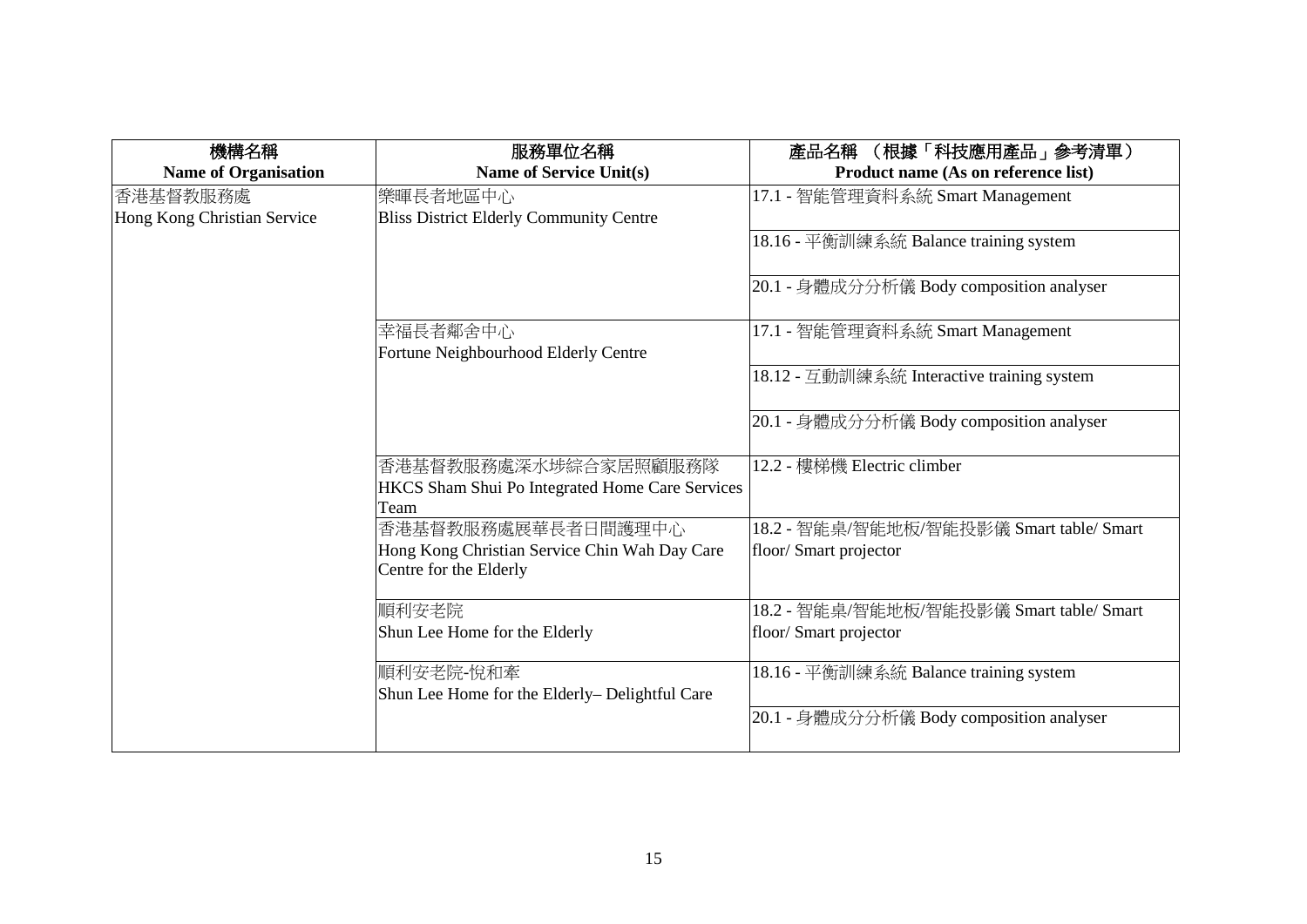| 機構名稱                             | 服務單位名稱                                           | (根據「科技應用產品」参考清單)<br>產品名稱                            |
|----------------------------------|--------------------------------------------------|-----------------------------------------------------|
| <b>Name of Organisation</b>      | <b>Name of Service Unit(s)</b>                   | Product name (As on reference list)                 |
| 香港基督教服務處                         | 順利長者鄰舍中心                                         | 17.1 - 智能管理資料系統 Smart Management                    |
| Hong Kong Christian Service      | Shun Lee Neighbourhood Elderly Centre            |                                                     |
|                                  |                                                  | 18.12 - 互動訓練系統 Interactive training system          |
|                                  |                                                  | 18.16 - 平衡訓練系統 Balance training system              |
|                                  |                                                  | 20.1 - 身體成分分析儀 Body composition analyser            |
|                                  | 元州長者鄰舍中心                                         | 17.1 - 智能管理資料系統 Smart Management                    |
|                                  | Un Chau Neighbourhood Elderly Centre             |                                                     |
| 香港職業發展服務處                        | 頤恩坊長者照顧服務                                        | 19.2 - 移動互動地面投影 Mobile interactive floor projection |
| Hong Kong Employment             | <b>Grace Elderly Care Service</b>                |                                                     |
| Development Service Limited      |                                                  | 2.1 - 可傾斜/可調較高度的便椅/淋浴椅 Tilt-in-space/height         |
|                                  |                                                  | adjustable commode/ shower chair                    |
| 香港宣教會                            | 香港宣教會大興長者鄰舍中心                                    | 18.12 - 互動訓練系統 Interactive training system          |
| Hong Kong Evangelical Church     | Hong Kong Evangelical Church Tai Hing            |                                                     |
|                                  | Neighbourhood Elderly Centre                     | 18.17 - 主動/被動式手腳訓練器材 Active Passive Trainer         |
|                                  |                                                  | for Upper/and Lower limbs                           |
|                                  |                                                  | 19.3 - 陪伴機械人 Companion robot                        |
|                                  |                                                  |                                                     |
| 香港家庭福利會                          | 綜合家居照顧服務(順安/牛頭角)                                 | 18.13 - 垂直振動治療儀 Vertical vibration therapy device   |
| Hong Kong Family Welfare Society | Integrated Home Care Services (Shun On/ Ngan Tau |                                                     |
|                                  | Kok)                                             | 6.1 - 真空口腔潔淨器 Automated vacuum oral care            |
|                                  |                                                  |                                                     |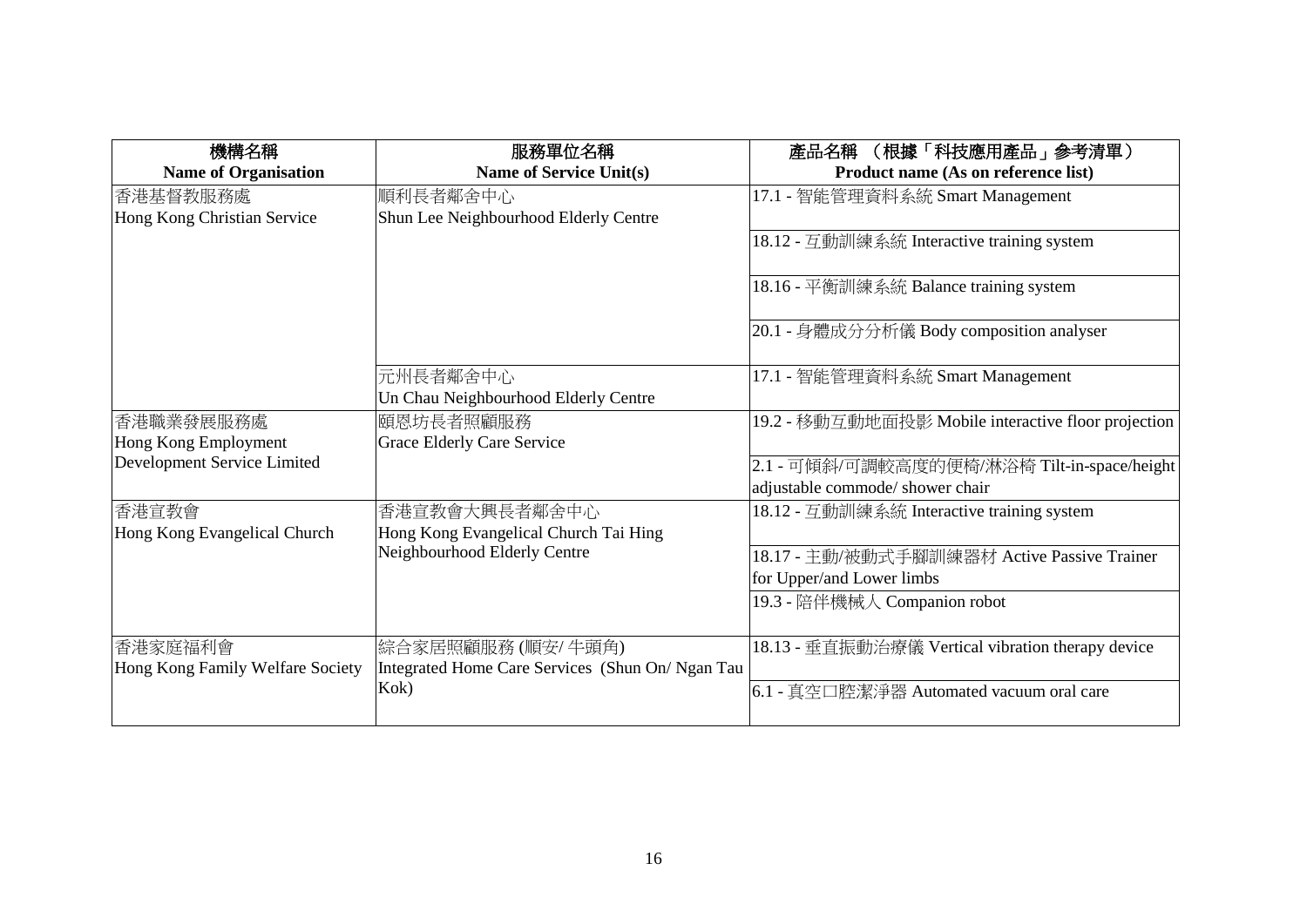| 機構名稱                             | 服務單位名稱                                                                                | (根據「科技應用產品」参考清單)<br>產品名稱                                                                      |
|----------------------------------|---------------------------------------------------------------------------------------|-----------------------------------------------------------------------------------------------|
| <b>Name of Organisation</b>      | <b>Name of Service Unit(s)</b>                                                        | Product name (As on reference list)                                                           |
| 香港家庭福利會                          | 綜合家居照顧服務 (梅窩/大澳/坪洲/長洲/南丫                                                              | 18.5 - 超短距互動投影機 Ultra short throw interactive                                                 |
| Hong Kong Family Welfare Society | 島)                                                                                    | projector                                                                                     |
|                                  | Integrated Home Care Services (Mui Wo/Tai O/<br>Peng Chau/ Cheung Chau/ Lamma Island) |                                                                                               |
|                                  | 九龍城活齡中心<br>Kowloon City Centre for Active Ageing                                      | 18.12 - 互動訓練系統 Interactive training system                                                    |
|                                  |                                                                                       | 18.5 - 超短距互動投影機 Ultra short throw interactive<br>projector                                    |
| 香港路德會社會服務處                       | 路德會富欣花園長者中心                                                                           | 18.11 - 有生物反饋的虛擬現實復康系統 Virtual reality                                                        |
|                                  | Hong Kong Lutheran Social Service, Harmony Garden Lutheran Centre for the Elderly     | rehabilitation with biofeedback                                                               |
| <b>LC-HKS</b>                    |                                                                                       | 18.16 - 平衡訓練系統 Balance training system                                                        |
|                                  |                                                                                       | 20.1 - 身體成分分析儀 Body composition analyser                                                      |
|                                  |                                                                                       | 20.2 - 早期篩查,早期識別,評估和監測的裝置 Device                                                              |
|                                  |                                                                                       | for early screening, early identification, assessment and                                     |
|                                  |                                                                                       | monitoring                                                                                    |
|                                  |                                                                                       | 18.23 - 虛擬實境康復訓練系統 Virtual Reality-based                                                      |
|                                  |                                                                                       | <b>Rehabilitation System</b>                                                                  |
|                                  | 路德會長者社區照顧服務券中心                                                                        | 18.2 - 智能桌/智能地板/智能投影儀 Smart table/ Smart                                                      |
|                                  | <b>Lutheran Community Care Service Voucher Centre</b>                                 | floor/ Smart projector                                                                        |
|                                  | for the Elderly                                                                       | 18.25 -為失語症患者和有吞嚥功能障礙的患者提供生物反                                                                 |
|                                  |                                                                                       | 饋式的吞嚥功能訓練 The biofeedback system that provides                                                |
|                                  |                                                                                       | Dysphasia's patient training and swallowing function training<br>19.3 - 陪伴機械人 Companion robot |
|                                  |                                                                                       |                                                                                               |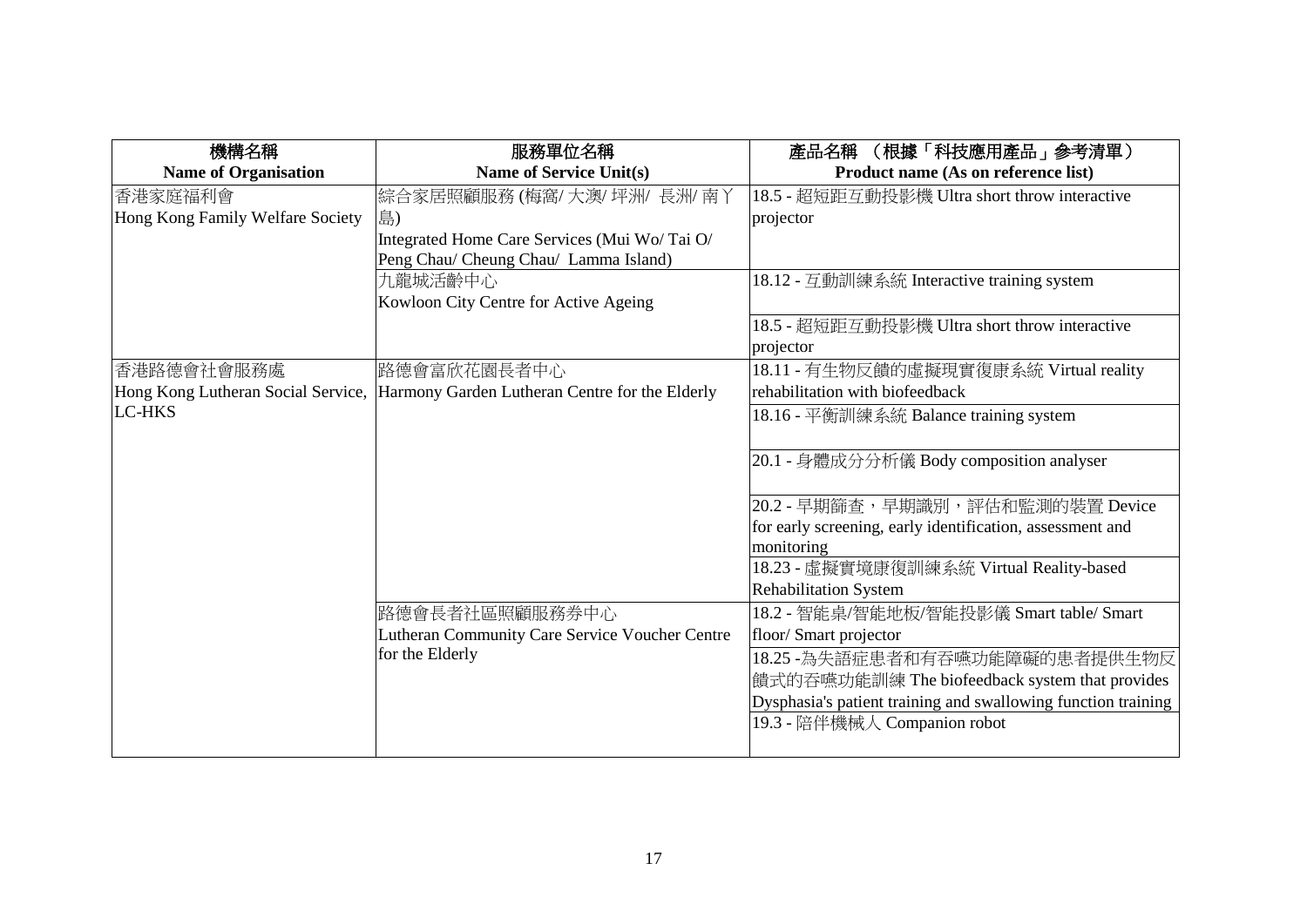| 機構名稱                               | 服務單位名稱                                                                           | 產品名稱 (根據「科技應用產品」參考清單)                                     |
|------------------------------------|----------------------------------------------------------------------------------|-----------------------------------------------------------|
| <b>Name of Organisation</b>        | <b>Name of Service Unit(s)</b>                                                   | Product name (As on reference list)                       |
| 香港路德會社會服務處                         | 路德會葵青長者社區照顧服務券中心                                                                 | 18.12 - 互動訓練系統 Interactive training system                |
| Hong Kong Lutheran Social Service, | Lutheran Kwai Tsing Community Care Service                                       |                                                           |
| <b>LC-HKS</b>                      | Voucher Centre for the Elderly                                                   |                                                           |
| 香港路德會社會服務處                         | 路德會采頤長者中心                                                                        | 10.1 - 互動腳踏單車 Exercise bicycle with physically            |
|                                    | Hong Kong Lutheran Social Service, Rhythm Garden Lutheran Centre for the Elderly | activated screen                                          |
| <b>LC-HKS</b>                      |                                                                                  | 18.23 - 虛擬實境康復訓練系統 Virtual Reality-based                  |
|                                    |                                                                                  | <b>Rehabilitation System</b>                              |
|                                    |                                                                                  | 18.12 - 互動訓練系統 Interactive training system                |
|                                    |                                                                                  |                                                           |
|                                    |                                                                                  | 20.1 - 身體成分分析儀 Body composition analyser                  |
|                                    |                                                                                  |                                                           |
|                                    |                                                                                  | 20.2 - 早期篩查,早期識別,評估和監測的裝置 Device                          |
|                                    |                                                                                  | for early screening, early identification, assessment and |
|                                    |                                                                                  | monitoring                                                |
|                                    | 路德會茜草灣長者中心                                                                       | 10.1 - 互動腳踏單車 Exercise bicycle with physically            |
|                                    | Sai Cho Wan Lutheran Centre for the Elderly                                      | activated screen                                          |
|                                    |                                                                                  | 18.23 - 虛擬實境康復訓練系統 Virtual Reality-based                  |
|                                    |                                                                                  | <b>Rehabilitation System</b>                              |
|                                    |                                                                                  | 18.16 - 平衡訓練系統 Balance training system                    |
|                                    |                                                                                  |                                                           |
|                                    |                                                                                  | 20.2 - 早期篩查,早期識別,評估和監測的裝置 Device                          |
|                                    |                                                                                  | for early screening, early identification, assessment and |
|                                    |                                                                                  | monitoring                                                |
|                                    | 路德會新翠長者中心                                                                        | 18.23 - 虛擬實境康復訓練系統 Virtual Reality-based                  |
|                                    | Sun Chui Lutheran Centre for the Elderly                                         | Rehabilitation System                                     |
|                                    |                                                                                  | 18.12 - 互動訓練系統 Interactive training system                |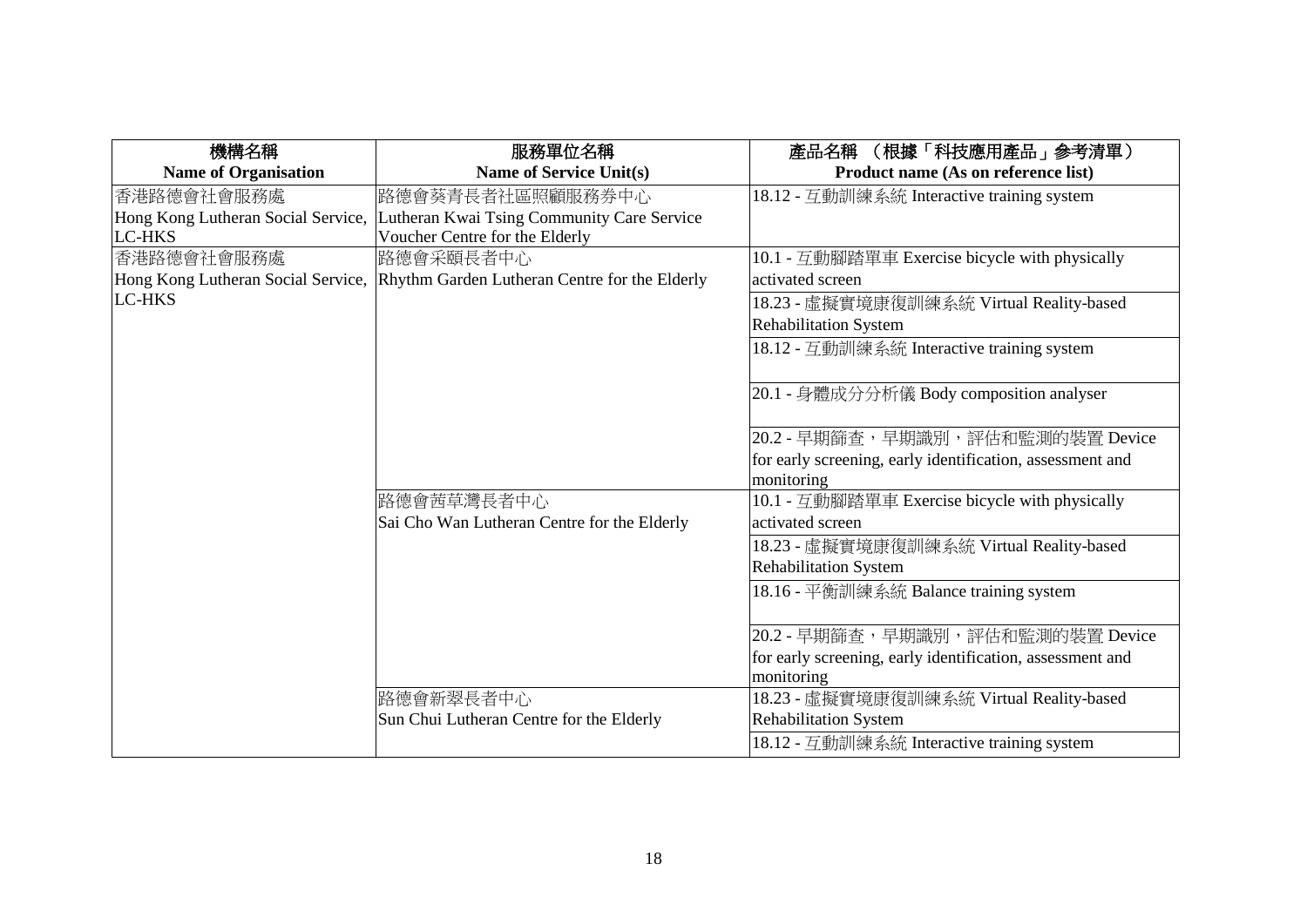| 機構名稱                           | 服務單位名稱                                                                      | (根據「科技應用產品」參考清單)<br>產品名稱                                  |
|--------------------------------|-----------------------------------------------------------------------------|-----------------------------------------------------------|
| <b>Name of Organisation</b>    | Name of Service Unit(s)                                                     | Product name (As on reference list)                       |
| 香港路德會社會服務處                     | 路德會新翠長者中心                                                                   | 20.2 - 早期篩查,早期識別,評估和監測的裝置 Device                          |
|                                | Hong Kong Lutheran Social Service, Sun Chui Lutheran Centre for the Elderly | for early screening, early identification, assessment and |
| <b>LC-HKS</b>                  |                                                                             | monitoring                                                |
|                                | 路德會友安長者中心                                                                   | 10.1 - 互動腳踏單車 Exercise bicycle with physically            |
|                                | Yau On Lutheran Centre for the Elderly                                      | activated screen                                          |
|                                |                                                                             | 18.23 - 虛擬實境康復訓練系統 Virtual Reality-based                  |
|                                |                                                                             | <b>Rehabilitation System</b>                              |
|                                |                                                                             | 20.1 - 身體成分分析儀 Body composition analyser                  |
|                                |                                                                             |                                                           |
|                                |                                                                             | 20.2 - 早期篩查,早期識別,評估和監測的裝置 Device                          |
|                                |                                                                             | for early screening, early identification, assessment and |
|                                |                                                                             | monitoring                                                |
| 香港互勵會                          | 香港互勵會鄭裕彤敬老中心                                                                | 11.3 - 適用於聽力受損或低靈敏度人士的個人放大器                               |
| Hong Kong Mutual Encouragement | Hong Kong Mutual Encouragement Association                                  | Personal amplifier for people with auditory impairment    |
| Association                    | Cheng Yu Tung Neighbourhood Elderly Centre                                  |                                                           |
|                                |                                                                             | 19.3 - 陪伴機械人 Companion robot                              |
|                                |                                                                             |                                                           |
|                                |                                                                             |                                                           |
| 香港聖公會福利協會有限公司                  | 香港聖公會張國亮伉儷安老服務大樓                                                            | 18.23 - 虛擬實境康復訓練系統 Virtual Reality-based                  |
|                                | Hong Kong Sheng Kung Hui Welfare H.K.S.K.H. Cyril and Amy Cheung Aged Care  | <b>Rehabilitation System</b>                              |
| Council Limited                | Complex                                                                     |                                                           |
|                                | 香港聖公會麥理浩夫人中心 張慶華慈善基金長亨                                                      | 18.2 - 智能桌/智能地板/智能投影儀 Smart table/ Smart                  |
|                                | 復康中心 - 家護通                                                                  | floor/ Smart projector                                    |
|                                | H.K.S.K.H. Lady MacLehose Centre Cheung Hing                                |                                                           |
|                                | Wah Charitable Foundation Cheung Hang                                       | 18.3 - 動力手臂 Dynamic arm support                           |
|                                | Rehabilitation Centre - Home Care Link                                      |                                                           |
|                                |                                                                             |                                                           |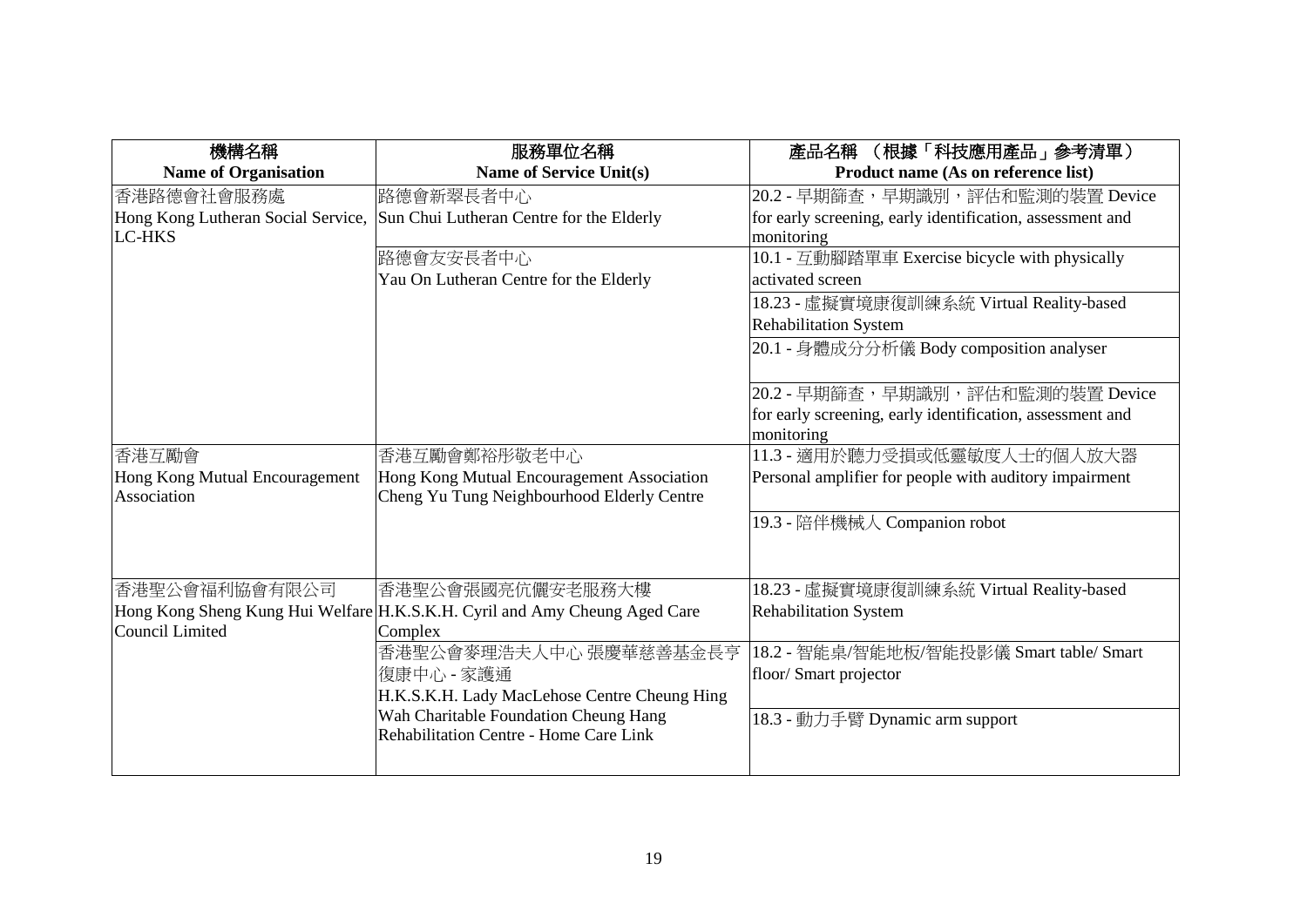| 機構名稱                        | 服務單位名稱                                                                         | 產品名稱 (根據「科技應用產品」參考清單)                             |
|-----------------------------|--------------------------------------------------------------------------------|---------------------------------------------------|
| <b>Name of Organisation</b> | <b>Name of Service Unit(s)</b>                                                 | Product name (As on reference list)               |
| 香港聖公會福利協會有限公司               | 香港聖公會西環長者綜合服務中心                                                                | 18.23 - 虛擬實境康復訓練系統 Virtual Reality-based          |
|                             | Hong Kong Sheng Kung Hui Welfare H.K.S.K.H. Western District Elderly Community | <b>Rehabilitation System</b>                      |
| Council Limited             | Centre                                                                         |                                                   |
|                             | 香港聖公會中西區長者日間護理中心                                                               | 18.2 - 智能桌/智能地板/智能投影儀 Smart table/ Smart          |
|                             | HKSKH Central & Western District Day Care Centre floor/ Smart projector        |                                                   |
|                             | for the Elderly                                                                | 18.23 - 虛擬實境康復訓練系統 Virtual Reality-based          |
|                             |                                                                                | <b>Rehabilitation System</b>                      |
|                             |                                                                                | 18.5 - 超短距互動投影機 Ultra short throw interactive     |
|                             |                                                                                | projector                                         |
|                             | 香港聖公會東涌綜合服務                                                                    | 18.12 - 互動訓練系統 Interactive training system        |
|                             | <b>HKSKH Tung Chung Integrated Services</b>                                    |                                                   |
|                             | 香港聖公會竹園馬田法政牧師長者綜合服務中心                                                          | 18.13 - 垂直振動治療儀 Vertical vibration therapy device |
|                             | Hong Kong Sheng Kung Hui Chuk Yuen Canon                                       |                                                   |
|                             | Martin District Elderly Community Centre                                       |                                                   |
|                             | 香港聖公會阮維揚長者之家                                                                   | 18.15 - 步態和步行訓練儀 Gait and walking trainer         |
|                             | Hong Kong Sheng Kung Hui John Yuen Home for                                    |                                                   |
|                             | the Elderly                                                                    |                                                   |
|                             | 香港聖公會慈光堂長者鄰舍中心                                                                 | 18.2 - 智能桌/智能地板/智能投影儀 Smart table/ Smart          |
|                             | Hong Kong Sheng Kung Hui Kindly Light Church                                   | floor/ Smart projector                            |
|                             | Neighbourhood Elderly Centre                                                   |                                                   |
|                             | 香港聖公會護養院                                                                       | 1.1 - 電動輪椅護理床 Electric nursing / wheelchair bed   |
|                             | Hong Kong Sheng Kung Hui Nursing Home                                          |                                                   |
|                             |                                                                                | 18.19 - 智能拍痰背心 Airway clearance vest              |
|                             |                                                                                |                                                   |
|                             | 香港聖公會福利協會康健天地(東九龍)                                                             | 18.23 - 虛擬實境康復訓練系統 Virtual Reality-based          |
|                             | Hong Kong Sheng Kung Hui Welfare Council Centre Rehabilitation System          |                                                   |
|                             | of Wellness (East Kowloon)                                                     |                                                   |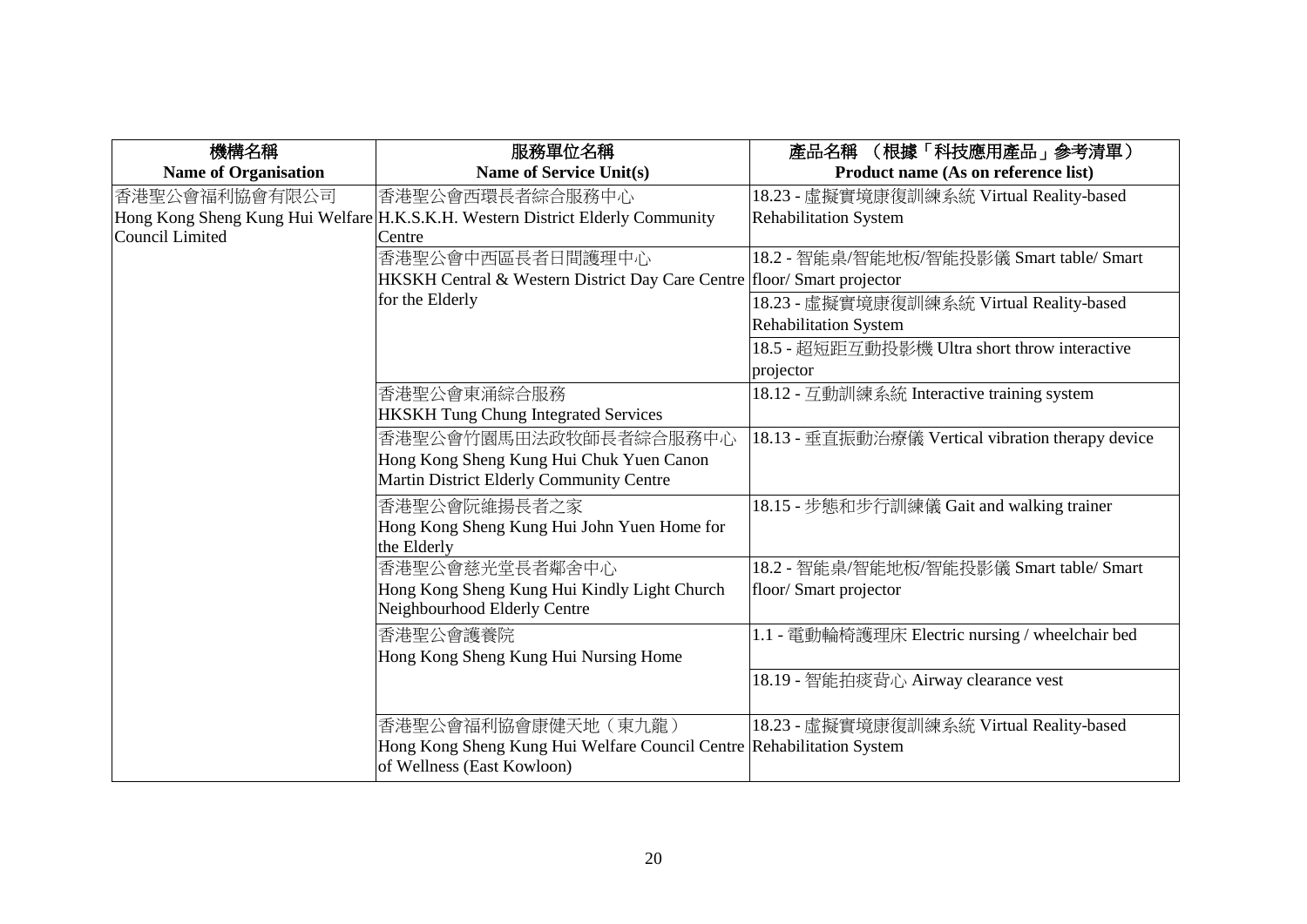| 機構名稱                              | 服務單位名稱                                                                          | (根據「科技應用產品」参考清單)<br>產品名稱                          |
|-----------------------------------|---------------------------------------------------------------------------------|---------------------------------------------------|
| <b>Name of Organisation</b>       | <b>Name of Service Unit(s)</b>                                                  | Product name (As on reference list)               |
| 香港聖公會福利協會有限公司                     | 香港聖公會黃大仙長者綜合服務中心                                                                | 10.3 - 智能互動幕屏 Smart Interactive Device            |
|                                   | Hong Kong Sheng Kung Hui Welfare Hong Kong Sheng Kung Hui Wong Tai Sin District |                                                   |
| <b>Council Limited</b>            | <b>Elderly Community Centre</b>                                                 | 18.13 - 垂直振動治療儀 Vertical vibration therapy device |
|                                   |                                                                                 |                                                   |
|                                   |                                                                                 | 18.5 - 超短距互動投影機 Ultra short throw interactive     |
|                                   |                                                                                 | projector                                         |
|                                   | 香港聖公會樂民郭鳳軒綜合服務中心                                                                | 15.1 - 智能防遊走解決方案 Smart anti- wandering solution   |
|                                   | Hong Kong Sheung Hui Lok Man Alice Kwok                                         |                                                   |
|                                   | <b>Integrated Service Centre</b>                                                |                                                   |
|                                   | 將軍澳安老服務大樓 - 賽馬會長者綜合服務中心                                                         | 18.17 - 主動/被動式手腳訓練器材 Active Passive Trainer       |
|                                   | 暨日間護理服務 (日間護理)                                                                  | for Upper/and Lower limbs                         |
|                                   | Tseung Kwan O Aged Care Complex - Jockey Club                                   |                                                   |
|                                   | District Elderly Community Centre cum Day Care                                  |                                                   |
|                                   | Unit (Day Care)                                                                 |                                                   |
| 香港防癆心臟及胸病協會                       | 傅麗儀護理安老院                                                                        | 18.12 - 互動訓練系統 Interactive training system        |
| Hong Kong Tuberculosis, Chest and | Freni Care and Attention Home                                                   |                                                   |
| <b>Heart Diseases Association</b> |                                                                                 | 18.15 - 步態和步行訓練儀 Gait and walking trainer         |
|                                   |                                                                                 |                                                   |
|                                   |                                                                                 | 18.17 - 主動/被動式手腳訓練器材 Active Passive Trainer       |
|                                   |                                                                                 | for Upper/and Lower limbs                         |
| 香港基督教女青年會                         | 林護紀念松柏日間護理中心                                                                    | 18.13 - 垂直振動治療儀 Vertical vibration therapy device |
| Hong Kong Young Women's           | Lam Woo Memorial Day Care Centre for Elderly                                    |                                                   |
| <b>Christian Association</b>      |                                                                                 | 19.3 - 陪伴機械人 Companion robot                      |
|                                   |                                                                                 |                                                   |
|                                   | 明儒松柏社區服務中心                                                                      | 18.13 - 垂直振動治療儀 Vertical vibration therapy device |
|                                   | Ming Yue District Elderly Community Centre                                      |                                                   |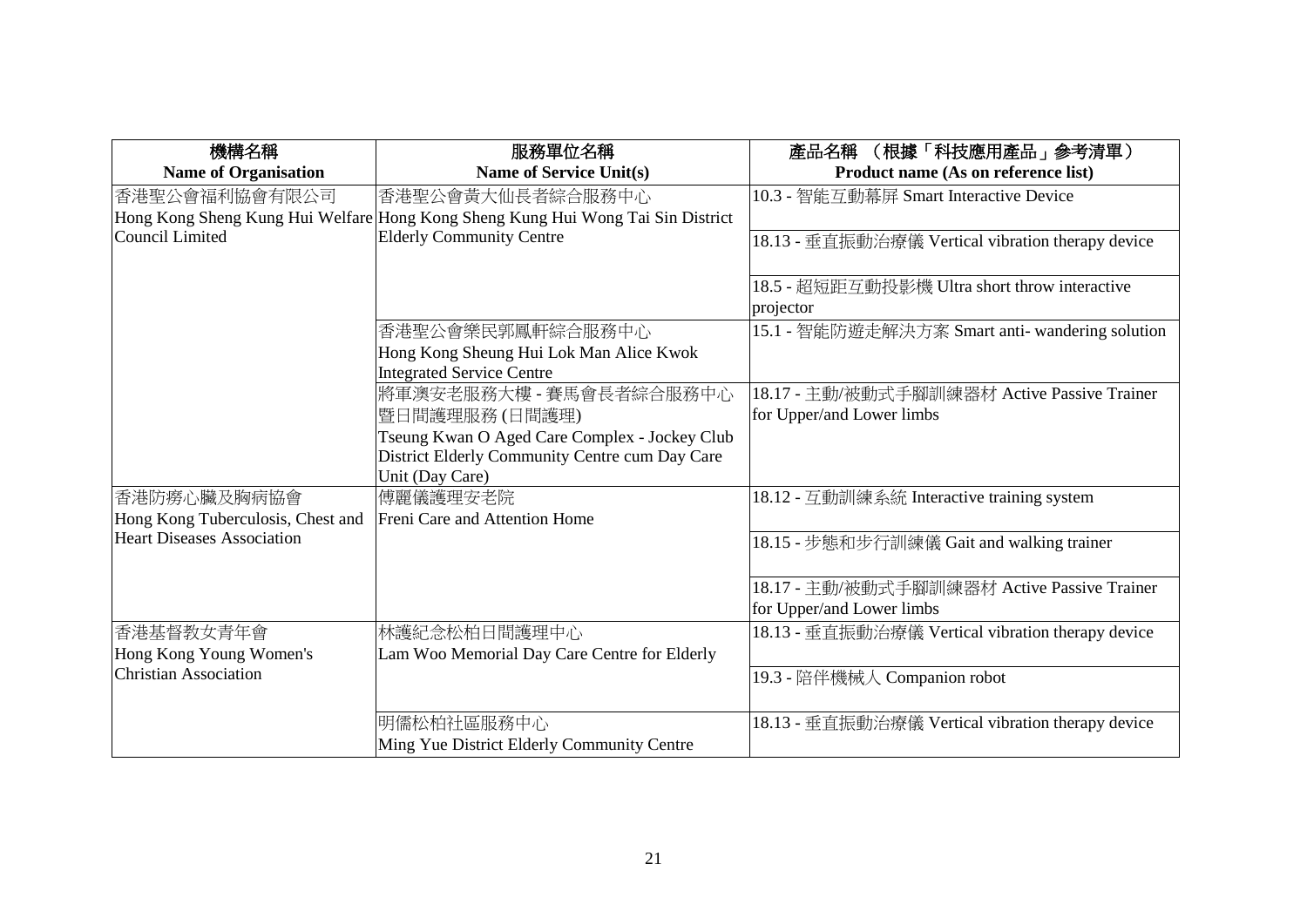| 機構名稱                         | 服務單位名稱                                     | (根據「科技應用產品」参考清單)<br>產品名稱                                      |
|------------------------------|--------------------------------------------|---------------------------------------------------------------|
| <b>Name of Organisation</b>  | <b>Name of Service Unit(s)</b>             | Product name (As on reference list)                           |
| 香港基督教女青年會                    | 明儒松柏社區服務中心 - 綜合家居照顧服務隊                     | 18.25 -為失語症患者和有吞嚥功能障礙的患者提供生物反                                 |
| Hong Kong Young Women's      | Ming Yue District Elderly Community Centre | 饋式的吞嚥功能訓練 The biofeedback system that provides                |
| <b>Christian Association</b> | <b>Integrated Home Care Services Team</b>  | Dysphasia's patient training and swallowing function training |
|                              | 雲華護理安老苑                                    | 12.3 - 電動站立換尿片機 Electric Raiser                               |
|                              | Wan Wah Care and Attention Home            |                                                               |
|                              |                                            | 18.25 -為失語症患者和有吞嚥功能障礙的患者提供生物反                                 |
|                              |                                            | 饋式的吞嚥功能訓練 The biofeedback system that provides                |
|                              |                                            | Dysphasia's patient training and swallowing function training |
|                              | Y Care 青健坊(東區)                             | 18.16 - 平衡訓練系統 Balance training system                        |
|                              | Y Care (Hong Kong East)                    |                                                               |
|                              | 青健坊(又一村)                                   | 18.13 - 垂直振動治療儀 Vertical vibration therapy device             |
|                              | Y Care (Yau Yat Chuen)                     |                                                               |
|                              |                                            | 18.17 - 主動/被動式手腳訓練器材 Active Passive Trainer                   |
|                              |                                            | for Upper/and Lower limbs                                     |
|                              | 香港基督教女青年會 照顧易                              | 18.15 - 步態和步行訓練儀 Gait and walking trainer                     |
|                              | <b>Y</b> Senior Care                       |                                                               |
| 康怡護老中心                       | 康怡護老中心                                     | 10.2 - 模擬運動系統 Stimulated exercise system                      |
| Hong Yee Elderly Centre      | Hong Yee Elderly Centre                    |                                                               |
|                              |                                            | 18.13 - 垂直振動治療儀 Vertical vibration therapy device             |
|                              |                                            | 7 - 醫用清洗床/長椅 Shower and bath trolley/ bench/ bed              |
|                              |                                            |                                                               |
| 翡翠長者之家                       | 翡翠長者之家                                     | 18.2 - 智能桌/智能地板/智能投影儀 Smart table/ Smart                      |
| Jade Elderly Home            | Jade Elderly Home                          | floor/ Smart projector                                        |
| 嘉濤者康之家                       | 嘉濤者康之家                                     | 2.1 - 可傾斜/可調較高度的便椅/淋浴椅 Tilt-in-space/height                   |
| Kato Home for the Aged       | Kato Home for the Aged                     | adjustable commode/ shower chair                              |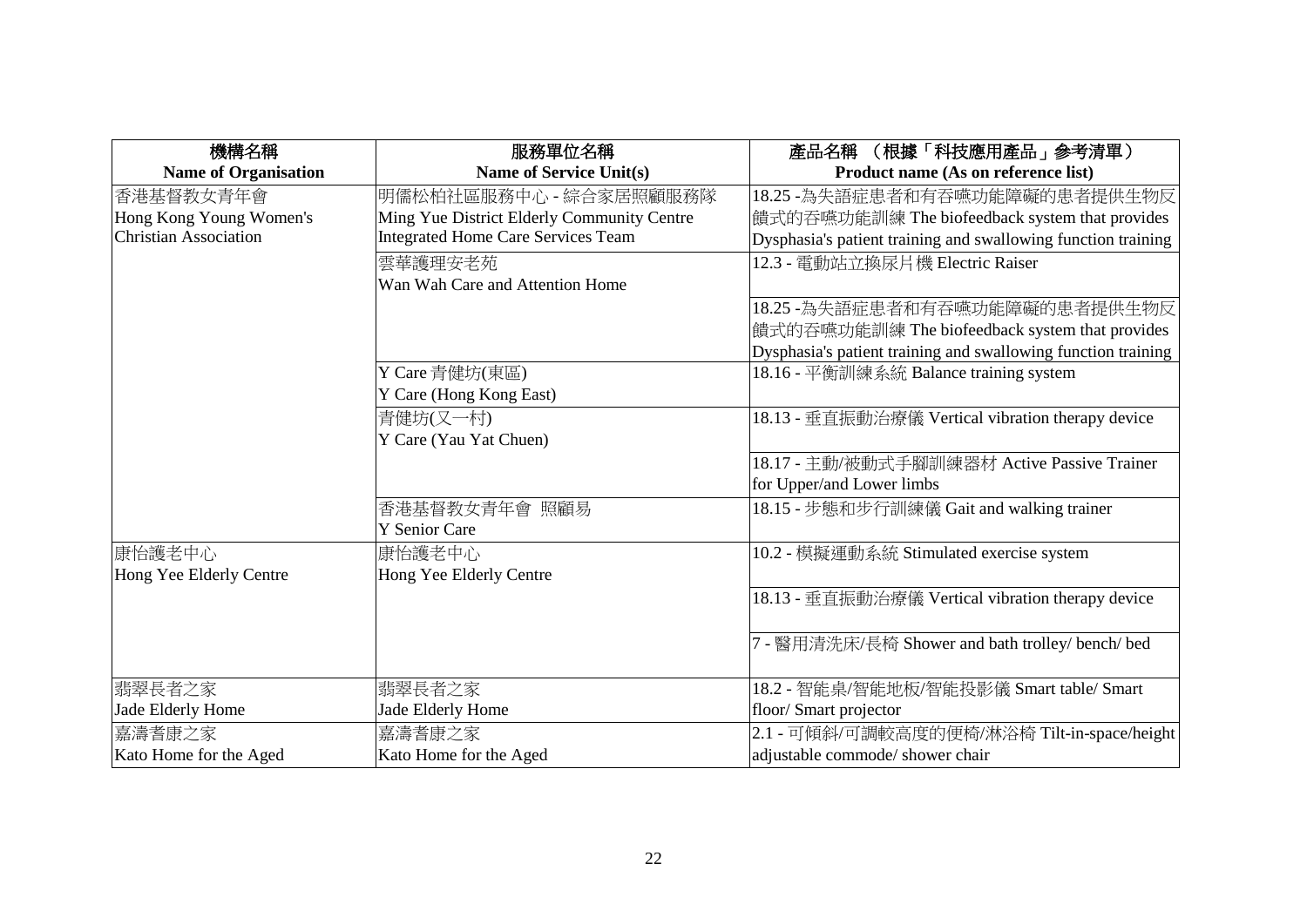| 機構名稱                              | 服務單位名稱                                                                  | 產品名稱 (根據「科技應用產品」參考清單)                             |
|-----------------------------------|-------------------------------------------------------------------------|---------------------------------------------------|
| <b>Name of Organisation</b>       | <b>Name of Service Unit(s)</b>                                          | Product name (As on reference list)               |
| 嘉濤者樂苑                             | 嘉濤者樂苑                                                                   | 2.1 - 可傾斜/可調較高度的便椅/淋浴椅 Tilt-in-space/height       |
| Kato Home for the Elderly         | Kato Home for the Elderly                                               | adjustable commode/ shower chair                  |
| 港泰(竹園)護老院有限公司                     | 港泰(竹園)護老院有限公司                                                           | 18.2 - 智能桌/智能地板/智能投影儀 Smart table/ Smart          |
| Kong Tai (Chuk Yuen) Care for the | Kong Tai (Chuk Yuen) Care For The Aged Home                             | floor/ Smart projector                            |
| aged home limited                 | Limited                                                                 |                                                   |
| 港灣安老院                             | 港灣安老院                                                                   | 18.13 - 垂直振動治療儀 Vertical vibration therapy device |
| Kong Wan Care Home                | Kong Wan Care Home                                                      |                                                   |
| 九龍城浸信會                            | 九龍城浸信會長者鄰舍中心                                                            | 18.12 - 互動訓練系統 Interactive training system        |
| Kowloon City Baptist Church       | Kowloon City Baptist Church Neighbourhood                               |                                                   |
|                                   | <b>Elderly Centre</b>                                                   |                                                   |
| 廣福護老院(屯門)有限公司                     | 廣福護老院(屯門)有限公司                                                           | 15.1 - 智能防遊走解決方案 Smart anti- wandering solution   |
| Kwong Fuk Elderly Care Centre     | Kwong Fuk Elderly Care Centre (Tuen Mun) Limited                        |                                                   |
| (Tuen Mun) Limited                |                                                                         |                                                   |
| 廣安護老之家有限公司                        | 廣安護老之家有限公司                                                              | 12.4 - 折疊式移位機 Electric foldable hoist             |
| Kwong On Nursing Center Limited   | Kwong On Nursing Center Limited                                         |                                                   |
|                                   |                                                                         | 18.12 - 互動訓練系統 Interactive training system        |
|                                   |                                                                         |                                                   |
|                                   |                                                                         | 18.13 - 垂直振動治療儀 Vertical vibration therapy device |
|                                   |                                                                         |                                                   |
|                                   |                                                                         | 18.2 - 智能桌/智能地板/智能投影儀 Smart table/ Smart          |
|                                   |                                                                         | floor/ Smart projector                            |
| 循道衛理觀塘社會服務處                       | 藍田樂齡鄰舍中心                                                                | 10.3 - 智能互動幕屏 Smart Interactive Device            |
|                                   | Kwun Tong Methodist Social Service Lam Tin Neighbourhood Elderly Centre |                                                   |
| 耆樂天地                              | 耆樂天地                                                                    | 12.2 - 樓梯機 Electric climber                       |
| Le Grand Silverjoy                | Le Grand Silverjoy                                                      |                                                   |
|                                   |                                                                         | 2.1 - 可傾斜/可調較高度的便椅/淋浴椅 Tilt-in-space/height       |
|                                   |                                                                         | adjustable commode/ shower chair                  |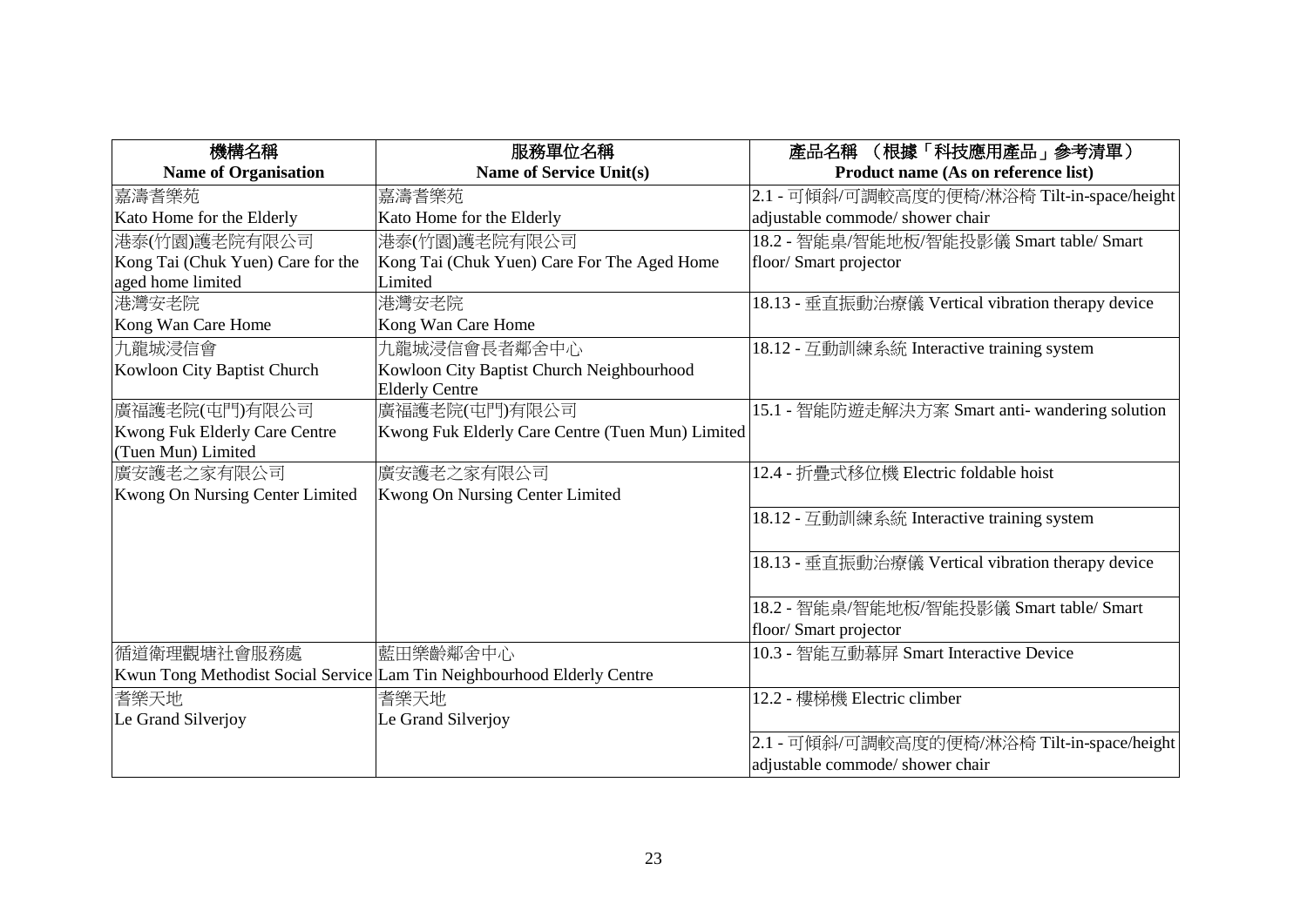| 機構名稱                        | 服務單位名稱                                    | 產品名稱 (根據「科技應用產品」參考清單)                             |
|-----------------------------|-------------------------------------------|---------------------------------------------------|
| <b>Name of Organisation</b> | <b>Name of Service Unit(s)</b>            | Product name (As on reference list)               |
| 耆樂天地                        | 耆樂天地                                      | 9.1 - 自動如廁系統 The automatic toileting aid system   |
| Le Grand Silverjoy          | Le Grand Silverjoy                        |                                                   |
| 松山府邸                        | 松山府邸                                      | 15.1 - 智能防遊走解決方案 Smart anti- wandering solution   |
| <b>Longevity Palace</b>     | <b>Longevity Palace</b>                   |                                                   |
|                             |                                           | 18.13 - 垂直振動治療儀 Vertical vibration therapy device |
|                             |                                           | 2.1 - 可傾斜/可調較高度的便椅/淋浴椅 Tilt-in-space/height       |
|                             |                                           | adjustable commode/ shower chair                  |
| 循道衛理中心                      | 循道衛理社區照顧中心(東區)                            | 10.2 - 模擬運動系統 Stimulated exercise system          |
| <b>Methodist Centre</b>     | Methodist Community Care Centre (Eastern) |                                                   |
|                             |                                           | 18.2 - 智能桌/智能地板/智能投影儀 Smart table/ Smart          |
|                             |                                           | floor/ Smart projector                            |
|                             | 循道衛理健樂軒                                   | 18.12 - 互動訓練系統 Interactive training system        |
|                             | Methodist Kin Lok Centre                  |                                                   |
|                             |                                           | 20.1 - 身體成分分析儀 Body composition analyser          |
|                             | 循道衛理盈樂軒                                   | 18.12 - 互動訓練系統 Interactive training system        |
|                             | Methodist Rejoice Centre                  |                                                   |
|                             |                                           | 18.17 - 主動/被動式手腳訓練器材 Active Passive Trainer       |
|                             |                                           | for Upper/and Lower limbs                         |
|                             |                                           | 18.2 - 智能桌/智能地板/智能投影儀 Smart table/ Smart          |
|                             |                                           | floor/ Smart projector                            |
|                             | 循道衛理灣仔長者服務中心                              | 18.12 - 互動訓練系統 Interactive training system        |
|                             | Wan Chai Methodist Centre For the Seniors |                                                   |
|                             |                                           | 18.2 - 智能桌/智能地板/智能投影儀 Smart table/ Smart          |
|                             |                                           | floor/ Smart projector                            |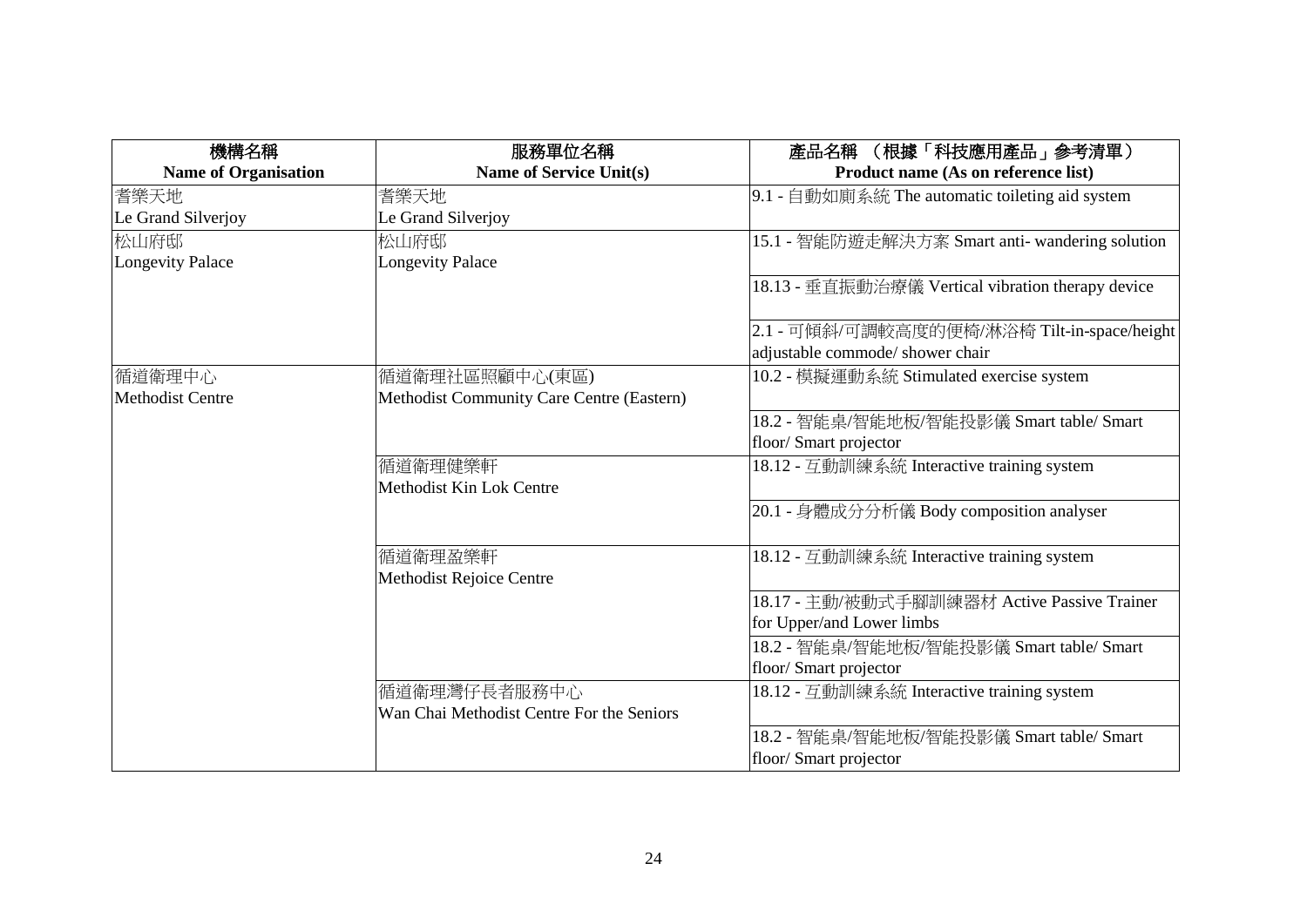| 機構名稱                             | 服務單位名稱                                      | (根據「科技應用產品」参考清單)<br>產品名稱                            |
|----------------------------------|---------------------------------------------|-----------------------------------------------------|
| <b>Name of Organisation</b>      | Name of Service Unit(s)                     | Product name (As on reference list)                 |
| 循道衛理中心                           | 循道衛理灣仔長者服務中心                                | 20.1 - 身體成分分析儀 Body composition analyser            |
| <b>Methodist Centre</b>          | Wan Chai Methodist Centre For the Seniors   |                                                     |
| 循道愛華村服務中心社會福利部                   | 愛華長者日間護理中心                                  | 18.23 - 虛擬實境康復訓練系統 Virtual Reality-based            |
| Methodist Epworth Village        | Epworth Day Care Centre for the Elderly     | <b>Rehabilitation System</b>                        |
| Community Centre, Social Welfare | 小西灣老人日間護理中心                                 | 18.23 - 虛擬實境康復訓練系統 Virtual Reality-based            |
|                                  | Siu Sai Wan Day Care Centre for the Elderly | <b>Rehabilitation System</b>                        |
|                                  |                                             | 19.3 - 陪伴機械人 Companion robot                        |
|                                  |                                             |                                                     |
| 美景護老院有限公司                        | 美景護老院有限公司                                   | 2.1 - 可傾斜/可調較高度的便椅/淋浴椅 Tilt-in-space/height         |
| Mie King Home For Aged Limited   | Mie King Home For Aged Limited              | adjustable commode/ shower chair                    |
| 美景護老院有限公司(第一分院)                  | 美景護老院有限公司 (第一分院)                            | 2.1 - 可傾斜/可調較高度的便椅/淋浴椅 Tilt-in-space/height         |
| Mie King Home For Aged Limited   | Mie King Home For Aged Limited (Branch 1)   | adjustable commode/ shower chair                    |
| (Branch 1)                       |                                             |                                                     |
| 基督教聖約教會有限公司                      | 耀安長者鄰舍中心                                    | 19.2 - 移動互動地面投影 Mobile interactive floor projection |
| Mission Covenant Church Limited  | Yiu On Neighbourhood Elderly Centre         |                                                     |
| 愛群理療護理院(第一分院)                    | 愛群理療護理院(第一分院)                               | 2.1 - 可傾斜/可調較高度的便椅/淋浴椅 Tilt-in-space/height         |
| Oi Kwan Care For The Aged Home   | Oi Kwan Care For The Aged Home (Branch 1)   | adjustable commode/ shower chair                    |
| (Branch 1)                       |                                             |                                                     |
| 安福護老院有限公司                        | 安福護老院有限公司                                   | 12.2 - 樓梯機 Electric climber                         |
| On Fuk Nursing Home Limited      | On Fuk Nursing Home Limited                 | 18.13 - 垂直振動治療儀 Vertical vibration therapy device   |
|                                  |                                             | 2.1 - 可傾斜/可調較高度的便椅/淋浴椅 Tilt-in-space/height         |
|                                  |                                             | adjustable commode/ shower chair                    |
| 安樂護老中心有限公司                       | 安樂護老中心有限公司                                  | 18.13 - 垂直振動治療儀 Vertical vibration therapy device   |
| On Luk Nursing Centre Limited    | On Luk Nursing Centre Limited               |                                                     |
|                                  |                                             | 18.15 - 步態和步行訓練儀 Gait and walking trainer           |
|                                  |                                             |                                                     |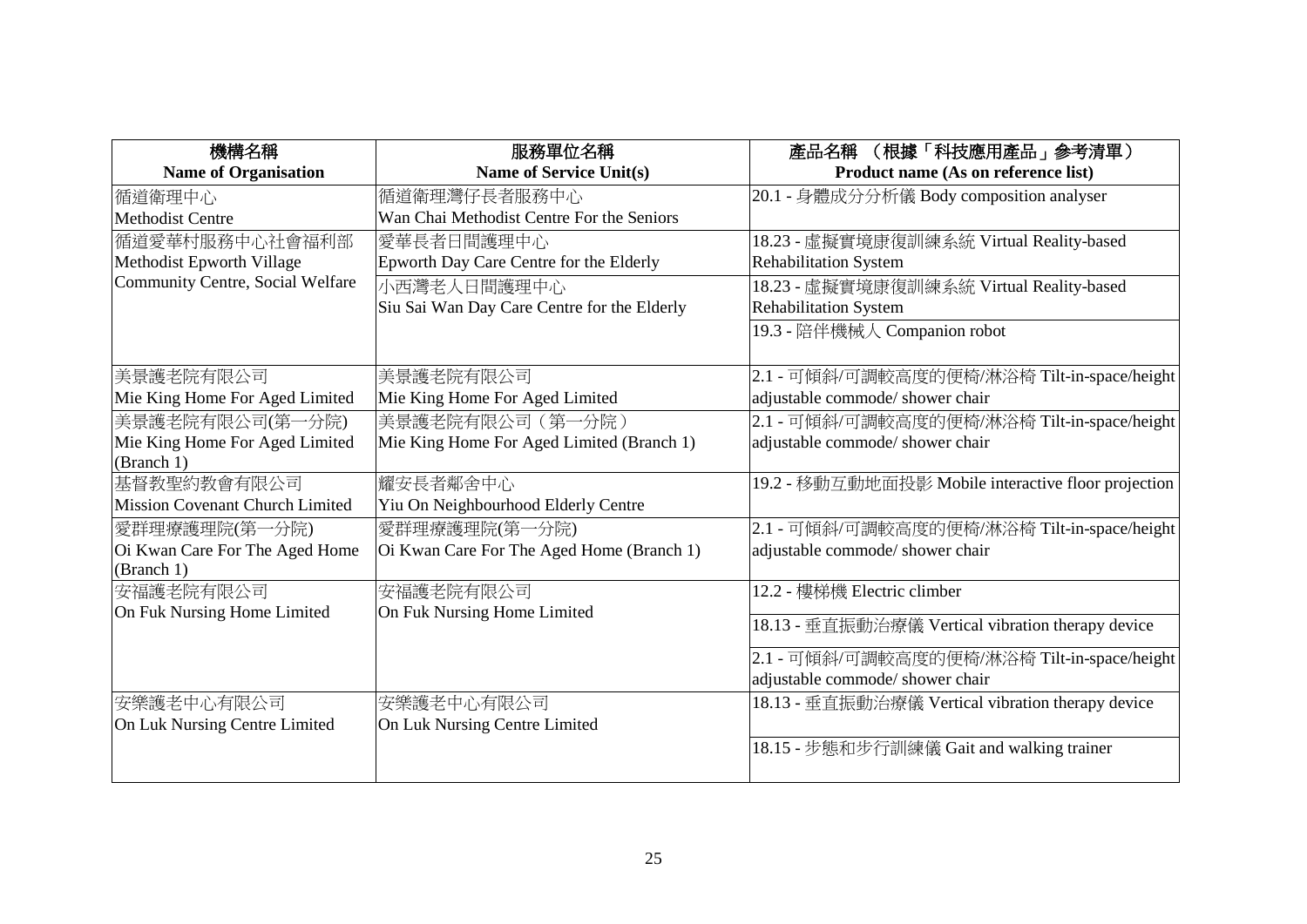| 服務單位名稱                               | 產品名稱 (根據「科技應用產品」參考清單)                                                                                |
|--------------------------------------|------------------------------------------------------------------------------------------------------|
| <b>Name of Service Unit(s)</b>       | Product name (As on reference list)                                                                  |
| 安樂護老中心有限公司                           | 2.1 - 可傾斜/可調較高度的便椅/淋浴椅 Tilt-in-space/height                                                          |
| On Luk Nursing Centre Limited        | adjustable commode/ shower chair                                                                     |
| 鳳凰奧運護老院有限公司                          | 2.1 - 可傾斜/可調較高度的便椅/淋浴椅 Tilt-in-space/height                                                          |
| Phoenix Olympic Nursing Home Limited | adjustable commode/ shower chair                                                                     |
|                                      |                                                                                                      |
| 新松齡護老中心                              | 18.13 - 垂直振動治療儀 Vertical vibration therapy device                                                    |
| <b>New Pine Care Centre</b>          |                                                                                                      |
|                                      | 18.16 - 平衡訓練系統 Balance training system                                                               |
|                                      |                                                                                                      |
|                                      | 18.17 - 主動/被動式手腳訓練器材 Active Passive Trainer                                                          |
|                                      | for Upper/and Lower limbs                                                                            |
|                                      | 19.2 - 移動互動地面投影 Mobile interactive floor projection                                                  |
|                                      |                                                                                                      |
|                                      | 非參考清單項目 Non-reference list item                                                                      |
|                                      | 18.13 - 垂直振動治療儀 Vertical vibration therapy device                                                    |
|                                      |                                                                                                      |
|                                      | 19.2 - 移動互動地面投影 Mobile interactive floor projection                                                  |
|                                      |                                                                                                      |
|                                      | 非參考清單項目 Non-reference list item                                                                      |
|                                      |                                                                                                      |
|                                      | 18.13 - 垂直振動治療儀 Vertical vibration therapy device                                                    |
|                                      |                                                                                                      |
|                                      | 18.16 - 平衡訓練系統 Balance training system                                                               |
|                                      |                                                                                                      |
|                                      | 18.17 - 主動/被動式手腳訓練器材 Active Passive Trainer                                                          |
|                                      | for Upper/and Lower limbs                                                                            |
|                                      | 松齡(利富)護老中心<br>Pine Care (Lee Foo) Elderly Centre<br>松齡(萬年)護老中心<br>Pine Care (Manning) Elderly Centre |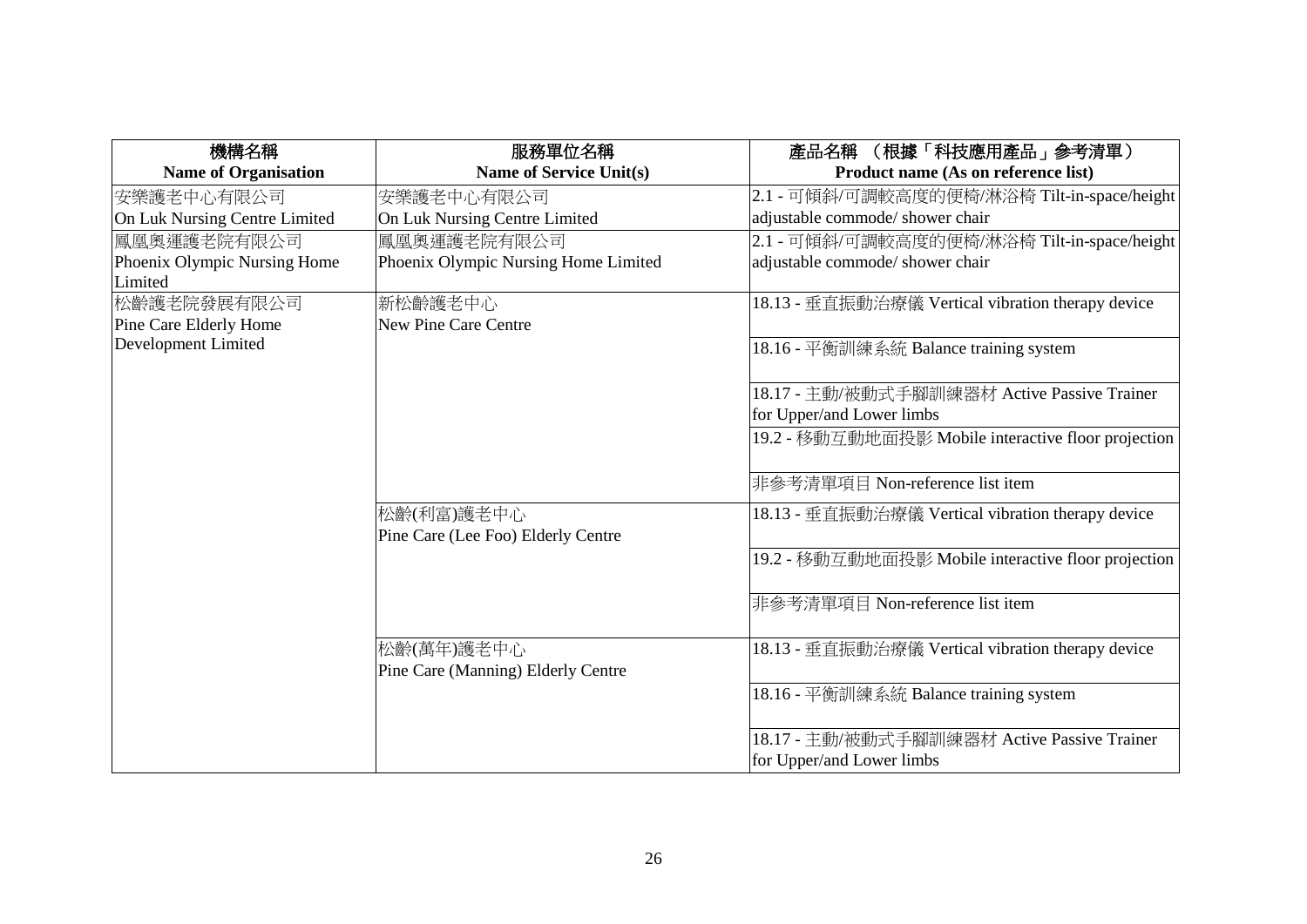| 機構名稱                        | 服務單位名稱                                            | (根據「科技應用產品」参考清單)<br>產品名稱                            |
|-----------------------------|---------------------------------------------------|-----------------------------------------------------|
| <b>Name of Organisation</b> | <b>Name of Service Unit(s)</b>                    | Product name (As on reference list)                 |
| 松齡護老院發展有限公司                 | 松齡(萬年)護老中心                                        | 19.2 - 移動互動地面投影 Mobile interactive floor projection |
| Pine Care Elderly Home      | Pine Care (Manning) Elderly Centre                |                                                     |
| Development Limited         |                                                   | 非參考清單項目 Non-reference list item                     |
|                             | 松齡(保德)護老中心                                        | 18.13 - 垂直振動治療儀 Vertical vibration therapy device   |
|                             | Pine Care (Po Tak) Elderly Centre                 |                                                     |
|                             |                                                   | 19.2 - 移動互動地面投影 Mobile interactive floor projection |
|                             |                                                   | 非參考清單項目 Non-reference list item                     |
|                             | 松齡(德豐)護老中心<br>Pine Care (Tak Fung) Elderly Centre | 18.13 - 垂直振動治療儀 Vertical vibration therapy device   |
|                             |                                                   | 19.2 - 移動互動地面投影 Mobile interactive floor projection |
|                             |                                                   | 非參考清單項目 Non-reference list item                     |
|                             | 松齡俊景護老中心<br>Pine Care Chun King Elderly Centre    | 18.13 - 垂直振動治療儀 Vertical vibration therapy device   |
|                             |                                                   | 18.16 - 平衡訓練系統 Balance training system              |
|                             |                                                   | 18.17 - 主動/被動式手腳訓練器材 Active Passive Trainer         |
|                             |                                                   | for Upper/and Lower limbs                           |
|                             |                                                   | 19.2 - 移動互動地面投影 Mobile interactive floor projection |
|                             |                                                   | 非參考清單項目 Non-reference list item                     |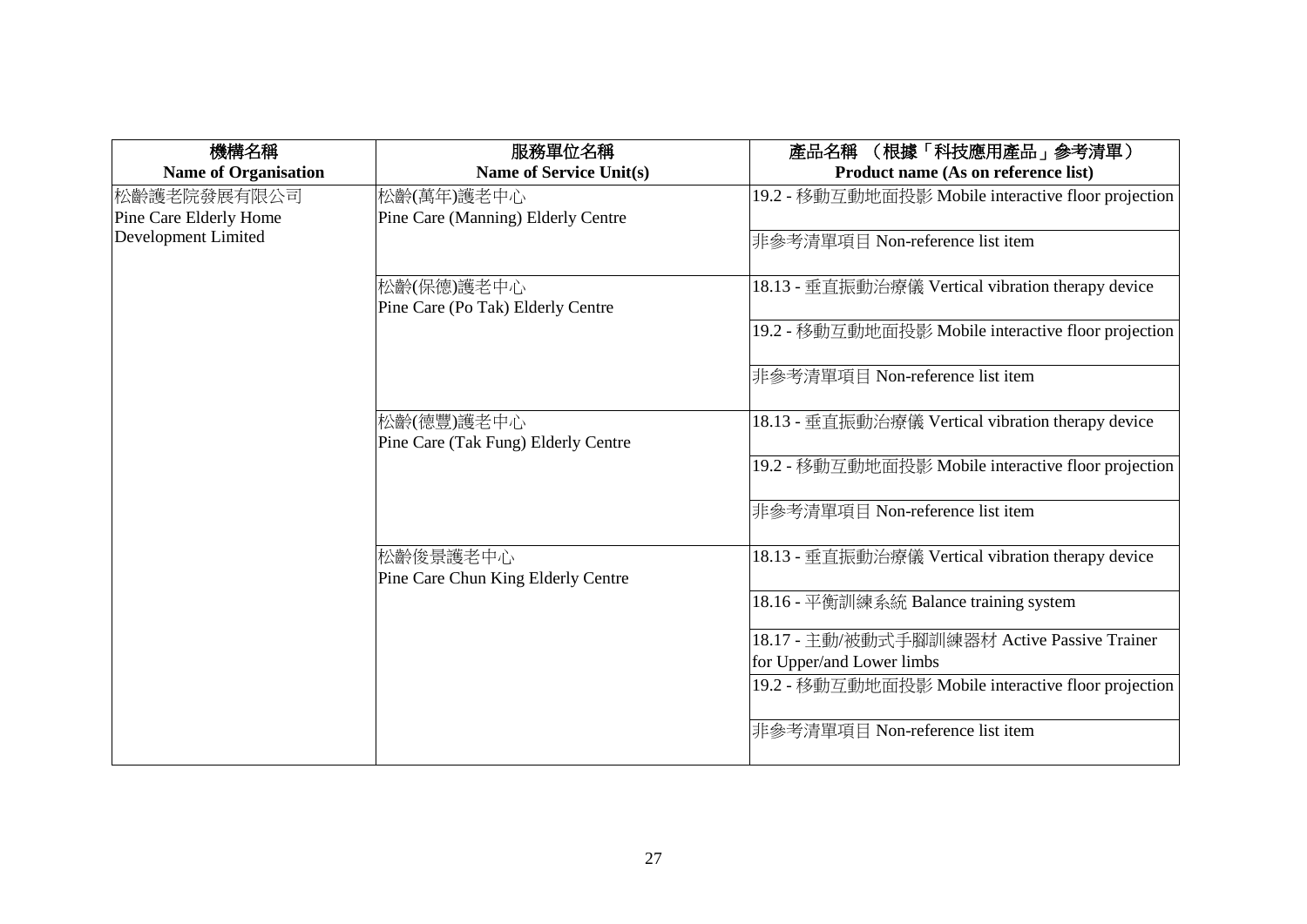| 機構名稱                        | 服務單位名稱                                          | (根據「科技應用產品」参考清單)<br>產品名稱                            |
|-----------------------------|-------------------------------------------------|-----------------------------------------------------|
| <b>Name of Organisation</b> | <b>Name of Service Unit(s)</b>                  | Product name (As on reference list)                 |
| 松齡護老院發展有限公司                 | 松齡康輝護老中心                                        | 18.13 - 垂直振動治療儀 Vertical vibration therapy device   |
| Pine Care Elderly Home      | Pine Care Hong Fai Elderly Centre               |                                                     |
| Development Limited         |                                                 | 18.16 - 平衡訓練系統 Balance training system              |
|                             |                                                 | 18.17 - 主動/被動式手腳訓練器材 Active Passive Trainer         |
|                             |                                                 | for Upper/and Lower limbs                           |
|                             |                                                 | 19.2 - 移動互動地面投影 Mobile interactive floor projection |
|                             |                                                 | 非參考清單項目 Non-reference list item                     |
|                             | 松暉護老中心<br><b>Pinecrest Elderly Centre</b>       | 18.13 - 垂直振動治療儀 Vertical vibration therapy device   |
|                             |                                                 | 18.16 - 平衡訓練系統 Balance training system              |
|                             |                                                 | 18.17 - 主動/被動式手腳訓練器材 Active Passive Trainer         |
|                             |                                                 | for Upper/and Lower limbs                           |
|                             |                                                 | 19.2 - 移動互動地面投影 Mobile interactive floor projection |
|                             |                                                 | 非參考清單項目 Non-reference list item                     |
| 保良局                         | 八二總理老人日間護理中心                                    | 18.2 - 智能桌/智能地板/智能投影儀 Smart table/ Smart            |
| Po Leung Kuk                | 1982 Board of Directors Day Care Centre for the | floor/ Smart projector                              |
|                             | Elderly                                         |                                                     |
|                             | 保良局陳區碧茵頤養院                                      | 1.1 - 電動輪椅護理床 Electric nursing / wheelchair bed     |
|                             | Po Leung Kuk Chan Au Big Yan Home for the       |                                                     |
|                             | Elderly                                         |                                                     |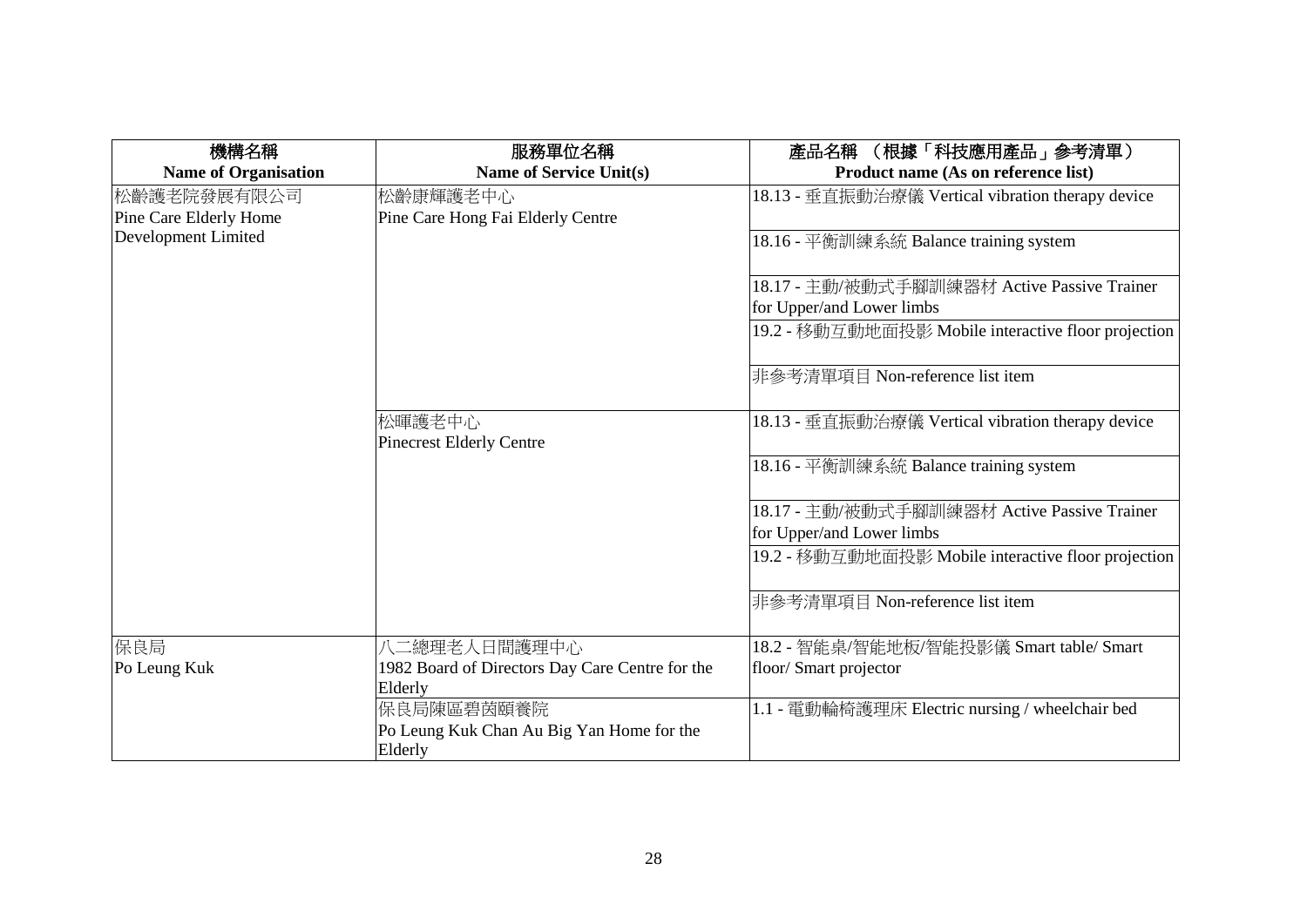| 機構名稱                        | 服務單位名稱                                                                 | (根據「科技應用產品」参考清單)<br>產品名稱                        |
|-----------------------------|------------------------------------------------------------------------|-------------------------------------------------|
| <b>Name of Organisation</b> | <b>Name of Service Unit(s)</b>                                         | Product name (As on reference list)             |
| 保良局                         | 保良局陳區碧茵頤養院                                                             | 10.3 - 智能互動幕屏 Smart Interactive Device          |
| Po Leung Kuk                | Po Leung Kuk Chan Au Big Yan Home for the                              |                                                 |
|                             | Elderly                                                                | 18.2 - 智能桌/智能地板/智能投影儀 Smart table/ Smart        |
|                             |                                                                        | floor/Smart projector                           |
|                             |                                                                        | 2.1 - 可傾斜/可調較高度的便椅/淋浴椅 Tilt-in-space/height     |
|                             |                                                                        | adjustable commode/ shower chair                |
|                             | 保良局周鴻標老人日間護理中心                                                         | 18.2 - 智能桌/智能地板/智能投影儀 Smart table/ Smart        |
|                             | Po Leung Kuk Chow Hung Piu Day Care Centre for<br>the Elderly          | floor/ Smart projector                          |
|                             | 保良局樂安居暨耆盛長者日間護理中心 (院舍)                                                 | 1.1 - 電動輪椅護理床 Electric nursing / wheelchair bed |
|                             | Po Leung Kuk Comfort Court for the Senior cum                          |                                                 |
|                             | Evergreen Day Care Centre for the Elderly (RCHE)                       |                                                 |
|                             |                                                                        | 18.16 - 平衡訓練系統 Balance training system          |
|                             |                                                                        |                                                 |
|                             |                                                                        | 2.1 - 可傾斜/可調較高度的便椅/淋浴椅 Tilt-in-space/height     |
|                             |                                                                        | adjustable commode/ shower chair                |
|                             |                                                                        | 23.2 - 智能監控系統 Smart monitoring system           |
|                             | 保良局長者社區照顧服務券(鑽石山)                                                      | 18.2 - 智能桌/智能地板/智能投影儀 Smart table/ Smart        |
|                             | Po Leung Kuk Community Care Service Voucher for floor/ Smart projector |                                                 |
|                             | the Elderly (Diamond Hill)                                             |                                                 |
|                             | 保良局長者社區照顧服務券(葵盛東)                                                      | 18.2 - 智能桌/智能地板/智能投影儀 Smart table/ Smart        |
|                             | Po Leung Kuk Community Care Service Voucher for floor/ Smart projector |                                                 |
|                             | the Elderly (Kwai Shing East)                                          |                                                 |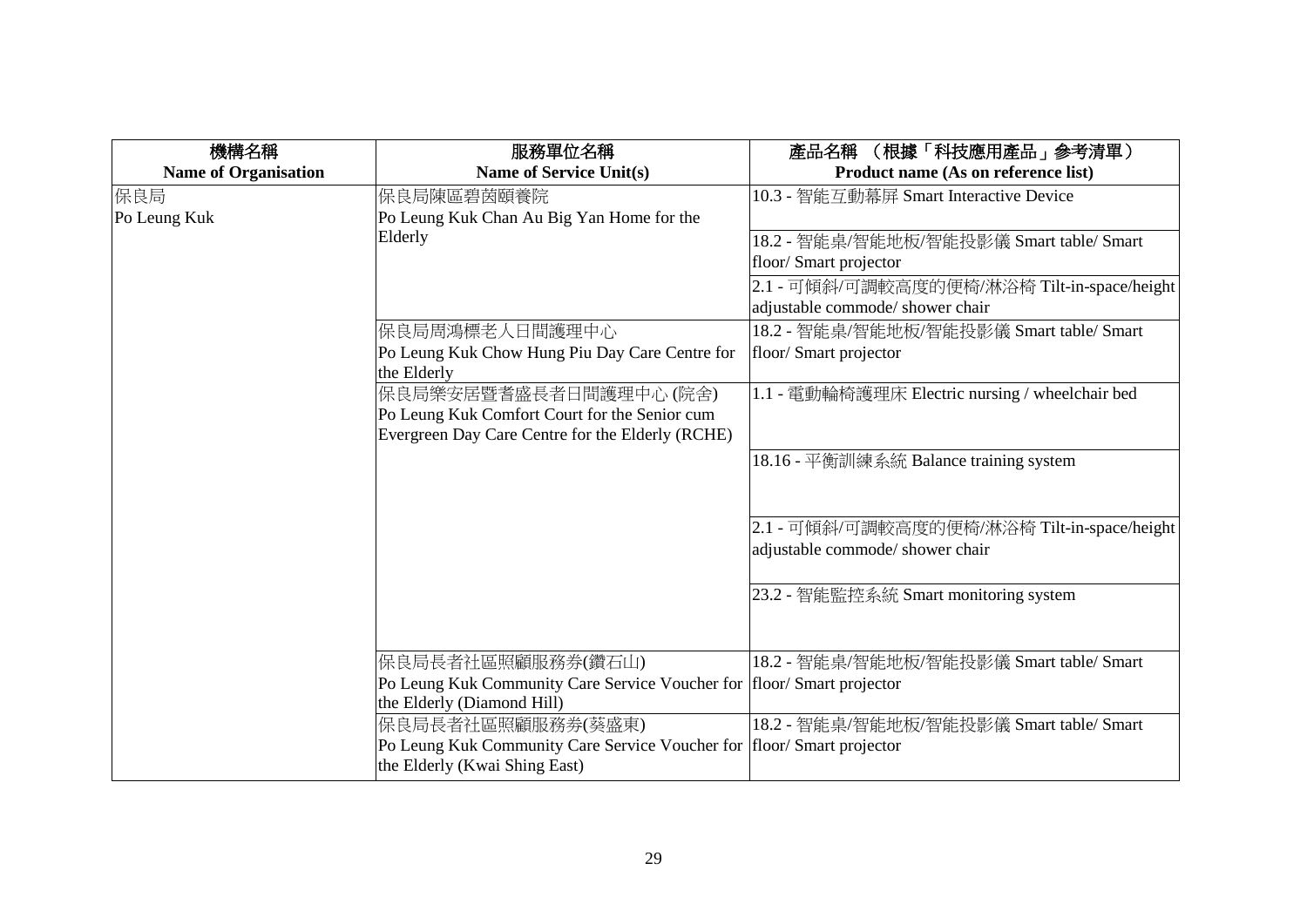| 機構名稱                        | 服務單位名稱                                                                                                                          | (根據「科技應用產品」参考清單)<br>產品名稱                                                        |
|-----------------------------|---------------------------------------------------------------------------------------------------------------------------------|---------------------------------------------------------------------------------|
| <b>Name of Organisation</b> | <b>Name of Service Unit(s)</b>                                                                                                  | Product name (As on reference list)                                             |
| 保良局<br>Po Leung Kuk         | 保良局長者社區照顧服務券(觀塘秀茂坪)<br>Po Leung Kuk Community Care Service Voucher for<br>the Elderly (Kwun Tong Sau Mau Ping)                  | 18.2 - 智能桌/智能地板/智能投影儀 Smart table/ Smart<br>floor/ Smart projector              |
|                             | 保良局長者社區照顧服務券(觀塘雲漢)<br>Po Leung Kuk Community Care Service Voucher for floor/ Smart projector<br>the Elderly (Kwun Tong Wan Hon) | 18.2 - 智能桌/智能地板/智能投影儀 Smart table/ Smart                                        |
|                             | 保良局長者社區照顧服務券(深水埗白田)<br>Po Leung Kuk Community Care Service Voucher for<br>the Elderly (Sham Shui Po Pak Tin)                    | 10.2 - 模擬運動系統 Stimulated exercise system                                        |
|                             |                                                                                                                                 | 18.2 - 智能桌/智能地板/智能投影儀 Smart table/ Smart<br>floor/ Smart projector              |
|                             | 舍)<br>Po Leung Kuk Eco-Home for the Senior cum Sunny                                                                            | 保良局癸未年樂頤居暨耆安長者日間護理中心 (院 1.1 - 電動輪椅護理床 Electric nursing / wheelchair bed         |
|                             | Green Day Care Centre for the Senior (RCHE)                                                                                     | 10.2 - 模擬運動系統 Stimulated exercise system                                        |
|                             |                                                                                                                                 | 2.1 - 可傾斜/可調較高度的便椅/淋浴椅 Tilt-in-space/height<br>adjustable commode/ shower chair |
|                             | 保良局改善家居及社區照顧服務(新界西區)<br>Po Leung Kuk Enhanced Home & Community Care<br>Services (New Territories West District)                 | 10.2 - 模擬運動系統 Stimulated exercise system                                        |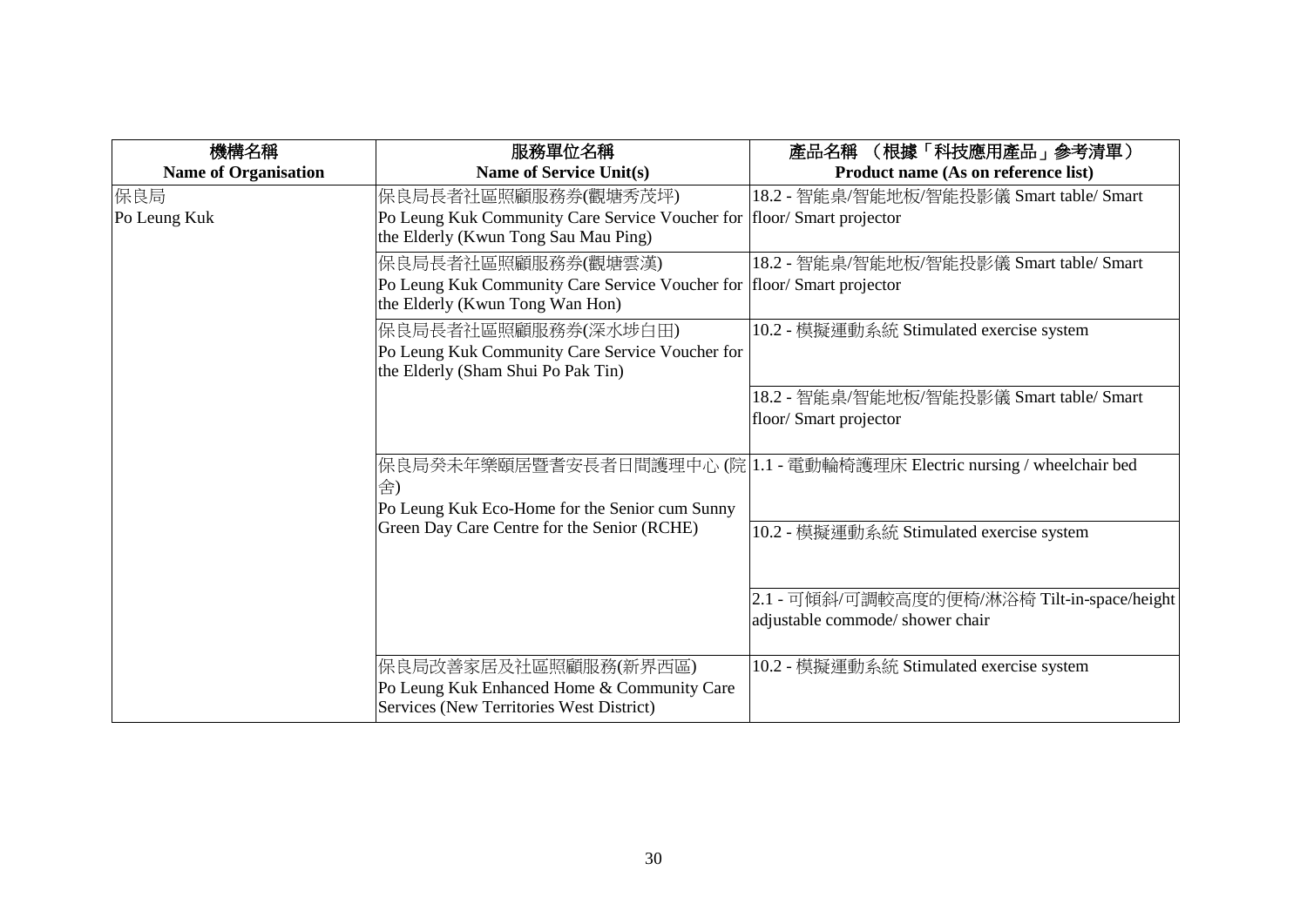| 機構名稱                        | 服務單位名稱                                                                                                                                                                                                                                      | (根據「科技應用產品」参考清單)<br>產品名稱                                                        |
|-----------------------------|---------------------------------------------------------------------------------------------------------------------------------------------------------------------------------------------------------------------------------------------|---------------------------------------------------------------------------------|
| <b>Name of Organisation</b> | <b>Name of Service Unit(s)</b>                                                                                                                                                                                                              | Product name (As on reference list)                                             |
| 保良局<br>Po Leung Kuk         | 保良局改善家居及社區照顧服務(荃灣及葵青<br>區)(1)<br>Po Leung Kuk Enhanced Home & Community Care<br>Services (Tsuen Wan & Kwai Tsing Cluster (1))                                                                                                               | 10.2 - 模擬運動系統 Stimulated exercise system<br>5.2 - 在床淋浴系统 Bed shower system      |
|                             | 保良局改善家居及社區照顧服務(荃灣及葵青<br>圖 $(2)$<br>Po Leung Kuk Enhanced Home & Community Care<br>Services (Tsuen Wan & Kwai Tsing Cluster (2))<br>保良局改善家居及社區照顧服務(油尖旺區)<br>Po Leung Kuk Enhanced Home & Community Care<br>Services (Yau Tsim Mong District) | 10.2 - 模擬運動系統 Stimulated exercise system<br>12.2 - 樓梯機 Electric climber         |
|                             | 保良局改善家居及社區照顧服務(屯門及元朗區)<br>Po Leung Kuk Enhanced Home & Community<br>Care Services (Tuen Mun & Yuen<br>Long Cluster)                                                                                                                         | 5.2 - 在床淋浴系统 Bed shower system                                                  |
|                             | 保良局顧卞裘莉長者日間護理中心<br>Po Leung Kuk Koo Bin Kau Lee Day Care Centre for<br>the Elderly                                                                                                                                                          | 10.2 - 模擬運動系統 Stimulated exercise system                                        |
|                             | 保良局郭羅桂珍護老院<br>Po Leung Kuk Kwok Law Kwai Chun Home for the                                                                                                                                                                                  | 1.1 - 電動輪椅護理床 Electric nursing / wheelchair bed                                 |
|                             | Elderly                                                                                                                                                                                                                                     | 10.2 - 模擬運動系統 Stimulated exercise system                                        |
|                             |                                                                                                                                                                                                                                             | 2.1 - 可傾斜/可調較高度的便椅/淋浴椅 Tilt-in-space/height<br>adjustable commode/ shower chair |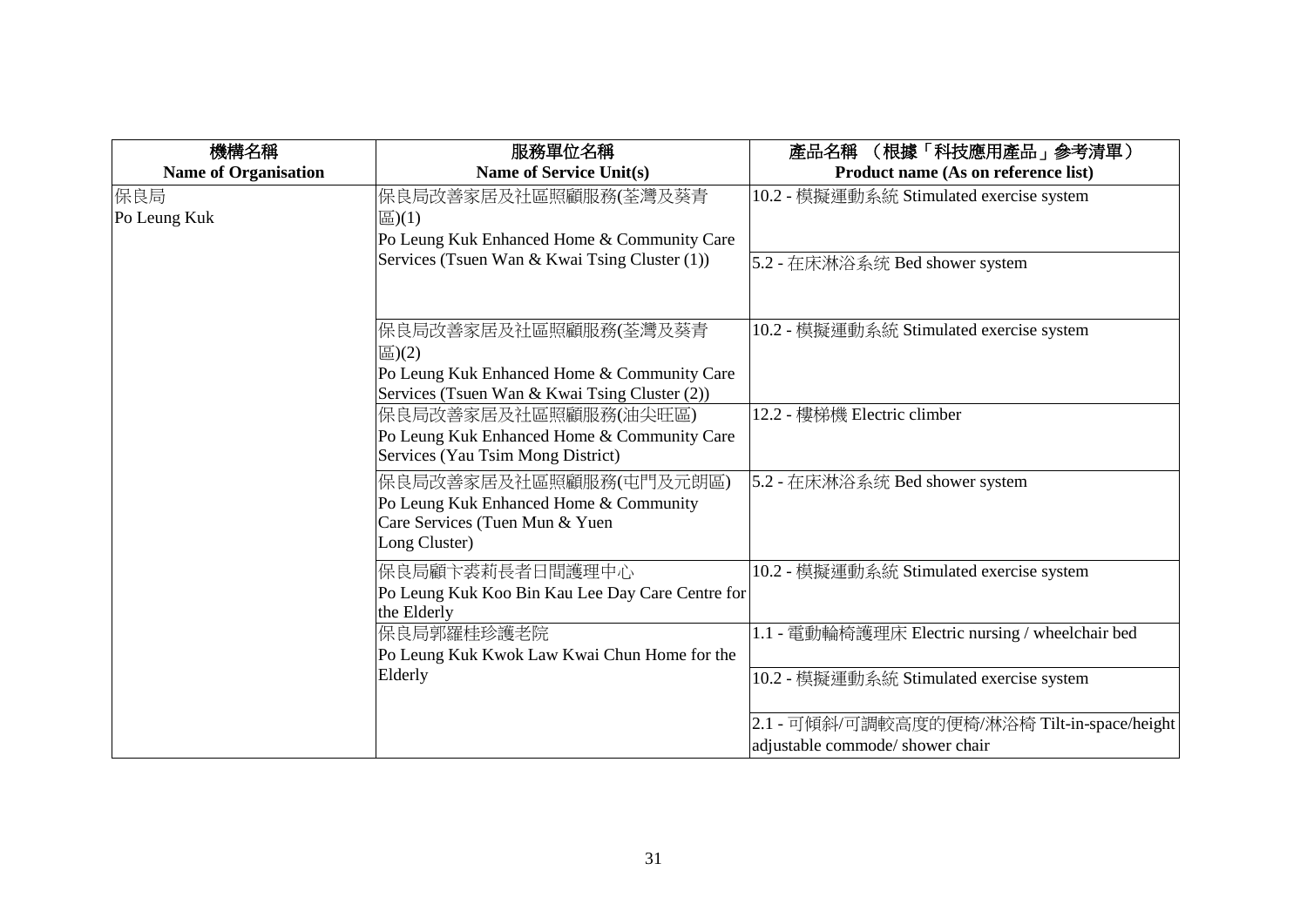| 機構名稱                        | 服務單位名稱                                         | 產品名稱 (根據「科技應用產品」參考清單)                           |
|-----------------------------|------------------------------------------------|-------------------------------------------------|
| <b>Name of Organisation</b> | <b>Name of Service Unit(s)</b>                 | Product name (As on reference list)             |
| 保良局                         | 保良局劉陳小寶長者地區中心                                  | 18.2 - 智能桌/智能地板/智能投影儀 Smart table/ Smart        |
| Po Leung Kuk                | Po Leung Kuk Lau Chan Siu Po District Elderly  | floor/ Smart projector                          |
|                             | <b>Community Centre</b>                        |                                                 |
|                             | 保良局劉陳小寶耆暉中心                                    | 18.2 - 智能桌/智能地板/智能投影儀 Smart table/ Smart        |
|                             | Po Leung Kuk Lau Chan Siu Po Neighbourhood     | floor/ Smart projector                          |
|                             | <b>Elderly Centre</b>                          |                                                 |
|                             | 保良局盧邱玉霜耆暉中心                                    | 18.2 - 智能桌/智能地板/智能投影儀 Smart table/ Smart        |
|                             | Po Leung Kuk Lo Yau Yuk Sheung Neighbourhood   | floor/Smart projector                           |
|                             | <b>Elderly Centre</b>                          |                                                 |
|                             | 保良局壬午年耆樂居                                      | 1.1 - 電動輪椅護理床 Electric nursing / wheelchair bed |
|                             | Po Leung Kuk Merry Court for the Senior        |                                                 |
|                             |                                                | 10.2 - 模擬運動系統 Stimulated exercise system        |
|                             |                                                |                                                 |
|                             |                                                | 18.2 - 智能桌/智能地板/智能投影儀 Smart table/ Smart        |
|                             |                                                | floor/ Smart projector                          |
|                             |                                                |                                                 |
|                             | 保良局曹金霖夫人耆暉中心                                   | 18.2 - 智能桌/智能地板/智能投影儀 Smart table/ Smart        |
|                             | Po Leung Kuk Mrs. Chao King Lin Neighbourhood  | floor/ Smart projector                          |
|                             | <b>Elderly Centre</b>                          |                                                 |
|                             | 保良局西營盤護老院暨長者間間護理中心 (院舍)                        | 1.1 - 電動輪椅護理床 Electric nursing / wheelchair bed |
|                             | Po Leung Kuk Sai Ying Pun Home for the Elderly |                                                 |
|                             | cum Day Care Centre for the Elderly (RCHE)     |                                                 |
|                             |                                                | 10.2 - 模擬運動系統 Stimulated exercise system        |
|                             | 保良局蕭明紀念護老院                                     | 1.1 - 電動輪椅護理床 Electric nursing / wheelchair bed |
|                             | Po Leung Kuk Siu Ming Memorial Home cum Care   |                                                 |
|                             | & Attention Unit                               | 18.2 - 智能桌/智能地板/智能投影儀 Smart table/ Smart        |
|                             |                                                | floor/ Smart projector                          |
|                             |                                                |                                                 |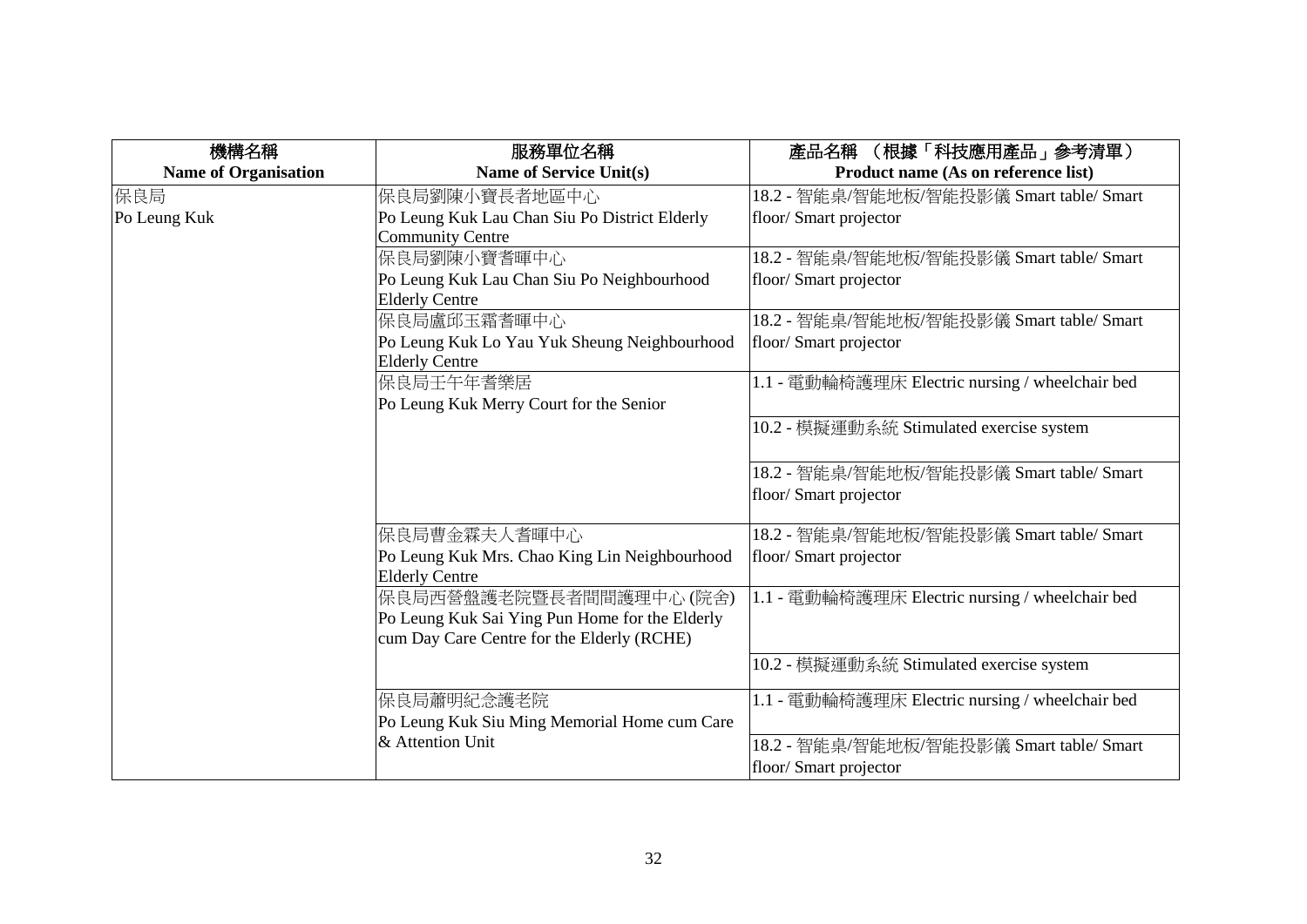| 機構名稱                        | 服務單位名稱                                                                                                                | (根據「科技應用產品」參考清單)<br>產品名稱                                                        |
|-----------------------------|-----------------------------------------------------------------------------------------------------------------------|---------------------------------------------------------------------------------|
| <b>Name of Organisation</b> | <b>Name of Service Unit(s)</b>                                                                                        | Product name (As on reference list)                                             |
| 保良局<br>Po Leung Kuk         | 保良局大角咀護老院暨耆順長者日間護理中心<br>Po Leung Kuk Tai Kok Tsui Home for the Elderly<br>cum Cherish Day Care Centre for the Elderly | 10.2 - 模擬運動系統 Stimulated exercise system                                        |
|                             |                                                                                                                       | 2.1 - 可傾斜/可調較高度的便椅/淋浴椅 Tilt-in-space/height<br>adjustable commode/ shower chair |
|                             | 保良局天恩護老院暨耆昌長者日間護理中心 (院<br>舍)                                                                                          | 1.1 - 電動輪椅護理床 Electric nursing / wheelchair bed                                 |
|                             | Po Leung Kuk Tin Yan Home for the Elderly cum                                                                         |                                                                                 |
|                             | Green Joy Day Care Centre for the Elderly (RCHE)                                                                      | 10.2 - 模擬運動系統 Stimulated exercise system                                        |
|                             | 保良局荃灣長者日間護理中心<br>Po Leung Kuk Tsuen Wan Day Care Centre for the<br>Elderly                                            | 10.2 - 模擬運動系統 Stimulated exercise system                                        |
|                             | 保良局東涌護老院<br>Po Leung Kuk Tung Chung Home for the Elderly                                                              | 1.1 - 電動輪椅護理床 Electric nursing / wheelchair bed                                 |
|                             |                                                                                                                       | 10.2 - 模擬運動系統 Stimulated exercise system                                        |
|                             |                                                                                                                       | 18.2 - 智能桌/智能地板/智能投影儀 Smart table/ Smart<br>floor/ Smart projector              |
|                             |                                                                                                                       | 2.1 - 可傾斜/可調較高度的便椅/淋浴椅 Tilt-in-space/height                                     |
|                             |                                                                                                                       | adjustable commode/ shower chair                                                |
|                             | 保良局灣仔護老院暨長者日間護理中心 (院舍)<br>Po Leung Kuk Wan Chai Home for the Elderly cum                                              | 10.2 - 模擬運動系統 Stimulated exercise system                                        |
|                             | Day Care Centre for the Elderly (RCHE)                                                                                |                                                                                 |
|                             |                                                                                                                       | 2.1 - 可傾斜/可調較高度的便椅/淋浴椅 Tilt-in-space/height<br>adjustable commode/ shower chair |
|                             |                                                                                                                       |                                                                                 |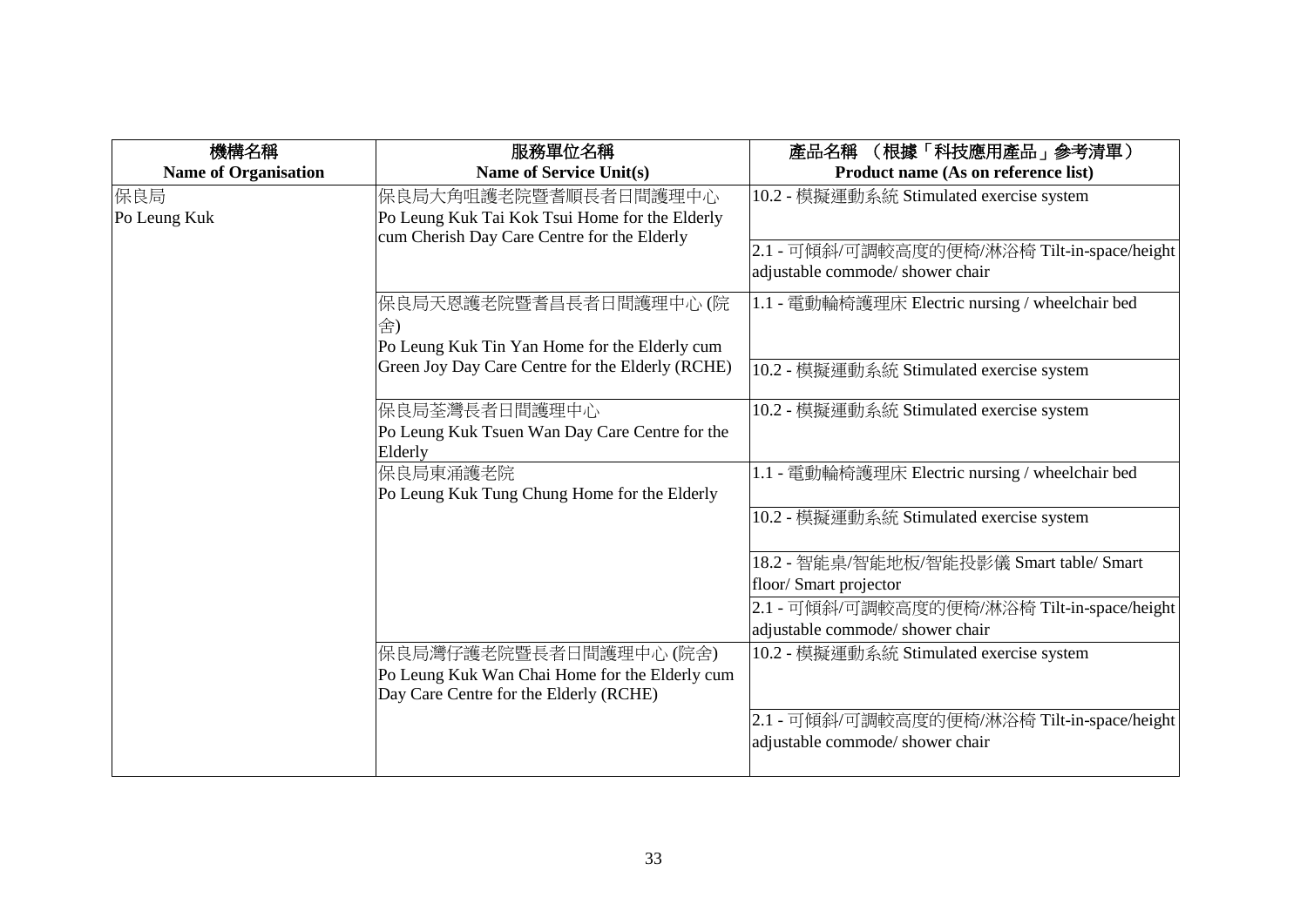| 機構名稱                        | 服務單位名稱                                           | (根據「科技應用產品」参考清單)<br>產品名稱                        |
|-----------------------------|--------------------------------------------------|-------------------------------------------------|
| <b>Name of Organisation</b> | <b>Name of Service Unit(s)</b>                   | Product name (As on reference list)             |
| 保良局                         | 保良局溫林美賢耆暉中心                                      | 18.2 - 智能桌/智能地板/智能投影儀 Smart table/ Smart        |
| Po Leung Kuk                | Po Leung Kuk Wan Lam May Yin Shirley             | floor/ Smart projector                          |
|                             | Neighbourhood Elderly Centre                     |                                                 |
|                             | 保良局黃竹坑護理安老中心 - 甲子護理安老院暨                          | 1.1 - 電動輪椅護理床 Electric nursing / wheelchair bed |
|                             | 胡陳金枝安老院                                          |                                                 |
|                             | Po Leung Kuk Wong Chuk Hang Service for the      |                                                 |
|                             | Elderly - 1984 Care and Attention Home cum Madam | 10.2 - 模擬運動系統 Stimulated exercise system        |
|                             | Aw Tan Kyi Kyi Home for the Aged (RCHE)          |                                                 |
|                             |                                                  |                                                 |
|                             | 保良局黃祐祥紀念耆暉中心                                     | 18.2 - 智能桌/智能地板/智能投影儀 Smart table/ Smart        |
|                             | Po Leung Kuk Wong Yau Cheung Memorial            | floor/ Smart projector                          |
|                             | Neighbourhood Elderly Centre                     |                                                 |
| 博愛醫院                        | 博愛醫院郭興坤長者鄰舍中心                                    | 10.1 - 互動腳踏單車 Exercise bicycle with physically  |
| Pok Oi Hospital             | Pok Oi Hopsital Mr. Kwok Hing Kwan               | activated screen                                |
|                             | Neighbourhood Elderly Centre                     |                                                 |
|                             | 博愛醫院陳馮曼玲護理安老院                                    | 18.12 - 互動訓練系統 Interactive training system      |
|                             | Pok Oi Hospital Chan Feng Men Ling Care &        |                                                 |
|                             | <b>Attention Home</b>                            | 18.2 - 智能桌/智能地板/智能投影儀 Smart table/ Smart        |
|                             |                                                  | floor/ Smart projector                          |
|                             | 博愛醫院陳平紀念長者鄰舍中心                                   | 19.3 - 陪伴機械人 Companion robot                    |
|                             | Pok Oi Hospital Chan Ping Memorial Neighbourhood |                                                 |
|                             | <b>Elderly Centre</b>                            | 20.1 - 身體成分分析儀 Body composition analyser        |
|                             |                                                  |                                                 |
|                             | 博愛醫院長者日間護理中心(屯門)                                 | 19.3 - 陪伴機械人 Companion robot                    |
|                             | Pok Oi Hospital Day Care Centre for the Elderly  |                                                 |
|                             | (Tuen Mun)                                       |                                                 |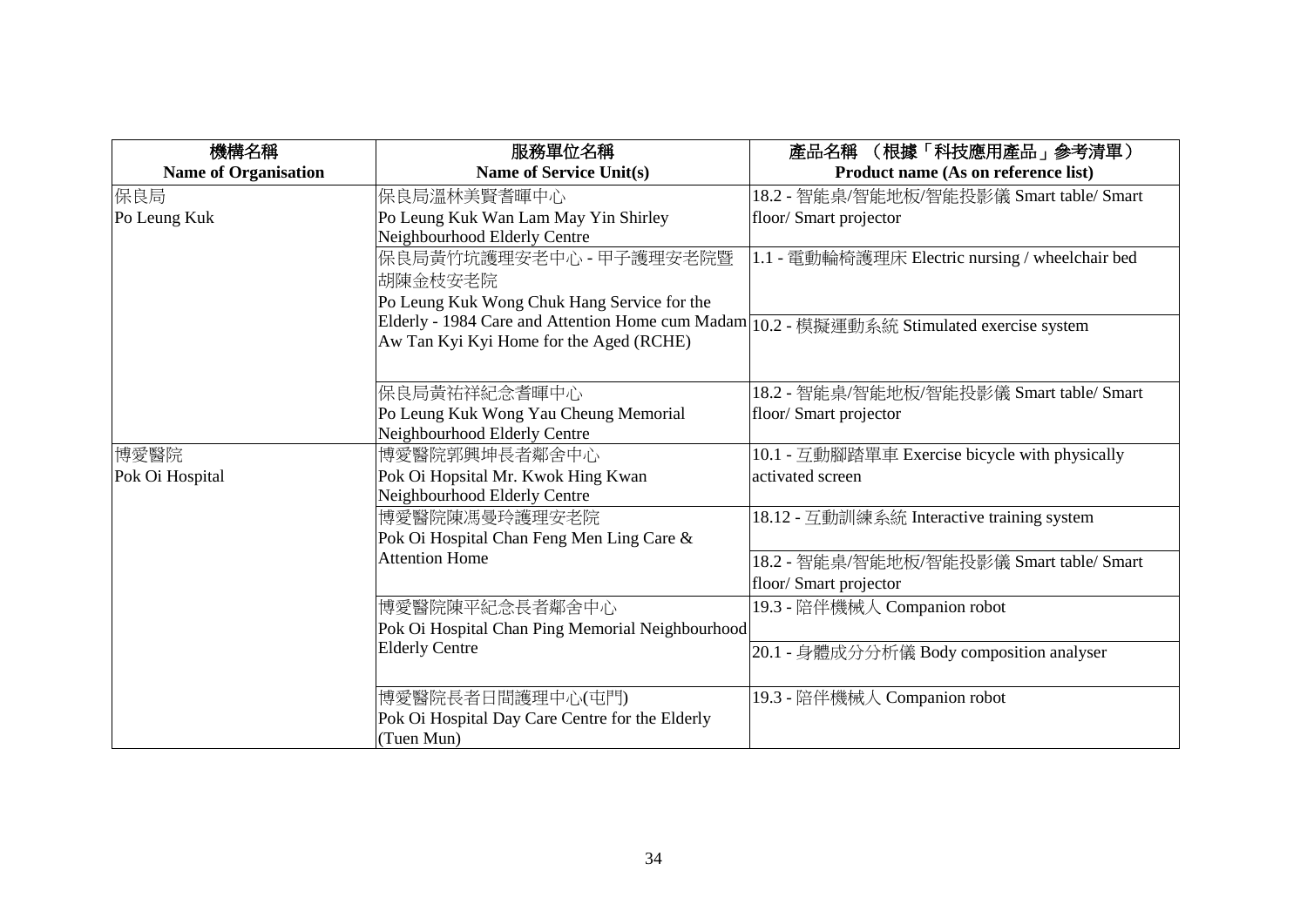| 機構名稱                               | 服務單位名稱                                                                                | (根據「科技應用產品」参考清單)<br>產品名稱                                                                          |
|------------------------------------|---------------------------------------------------------------------------------------|---------------------------------------------------------------------------------------------------|
| <b>Name of Organisation</b>        | <b>Name of Service Unit(s)</b>                                                        | Product name (As on reference list)                                                               |
| 博愛醫院                               | 博愛醫院長者日間活動中心(元朗)                                                                      | 18.11 - 有生物反饋的虛擬現實復康系統 Virtual reality                                                            |
| Pok Oi Hospital                    | Pok Oi Hospital Day Centre for the Elderly (Yuen                                      | rehabilitation with biofeedback                                                                   |
|                                    | Long)                                                                                 | 18.23 - 虛擬實境康復訓練系統 Virtual Reality-based                                                          |
|                                    |                                                                                       | <b>Rehabilitation System</b>                                                                      |
|                                    |                                                                                       | 19.3 - 陪伴機械人 Companion robot                                                                      |
|                                    |                                                                                       |                                                                                                   |
|                                    | 博愛醫院賽馬會護理安老院                                                                          | 18.25 -為失語症患者和有吞嚥功能障礙的患者提供生物反                                                                     |
|                                    |                                                                                       | Pok Oi Hospital Jockey Club Care & Attention Home  饋式的吞嚥功能訓練 The biofeedback system that provides |
|                                    |                                                                                       | Dysphasia's patient training and swallowing function training                                     |
|                                    | 博愛醫院屯門護養院                                                                             | 10.2 - 模擬運動系統 Stimulated exercise system                                                          |
|                                    | Pok Oi Hospital Tuen Mun Nursing Home                                                 |                                                                                                   |
|                                    |                                                                                       | 18.19 - 智能拍痰背心 Airway clearance vest                                                              |
|                                    |                                                                                       |                                                                                                   |
| 善頤護理有限公司                           | 善頣(萬基)護老院                                                                             | 12.2 - 樓梯機 Electric climber                                                                       |
| Senior Care Limited                | Senior Care (Man Kee) Elderly Care Home                                               |                                                                                                   |
| 瑞臻護老中心(油塘)有限公司                     | 瑞臻護老中心(油塘)有限公司                                                                        | 12.3 - 電動站立換尿片機 Electric Raiser                                                                   |
| Shui Jun Nursing Centre (Yau Tong) | Shui Jun Nursing Centre (Yau Tong) Company                                            |                                                                                                   |
| Company Limited                    | Limited                                                                               | 18.13 - 垂直振動治療儀 Vertical vibration therapy device                                                 |
|                                    |                                                                                       |                                                                                                   |
| 瑞安護老中心 (葵盛東) 有限公司                  | 瑞安護老中心 (葵盛東) 有限公司                                                                     | 18.13 - 垂直振動治療儀 Vertical vibration therapy device                                                 |
|                                    | Shui On Nursing Centre (Kwai Shing Shui On Nursing Centre (Kwai Shing E.) Co. Limited |                                                                                                   |
| E.) Co. Limited                    |                                                                                       |                                                                                                   |
| 瑞安護老中心(順安)有限公司                     | 瑞安護老中心(順安)有限公司                                                                        | 18.13 - 垂直振動治療儀 Vertical vibration therapy device                                                 |
| Shui On Nursing Centre (Shun On)   | Shui On Nursing Centre (Shun On) Company                                              |                                                                                                   |
| Company Limited                    | Limited                                                                               |                                                                                                   |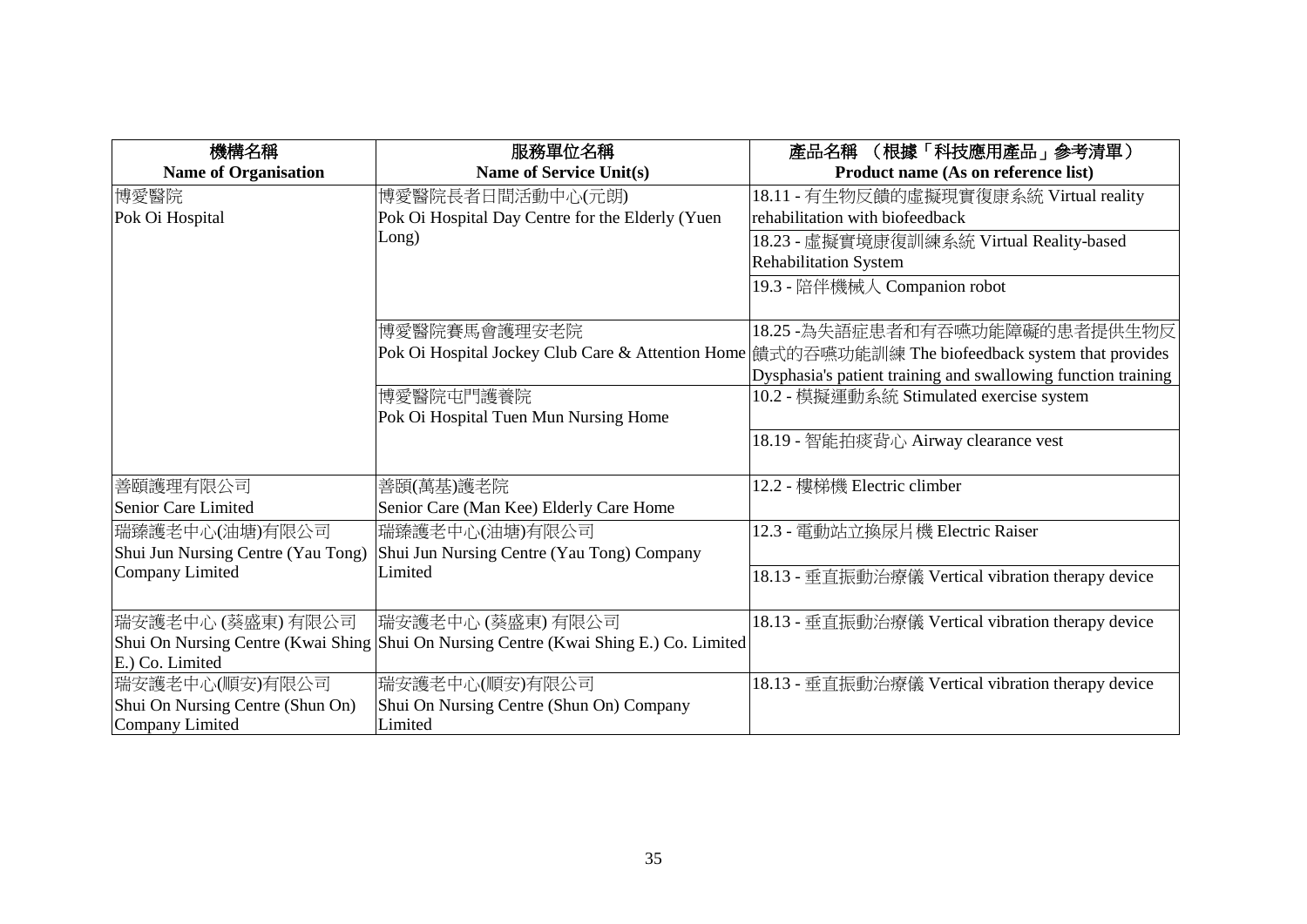| 機構名稱                        | 服務單位名稱                                           | (根據「科技應用產品」参考清單)<br>產品名稱                                      |
|-----------------------------|--------------------------------------------------|---------------------------------------------------------------|
| <b>Name of Organisation</b> | <b>Name of Service Unit(s)</b>                   | Product name (As on reference list)                           |
| 嗇色園                         | 嗇色園主辦可祥護理安老院                                     | 18.25 -為失語症患者和有吞嚥功能障礙的患者提供生物反                                 |
| Sik Sik Yuen                | Ho Cheung Home for the elderly (Sponsored by Sik | 饋式的吞嚥功能訓練 The biofeedback system that provides                |
|                             | Sik Yuen)                                        | Dysphasia's patient training and swallowing function training |
|                             |                                                  | 2.1 - 可傾斜/可調較高度的便椅/淋浴椅 Tilt-in-space/height                   |
|                             |                                                  | adjustable commode/ shower chair                              |
|                             | 嗇色園主辦可聚耆英地區中心                                    | 18.2 - 智能桌/智能地板/智能投影儀 Smart table/ Smart                      |
|                             | Ho Chui District Community Centre for Senior     | floor/ Smart projector                                        |
|                             | Citizens (Sponsored By Sik Sik Yuen)             |                                                               |
|                             | 嗇色園主辦可康耆英鄰舍中心                                    | 15.1 - 智能防遊走解決方案 Smart anti- wandering solution               |
|                             | Ho Hong Neighbourhood Centre for Senior Citizens |                                                               |
|                             | (Sponsored By Sik Sik Yuen)                      |                                                               |
|                             | 嗇色園主辦可健耆英地區中心                                    | 15.1 - 智能防遊走解決方案 Smart anti- wandering solution               |
|                             | Ho Kin District Community Centre for Senior      |                                                               |
|                             | Citizens (Sponsored by Sik Sik Yuen)             |                                                               |
|                             |                                                  | 18.12 - 互動訓練系統 Interactive training system                    |
|                             |                                                  |                                                               |
|                             |                                                  |                                                               |
|                             | 嗇色園主辦可安護理安老院                                     | 18.25 -為失語症患者和有吞嚥功能障礙的患者提供生物反                                 |
|                             | Ho On Home for the Elderly (Sponsored by Sik Sik | 饋式的吞嚥功能訓練 The biofeedback system that provides                |
|                             | Yuen)                                            | Dysphasia's patient training and swallowing function training |
|                             |                                                  | 19.3 - 陪伴機械人 Companion robot                                  |
|                             |                                                  |                                                               |
|                             | 嗇色園主辦可平耆英鄰舍中心                                    | 15.1 - 智能防遊走解決方案 Smart anti- wandering solution               |
|                             | Ho Ping Neighbourhood Centre for Senior Citizens |                                                               |
|                             | (Sponsored by Sik Sik Yuen)                      |                                                               |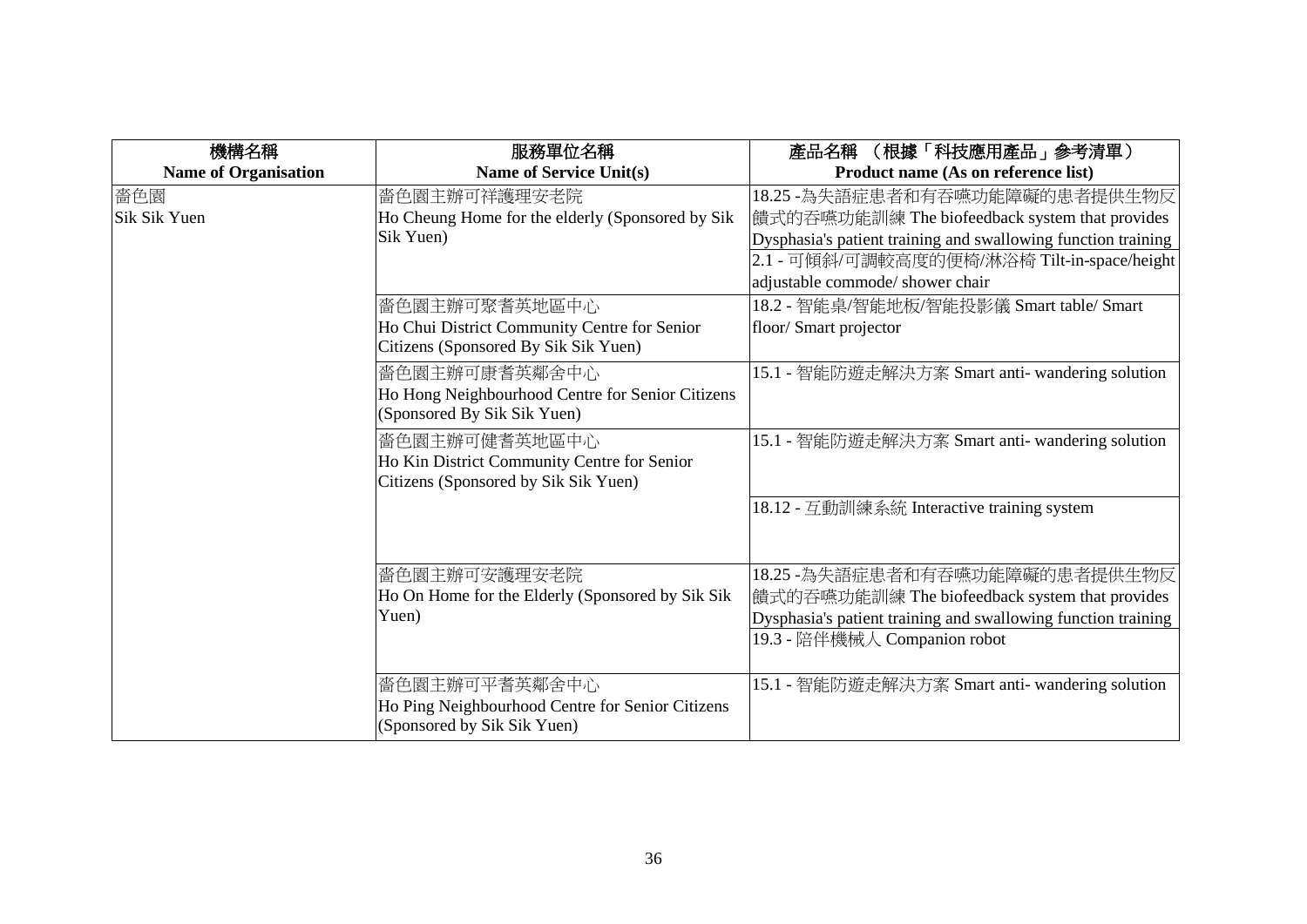| 機構名稱                        | 服務單位名稱                                              | (根據「科技應用產品」参考清單)<br>產品名稱                                      |
|-----------------------------|-----------------------------------------------------|---------------------------------------------------------------|
| <b>Name of Organisation</b> | Name of Service Unit(s)                             | Product name (As on reference list)                           |
| 嗇色園                         | 嗇色園主辦可善護理安老院                                        | 14.1 - 床邊紅外線監察系統 Bedside infrared alarm system                |
| Sik Sik Yuen                | Ho Shin Home for the elderly (Sponsored by Sik Sik  |                                                               |
|                             | Yuen)                                               | 18.25 -為失語症患者和有吞嚥功能障礙的患者提供生物反                                 |
|                             |                                                     | 饋式的吞嚥功能訓練 The biofeedback system that provides                |
|                             |                                                     | Dysphasia's patient training and swallowing function training |
|                             |                                                     | 19.3 - 陪伴機械人 Companion robot                                  |
|                             |                                                     |                                                               |
|                             | 嗇色園主辦可誠護理安老院                                        | 18.16 - 平衡訓練系統 Balance training system                        |
|                             | Ho Shing Home for the elderly (Sponsored by Sik Sik |                                                               |
|                             | Yuen)                                               | 2.1 - 可傾斜/可調較高度的便椅/淋浴椅 Tilt-in-space/height                   |
|                             |                                                     | adjustable commode/ shower chair                              |
|                             | 嗇色園主辦可泰耆英鄰舍中心                                       | 18.12 - 互動訓練系統 Interactive training system                    |
|                             | Ho Tai Neighbourhood Centre for Senior Citizens     |                                                               |
|                             | (Sponsored by Sik Sik Yuen)                         |                                                               |
|                             | 嗇色園主辦可榮耆英鄰舍中心                                       | 15.1 - 智能防遊走解決方案 Smart anti- wandering solution               |
|                             | Ho Wing Neighbourhood Centre for Senior Citizens    |                                                               |
|                             | (Sponsored by Sik Sik Yuen)                         |                                                               |
|                             | 嗇色園主辦可旺耆英鄰舍中心                                       | 15.1 - 智能防遊走解決方案 Smart anti- wandering solution               |
|                             | Ho Wong Neighbourhood Centre for Senior Citizens    |                                                               |
|                             | (Sponsored by Sik Sik Yuen)                         |                                                               |
|                             |                                                     | 18.12 - 互動訓練系統 Interactive training system                    |
|                             |                                                     |                                                               |
|                             |                                                     |                                                               |
|                             | <b>嗇色園主辦可蔭護理安老院</b>                                 | 10.2 - 模擬運動系統 Stimulated exercise system                      |
|                             | Ho Yam Care and Attention Home for the elderly      |                                                               |
|                             | (Sponsored by Sik Sik Yuen)                         |                                                               |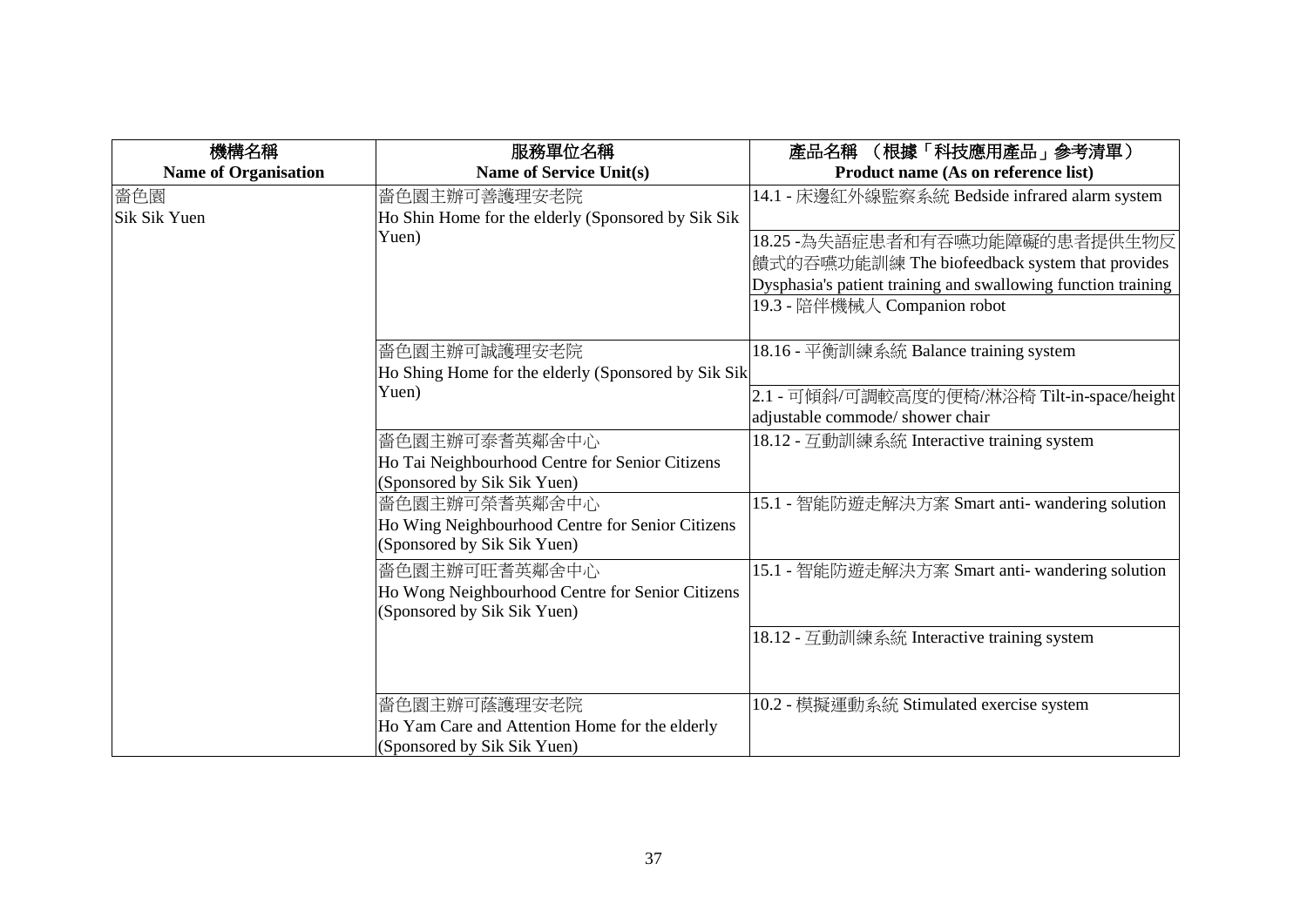| 機構名稱                            | 服務單位名稱                                                      | (根據「科技應用產品」參考清單)<br>產品名稱                                                                      |
|---------------------------------|-------------------------------------------------------------|-----------------------------------------------------------------------------------------------|
| <b>Name of Organisation</b>     | <b>Name of Service Unit(s)</b>                              | Product name (As on reference list)                                                           |
| 嗇色園                             | 嗇色園主辦可蔭護理安老院「 家心愛」 長者社區  12.1 - 機械轉移輔具 Robotic transfer aid |                                                                                               |
| <b>Sik Sik Yuen</b>             | 照顧服務                                                        |                                                                                               |
|                                 | Ho Yam Care and Attention Home for the Elderly              |                                                                                               |
|                                 | (Sponsored By Sik Sik Yuen)'Love@Home' Elderly              |                                                                                               |
|                                 | <b>Community Care Services</b>                              |                                                                                               |
|                                 | 嗇色園主辦可頤耆英鄰舍中心                                               | 18.12 - 互動訓練系統 Interactive training system                                                    |
|                                 | Ho Yee Neighbourhood Centre for Senior Citizens             |                                                                                               |
|                                 | (Sponsored by Sik Sik Yuen)                                 |                                                                                               |
| 先天道安老院                          | 先天道安老院                                                      | 10.1 - 互動腳踏單車 Exercise bicycle with physically                                                |
| Sin Tin Toa Home For The Aged   | Sin Tin Toa Home For The Aged                               | activated screen                                                                              |
| 南葵涌社會服務處                        | 南葵涌社會服務處樂融天地                                                | 17.1 - 智能管理資料系統 Smart Management                                                              |
| South Kwai Chung Social Service | South Kwai Chung Social Service Cheers                      |                                                                                               |
| 聖雅各福群會                          | 聖雅各福群會柏悦長者日間護理中心 (東區及灣                                      | 10.3 - 智能互動幕屏 Smart Interactive Device                                                        |
| St. James' Settlement           | 仔)                                                          |                                                                                               |
|                                 |                                                             | EverDelight Day Care Centre for the Elderly (Eastern   18.11 - 有生物反饋的虛擬現實復康系統 Virtual reality |
|                                 | & Wan Chai)                                                 | rehabilitation with biofeedback                                                               |
|                                 |                                                             | 18.2 - 智能桌/智能地板/智能投影儀 Smart table/ Smart                                                      |
|                                 |                                                             | floor/ Smart projector                                                                        |
|                                 | 柏逸長者日間照顧中心                                                  | 18.17 - 主動/被動式手腳訓練器材 Active Passive Trainer                                                   |
|                                 | Evergreen Day Care Center for the Elderly                   | for Upper/and Lower limbs                                                                     |
|                                 |                                                             | 18.2 - 智能桌/智能地板/智能投影儀 Smart table/ Smart                                                      |
|                                 |                                                             | floor/Smart projector                                                                         |
|                                 |                                                             |                                                                                               |
|                                 | 綜合家居照顧服務隊(灣仔/銅鑼灣)                                           | 13.2 - 輪椅電動助推器/輔助推動輪 Electric push and                                                        |
|                                 | Integrated Home Care Services Team (Wan Chai/               | brake aid/Electric assisted rear wheel for wheelchair                                         |
|                                 | Causeway Bay)                                               |                                                                                               |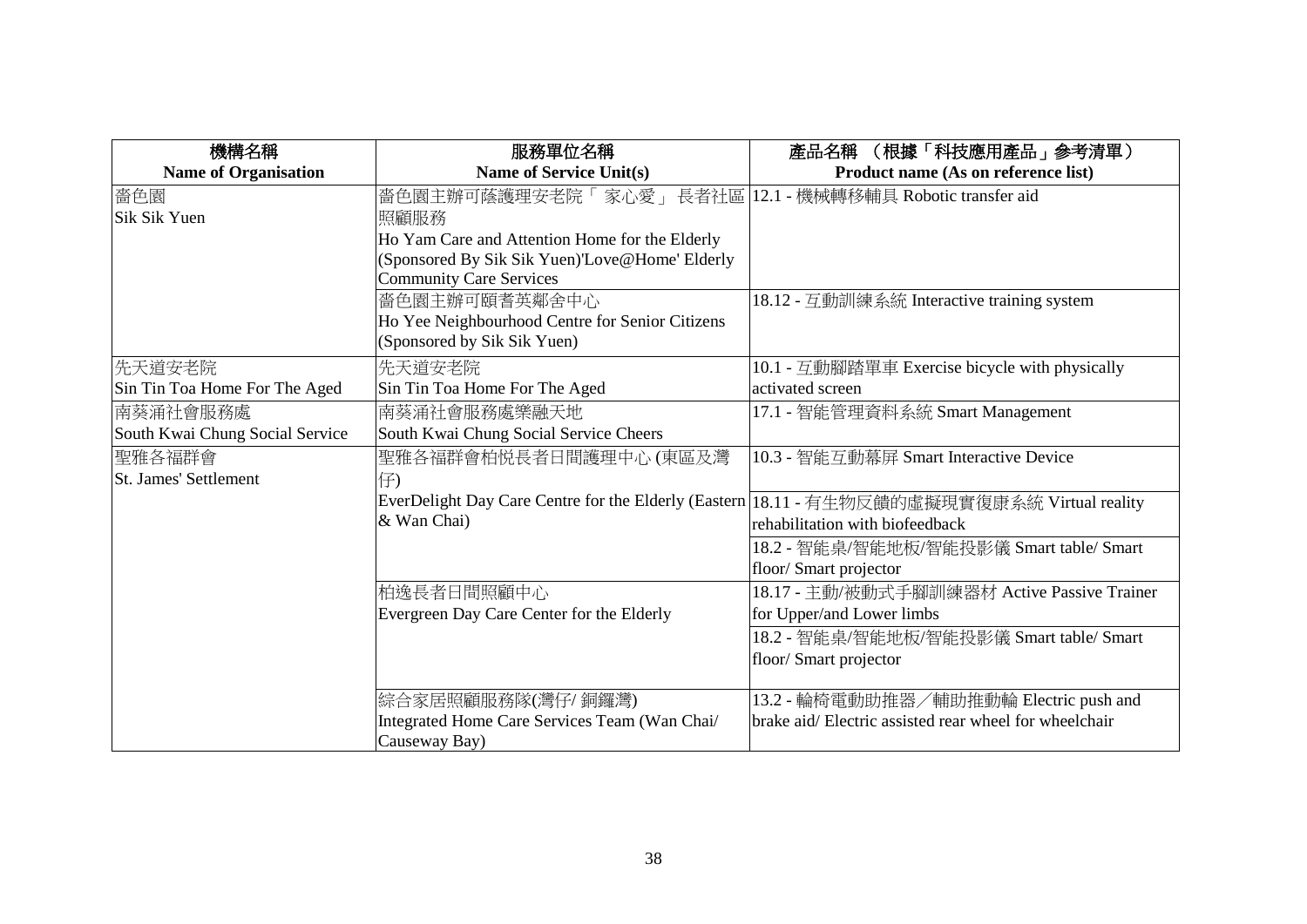| 機構名稱                            | 服務單位名稱                                            | (根據「科技應用產品」參考清單)<br>產品名稱                                      |
|---------------------------------|---------------------------------------------------|---------------------------------------------------------------|
| <b>Name of Organisation</b>     | <b>Name of Service Unit(s)</b>                    | Product name (As on reference list)                           |
| 聖雅各福群會                          | 灣仔健智支援服務中心                                        | 10.3 - 智能互動幕屏 Smart Interactive Device                        |
| <b>St. James' Settlement</b>    | Kin Chi Dementia Care Support Service Centre      |                                                               |
|                                 | (Wanchai)                                         | 18.2 - 智能桌/智能地板/智能投影儀 Smart table/ Smart                      |
|                                 |                                                   | floor/ Smart projector                                        |
|                                 | 聖雅各福群會 頤在家安老策劃服務                                  | 18.2 - 智能桌/智能地板/智能投影儀 Smart table/ Smart                      |
|                                 | St. James' Settlement E-Home Plus                 | floor/ Smart projector                                        |
|                                 |                                                   | 18.23 - 虛擬實境康復訓練系統 Virtual Reality-based                      |
|                                 |                                                   | <b>Rehabilitation System</b>                                  |
|                                 |                                                   | 8.2 - 電子穩定食具手柄連食具配件 Electronic stabilising                    |
|                                 |                                                   | handle with feeding accessories                               |
|                                 | 聖雅各福群會雅明灣畔護養院                                     | 18.16 - 平衡訓練系統 Balance training system                        |
|                                 | St. James' Settlement Scenic Resort (Nuring Home) |                                                               |
|                                 | 灣仔長者地區中心                                          | 18.12 - 互動訓練系統 Interactive training system                    |
|                                 | Wan Chai District Elderly Community Centre        |                                                               |
| 泰安護老院                           | 泰安護老院                                             | 2.1 - 可傾斜/可調較高度的便椅/淋浴椅 Tilt-in-space/height                   |
| Tai On Home for Aged            | Tai On Home for Aged                              | adjustable commode/ shower chair                              |
| 得寶護老中心有限公司                      | 得寶護老中心有限公司                                        | 18.13 - 垂直振動治療儀 Vertical vibration therapy device             |
| Tak Bo Nursing Center Limited   | Tak Bo Nursing Center Limited                     |                                                               |
|                                 |                                                   | 18.25 -為失語症患者和有吞嚥功能障礙的患者提供生物反                                 |
|                                 |                                                   | 饋式的吞嚥功能訓練 The biofeedback system that provides                |
|                                 |                                                   | Dysphasia's patient training and swallowing function training |
|                                 | 德昌護老中心 (葵興分院) 有限公  德昌護老中心 (葵興分院) 有限公司             | 18.13 - 垂直振動治療儀 Vertical vibration therapy device             |
| 司                               | Tak Cheong Nursing Centre (Kwai Hing Branch)      |                                                               |
| Tak Cheong Nursing Centre (Kwai | Limited                                           | 4.1 - 自動軟餐系統機器 Soft diet system machine                       |
| Hing Branch) Limited            |                                                   |                                                               |
|                                 |                                                   | 非參考清單項目 Non-reference list item                               |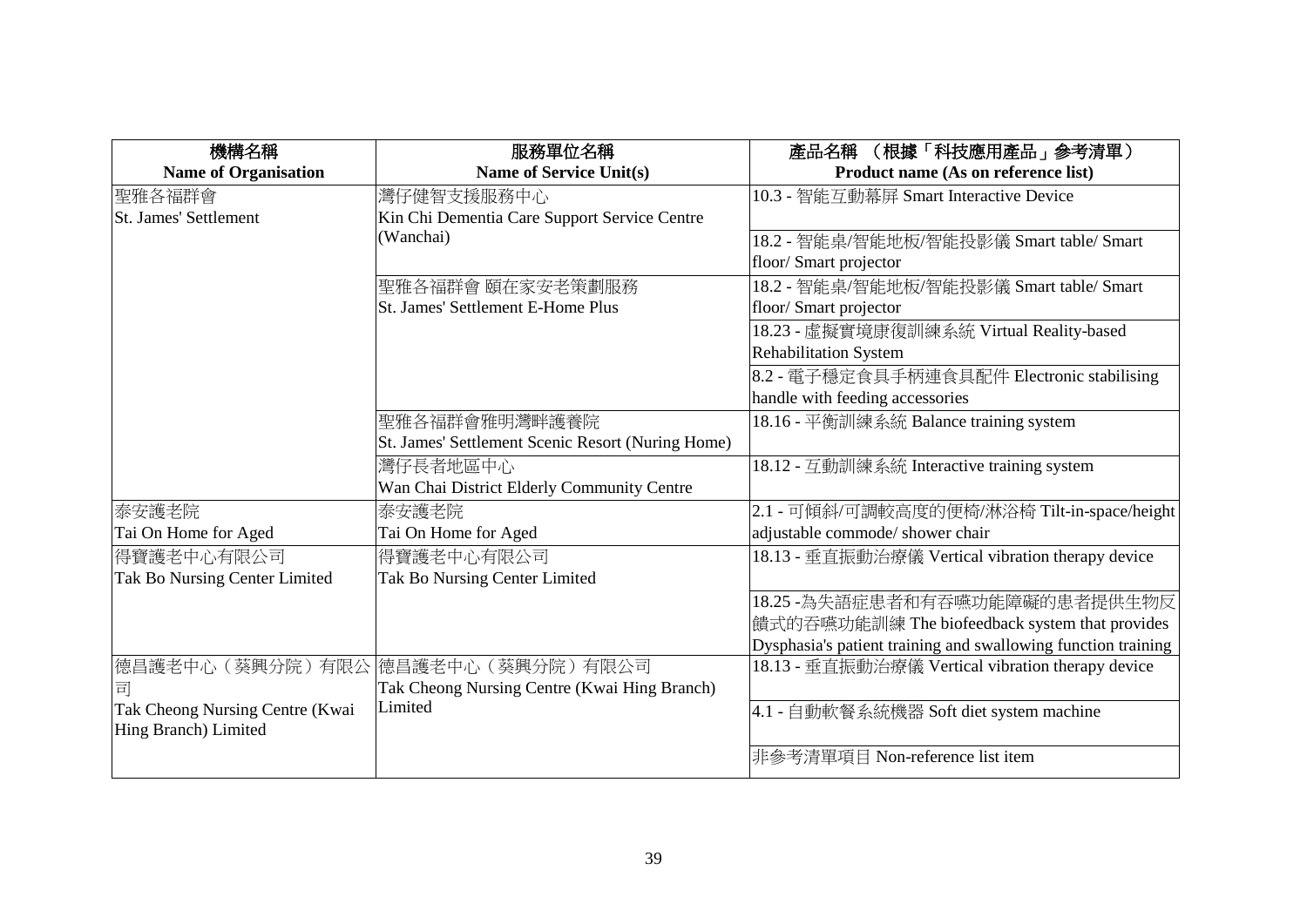| 機構名稱                                | 服務單位名稱                                          | (根據「科技應用產品」参考清單)<br>產品名稱                                      |
|-------------------------------------|-------------------------------------------------|---------------------------------------------------------------|
| <b>Name of Organisation</b>         | <b>Name of Service Unit(s)</b>                  | Product name (As on reference list)                           |
| 騰達護老中心(葵涌)                          | 騰達護老中心(葵涌)                                      | 12.2 - 樓梯機 Electric climber                                   |
| Tang Tat Home for Elder (Kwai       | Tang Tat Home for Elder (Kwai Chung)            |                                                               |
| Chung)                              |                                                 | 18.13 - 垂直振動治療儀 Vertical vibration therapy device             |
|                                     |                                                 | 2.1 - 可傾斜/可調較高度的便椅/淋浴椅 Tilt-in-space/height                   |
|                                     |                                                 | adjustable commode/ shower chair                              |
| 德福護老中心                              | 德福護老中心                                          | 18.13 - 垂直振動治療儀 Vertical vibration therapy device             |
| <b>Telford Nursing Centre</b>       | <b>Telford Nursing Centre</b>                   |                                                               |
| 香港基督教播道會聯會                          | 香港基督教播道會聯會中國基督教播道會美孚長                           | 18.5 - 超短距互動投影機 Ultra short throw interactive                 |
| The Association of Evangelical Free | 者中心                                             | projector                                                     |
| Churches of Hong Kong               | The Association of Evangelical Free Churches of |                                                               |
|                                     | Hong Kong-E.F.C.C.- Mei Foo Elderly Centre      | 19.3 - 陪伴機械人 Companion robot                                  |
|                                     |                                                 |                                                               |
|                                     | 香港基督教播道會聯會中國基督教播道會興田邨<br>道真堂愛禮信長者中心             | 19.3 - 陪伴機械人 Companion robot                                  |
|                                     | The Association of Evangelical Free Churches of |                                                               |
|                                     | Hong Kong-E.F.C.C.-Hing Tin Wendell Memorial    |                                                               |
|                                     | Church Alison Lam Elderly Centre                |                                                               |
| 中華基督教禮賢會香港區會                        | 禮賢會葵盛東護理安老院                                     | 18.17 - 主動/被動式手腳訓練器材 Active Passive Trainer                   |
| The Chinese Rhenish Church Hong     | Kwai Shing East Rhenish Care and Attention Home | for Upper/and Lower limbs                                     |
| Kong Synod                          |                                                 | 18.25 -為失語症患者和有吞嚥功能障礙的患者提供生物反                                 |
|                                     |                                                 | 饋式的吞嚥功能訓練 The biofeedback system that provides                |
|                                     |                                                 | Dysphasia's patient training and swallowing function training |
|                                     | 禮賢會詩田頤養院                                        | 12.3 - 電動站立換尿片機 Electric Raiser                               |
|                                     | Sze Tian Rhenish Home for the Elderly           |                                                               |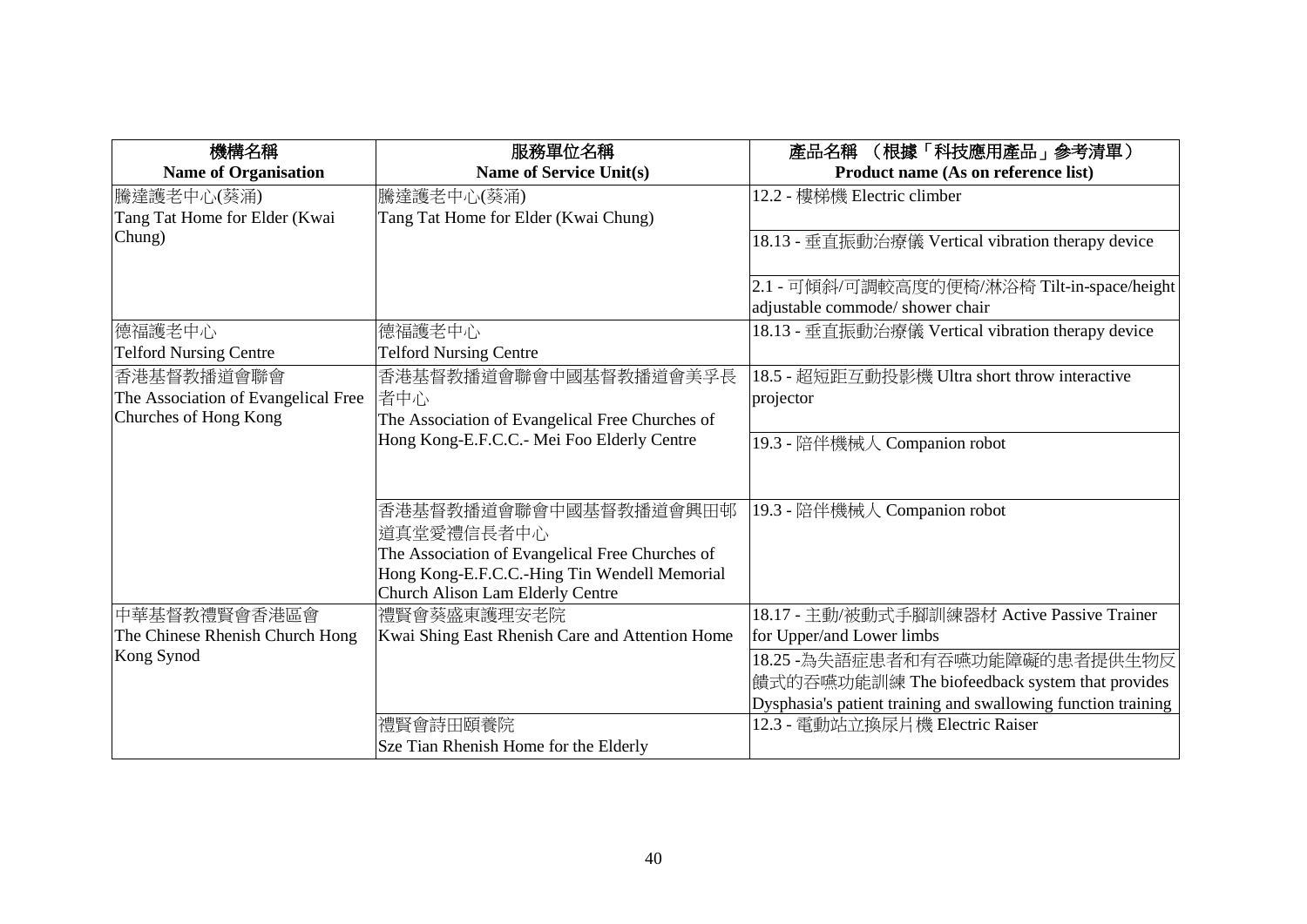| 機構名稱                            | 服務單位名稱                                                                            | (根據「科技應用產品」參考清單)<br>產品名稱                                                                                                                                                                          |
|---------------------------------|-----------------------------------------------------------------------------------|---------------------------------------------------------------------------------------------------------------------------------------------------------------------------------------------------|
| <b>Name of Organisation</b>     | <b>Name of Service Unit(s)</b>                                                    | Product name (As on reference list)                                                                                                                                                               |
| 中華基督教禮賢會香港區會                    | 禮賢會王少清頤養院                                                                         | 18.25 -為失語症患者和有吞嚥功能障礙的患者提供生物反                                                                                                                                                                     |
| The Chinese Rhenish Church Hong | Wong Siu Ching Rhenish Home for the Elderly                                       | 饋式的吞嚥功能訓練 The biofeedback system that provides                                                                                                                                                    |
| Kong Synod                      |                                                                                   | Dysphasia's patient training and swallowing function training                                                                                                                                     |
|                                 |                                                                                   | 4.1 - 自動軟餐系統機器 Soft diet system machine                                                                                                                                                           |
|                                 |                                                                                   | 5.2 - 在床淋浴系统 Bed shower system                                                                                                                                                                    |
| 香港中國婦女會                         | 香港中國婦女會黃陳淑英紀念護理安老院                                                                | 18.25 - 為失語症患者和有吞嚥功能障礙的患者提供生物反                                                                                                                                                                    |
| The Hong Kong Chinese Women's   | The Hong Kong Chinese Women's Club Madam                                          | 饋式的吞嚥功能訓練 The biofeedback system that provides                                                                                                                                                    |
| <b>Club</b>                     | Wong Chan Sook Ying Memorial Care & Attention                                     | Dysphasia's patient training and swallowing function training                                                                                                                                     |
|                                 | Home for the Aged                                                                 | 19.4 - 智能互動攬枕 Smart interactive cushion                                                                                                                                                           |
|                                 | 香港中國婦女會油麗長者日間護理中心<br>Care Centre for the Elderly                                  | 18.25 - 為失語症患者和有吞嚥功能障礙的患者提供生物反<br>The Hong Kong Chinese Women's Club Yau Lai Day  饋式的吞嚥功能訓練 The biofeedback system that provides<br>Dysphasia's patient training and swallowing function training |
|                                 |                                                                                   | 19.4 - 智能互動攬枕 Smart interactive cushion                                                                                                                                                           |
| 香港耆康老人福利會                       | 香港耆康老人福利會東區長者地區中心                                                                 | 15.1 - 智能防遊走解決方案 Smart anti- wandering solution                                                                                                                                                   |
|                                 | The Hong Kong Society for the Aged SAGE Eastern District Elderly Community Centre |                                                                                                                                                                                                   |
|                                 | 香港耆康老人福利會葵盛西長者日間護理中心<br>SAGE Kwai Shing West Day Care Centre for the<br>Elderly   | 18.13 - 垂直振動治療儀 Vertical vibration therapy device                                                                                                                                                 |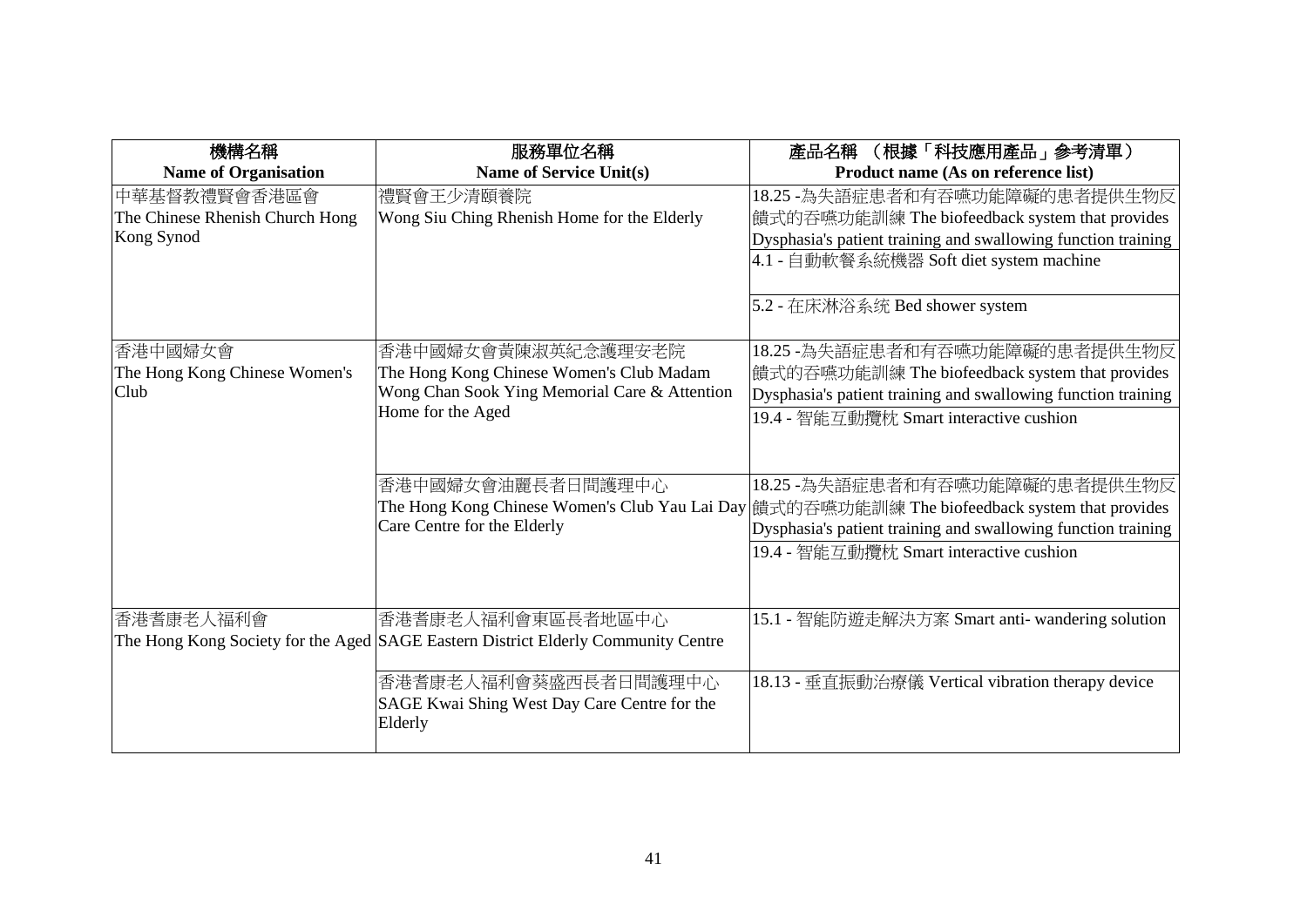| 機構名稱                            | 服務單位名稱                                                                          | (根據「科技應用產品」参考清單)<br>產品名稱                        |
|---------------------------------|---------------------------------------------------------------------------------|-------------------------------------------------|
| <b>Name of Organisation</b>     | <b>Name of Service Unit(s)</b>                                                  | Product name (As on reference list)             |
| 香港耆康老人福利會                       | 香港耆康老人福利會群芳念慈護理安老院                                                              | 10.2 - 模擬運動系統 Stimulated exercise system        |
|                                 | The Hong Kong Society for the Aged SAGE Kwan Fong Nim Chee Home for the Elderly |                                                 |
|                                 |                                                                                 | 14.1 - 床邊紅外線監察系統 Bedside infrared alarm system  |
|                                 |                                                                                 |                                                 |
|                                 |                                                                                 | 18.12 - 互動訓練系統 Interactive training system      |
|                                 |                                                                                 |                                                 |
|                                 | 香港耆康老人福利會荃灣長者地區中心                                                               | 15.1 - 智能防遊走解決方案 Smart anti- wandering solution |
|                                 | <b>SAGE Tsuen Wan District Elderly Community</b><br>Centre                      |                                                 |
|                                 | 香港耆康老人福利會任白慈善基金老人日間護理                                                           | 18.12 - 互動訓練系統 Interactive training system      |
|                                 | 中心                                                                              |                                                 |
|                                 | SAGE Yam Pak Charitable Foundation Day Care                                     |                                                 |
|                                 | Centre for the Elderly                                                          |                                                 |
| 九龍樂善堂                           | 樂善堂朱定昌頤養院                                                                       | 2.1 - 可傾斜/可調較高度的便椅/淋浴椅 Tilt-in-space/height     |
| The Lok Sin Tong Benevolent     | Lok Sin Tong Chu Ting Cheong Home for the aged                                  | adjustable commode/ shower chair                |
| Society Kowloon                 | 樂善堂梁銶琚敬老之家                                                                      | 19.3 - 陪伴機械人 Companion robot                    |
|                                 | Lok Sin Tong Leung Kau Kui Home for the Elderly                                 |                                                 |
|                                 | 樂善堂尹立強敬老鄰舍中心                                                                    | 19.3 - 陪伴機械人 Companion robot                    |
|                                 | Lok Sin Tong Wan Lap Keung Neighbourhood                                        |                                                 |
|                                 | <b>Elderly Centre</b>                                                           |                                                 |
| 鄰舍輔導會                           | 鄰舍輔導會利東鄰里康齡中心                                                                   | 18.12 - 互動訓練系統 Interactive training system      |
| The Neighbourhood Advice-Action | The Neighbourhood Advice-Action Council Lei Tung                                | 18.2 - 智能桌/智能地板/智能投影儀 Smart table/ Smart        |
| Council                         | Neighbourhood Elderly Centre                                                    | floor/ Smart projector                          |
|                                 |                                                                                 |                                                 |
|                                 |                                                                                 | 18.4 - 多功能協調和敏捷性培訓儀 Multi-function              |
|                                 |                                                                                 | coordination and agility trainer                |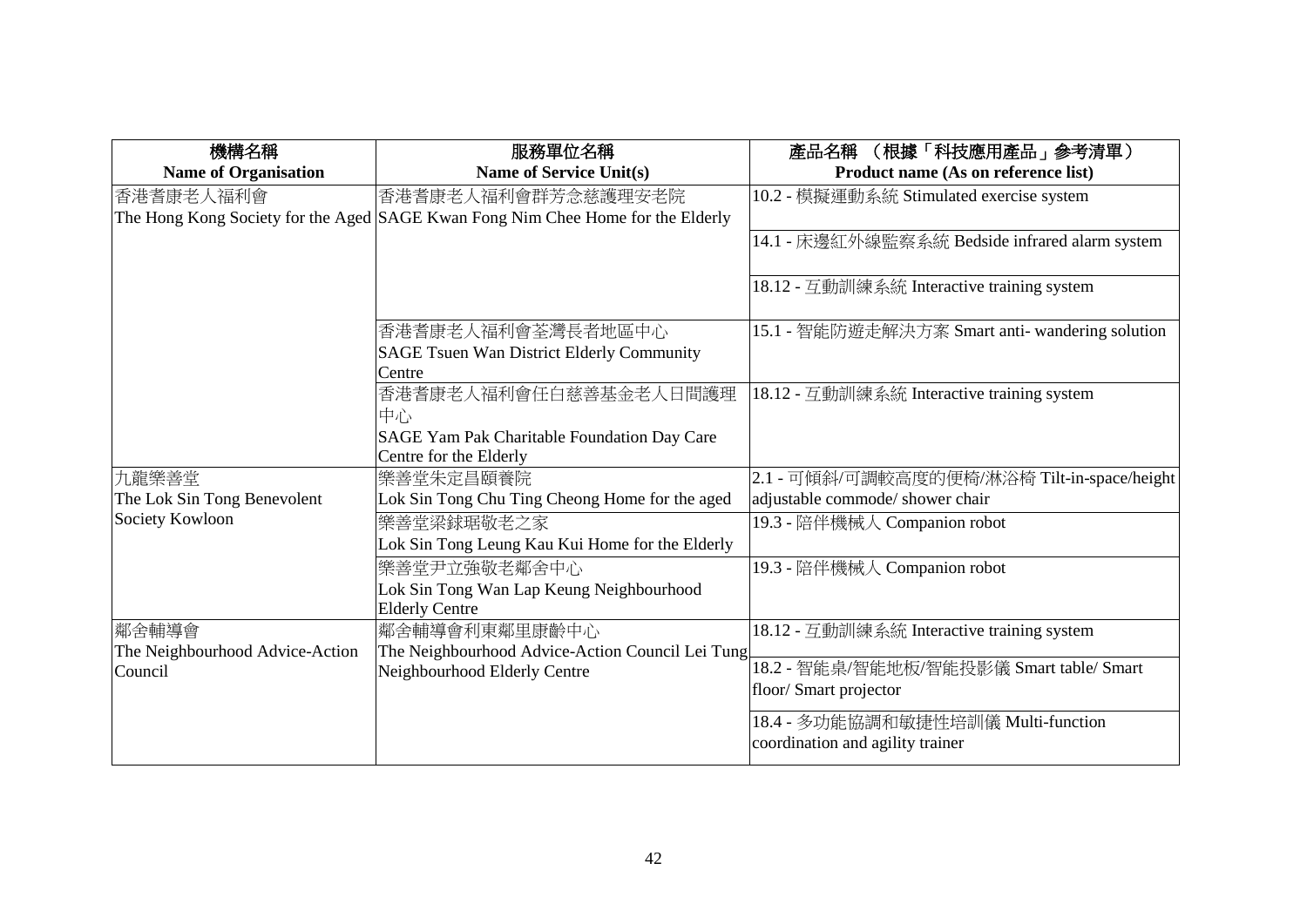| 機構名稱                                                | 服務單位名稱                                                                                                                                 | 產品名稱 (根據「科技應用產品」參考清單)                                                                                          |
|-----------------------------------------------------|----------------------------------------------------------------------------------------------------------------------------------------|----------------------------------------------------------------------------------------------------------------|
| <b>Name of Organisation</b>                         | <b>Name of Service Unit(s)</b>                                                                                                         | Product name (As on reference list)                                                                            |
| 鄰舍輔導會<br>The Neighbourhood Advice-Action<br>Council | 鄰舍輔導會馬鞍山鄰里康齡中心<br>The Neighbourhood Advice-Action Council Ma On<br>Shan Neighbourhood Elderly Centre                                   | 18.12 - 互動訓練系統 Interactive training system                                                                     |
|                                                     | 鄰舍輔導會林心雲伉儷長者日間護理中心<br>The Neighbourhood Advice-Action Council Mr and<br>Mrs Lam Sum Wan Day Care Centre for the Elderly                | 18.2 - 智能桌/智能地板/智能投影儀 Smart table/ Smart<br>floor/ Smart projector                                             |
|                                                     | 鄰舍輔導會雅研社鄰里康齡中心<br>The Neighbourhood Advice-Action Council Nga Yin<br><b>Association Neighbourhood Elderly Centre</b>                   | 18.12 - 互動訓練系統 Interactive training system                                                                     |
|                                                     | 鄰舍輔導會深水埗康齡社區服務中心<br>The Neighbourhood Advice-Action Council<br>Shamshuipo District Elderly Community Centre                            | 18.2 - 智能桌/智能地板/智能投影儀 Smart table/ Smart<br>floor/ Smart projector                                             |
|                                                     | 鄰舍輔導會上海總會護理安老院<br>The Neighbourhood Advice-Action Council<br>Shanghai Fratenity Association Care and Attention<br>Home for The Elderly | 1.1 - 電動輪椅護理床 Electric nursing / wheelchair bed<br>1.2 - 醫療護理超低床 Smart hospital bed with extra low<br>position |
|                                                     | 鄰舍輔導會沙田區長者社區照顧服務中心<br>The Neighbourhood Advice-Action Council Shatin<br>District Community Care Service Centre For the<br>Elderly      | 10.2 - 模擬運動系統 Stimulated exercise system<br>18.12 - 互動訓練系統 Interactive training system                         |
|                                                     |                                                                                                                                        | 18.8 - 智能手套 Smart Glove                                                                                        |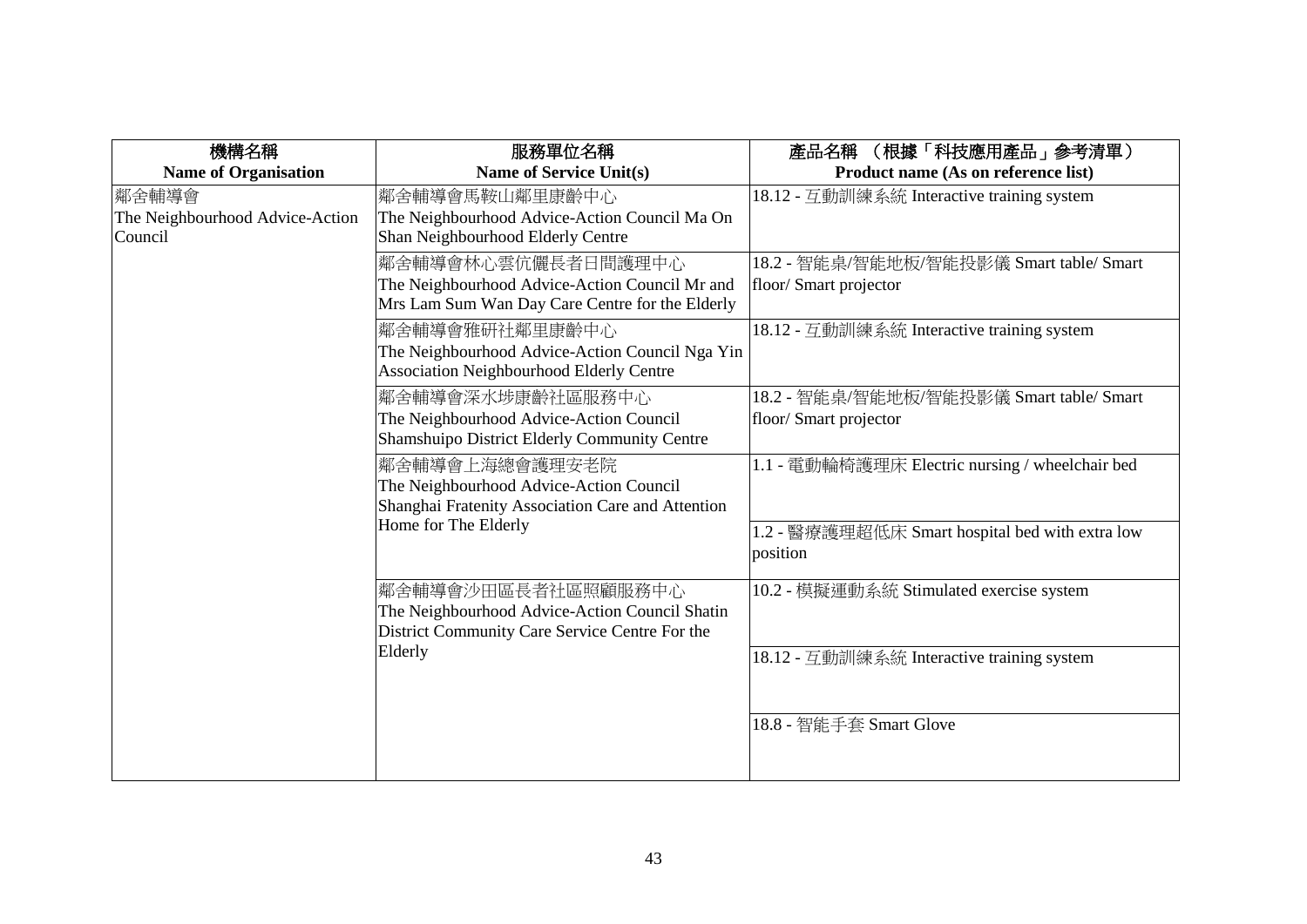| 機構名稱                            | 服務單位名稱                                           | (根據「科技應用產品」参考清單)<br>產品名稱                        |
|---------------------------------|--------------------------------------------------|-------------------------------------------------|
| <b>Name of Organisation</b>     | <b>Name of Service Unit(s)</b>                   | Product name (As on reference list)             |
| 鄰舍輔導會                           | 鄰舍輔導會東涌綜合服務中心                                    | 18.11 - 有生物反饋的虛擬現實復康系統 Virtual reality          |
| The Neighbourhood Advice-Action | The Neighbourhood Advice-Action Council Tung     | rehabilitation with biofeedback                 |
| Council                         | Chung Integrated Services Centre (DECC)          |                                                 |
|                                 |                                                  | 18.2 - 智能桌/智能地板/智能投影儀 Smart table/ Smart        |
|                                 |                                                  | floor/ Smart projector                          |
|                                 |                                                  |                                                 |
| 救世軍                             | 救世軍大埔長者日間護理中心                                    | 12.3 - 電動站立換尿片機 Electric Raiser                 |
| The Salvation Army              | The Salvation Army Tai Po Day Care Centre for    |                                                 |
|                                 | <b>Senior Citizens</b>                           |                                                 |
|                                 | 救世軍大埔綜合家居照顧服務隊                                   | 20.1 - 身體成分分析儀 Body composition analyser        |
|                                 | The Salvation Army Tai Po Integrated Home Care   |                                                 |
|                                 | <b>Service Team</b>                              |                                                 |
| 圓玄學院                            | 圓玄護理安老院                                          | 1.2 - 醫療護理超低床 Smart hospital bed with extra low |
| The Yuen Yuen Institute         | Yuen Yuen Care & Attention Home for the Aged     | position                                        |
|                                 |                                                  | 14.1 - 床邊紅外線監察系統 Bedside infrared alarm system  |
|                                 |                                                  |                                                 |
|                                 | 圓玄安老院                                            | 18.19 - 智能拍痰背心 Airway clearance vest            |
|                                 | Yuen Yuen Home for the Aged                      |                                                 |
|                                 |                                                  | 6.1 - 真空口腔潔淨器 Automated vacuum oral care        |
|                                 |                                                  |                                                 |
|                                 | 圓玄護養院暨長者日間護理中心(梨木樹邨) (護養                         | 1.2 - 醫療護理超低床 Smart hospital bed with extra low |
|                                 | 院)                                               | position                                        |
|                                 | Yuen Yuen Nursing Home Cum Day Care Centre For   |                                                 |
|                                 | The Elderly (Lei Muk Shue Estate) (Nursing Home) |                                                 |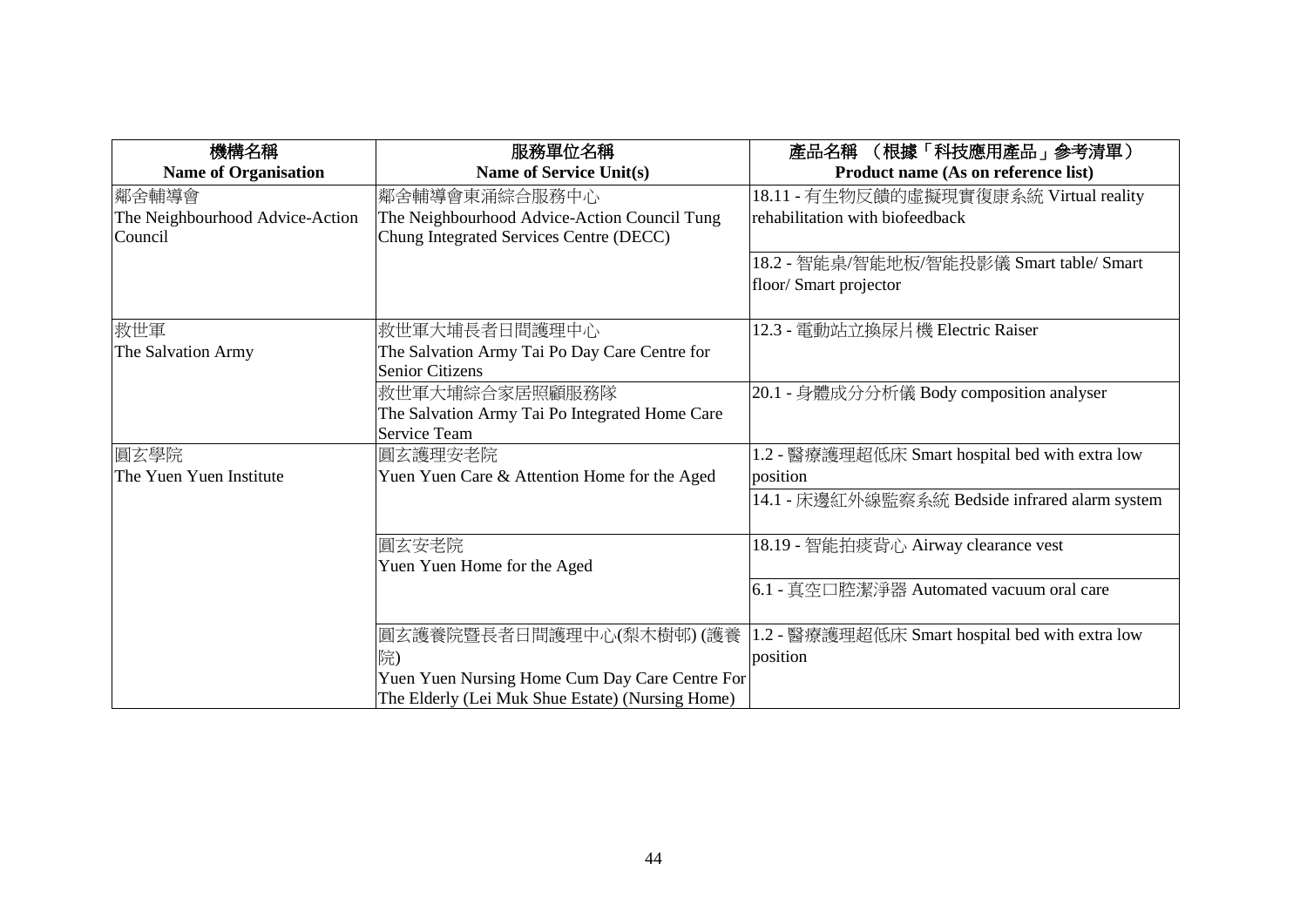| 機構名稱                                | 服務單位名稱                                         | (根據「科技應用產品」參考清單)<br>產品名稱                                      |
|-------------------------------------|------------------------------------------------|---------------------------------------------------------------|
| <b>Name of Organisation</b>         | <b>Name of Service Unit(s)</b>                 | Product name (As on reference list)                           |
| 圓玄學院                                | (長者<br> 圓玄護養院暨長者日間護理中心(順利邨)                    | 15.1 - 智能防遊走解決方案 Smart anti- wandering solution               |
| The Yuen Yuen Institute             | 社區照顧服務券試驗計劃下認可服務提供者)                           |                                                               |
|                                     | Yuen Yuen Nursing Home Cum Day Care Centre For |                                                               |
|                                     | The Elderly (Shun Lee Estate) (CCSV)           |                                                               |
|                                     | 圓玄護養院暨長者日間護理中心(順利邨)<br>(長者                     | 15.1 - 智能防遊走解決方案 Smart anti- wandering solution               |
|                                     | 日間護理中心)                                        |                                                               |
|                                     | Yuen Yuen Nursing Home Cum Day Care Centre For |                                                               |
|                                     | The Elderly (Shun Lee Estate) (Day Care Unit)  |                                                               |
|                                     | 圓玄護養院暨長者日間護理中心(順利邨) <br>(護養                    | 15.1 - 智能防遊走解決方案 Smart anti- wandering solution               |
|                                     | 院)                                             |                                                               |
|                                     | Yuen Yuen Nursing Home Cum Day Care Centre For |                                                               |
|                                     | The Elderly (Shun Lee Estate) (Nursing Home)   |                                                               |
| 天天護老中心有限公司                          | 天天護老中心有限公司                                     | 12.2 - 樓梯機 Electric climber                                   |
| Tin Tin Home for the Aged Limited   | Tin Tin Home for the Aged Limited              |                                                               |
| 祥弘發展有限公司                            | 鈞溢(山景)安老院                                      | 12.2 - 樓梯機 Electric climber                                   |
| <b>Transwin Development Limited</b> | Granyet (Shan King) Elderly Care Centre        |                                                               |
|                                     |                                                | 17.1 - 智能管理資料系統 Smart Management                              |
|                                     |                                                |                                                               |
| 荃灣老人中心有限公司                          | 荃灣老人中心有限公司                                     | 2.1 - 可傾斜/可調較高度的便椅/淋浴椅 Tilt-in-space/height                   |
| Tsuen Wan Elderly Centre Limited    | Tsuen Wan Elderly Centre Limited               | adjustable commode/ shower chair                              |
| 松栢老人院                               | 松栢老人院                                          | 18.25 -為失語症患者和有吞嚥功能障礙的患者提供生物反                                 |
| Tsung Bak Home for the Aged         | Tsung Bak Home for the Aged                    | 饋式的吞嚥功能訓練 The biofeedback system that provides                |
|                                     |                                                | Dysphasia's patient training and swallowing function training |
| 東江(上水)安老院                           | 東江(上水)安老院                                      | 12.2 - 樓梯機 Electric climber                                   |
| Tung Kong (Sheung Shui)             | Tung Kong (Sheung Shui) Sanatorium             |                                                               |
| Sanatorium                          |                                                |                                                               |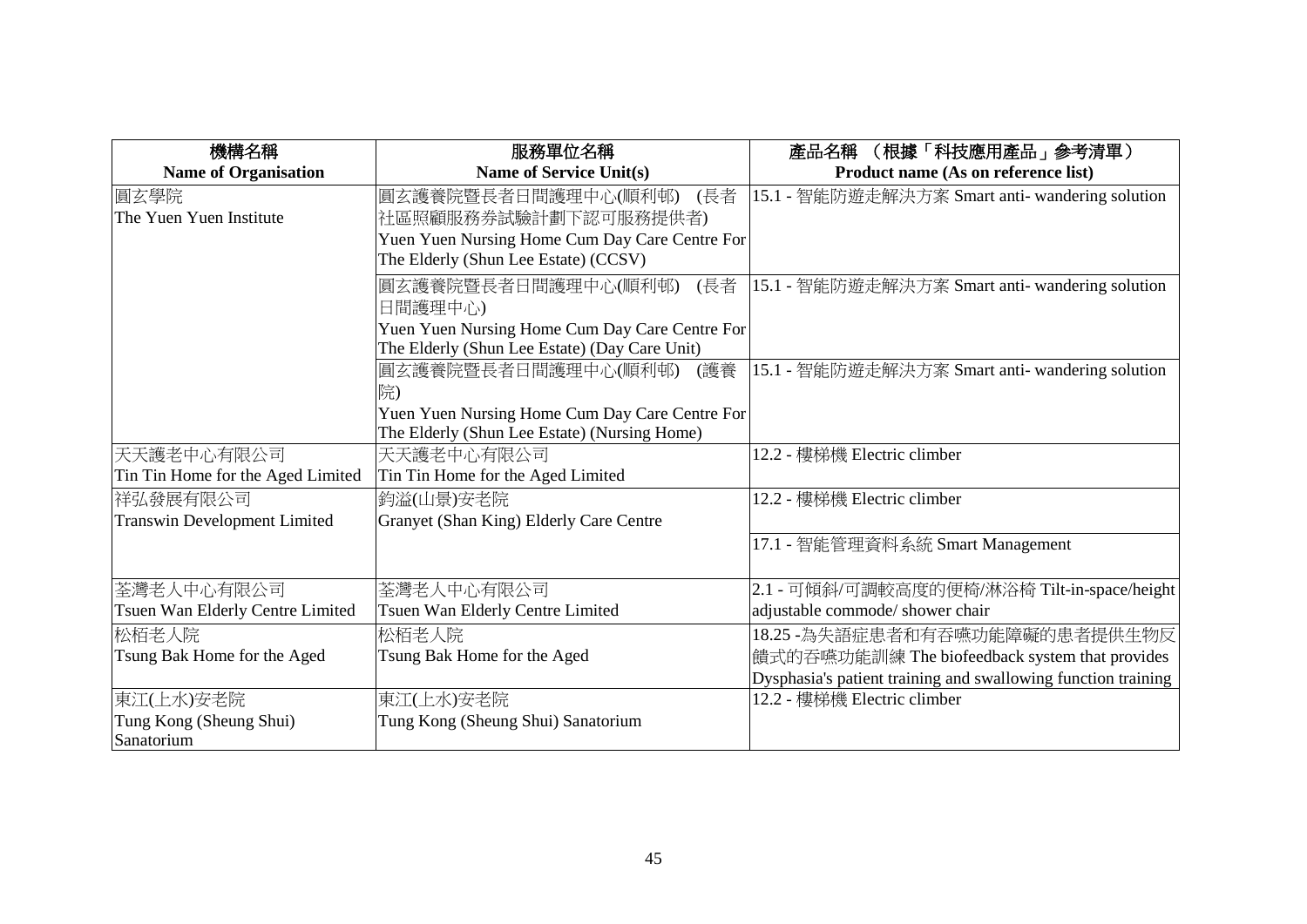| 機構名稱                        | 服務單位名稱                                         | (根據「科技應用產品」参考清單)<br>產品名稱                                      |
|-----------------------------|------------------------------------------------|---------------------------------------------------------------|
| <b>Name of Organisation</b> | <b>Name of Service Unit(s)</b>                 | Product name (As on reference list)                           |
| 東華三院                        | 東華三院陳馮曼玲長者日間護理中心                               | 13.2 - 輪椅電動助推器/輔助推動輪 Electric push and                        |
| Tung Wah Group of Hospitals | TWGHs Chan Feng Men Ling Day Care Centre for   | brake aid/Electric assisted rear wheel for wheelchair         |
|                             | the Elderly                                    | 18.18 - 步態訓練用的視覺提示裝置 Visual cues device for                   |
|                             |                                                | gait training                                                 |
|                             |                                                | 8.2 - 電子穩定食具手柄連食具配件 Electronic stabilising                    |
|                             |                                                | handle with feeding accessories                               |
|                             | 東華三院陳嫺安老院                                      | 1.3 - 翻身減壓氣墊床褥 Lateral Rotation Mattress                      |
|                             | TWGHs Chan Han Home for the Elderly            |                                                               |
|                             |                                                | 18.17 - 主動/被動式手腳訓練器材 Active Passive Trainer                   |
|                             |                                                | for Upper/and Lower limbs                                     |
|                             | 東華三院鄒蓮女士長者日間護理中心                               | 12.1 - 機械轉移輔具 Robotic transfer aid                            |
|                             | TWGHs Chau Lin Day Care Centre for the Elderly |                                                               |
|                             | 東華三院朱壽祥護養院                                     | 10.2 - 模擬運動系統 Stimulated exercise system                      |
|                             | TWGHs Chu Sau Cheung Nursing Home              |                                                               |
|                             |                                                | 18.1 - 壓力測試系統 Pressure assessment system                      |
|                             |                                                |                                                               |
|                             |                                                | 18.9 - 融合先進機械工學和神經科學的治療器材                                     |
|                             |                                                | Therapeutic device with advanced robotics and neuroscience    |
|                             | 東華三院方樹泉護理安老院                                   | 18.1 - 壓力測試系統 Pressure assessment system                      |
|                             | TWGHs Fong Shu Chuen Care and Attention Home   |                                                               |
|                             |                                                | 18.23 - 虛擬實境康復訓練系統 Virtual Reality-based                      |
|                             |                                                | <b>Rehabilitation System</b>                                  |
|                             |                                                | 18.25 - 為失語症患者和有吞嚥功能障礙的患者提供生物反                                |
|                             |                                                | 饋式的吞嚥功能訓練 The biofeedback system that provides                |
|                             |                                                | Dysphasia's patient training and swallowing function training |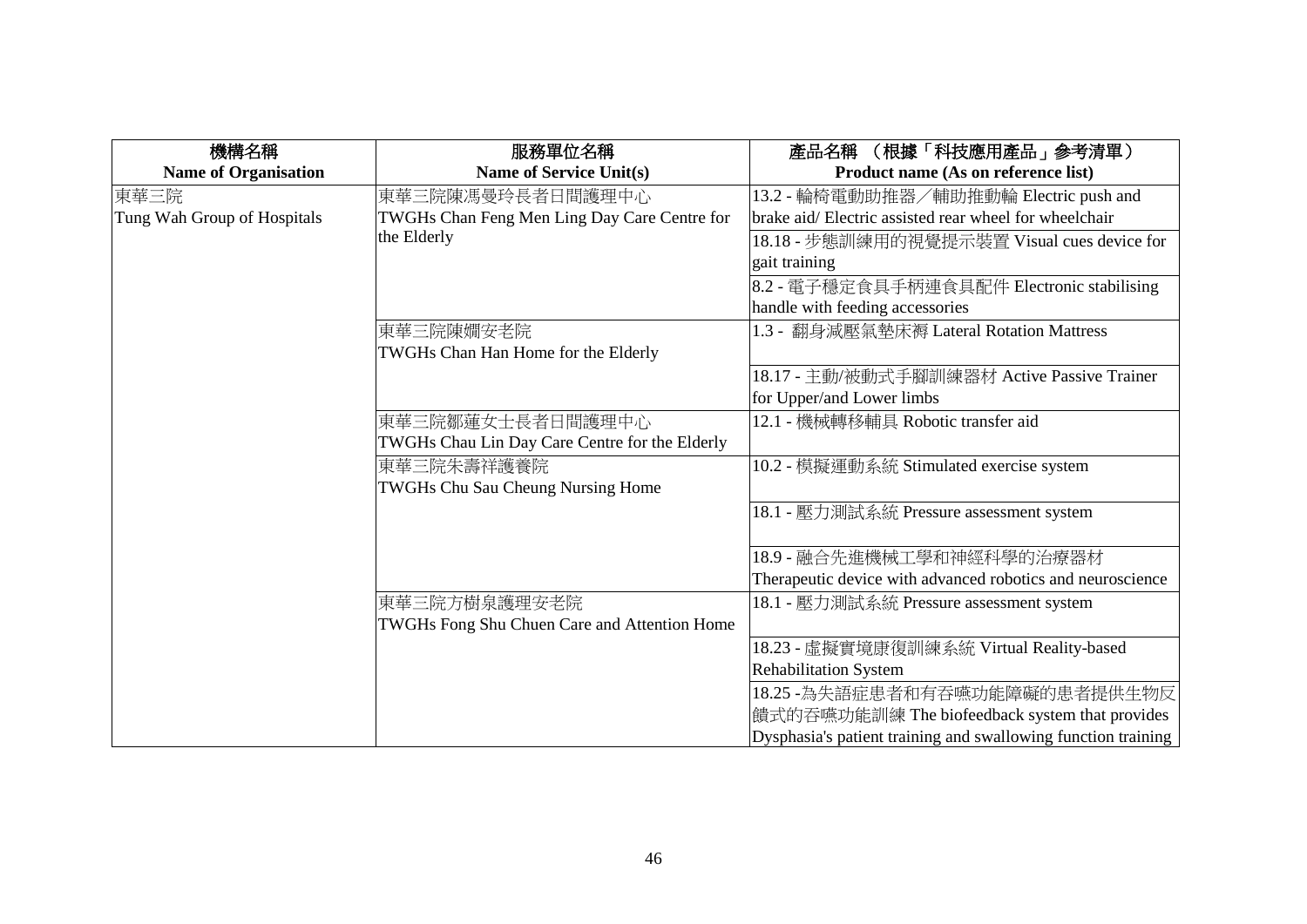| 機構名稱                        | 服務單位名稱                                              | 產品名稱 (根據「科技應用產品」參考清單)                             |
|-----------------------------|-----------------------------------------------------|---------------------------------------------------|
| <b>Name of Organisation</b> | <b>Name of Service Unit(s)</b>                      | Product name (As on reference list)               |
| 東華三院                        | 東華三院梁顯利長者日間服務中心                                     | 18.17 - 主動/被動式手腳訓練器材 Active Passive Trainer       |
| Tung Wah Group of Hospitals | <b>TWGHs Henry G Leong Community Support Centre</b> | for Upper/and Lower limbs                         |
|                             | for the Elderly                                     | 18.2 - 智能桌/智能地板/智能投影儀 Smart table/ Smart          |
|                             |                                                     | floor/ Smart projector                            |
|                             | 東華三院何東安老院                                           | 12.2 - 樓梯機 Electric climber                       |
|                             | TWGHs Ho Tung Home for the Elderly                  |                                                   |
|                             |                                                     | 18.18 - 步態訓練用的視覺提示裝置 Visual cues device for       |
|                             |                                                     | gait training                                     |
|                             | 東華三院許莫德瑜護理安老院                                       | 18.1 - 壓力測試系統 Pressure assessment system          |
|                             | TWGHs Hui Mok Tak Yu Care and Attention Home        |                                                   |
|                             |                                                     | 18.2 - 智能桌/智能地板/智能投影儀 Smart table/ Smart          |
|                             |                                                     | floor/ Smart projector                            |
|                             |                                                     | 18.23 - 虛擬實境康復訓練系統 Virtual Reality-based          |
|                             |                                                     | <b>Rehabilitation System</b>                      |
|                             | 東華三院賽馬會朗逸居                                          | 10.2 - 模擬運動系統 Stimulated exercise system          |
|                             | TWGHs Jockey Club Harmony Villa                     |                                                   |
|                             |                                                     | 12.3 - 電動站立換尿片機 Electric Raiser                   |
|                             |                                                     |                                                   |
|                             |                                                     | 18.11 - 有生物反饋的虛擬現實復康系統 Virtual reality            |
|                             |                                                     | rehabilitation with biofeedback                   |
|                             |                                                     | 5.1 - 便攜式洗頭器 Portable hair washer                 |
|                             |                                                     |                                                   |
|                             | 東華三院馬李示聘安老院                                         | 18.13 - 垂直振動治療儀 Vertical vibration therapy device |
|                             | TWGHs Lee See Ping Home for the Elderly             |                                                   |
|                             |                                                     | 5.1 - 便攜式洗頭器 Portable hair washer                 |
|                             |                                                     |                                                   |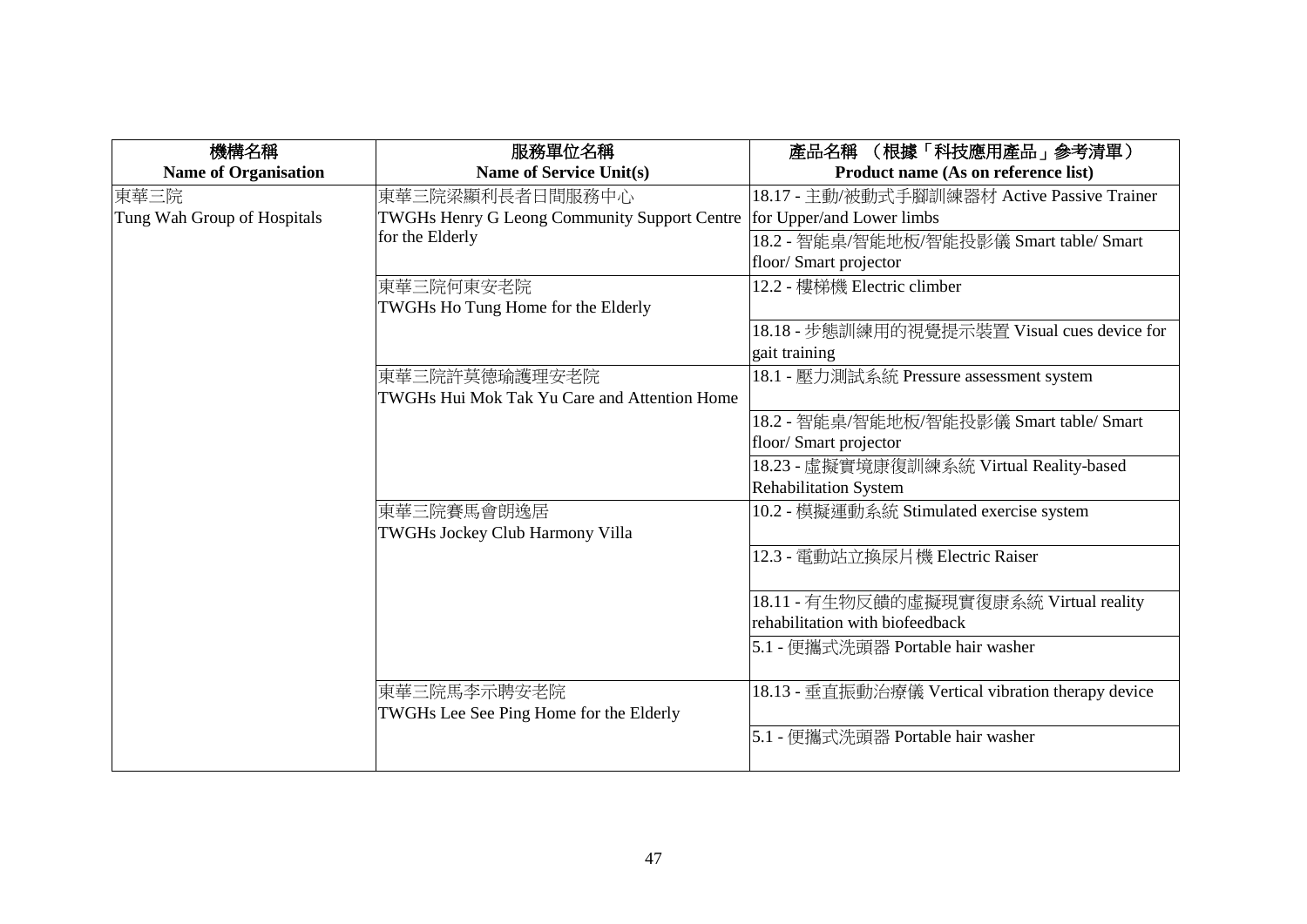| 機構名稱                        | 服務單位名稱                                                      | (根據「科技應用產品」参考清單)<br>產品名稱                        |
|-----------------------------|-------------------------------------------------------------|-------------------------------------------------|
| <b>Name of Organisation</b> | <b>Name of Service Unit(s)</b>                              | Product name (As on reference list)             |
| 東華三院                        | 東華三院羅文壎安老院                                                  | 12.3 - 電動站立換尿片機 Electric Raiser                 |
| Tung Wah Group of Hospitals | TWGHs Lo Man Huen Home for the Elderly                      |                                                 |
|                             |                                                             | 2.1 - 可傾斜/可調較高度的便椅/淋浴椅 Tilt-in-space/height     |
|                             |                                                             | adjustable commode/ shower chair                |
|                             | 東華三院羅王玉文護養院暨日間中心 (日間護理中 8.1 - 輔助餵食機 Assistive eating device |                                                 |
|                             | 心)                                                          |                                                 |
|                             | TWGHs Lo Wong Yuk Man Nursing Home cum Day                  |                                                 |
|                             | Care Centre (Day Care Centre)                               | 8.2 - 電子穩定食具手柄連食具配件 Electronic stabilising      |
|                             |                                                             | handle with feeding accessories                 |
|                             |                                                             |                                                 |
|                             | 東華三院馬鄭淑英安老院                                                 | 10.1 - 互動腳踏單車 Exercise bicycle with physically  |
|                             | TWGHs Ma Cheng Shuk Ying Home for the Elderly               | activated screen                                |
|                             |                                                             | 18.17 - 主動/被動式手腳訓練器材 Active Passive Trainer     |
|                             |                                                             | for Upper/and Lower limbs                       |
|                             | 東華三院馬興秋安老院                                                  | 12.1 - 機械轉移輔具 Robotic transfer aid              |
|                             | TWGHs Ma Hing Chou Home for the Elderly                     |                                                 |
|                             |                                                             | 19.3 - 陪伴機械人 Companion robot                    |
|                             |                                                             |                                                 |
|                             | 東華三院包兆龍護理安老院                                                | 1.2 - 醫療護理超低床 Smart hospital bed with extra low |
|                             | TWGHs Pao Siu Loong Care and Attention Home                 | position                                        |
|                             |                                                             | 1.3 - 翻身減壓氣墊床褥 Lateral Rotation Mattress        |
|                             |                                                             |                                                 |
|                             | 東華三院龐永紹長者鄰舍中心                                               | 18.12 - 互動訓練系統 Interactive training system      |
|                             | TWGHs Pong Wing Shiu Neighbourhood Elderly                  |                                                 |
|                             | Centre                                                      |                                                 |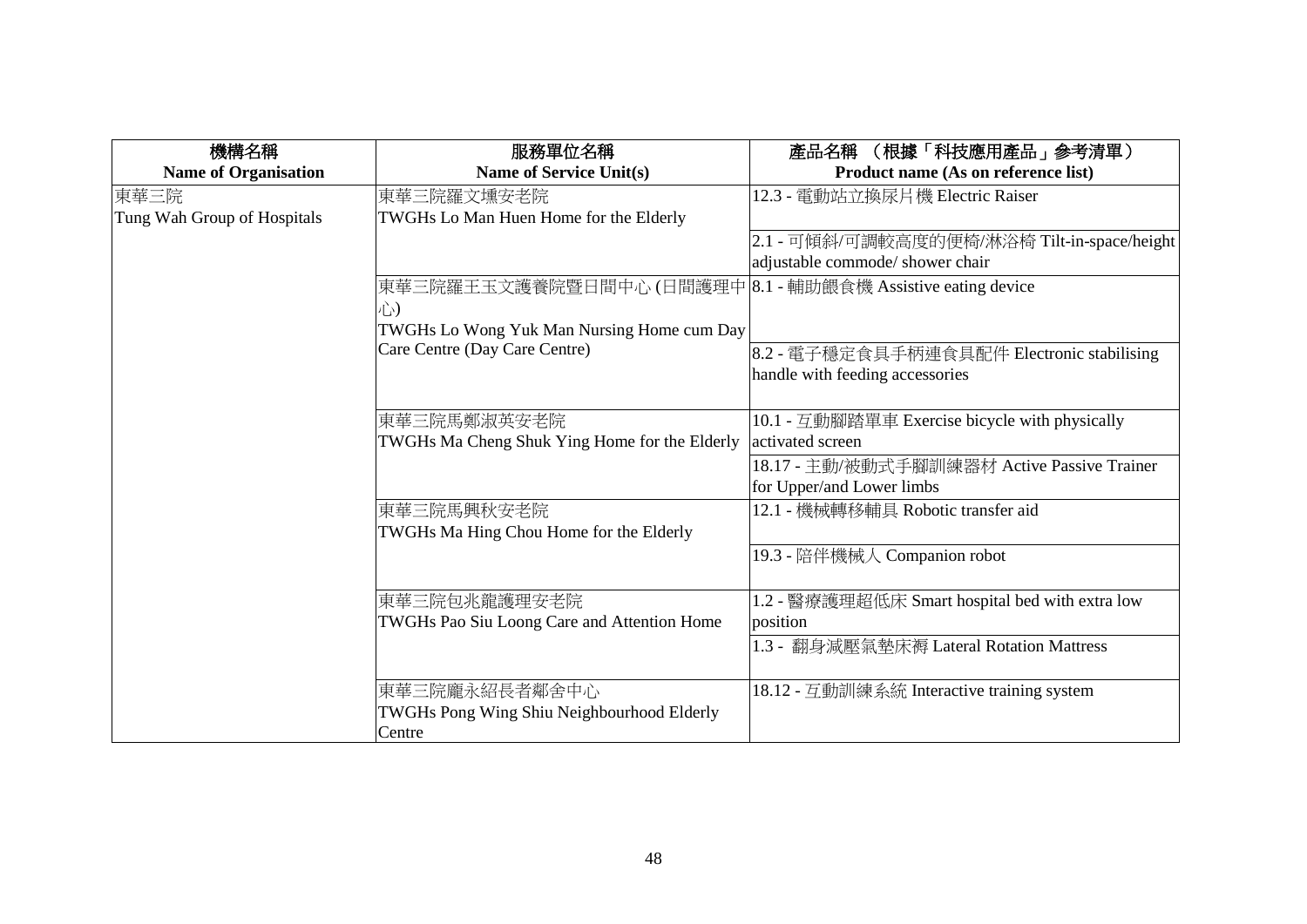| 機構名稱<br><b>Name of Organisation</b> | 服務單位名稱<br><b>Name of Service Unit(s)</b>                                                                                    | (根據「科技應用產品」參考清單)<br>產品名稱<br>Product name (As on reference list)                                                                                   |
|-------------------------------------|-----------------------------------------------------------------------------------------------------------------------------|---------------------------------------------------------------------------------------------------------------------------------------------------|
| 東華三院<br>Tung Wah Group of Hospitals | 東華三院戴東培護理安老院<br>TWGHs Tai Tung Pui Care and Attention Home                                                                  | 18.25 -為失語症患者和有吞嚥功能障礙的患者提供生物反<br> 饋式的吞嚥功能訓練 The biofeedback system that provides<br>Dysphasia's patient training and swallowing function training |
|                                     | 東華三院王澤森長者地區中心<br>TWGHs Wilson T S Wang District Elderly                                                                     | 10.2 - 模擬運動系統 Stimulated exercise system                                                                                                          |
|                                     | <b>Community Centre</b>                                                                                                     | 18.2 - 智能桌/智能地板/智能投影儀 Smart table/ Smart<br>floor/ Smart projector                                                                                |
|                                     |                                                                                                                             | 18.5 - 超短距互動投影機 Ultra short throw interactive<br>projector                                                                                        |
|                                     | 東華三院香港西區婦女福利會護養安老院<br><b>TWGHs Women's Welfare Club Western District</b><br>Hong Kong Residential Care Home for the Elderly | 10.2 - 模擬運動系統 Stimulated exercise system                                                                                                          |
|                                     |                                                                                                                             | 5.1 - 便攜式洗頭器 Portable hair washer                                                                                                                 |
|                                     | 東華三院黃祖棠護理安老院<br>TWGHs Wong Cho Tong Care and Attention Home                                                                 | 1.2 - 醫療護理超低床 Smart hospital bed with extra low<br>position                                                                                       |
|                                     |                                                                                                                             | 10.1 - 互動腳踏單車 Exercise bicycle with physically<br>activated screen                                                                                |
|                                     |                                                                                                                             | 18.12 - 互動訓練系統 Interactive training system                                                                                                        |
|                                     |                                                                                                                             | 18.14 - 提供步態/步行訓練的跑步機 Treadmill for gait and<br>walking training                                                                                  |
|                                     |                                                                                                                             | 18.15 - 步態和步行訓練儀 Gait and walking trainer                                                                                                         |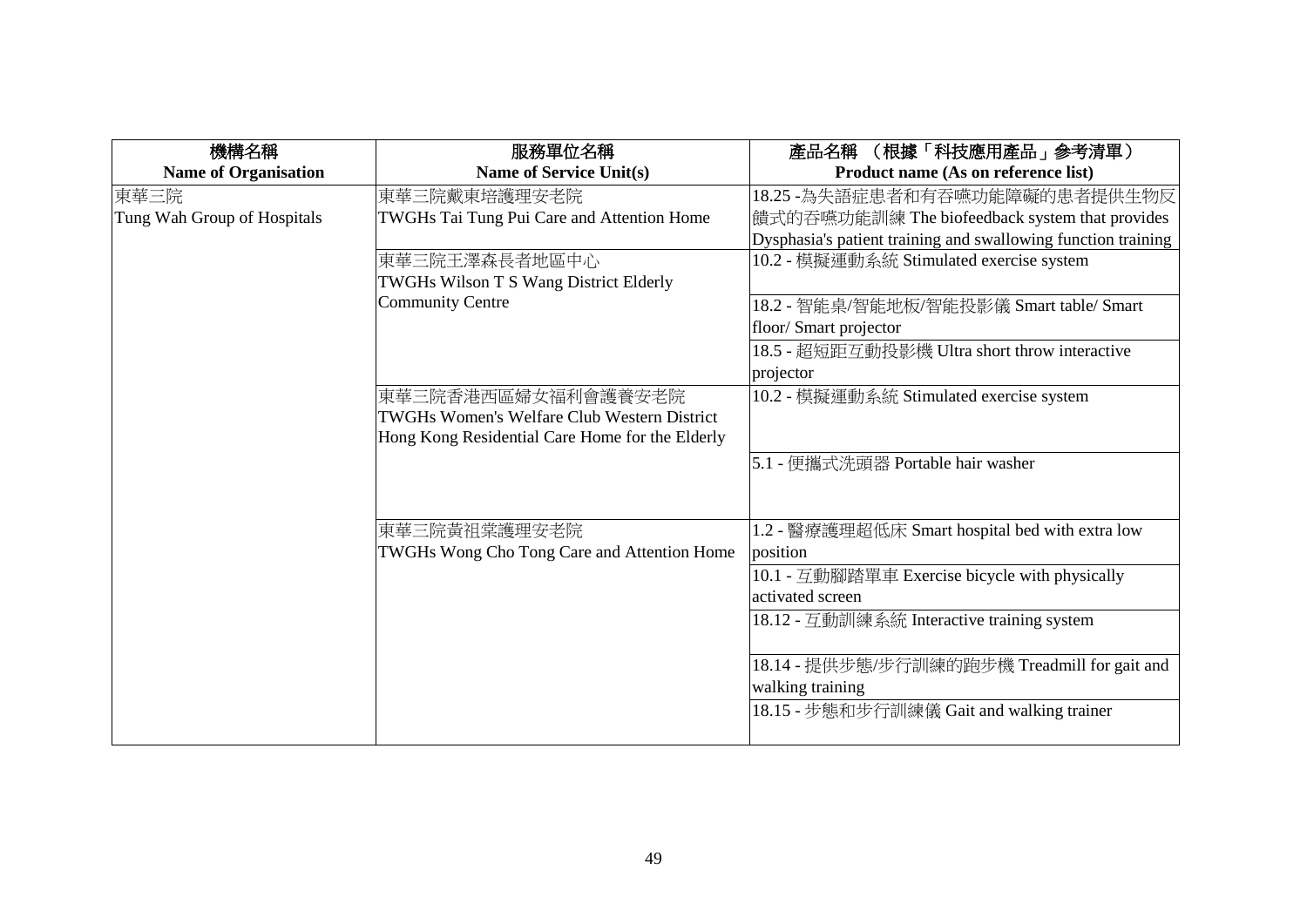| 機構名稱                        | 服務單位名稱                                              | (根據「科技應用產品」參考清單)<br>產品名稱                                      |
|-----------------------------|-----------------------------------------------------|---------------------------------------------------------------|
| <b>Name of Organisation</b> | <b>Name of Service Unit(s)</b>                      | Product name (As on reference list)                           |
| 東華三院                        | 東華三院黃祖棠護理安老院                                        | 18.16 - 平衡訓練系統 Balance training system                        |
| Tung Wah Group of Hospitals | TWGHs Wong Cho Tong Care and Attention Home         |                                                               |
|                             |                                                     | 18.17 - 主動/被動式手腳訓練器材 Active Passive Trainer                   |
|                             |                                                     | for Upper/and Lower limbs                                     |
|                             |                                                     | 18.18 - 步態訓練用的視覺提示裝置 Visual cues device for                   |
|                             |                                                     | gait training                                                 |
|                             |                                                     | 18.3 - 動力手臂 Dynamic arm support                               |
|                             |                                                     |                                                               |
|                             |                                                     | 2.1 - 可傾斜/可調較高度的便椅/淋浴椅 Tilt-in-space/height                   |
|                             |                                                     | adjustable commode/ shower chair                              |
|                             | 東華三院黃祖棠長者地區中心                                       | 15.1 - 智能防遊走解決方案 Smart anti- wandering solution               |
|                             | <b>TWGHs Wong Cho Tong District Elderly</b>         |                                                               |
|                             | <b>Community Centre</b>                             |                                                               |
|                             | 東華三院伍蔣惠芳護理安老院                                       | 1.2 - 醫療護理超低床 Smart hospital bed with extra low               |
|                             | TWGHs Wu Chiang Wai Fong Care and Attention<br>Home | position                                                      |
|                             |                                                     | 13.2 - 輪椅電動助推器/輔助推動輪 Electric push and                        |
|                             |                                                     | brake aid/Electric assisted rear wheel for wheelchair         |
|                             | 東華三院伍若瑜護理安老院                                        | 1.2 - 醫療護理超低床 Smart hospital bed with extra low               |
|                             | TWGHs Wu York Yu Care and Attention Home            | position                                                      |
|                             |                                                     | 18.25 - 為失語症患者和有吞嚥功能障礙的患者提供生物反                                |
|                             |                                                     | 饋式的吞嚥功能訓練 The biofeedback system that provides                |
|                             |                                                     | Dysphasia's patient training and swallowing function training |
|                             | 東華三院梁昌紀念安老院                                         | 18.2 - 智能桌/智能地板/智能投影儀 Smart table/ Smart                      |
|                             | TWGHs Y C Liang Memorial Home for the Elderly       | floor/ Smart projector                                        |
| 永安老人健康中心                    | 永安老人健康中心(鴨脷洲)                                       | 12.2 - 樓梯機 Electric climber                                   |
| Wing On Home For The Aged   | Wing On Home For The Aged (Ap Lei Chau)             |                                                               |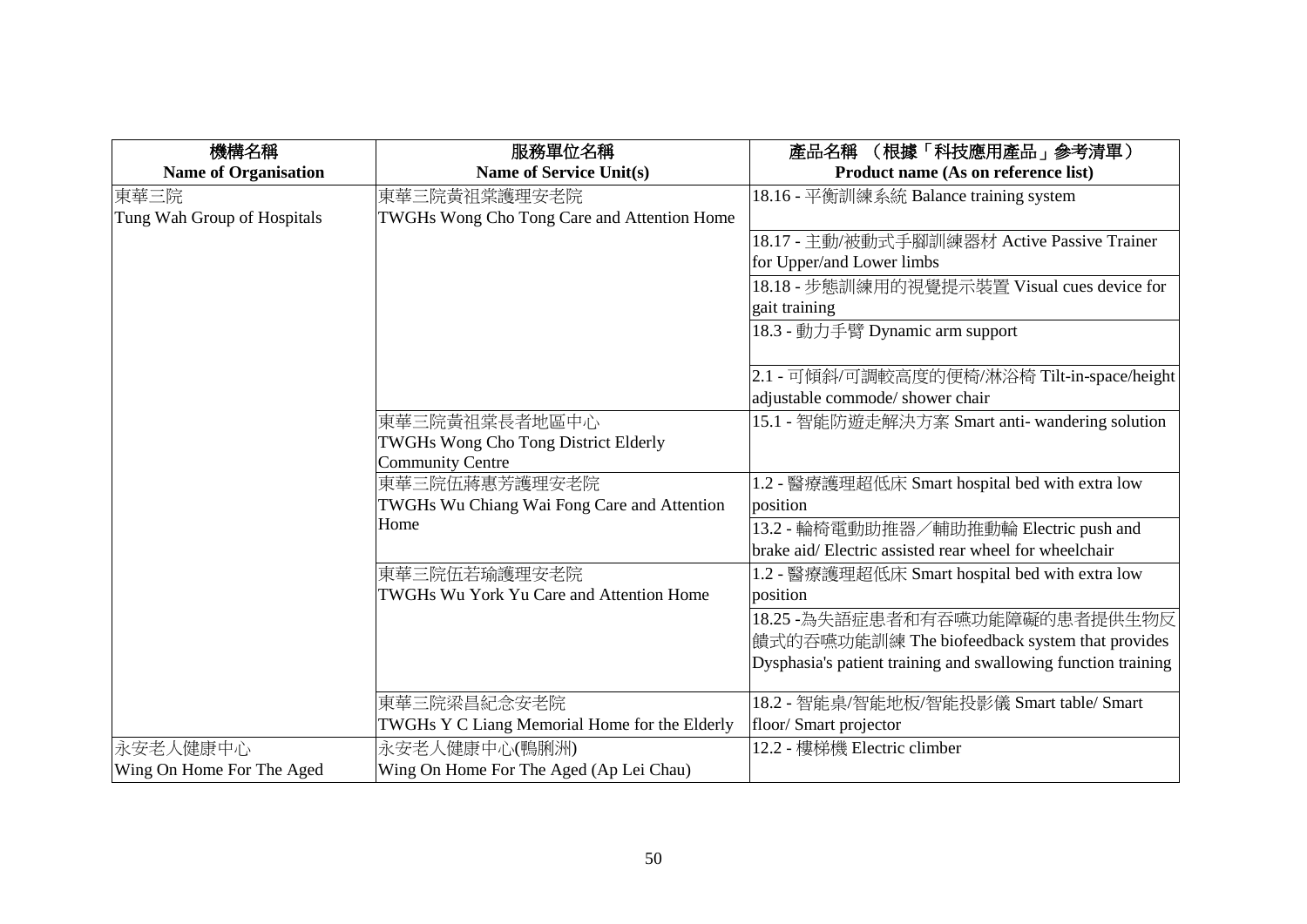| 機構名稱                              | 服務單位名稱                                     | (根據「科技應用產品」参考清單)<br>產品名稱                                      |
|-----------------------------------|--------------------------------------------|---------------------------------------------------------------|
| <b>Name of Organisation</b>       | <b>Name of Service Unit(s)</b>             | Product name (As on reference list)                           |
| 永安老人健康中心                          | 永安老人健康中心(鴨脷洲)                              | 2.1 - 可傾斜/可調較高度的便椅/淋浴椅 Tilt-in-space/height                   |
| Wing On Home For The Aged         | Wing On Home For The Aged (Ap Lei Chau)    | adjustable commode/ shower chair                              |
|                                   | 永安老人健康中心(大角咀)                              | 2.1 - 可傾斜/可調較高度的便椅/淋浴椅 Tilt-in-space/height                   |
|                                   | Wing On Home For The Aged (Tai Kok Tsui)   | adjustable commode/ shower chair                              |
|                                   | 永安老人健康中心有限公司                               | 2.1 - 可傾斜/可調較高度的便椅/淋浴椅 Tilt-in-space/height                   |
|                                   | Wing On Home For The Aged Limited          | adjustable commode/ shower chair                              |
| 和悅社會企業有限公司                        | 和悅會(屯門)                                    | 18.26 - 水療按摩床 Hydro Massage Table                             |
| Woopie Social Enterprises Limited | Woopie Club (Tuen Mun)                     |                                                               |
| 仁濟醫院社會服務部                         | 仁濟樂在家有限公司                                  | 18.12 - 互動訓練系統 Interactive training system                    |
| Yan Chai Hospital Social Services | Yan Chai Happy Home Living Limited         |                                                               |
| Department                        |                                            | 18.16 - 平衡訓練系統 Balance training system                        |
|                                   |                                            |                                                               |
|                                   |                                            | 18.9 - 融合先進機械工學和神經科學的治療器材                                     |
|                                   |                                            | Therapeutic device with advanced robotics and neuroscience    |
|                                   | □濟醫院藝進同學會護理安老院                             | 18.23 - 虛擬實境康復訓練系統 Virtual Reality-based                      |
|                                   | Yan Chai Hospital Artiste Training Alumni  | <b>Rehabilitation System</b>                                  |
|                                   | <b>Association Care and Attention Home</b> |                                                               |
|                                   |                                            | 18.25 - 為失語症患者和有吞嚥功能障礙的患者提供生物反                                |
|                                   |                                            | 饋式的吞嚥功能訓練 The biofeedback system that provides                |
|                                   |                                            | Dysphasia's patient training and swallowing function training |
|                                   |                                            | 4.1 - 自動軟餐系統機器 Soft diet system machine                       |
|                                   |                                            |                                                               |
|                                   |                                            |                                                               |
|                                   |                                            |                                                               |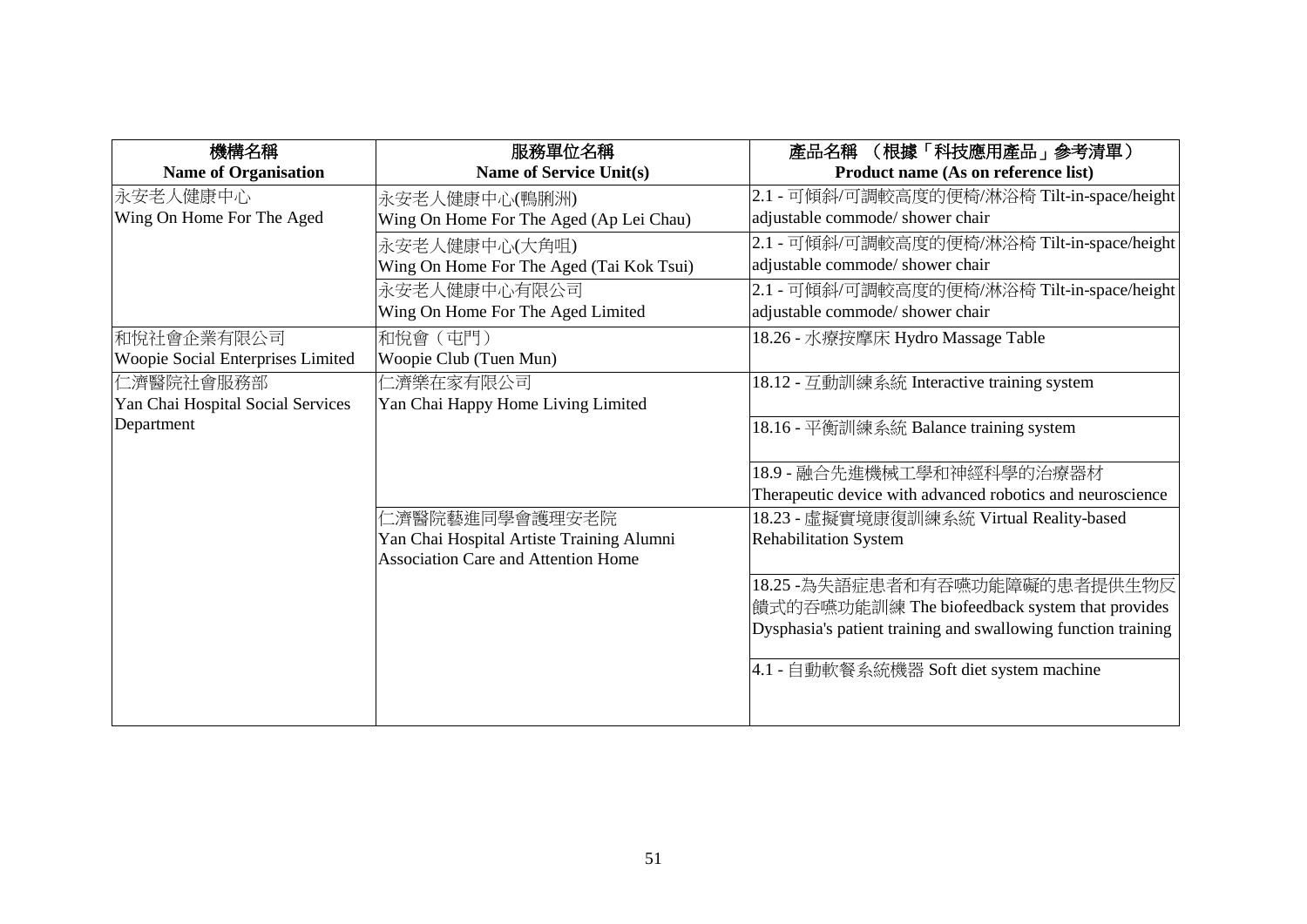| 機構名稱                              | 服務單位名稱                                             | (根據「科技應用產品」參考清單)<br>產品名稱                                   |
|-----------------------------------|----------------------------------------------------|------------------------------------------------------------|
| <b>Name of Organisation</b>       | Name of Service Unit(s)                            | Product name (As on reference list)                        |
| 仁濟醫院社會服務部                         | 二濟醫院華懋護理安老院                                        | 5.1 - 便攜式洗頭器 Portable hair washer                          |
| Yan Chai Hospital Social Services | Yan Chai Hospital Chinachem Care and Attention     |                                                            |
| Department                        | Home                                               |                                                            |
|                                   | □濟醫院長者社區照顧服務                                       | 10.3 - 智能互動幕屏 Smart Interactive Device                     |
|                                   | Yan Chai Hospital Community Care Service for the   |                                                            |
|                                   | Elderly                                            | 18.23 - 虛擬實境康復訓練系統 Virtual Reality-based                   |
|                                   |                                                    | <b>Rehabilitation System</b>                               |
|                                   | 二濟醫院方若愚長者鄰舍中心                                      | 18.12 - 互動訓練系統 Interactive training system                 |
|                                   | Yan Chai Hospital Fong Yock Yee Neighbourhood      |                                                            |
|                                   | <b>Elderly Centre</b>                              |                                                            |
|                                   | 二濟醫院蓬瀛仙館聯和睦鄰社區服務中心                                 | 18.7 - 互動肌能訓練平台 Interactive therapy surface for            |
|                                   | Yan Chai Hospital Fung Ying Seen Koon Luen Wo      | motor training                                             |
|                                   | <b>Integrated Community Development Centre</b>     |                                                            |
|                                   |                                                    | 18.9 - 融合先進機械工學和神經科學的治療器材                                  |
|                                   |                                                    | Therapeutic device with advanced robotics and neuroscience |
|                                   |                                                    |                                                            |
|                                   | 二濟醫院賽馬會護理安老院                                       | 4.1 - 自動軟餐系統機器 Soft diet system machine                    |
|                                   | Yan Chai Hospital Jockey Club Care and Attention   |                                                            |
|                                   | Home                                               |                                                            |
|                                   | 二濟醫院楊溫先生夫人長者鄰舍中心                                   | 18.12 - 互動訓練系統 Interactive training system                 |
|                                   | Yan Chai Hospital Mr & Mrs Yeung Wan               |                                                            |
|                                   | Neighbourhood Elderly Centre                       | 18.23 - 虛擬實境康復訓練系統 Virtual Reality-based                   |
|                                   |                                                    | <b>Rehabilitation System</b>                               |
|                                   | 1.濟醫院朱佩音老人中心                                       | 10.3 - 智能互動幕屏 Smart Interactive Device                     |
|                                   | Yan Chai Hospital Mrs Annie Chan Social Centre for |                                                            |
|                                   | the Elderly                                        |                                                            |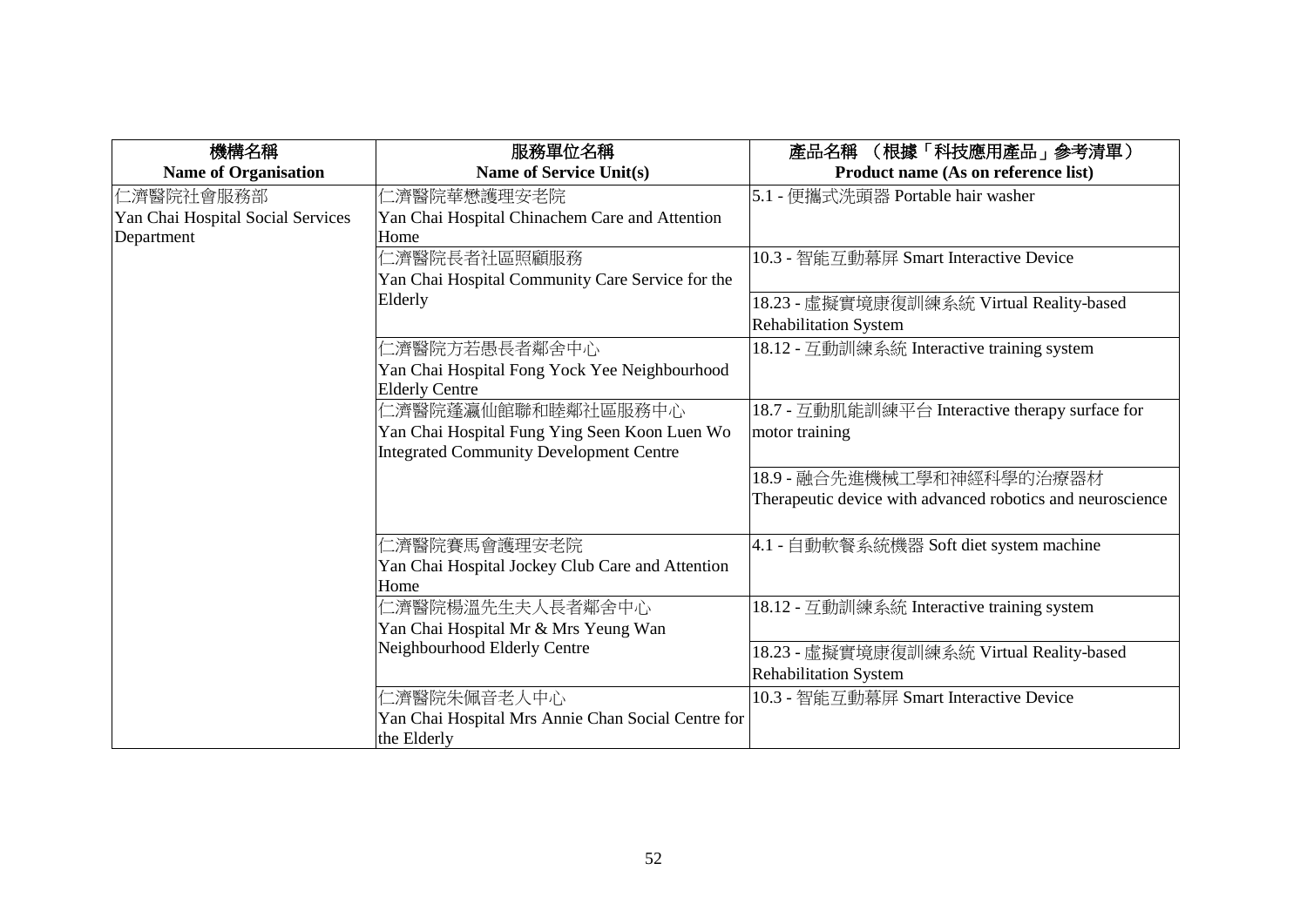| 機構名稱                              | 服務單位名稱                                                                                                   | 產品名稱<br>(根據「科技應用產品」参考清單)                            |
|-----------------------------------|----------------------------------------------------------------------------------------------------------|-----------------------------------------------------|
| <b>Name of Organisation</b>       | Name of Service Unit(s)                                                                                  | Product name (As on reference list)                 |
| 仁濟醫院社會服務部                         | 仁濟醫院曾榮夫人長者鄰舍中心                                                                                           | 18.17 - 主動/被動式手腳訓練器材 Active Passive Trainer         |
| Yan Chai Hospital Social Services | Yan Chai Hospital Mrs Tsang Wing Neighbourhood                                                           | for Upper/and Lower limbs                           |
| Department                        | <b>Elderly Centre</b>                                                                                    | 18.23 - 虛擬實境康復訓練系統 Virtual Reality-based            |
|                                   |                                                                                                          | <b>Rehabilitation System</b>                        |
|                                   | 二濟醫院吳王依雯長者鄰舍中心                                                                                           | 10.3 - 智能互動幕屏 Smart Interactive Device              |
|                                   | Yan Chai Hospital Ng Wong Yee Man                                                                        |                                                     |
|                                   | Neighbourhood Elderly Centre                                                                             | 18.12 - 互動訓練系統 Interactive training system          |
|                                   |                                                                                                          | 18.23 - 虛擬實境康復訓練系統 Virtual Reality-based            |
|                                   |                                                                                                          | <b>Rehabilitation System</b>                        |
|                                   | 仁濟醫院孫蔡吐媚睦鄰社區服務中心<br>Yan Chai Hospital Suen Choi To May Integrated<br><b>Community Development Centre</b> | 10.3 - 智能互動幕屏 Smart Interactive Device              |
|                                   |                                                                                                          | 18.12 - 互動訓練系統 Interactive training system          |
|                                   | 仁濟醫院鄧碧雲紀念長者鄰舍中心<br>Yan Chai Hospital Tang Bik Wan Memorial                                               | 18.12 - 互動訓練系統 Interactive training system          |
|                                   | Neighbourhood Elderly Centre                                                                             | 19.2 - 移動互動地面投影 Mobile interactive floor projection |
|                                   | 二濟醫院錢曼娟安老院                                                                                               | 18.2 - 智能桌/智能地板/智能投影儀 Smart table/ Smart            |
|                                   | Yan Chai Hospital Tsin Man Kuen Elderly Home                                                             | floor/ Smart projector                              |
|                                   |                                                                                                          | 5.1 - 便攜式洗頭器 Portable hair washer                   |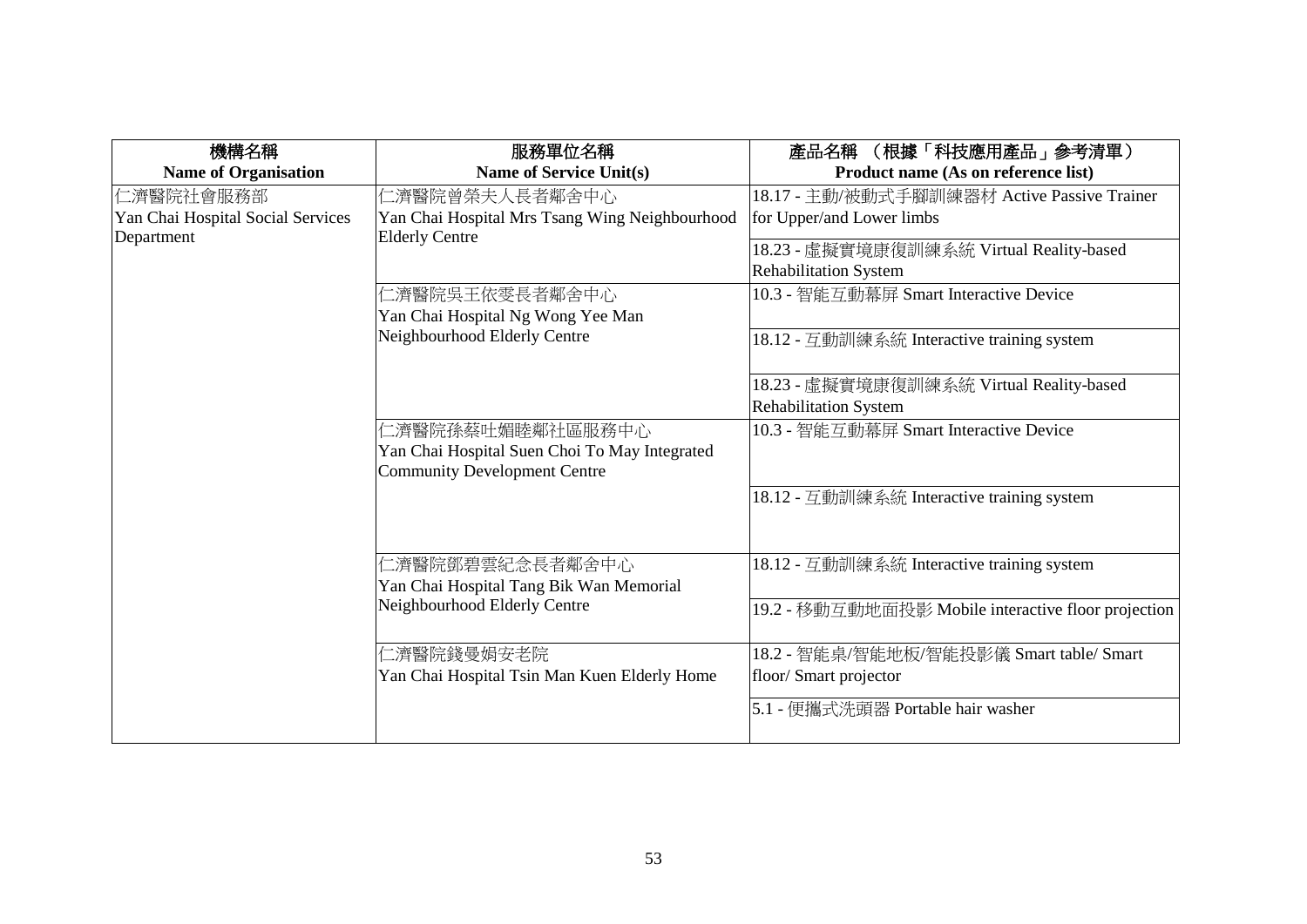| 機構名稱                              | 服務單位名稱                                                              | (根據「科技應用產品」参考清單)<br>產品名稱                                      |
|-----------------------------------|---------------------------------------------------------------------|---------------------------------------------------------------|
| <b>Name of Organisation</b>       | <b>Name of Service Unit(s)</b>                                      | Product name (As on reference list)                           |
| 仁濟醫院社會服務部                         | 仁濟醫院尹成紀念老人日間護理中心                                                    | 18.13 - 垂直振動治療儀 Vertical vibration therapy device             |
| Yan Chai Hospital Social Services | Yan Chai Hospital Wan Shing Memorial Day Care                       |                                                               |
| Department                        | Centre for the Elderly                                              | 18.25 - 為失語症患者和有吞嚥功能障礙的患者提供生物反                                |
|                                   |                                                                     | 饋式的吞嚥功能訓練 The biofeedback system that provides                |
|                                   |                                                                     | Dysphasia's patient training and swallowing function training |
|                                   | 仁濟醫院尹成紀念老人中心                                                        | 10.3 - 智能互動幕屏 Smart Interactive Device                        |
|                                   | Yan Chai Hospital Wan Shing Memorial Social                         |                                                               |
|                                   | Centre for the Elderly                                              |                                                               |
|                                   | 仁濟醫院嚴徐玉珊卓智中心                                                        | 18.13 - 垂直振動治療儀 Vertical vibration therapy device             |
|                                   | Yan Chai Hospital Yim Tsui Yuk Shan Active Mind                     |                                                               |
|                                   | Centre                                                              | 18.23 - 虛擬實境康復訓練系統 Virtual Reality-based                      |
|                                   |                                                                     | <b>Rehabilitation System</b>                                  |
| 仁愛護老中心有限公司                        | 仁愛護老中心有限公司                                                          | 18.13 - 垂直振動治療儀 Vertical vibration therapy device             |
| Yan Oi Elder Centre Limited       | Yan Oi Elder Centre Limited                                         |                                                               |
| 仁愛護老院第一分院                         | 仁愛護老院第一分院                                                           | 2.1 - 可傾斜/可調較高度的便椅/淋浴椅 Tilt-in-space/height                   |
| Yan Oi Nursing Home No. 1 Branch  | Yan Oi Nursing Home No. 1 Branch                                    | adjustable commode/ shower chair                              |
| 仁愛堂                               | 仁愛堂(元朗區)長者社區照顧服務券日間護理單                                              | 10.3 - 智能互動幕屏 Smart Interactive Device                        |
| Yan Oi Tong                       |                                                                     |                                                               |
|                                   | Yan Oi Tong (Yuen Long) Community Care Service                      |                                                               |
|                                   | Voucher for the Elderly - Day Care Unit                             |                                                               |
|                                   | 仁愛堂田家炳護理安老院                                                         | 18.25 - 為失語症患者和有吞嚥功能障礙的患者提供生物反                                |
|                                   | Yan Oi Tong Tin Ka Ping Care and Attention Home                     | 饋式的吞嚥功能訓練 The biofeedback system that provides                |
|                                   |                                                                     | Dysphasia's patient training and swallowing function training |
| 仁人安老院有限公司                         | 仁人安老院有限公司                                                           | 12.2 - 樓梯機 Electric climber                                   |
|                                   | Yan Yan Elderly Care Home Limited Yan Yan Elderly Care Home Limited |                                                               |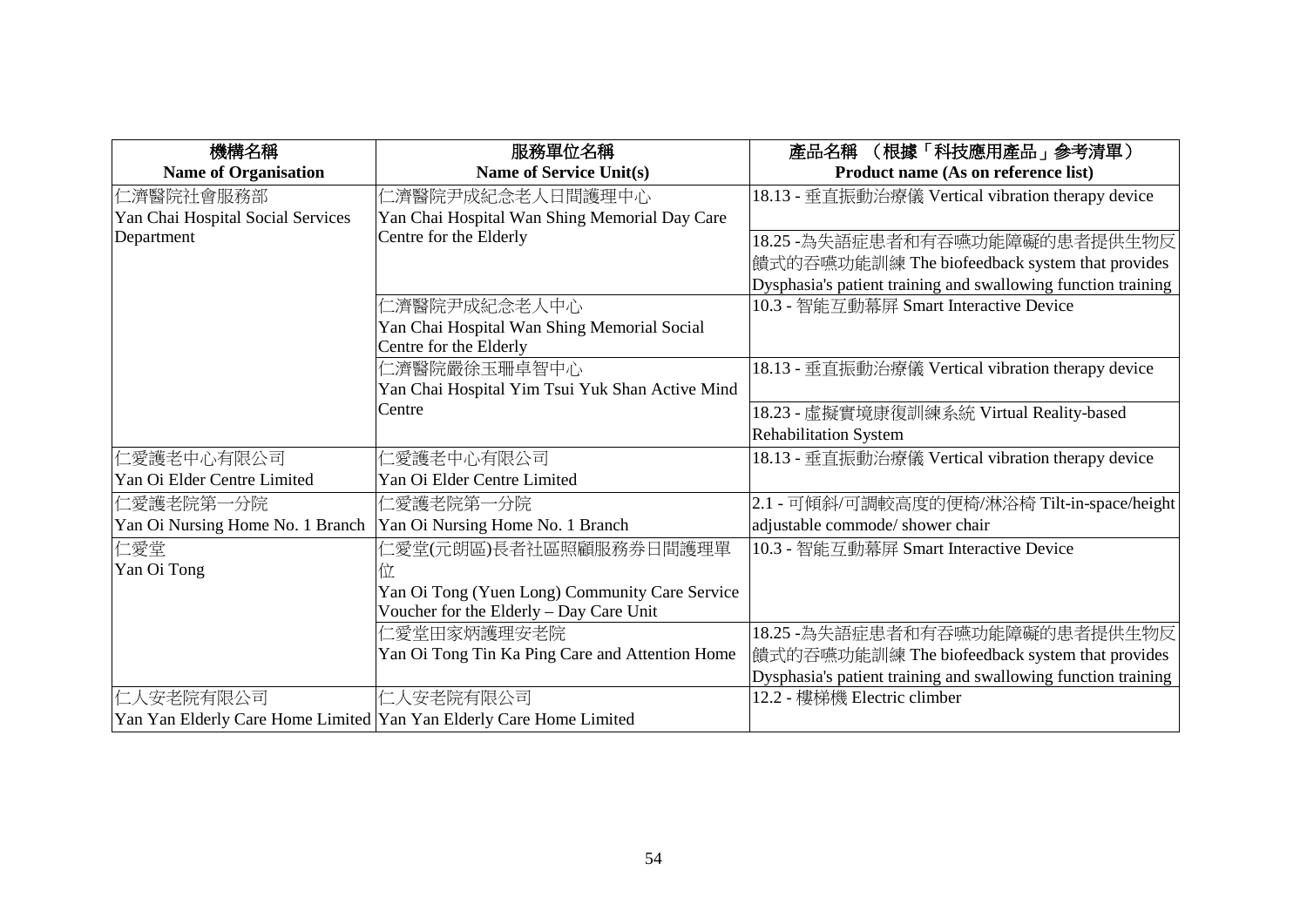| 機構名稱                           | 服務單位名稱                                         | 產品名稱 (根據「科技應用產品」參考清單)                             |
|--------------------------------|------------------------------------------------|---------------------------------------------------|
| <b>Name of Organisation</b>    | Name of Service Unit(s)                        | Product name (As on reference list)               |
| 循道衛理楊震社會服務處                    | 彩虹長者綜合服務中心(日間護理服務)                             | 18.13 - 垂直振動治療儀 Vertical vibration therapy device |
| Yang Memorial Methodist Social | Choi Hung Community Centre for Senior Citizens |                                                   |
| Service                        | (Day Care Service)                             |                                                   |
|                                | 彩虹長者綜合服務中心(長者地區中心)                             | 18.13 - 垂直振動治療儀 Vertical vibration therapy device |
|                                | Choi Hung Community Centre for Senior Citizens |                                                   |
|                                | (District Elderly Community Centre)            |                                                   |
|                                |                                                | 9.3 - 輔助坐廁器 Toilet seat lift up                   |
|                                |                                                |                                                   |
|                                |                                                |                                                   |
|                                | 彩虹綜合家居照顧服務                                     | 18.12 - 互動訓練系統 Interactive training system        |
|                                | Choi Hung Integrated Home Care Service         |                                                   |
|                                | 喜安居九龍東社區照顧服務                                   | 9.3 - 輔助坐廁器 Toilet seat lift up                   |
|                                | East Kowloon Community Care Service            |                                                   |
|                                | 悠逸軒                                            | 17.1 - 智能管理資料系統 Smart Management                  |
|                                | Yau Tsim Neighbourhood Elderly Centre          |                                                   |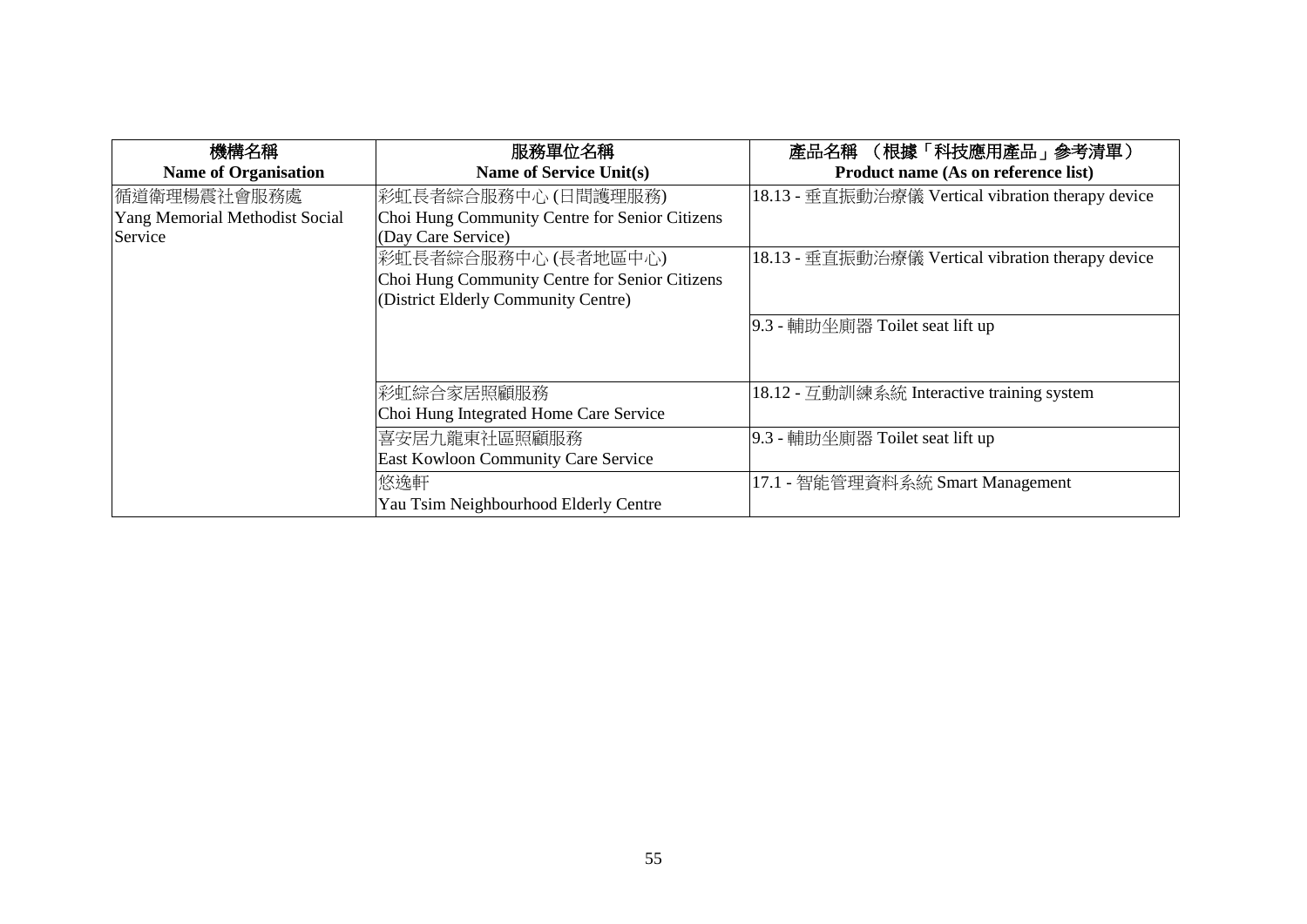## 康復服務 **Rehabilitation Services**

| 機構名稱                             | 服務單位名稱                                             | (根據「認可科技應用產品」参考清單)<br>產品名稱                                  |
|----------------------------------|----------------------------------------------------|-------------------------------------------------------------|
| <b>Name of Organisation</b>      | Name of Service Unit(s)                            | Product name (As on reference list)                         |
| 工程及醫療義務工作協會                      | 展毅中心                                               | 18.13 - Vertical vibration therapy device 垂直振動治療儀           |
| Association for Engineering and  | The Endeavor                                       |                                                             |
| Medical Volunteer Services (EMV) |                                                    |                                                             |
| 仁濟醫院                             | 仁濟醫院上環復康服務中心                                       | 18.11 - Virtual reality rehabilitation with biofeedback 有生物 |
| Yan Chai Hospital                | Yan Chai Hospital Sheung Wan Rehabilitation        | 反饋的虛擬現實復康系統                                                 |
|                                  | <b>Services Centre</b>                             | 18.12 - Interactive training system 互動訓練系統                  |
|                                  |                                                    | 18.2 - Smart table- Smart floor- Smart projector 智能桌-智能     |
|                                  |                                                    | 地板-智能投影儀                                                    |
|                                  | 仁濟醫院地區支援中心 (大埔)                                    | 18.11 - Virtual reality rehabilitation with biofeedback 有生物 |
|                                  | Yan Chai Hospital District Support Centre (Tai Po) | 反饋的虛擬現實復康系統                                                 |
|                                  |                                                    | 18.16 - Balance training system 平衡訓練系統                      |
|                                  |                                                    | 18.2 - Smart table- Smart floor- Smart projector 智能桌-智能     |
|                                  |                                                    | 地板-智能投影儀                                                    |
|                                  | 仁濟醫院何德心伉儷輔助宿舍                                      | 18.11 - Virtual reality rehabilitation with biofeedback 有生物 |
|                                  | Yan Chai Hospital Mr. & Mrs. Ho Tak Sum            | 反饋的虛擬現實復康系統                                                 |
|                                  | <b>Supported Hostel</b>                            | 18.12 - Interactive training system 互動訓練系統                  |
|                                  |                                                    | 18.13 - Vertical vibration therapy device 垂直振動治療儀           |
|                                  | 仁濟醫院香港佛光協會展能中心暨宿舍(2)                               | 18.2 - Smart table- Smart floor- Smart projector 智能桌-智能     |
|                                  | Yan Chai Hospital Buddha Light Association of      | 地板-智能投影儀                                                    |
|                                  | Hong Kong Day Activity Centre cum Hostel for       |                                                             |
|                                  | Mentally Handicapped II                            |                                                             |
|                                  | 仁濟醫院梨木樹彩悠軒                                         | 18.11 - Virtual reality rehabilitation with biofeedback 有生物 |
|                                  | Yan Chai Hospital Lei Muk Shue Rainbow Court       | 反饋的虛擬現實復康系統                                                 |
|                                  |                                                    | 18.12 - Interactive training system 互動訓練系統                  |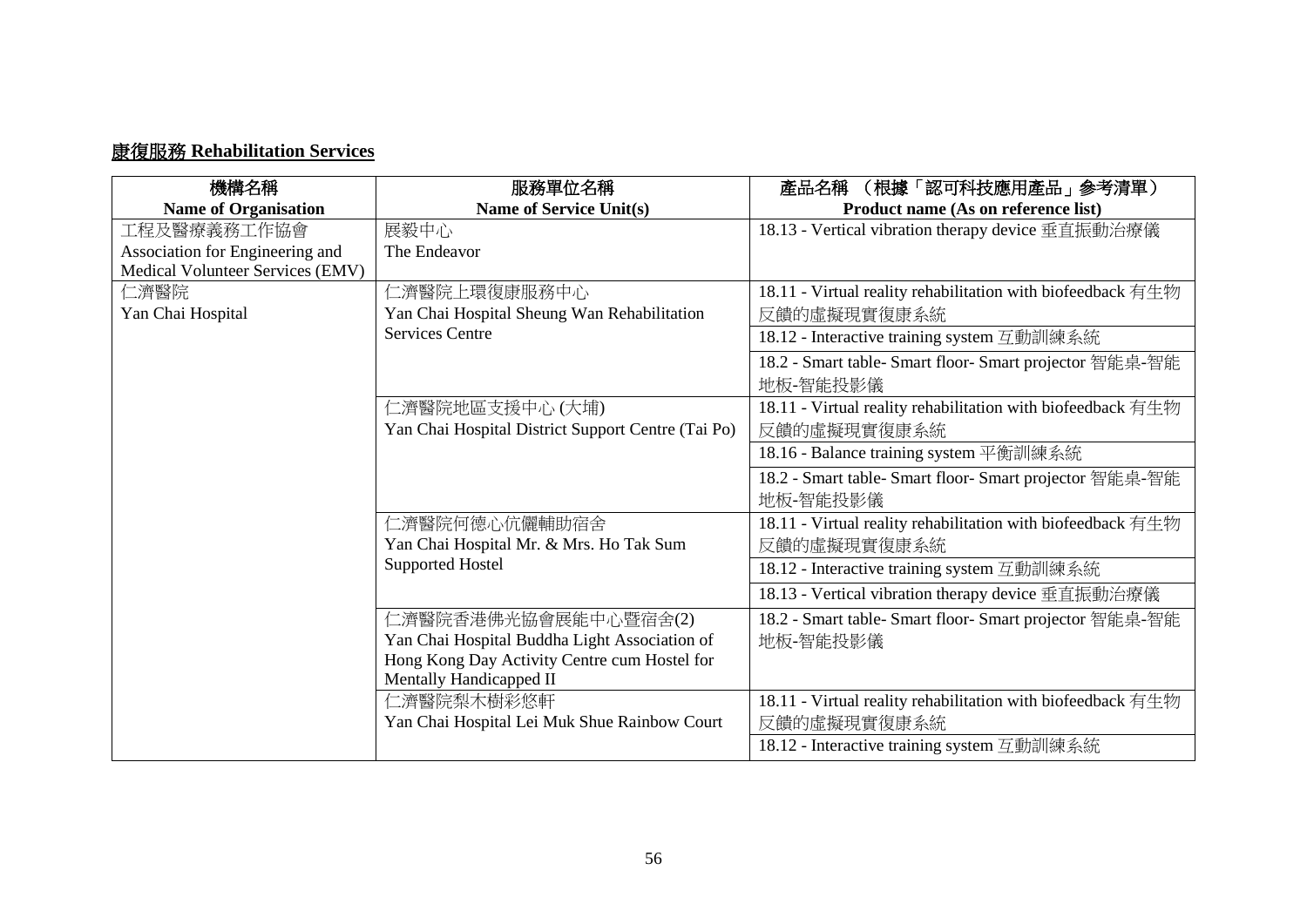| 機構名稱                                                            | 服務單位名稱                                         | (根據「認可科技應用產品」参考清單)<br>產品名稱                                       |
|-----------------------------------------------------------------|------------------------------------------------|------------------------------------------------------------------|
| <b>Name of Organisation</b>                                     | <b>Name of Service Unit(s)</b>                 | Product name (As on reference list)                              |
| 仁濟醫院                                                            | 仁濟醫院第三十五屆董事局長青輔助宿舍                             | 18.11 - Virtual reality rehabilitation with biofeedback 有生物      |
| Yan Chai Hospital                                               | Yan Chai Hospital 35th Term Board of Directors | 反饋的虛擬現實復康系統                                                      |
|                                                                 | Cheung Ching Supported Hostel                  | 18.13 - Vertical vibration therapy device 垂直振動治療儀                |
|                                                                 |                                                | 18.2 - Smart table- Smart floor- Smart projector 智能桌-智能          |
|                                                                 |                                                | 地板-智能投影儀                                                         |
|                                                                 | 仁濟醫院盧李佩貞紀念工場                                   | 18.12 - Interactive training system 互動訓練系統                       |
|                                                                 | Yan Chai Hospital Madam Lo Lee Pui Ching       | 18.2 - Smart table- Smart floor- Smart projector 智能桌-智能          |
|                                                                 | Memorial Workshop                              | 地板-智能投影儀                                                         |
|                                                                 | 仁濟醫院羅氏基金護幼中心暨宿舍                                | 18.19 - Airway clearance vest 智能拍痰背心                             |
|                                                                 | Yan Chai Hospital Law's Foundation Child Care  | 18.2 - Smart table- Smart floor- Smart projector 智能桌-智能          |
|                                                                 | Centre cum Hostel                              | 地板-智能投影儀                                                         |
| 心光盲人院暨學校有限公司                                                    | 心光護理安老院                                        | 14.1 - Bedside infrared alarm system 床邊紅外線監察系統                   |
| The Ebenezer School & Home for<br>the Visually Impaired Limited | <b>Ebenezer Care and Attention Home</b>        | 17.1 - Smart Management 智能管理資料系統                                 |
| 匡智會                                                             | 匡智山景中心                                         | 10.2 - Stimulated exercise system 模擬運動系統                         |
| Hong Chi Association                                            | Hong Chi Shan King Centre                      | 18.17 - Active Passive Trainer for Upper-and Lower limbs $\pm$   |
|                                                                 |                                                | 動-被動式手腳訓練器材                                                      |
|                                                                 |                                                | 18.2 - Smart table- Smart floor- Smart projector 智能桌-智能          |
|                                                                 |                                                | 地板-智能投影儀                                                         |
|                                                                 | 匡智太平中心                                         | 13.2 - Electric push and brake aid- Electric assisted rear wheel |
|                                                                 | Hong Chi Tai Ping Centre                       | for wheelchair 輪椅電動助推器/輔助推動輪                                     |
|                                                                 |                                                | 18.16 - Balance training system 平衡訓練系統                           |
|                                                                 | 匡智地區支援中心 (觀塘西)                                 | 18.14 - Treadmill for gait and walking training 提供步態-步           |
|                                                                 | Hong Chi District Support Centre (Kwun Tong    | 行訓練的跑步機                                                          |
|                                                                 | West)                                          | 18.16 - Balance training system 平衡訓練系統                           |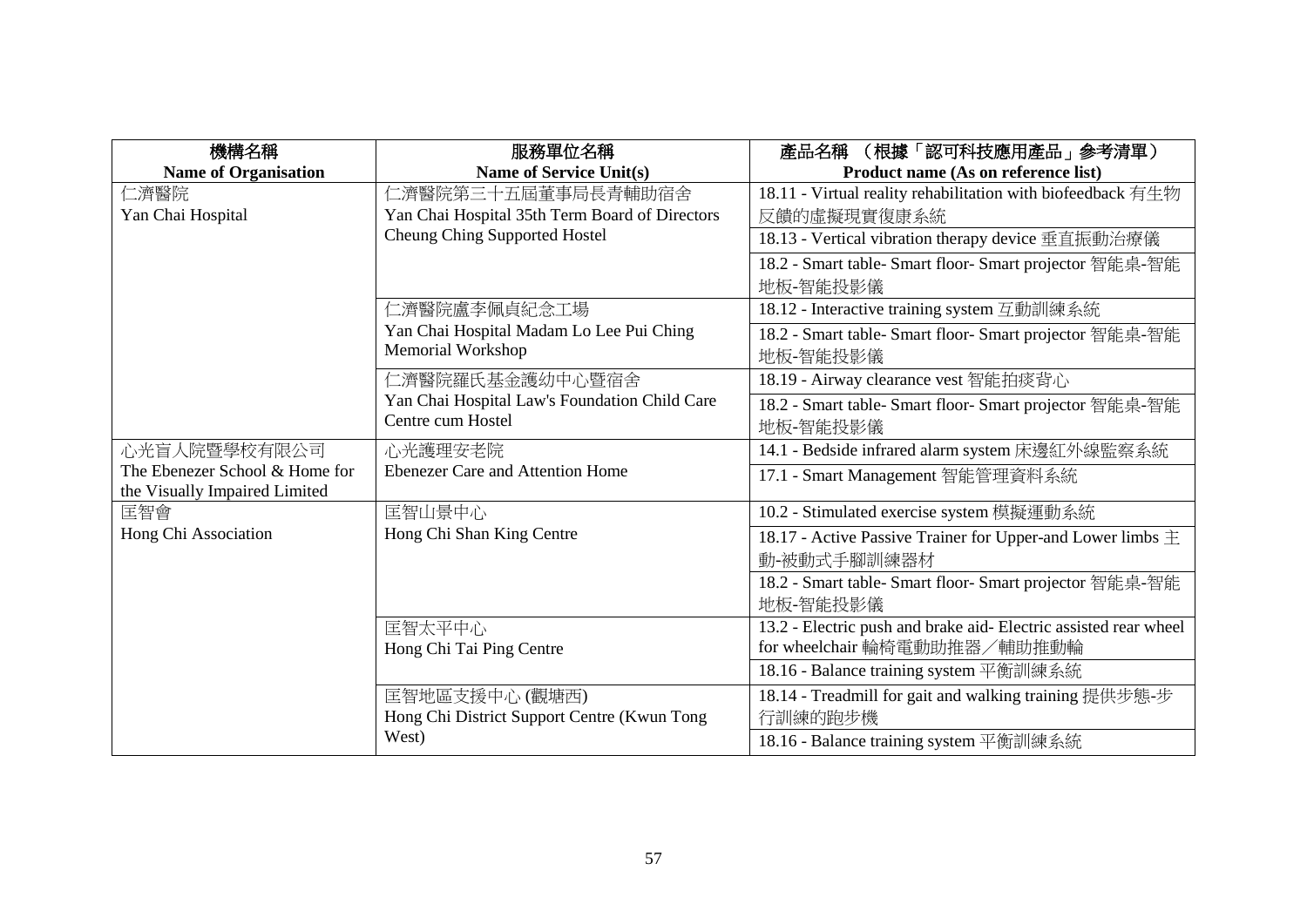| 機構名稱                        | 服務單位名稱                                      | (根據「認可科技應用產品」參考清單)<br>產品名稱                                     |
|-----------------------------|---------------------------------------------|----------------------------------------------------------------|
| <b>Name of Organisation</b> | Name of Service Unit(s)                     | Product name (As on reference list)                            |
| 匡智會                         | 匡智地區支援中心 (觀塘西)                              | 18.23 - Virtual Reality-based Rehabilitation System 虛擬實境       |
| Hong Chi Association        | Hong Chi District Support Centre (Kwun Tong | 康復訓練系統                                                         |
|                             | West)                                       | 18.25 - The biofeedback system that provides Dysphasia's       |
|                             |                                             | patient training and swallowing function training 為失語症患        |
|                             |                                             | 者和有吞嚥功能障礙的患者提供生物反饋式的吞嚥功能訓                                      |
|                             |                                             | 練                                                              |
|                             | 匡智粉嶺綜合復康中心 (C&A Home)                       | 4.1 - Soft diet system machine 自動軟餐系統機器                        |
|                             | Hong Chi Fanling Integrative Rehabilitation |                                                                |
|                             | Complex (C&A Home)                          |                                                                |
|                             | 匡智粉嶺綜合復康中心(DAC)                             | 18.11 - Virtual reality rehabilitation with biofeedback 有生物    |
|                             | Hong Chi Fanling Integrative Rehabilitation | 反饋的虛擬現實復康系統                                                    |
|                             | Complex (DAC)                               |                                                                |
|                             | 匡智梨木樹中心                                     | 18.2 - Smart table- Smart floor- Smart projector 智能桌-智能        |
|                             | Hong Chi Lei Muk Shue Centre                | 地板-智能投影儀                                                       |
|                             | 匡智梨木樹宿舍                                     | 14.1 - Bedside infrared alarm system 床邊紅外線監察系統                 |
|                             | Hong Chi Lei Muk Shue Hostel                |                                                                |
|                             | 匡智富善中心                                      | 18.12 - Interactive training system 互動訓練系統                     |
|                             | Hong Chi Fu Shin Centre                     | 18.20 - The functional electronic stimulation system 功能性       |
|                             |                                             | 電子模擬訓練系統                                                       |
|                             |                                             | 18.23 - Virtual Reality-based Rehabilitation System 虛擬實境       |
|                             |                                             | 康復訓練系統                                                         |
|                             | 匡智愛東宿舍                                      | 18.23 - Virtual Reality-based Rehabilitation System 虛擬實境       |
|                             | Hong Chi Oi Tung Hostel                     | 康復訓練系統                                                         |
|                             | 匡智瑞財中心                                      | 18.13 - Vertical vibration therapy device 垂直振動治療儀              |
|                             | Hong Chi Shui Choi Centre                   | 18.16 - Balance training system 平衡訓練系統                         |
|                             |                                             | 18.17 - Active Passive Trainer for Upper/and Lower limbs $\pm$ |
|                             |                                             | 動/被動式手腳訓練器材                                                    |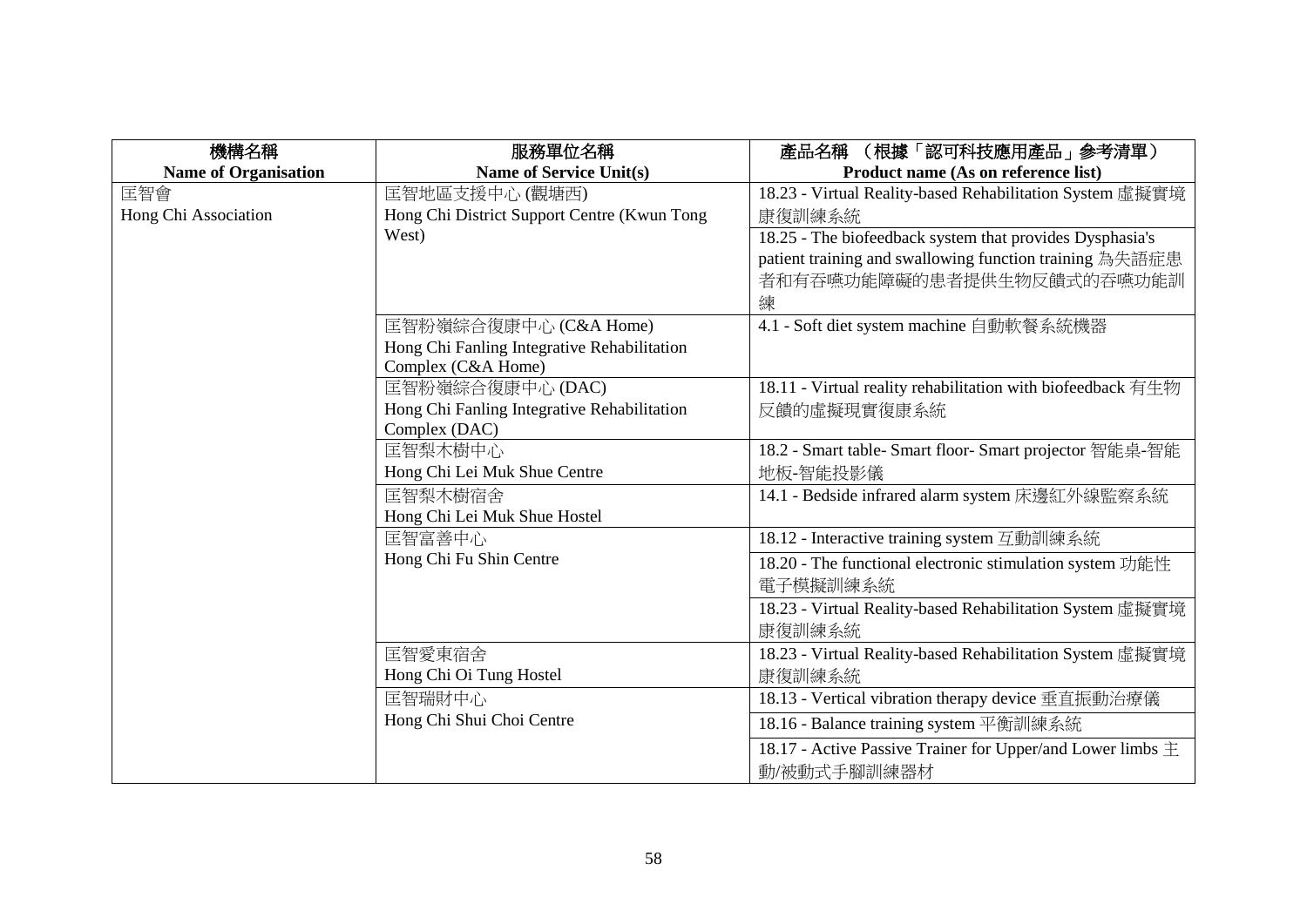| 機構名稱                            | 服務單位名稱                                               | (根據「認可科技應用產品」参考清單)<br>產品名稱                               |
|---------------------------------|------------------------------------------------------|----------------------------------------------------------|
| <b>Name of Organisation</b>     | Name of Service Unit(s)                              | Product name (As on reference list)                      |
| 匡智會                             | 匡智瑞財宿舍                                               | 12.1 - Robotic transfer aid 機械轉移輔具                       |
| Hong Chi Association            | Hong Chi Shui Choi Hostel                            | 14.1 - Bedside infrared alarm system 床邊紅外線監察系統           |
|                                 |                                                      | 18.2 - Smart table- Smart floor- Smart projector 智能桌-智能  |
|                                 |                                                      | 地板-智能投影儀                                                 |
|                                 | 匡智廣福慧妍雅集工場                                           | 18.13 - Vertical vibration therapy device 垂直振動治療儀        |
|                                 | Hong Chi Kwong Fuk Wai Yin Workshop                  | 18.2 - Smart table- Smart floor- Smart projector 智能桌-智能  |
|                                 |                                                      | 地板-智能投影儀                                                 |
|                                 |                                                      | 18.23 - Virtual Reality-based Rehabilitation System 虛擬實境 |
|                                 |                                                      | 康復訓練系統                                                   |
|                                 | 匡智藍田中心                                               | 18.2 - Smart table- Smart floor- Smart projector 智能桌-智能  |
|                                 | Hong Chi Lam Tin Centre                              | 地板-智能投影儀                                                 |
|                                 | 賽馬會匡智小西灣工場                                           | 18.2 - Smart table- Smart floor- Smart projector 智能桌-智能  |
|                                 | The Jockey Club Hong Chi Siu Sai Wan Workshop        | 地板-智能投影儀                                                 |
|                                 | 賽馬會匡智新翠宿舍                                            | 17.1 - Smart Management 智能管理資料系統                         |
|                                 | The Jockey Club Hong Chi Sun Chui Hostel             |                                                          |
| 竹園區神召會                          | 竹園區神召會康樂庇護工場                                         | 18.12 - Interactive training system 互動訓練系統               |
| Pentecostal Church of Hong Kong | Pentecostal Church of Hong Kong Sheltered            |                                                          |
|                                 | Workshop                                             |                                                          |
|                                 | 竹園區神召會康樂宿舍<br>Pentecostal Church of Hong Kong Hostel | 12.2 - Electric climber 樓梯機                              |
| 利民會                             | 友樂坊 (港島東)                                            | 18.12 - Interactive training system 互動訓練系統               |
| Richmond Fellowship of Hong     | ALOHA (Eastern)                                      |                                                          |
| Kong                            |                                                      | 20.1 - Body composition analyser 身體成分分析儀                 |
|                                 | 友樂坊(黃大仙)                                             | 18.12 - Interactive training system 互動訓練系統               |
|                                 | ALOHA (Wong Tai Sin)                                 |                                                          |
|                                 | 尚德之家                                                 | 18.5 - Ultra short throw interactive projector 超短距互動投影   |
|                                 | Sheung Tak House                                     | 機                                                        |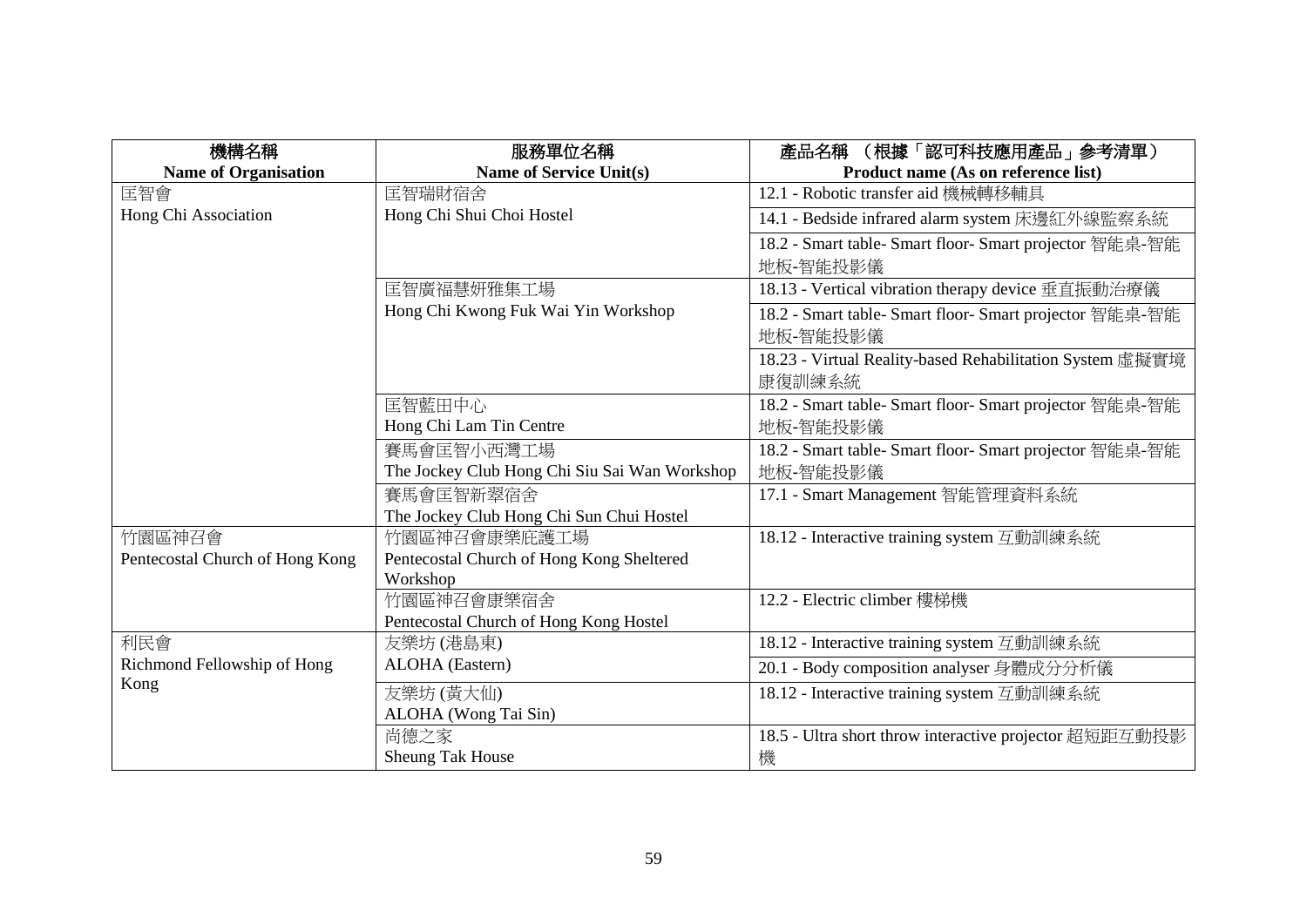| 機構名稱                        | 服務單位名稱                                       | (根據「認可科技應用產品」參考清單)<br>產品名稱                                     |
|-----------------------------|----------------------------------------------|----------------------------------------------------------------|
| <b>Name of Organisation</b> | <b>Name of Service Unit(s)</b>               | Product name (As on reference list)                            |
| 利民會                         | 尚德之家                                         | 20.1 - Body composition analyser 身體成分分析儀                       |
| Richmond Fellowship of Hong | <b>Sheung Tak House</b>                      |                                                                |
| Kong                        | 新翠實業社                                        | 18.12 - Interactive training system 互動訓練系統                     |
|                             | New Jade Manufacturing Centre                |                                                                |
|                             | 翠華之家                                         | 18.5 - Ultra short throw interactive projector 超短距互動投影         |
|                             | Tsui Wah House                               | 機                                                              |
|                             |                                              | 19.2 - Mobile interactive floor projection 移動互動地面投影            |
|                             | 環翠之家                                         | 19.2 - Mobile interactive floor projection 移動互動地面投影            |
|                             | Wan Tsui House                               |                                                                |
| 扶康會                         | 友愛之家                                         | 18.13 - Vertical vibration therapy device 垂直振動治療儀              |
| Fu Hong Society             | <b>Father Tapella Home</b>                   |                                                                |
|                             | 長沙灣成人訓練中心                                    | 18.17 - Active Passive Trainer for Upper-and Lower limbs $\pm$ |
|                             | Cheung Sha Wan Adult Training Centre         | 動-被動式手腳訓練器材                                                    |
|                             | 樂華成人訓練中心                                     | 12.3 - Electric Raiser 電動站立換尿片機                                |
|                             | Lok Wah Adult Training Centre                | 2 - Chair for special purpose(特別用途坐椅)                          |
|                             | 澤安成人訓練中心                                     | 12 - Hoist- raiser- lifter- climber (位置轉移輔助器)                  |
|                             | <b>Chak On Adult Training Centre</b>         |                                                                |
| 協康會                         | 協康會大口環中心 (早期教育及訓練中心)                         | 18.20 - The functional electronic stimulation system 功能性       |
| Heep Hong Society           | Heep Hong Society Sandy Bay Centre (Early    | 電子模擬訓練系統                                                       |
|                             | <b>Education and Training Centre)</b>        |                                                                |
|                             | 協康會大窩口中心 (早期教育及訓練中心)                         | 18.12 - Interactive training system 互動訓練系統                     |
|                             | Heep Hong Society Tai Wo Hau Centre (Early   | 18.20 - The functional electronic stimulation system 功能性       |
|                             | <b>Education and Training Centre)</b>        | 電子模擬訓練系統                                                       |
|                             | 協康會大窩口中心 (特殊幼兒中心)                            | 18.12 - Interactive training system 互動訓練系統                     |
|                             | Heep Hong Society Tai Wo Hau Centre (Special |                                                                |
|                             | Child Care Centre)                           |                                                                |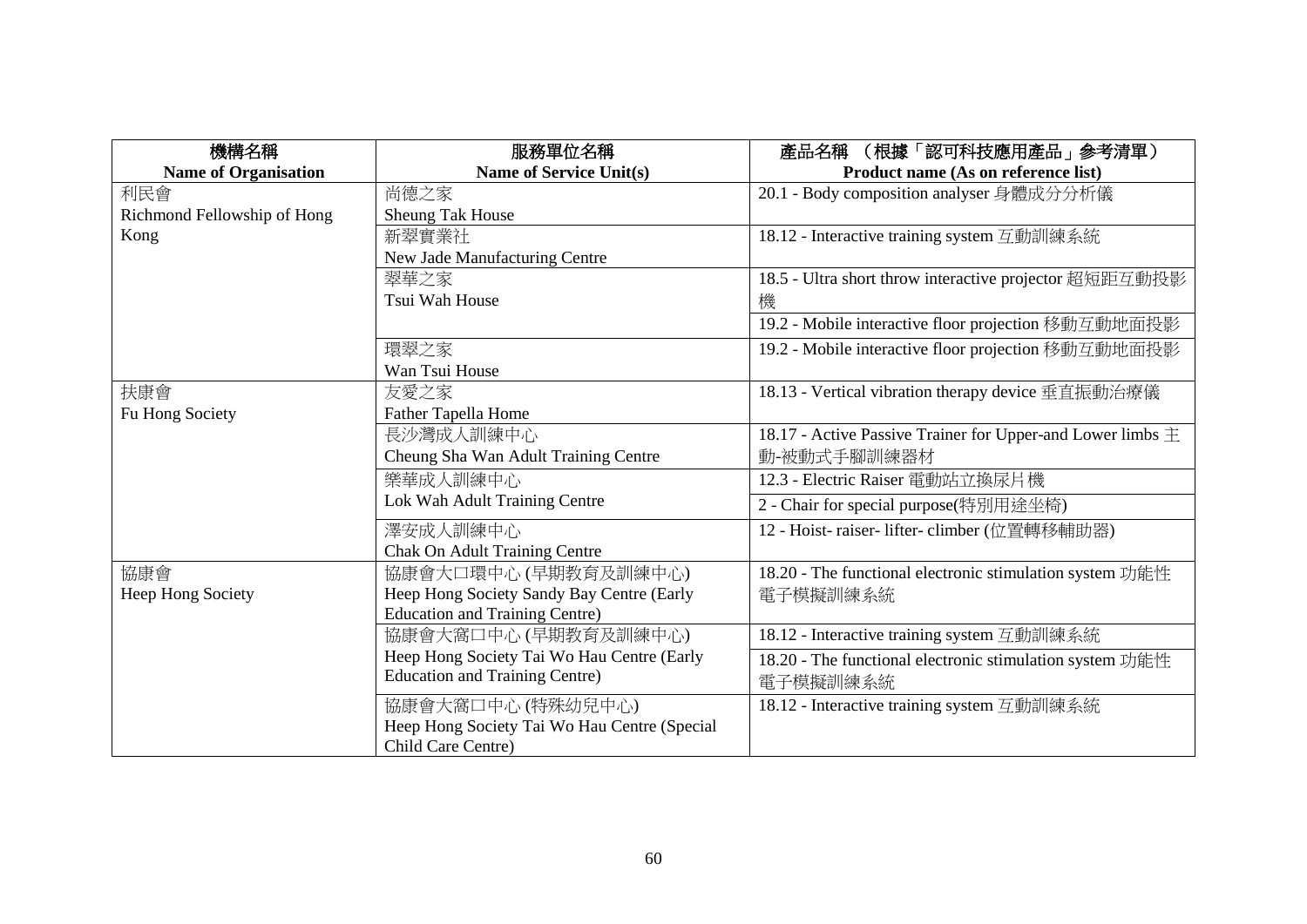| 機構名稱                        | 服務單位名稱                                         | (根據「認可科技應用產品」參考清單)<br>產品名稱                               |
|-----------------------------|------------------------------------------------|----------------------------------------------------------|
| <b>Name of Organisation</b> | <b>Name of Service Unit(s)</b>                 | Product name (As on reference list)                      |
| 協康會                         | 協康會大窩口中心 (特殊幼兒中心)                              | 18.20 - The functional electronic stimulation system 功能性 |
| Heep Hong Society           | Heep Hong Society Tai Wo Hau Centre (Special   | 電子模擬訓練系統                                                 |
|                             | Child Care Centre)                             |                                                          |
|                             | 協康會水邊圍中心 (特殊幼兒中心)                              | 19.3 - Companion robot 陪伴機械人                             |
|                             | Heep Hong Society Shui Pin Wai Centre (Special |                                                          |
|                             | Child Care Centre)                             |                                                          |
|                             | 協康會白田中心 (早期教育及訓練中心)                            | 18.20 - The functional electronic stimulation system 功能性 |
|                             | Heep Hong Society Pak Tin Centre (Early        | 電子模擬訓練系統                                                 |
|                             | <b>Education and Training Centre)</b>          |                                                          |
|                             | 協康會良景中心(早期教育及訓練中心)                             | 18.12 - Interactive training system 互動訓練系統               |
|                             | Heep Hong Society Leung King Centre (Early     | 18.20 - The functional electronic stimulation system 功能性 |
|                             | <b>Education and Training Centre)</b>          | 電子模擬訓練系統                                                 |
|                             | 協康會東涌中心 (早期教育及訓練中心)                            | 18.12 - Interactive training system 互動訓練系統               |
|                             | Heep Hong Society Tung Chung Centre (Early     |                                                          |
|                             | <b>Education and Training Centre)</b>          |                                                          |
|                             | 協康會東涌中心 (特殊幼兒中心)                               | 18.16 - Balance training system 平衡訓練系統                   |
|                             | Heep Hong Society Tung Chung Centre (Special   | 18.5 - Ultra short throw interactive projector 超短距互動投影   |
|                             | Child Care Centre)                             | 機                                                        |
|                             | 協康會長沙灣中心 (特殊幼兒中心)                              | 19.3 - Companion robot 陪伴機械人                             |
|                             | Heep Hong Society Cheung Sha Wan Centre        |                                                          |
|                             | (Special Child Care Centre)                    |                                                          |
|                             | 協康會長青中心 (早期教育及訓練中心)                            | 18.20 - The functional electronic stimulation system 功能性 |
|                             | Heep Hong Society Cheung Ching Centre (Early   | 電子模擬訓練系統                                                 |
|                             | <b>Education and Training Centre)</b>          |                                                          |
|                             | 協康會秦石中心 (特殊幼兒中心)                               | 18.20 - The functional electronic stimulation system 功能性 |
|                             | Heep Hong Society Chun Shek Centre (Special    | 電子模擬訓練系統                                                 |
|                             | Child Care Centre)                             |                                                          |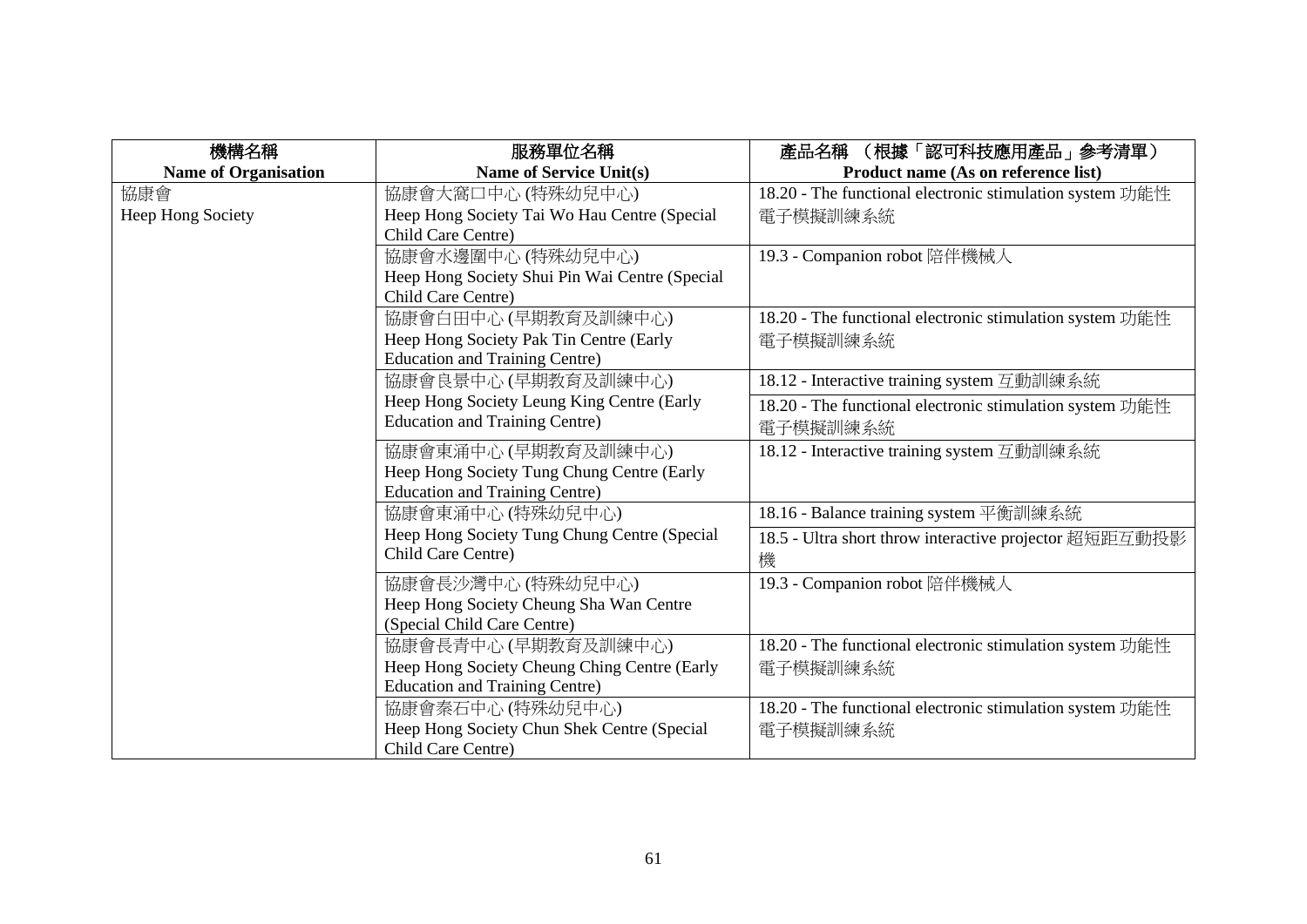| 機構名稱                        | 服務單位名稱                                         | (根據「認可科技應用產品」参考清單)<br>產品名稱                               |
|-----------------------------|------------------------------------------------|----------------------------------------------------------|
| <b>Name of Organisation</b> | <b>Name of Service Unit(s)</b>                 | Product name (As on reference list)                      |
| 協康會                         | 協康會郭葉鍊洪中心 (早期教育及訓練中心)                          | 18.20 - The functional electronic stimulation system 功能性 |
| Heep Hong Society           | Heep Hong Society Kwok Yip Lin Houn Centre     | 電子模擬訓練系統                                                 |
|                             | (Early Education and Training Centre)          |                                                          |
|                             | 協康會陳宗漢紀念中心 (特殊幼兒中心)                            | 18.20 - The functional electronic stimulation system 功能性 |
|                             | Heep Hong Society Chan Chung Hon Centre        | 電子模擬訓練系統                                                 |
|                             | (Special Child Care Centre)                    |                                                          |
|                             | 協康會富昌中心(特殊幼兒中心)                                | 18.16 - Balance training system 平衡訓練系統                   |
|                             | Heep Hong Society Fu Cheong Centre (Special    |                                                          |
|                             | Child Care Centre)                             |                                                          |
|                             | 協康會順利中心(早期教育及訓練中心)                             | 18.20 - The functional electronic stimulation system 功能性 |
|                             | Heep Hong Society Shun Lee Centre (Early       | 電子模擬訓練系統                                                 |
|                             | <b>Education and Training Centre)</b>          |                                                          |
|                             | 協康會裕明中心 (早期教育及訓練中心)                            | 18.12 - Interactive training system 互動訓練系統               |
|                             | Heep Hong Society Yue Ming Centre (Early       | 18.20 - The functional electronic stimulation system 功能性 |
|                             | <b>Education and Training Centre)</b>          | 電子模擬訓練系統                                                 |
|                             | 協康會裕明中心 (特殊幼兒中心)                               | 19.3 - Companion robot 陪伴機械人                             |
|                             | Heep Hong Society Yue Ming Centre (Special     |                                                          |
|                             | Child Care Centre)                             |                                                          |
|                             | 協康會雷瑞德夫人中心 (特殊幼兒中心)                            | 18.20 - The functional electronic stimulation system 功能性 |
|                             | Heep Hong Society Alice Louey Centre (Special  | 電子模擬訓練系統                                                 |
|                             | Child Care Centre)                             |                                                          |
|                             | 協康會慶華中心 (特殊幼兒中心)                               | 18.20 - The functional electronic stimulation system 功能性 |
|                             | Heep Hong Society Catherine Lo Centre (Special | 電子模擬訓練系統                                                 |
|                             | Child Care Centre)                             |                                                          |
|                             | 協康會賽馬會中心 (早期教育及訓練中心)                           | 18.20 - The functional electronic stimulation system 功能性 |
|                             | Heep Hong Society Jockey Club Centre (Early    | 電子模擬訓練系統                                                 |
|                             | <b>Education and Training Centre)</b>          |                                                          |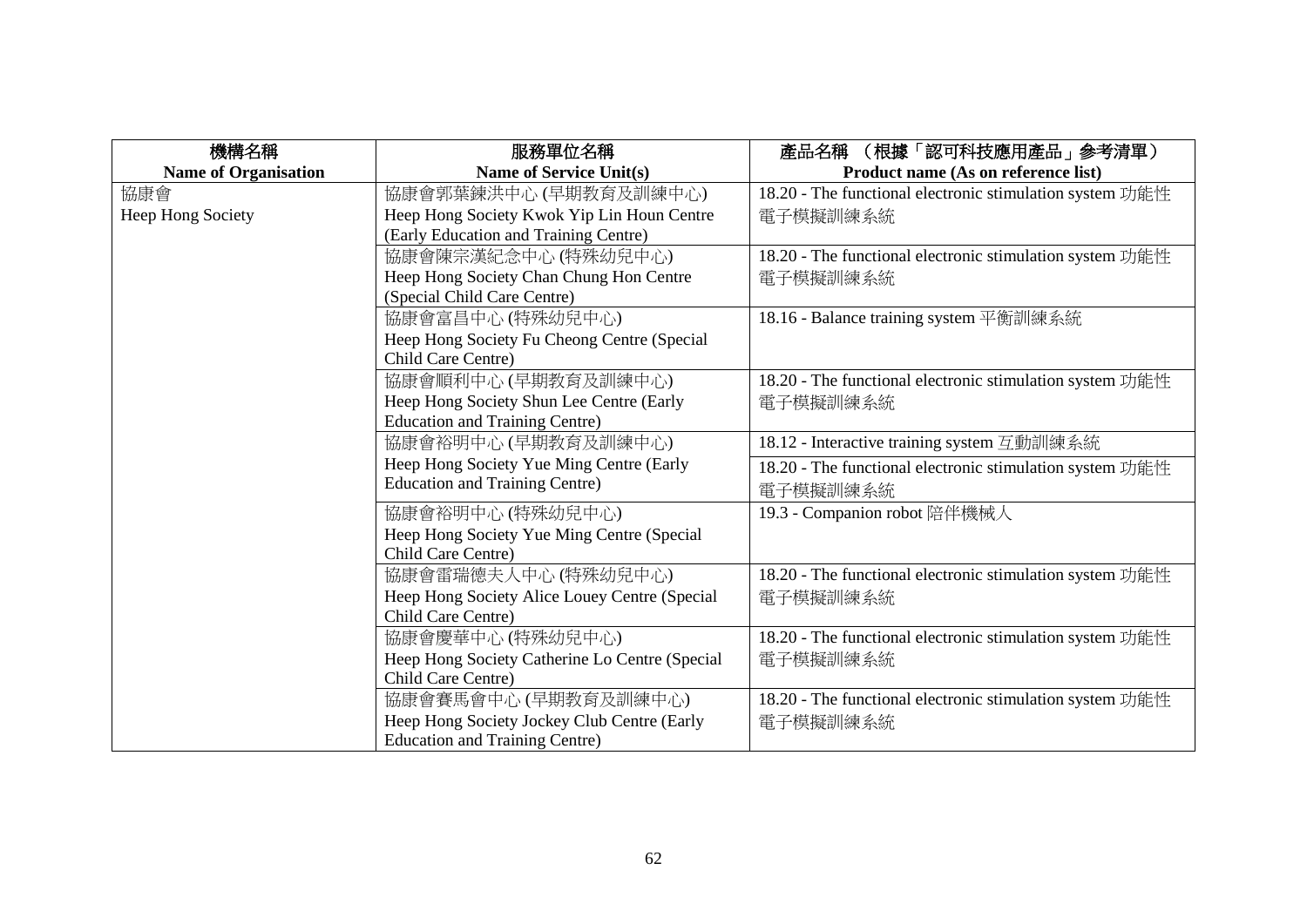| 機構名稱                        | 服務單位名稱                                           | (根據「認可科技應用產品」參考清單)<br>產品名稱                                                  |
|-----------------------------|--------------------------------------------------|-----------------------------------------------------------------------------|
| <b>Name of Organisation</b> | <b>Name of Service Unit(s)</b>                   | Product name (As on reference list)                                         |
| 協康會                         | 協康會賽馬會家長資源中心                                     | 18.20 - The functional electronic stimulation system 功能性                    |
| Heep Hong Society           | Heep Hong Society Jockey Club Parents Resource   | 電子模擬訓練系統                                                                    |
|                             | Centre                                           |                                                                             |
|                             | 協康會譚杜中心 (早期教育及訓練中心)                              | 18.20 - The functional electronic stimulation system 功能性                    |
|                             | Heep Hong Society Jessie & Thomas Tam Centre     | 電子模擬訓練系統                                                                    |
|                             | (Early Education and Training Centre)            |                                                                             |
|                             | 協康會灣仔中心(特殊幼兒中心)                                  | 18.20 - The functional electronic stimulation system 功能性                    |
|                             | Heep Hong Society Wanchai Centre (Special Child  | 電子模擬訓練系統                                                                    |
|                             | Care Centre)                                     |                                                                             |
| 東華三院                        | 莫羅瑞華綜合職業復康中心                                     | 10.1 - Exercise bicycle with physically activated screen $\overline{\Xi}$ h |
| Tung Wah Group of Hospitals | Mok Law Sui Wah Integrated Vocational            | 腳踏單車                                                                        |
|                             | <b>Rehabilitation Centre</b>                     |                                                                             |
|                             | 黃祖棠綜合職業復康中心暨宿舍(宿舍)                               | 10.3 - Smart Interactive Device 智能互動幕屏                                      |
|                             | Wong Cho Tong Integrated Vocational              |                                                                             |
|                             | Rehabilitation Centre cum Hostel (Hostel)        |                                                                             |
|                             | 戴東培日間活動中心暨宿舍(日間活動中心)                             | 18.17 - Active Passive Trainer for Upper-and Lower limbs $\pm$              |
|                             | Tai Tung Pui Day Activity Centre cum Hostel (Day | 動-被動式手腳訓練器材                                                                 |
|                             | <b>Activity Centre)</b>                          |                                                                             |
|                             | 賽馬會展恆日間活動中心暨宿舍(日間活動中心)                           | 18.22 - Device for lower limbs exercises 下肢訓練器材                             |
|                             | Jockey Club Tsin Hang Day Activity Centre cum    | 18.25 - The biofeedback system that provides Dysphasia's                    |
|                             | Hostel (Day Activity Centre)                     | patient training and swallowing function training 為失語症患                     |
|                             |                                                  | 者和有吞嚥功能障礙的患者提供生物反饋式的吞嚥功能訓                                                   |
|                             |                                                  | 練                                                                           |
|                             | 賽馬會展恆日間活動中心暨宿舍(宿舍)                               | 13.2 - Electric push and brake aid- Electric assisted rear wheel            |
|                             | Jockey Club Tsin Hang Day Activity Centre cum    | for wheelchair 輪椅電動助推器/輔助推動輪                                                |
|                             | Hostel (Hostel)                                  | 18.12 - Interactive training system 互動訓練系統                                  |
|                             |                                                  | 18.13 - Vertical vibration therapy device 垂直振動治療儀                           |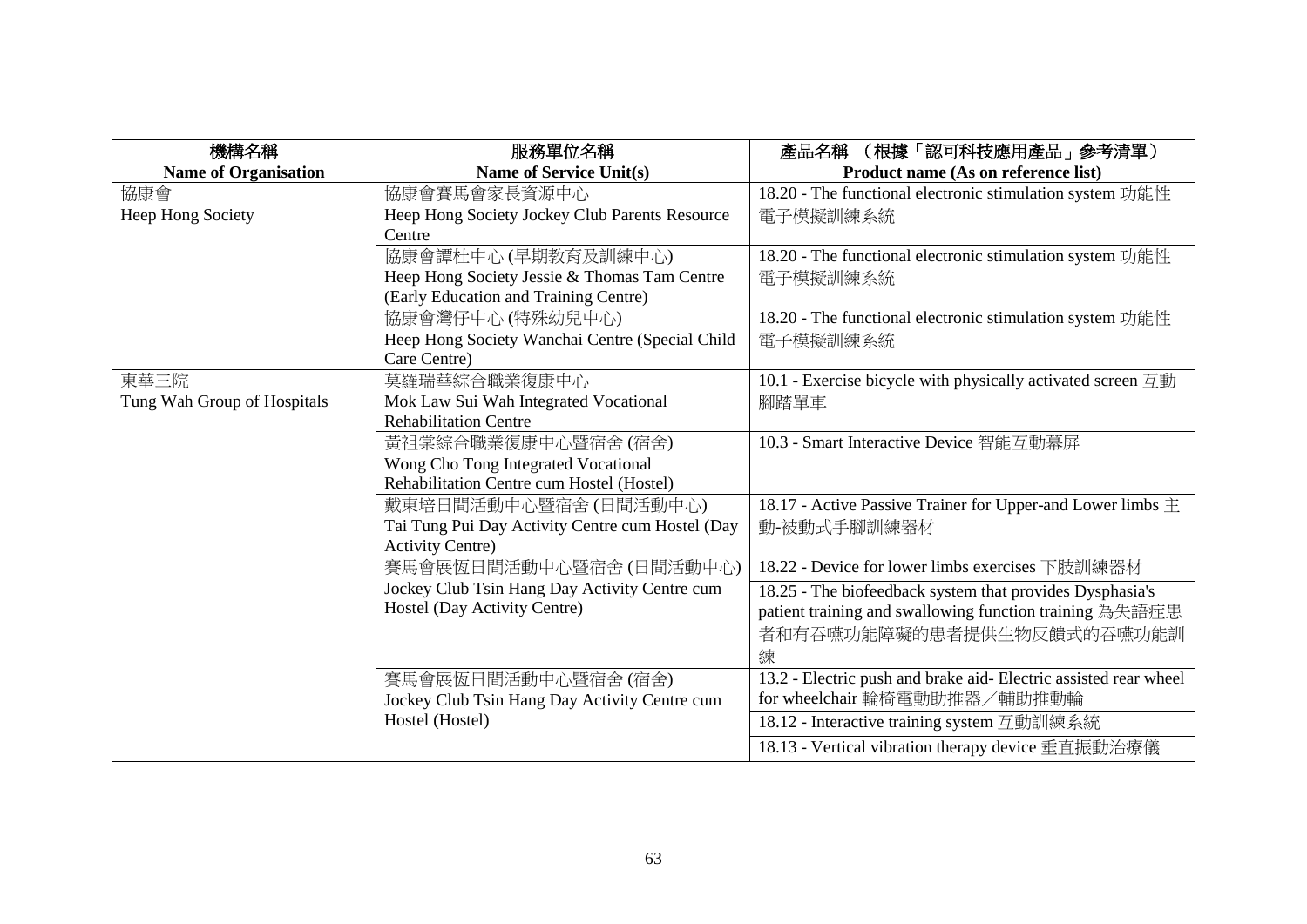| 機構名稱                        | 服務單位名稱                                                           | (根據「認可科技應用產品」参考清單)<br>產品名稱                                       |
|-----------------------------|------------------------------------------------------------------|------------------------------------------------------------------|
| <b>Name of Organisation</b> | <b>Name of Service Unit(s)</b>                                   | Product name (As on reference list)                              |
| 東華三院                        | 賽馬會展恆日間活動中心暨宿舍(宿舍)                                               | 4.1 - Soft diet system machine 自動軟餐系統機器                          |
| Tung Wah Group of Hospitals | Jockey Club Tsin Hang Day Activity Centre cum<br>Hostel (Hostel) | 6.1 - Automated vacuum oral care 真空口腔潔淨器                         |
|                             | 賽馬會展翔日間活動中心暨宿舍(日間活動中心)                                           | 18.22 - Device for lower limbs exercises 下肢訓練器材                  |
|                             | Jockey Club Tsin Cheung Day Activity Centre cum                  | 18.25 - The biofeedback system that provides Dysphasia's         |
|                             | Hostel (Day Activity Centre)                                     | patient training and swallowing function training 為失語症患          |
|                             |                                                                  | 者和有吞嚥功能障礙的患者提供生物反饋式的吞嚥功能訓<br>練                                   |
|                             | 賽馬會展翔日間活動中心暨宿舍(宿舍)                                               | 4.1 - Soft diet system machine 自動軟餐系統機器                          |
|                             | Jockey Club Tsin Cheung Day Activity Centre cum                  |                                                                  |
|                             | Hostel (Hostel)                                                  |                                                                  |
|                             | 賽馬會展勤日間活動中心暨宿舍(日間活動中心)                                           | 18.12 - Interactive training system 互動訓練系統                       |
|                             | Jockey Club Tsin Kan Day Activity Centre cum                     | 18.22 - Device for lower limbs exercises 下肢訓練器材                  |
|                             | Hostel (Day Activity Centre)                                     | 18.25 - The biofeedback system that provides Dysphasia's         |
|                             |                                                                  | patient training and swallowing function training 為失語症患          |
|                             |                                                                  | 者和有吞嚥功能障礙的患者提供生物反饋式的吞嚥功能訓                                        |
|                             |                                                                  | 練                                                                |
|                             | 賽馬會展勤日間活動中心暨宿舍(宿舍)                                               | 18.12 - Interactive training system 互動訓練系統                       |
|                             | Jockey Club Tsin Kan Day Activity Centre cum<br>Hostel (Hostel)  | 18.13 - Vertical vibration therapy device 垂直振動治療儀                |
|                             |                                                                  | 4.1 - Soft diet system machine 自動軟餐系統機器                          |
|                             | 賽馬會展誠日間活動中心暨宿舍(宿舍)                                               | 13.2 - Electric push and brake aid- Electric assisted rear wheel |
|                             | Jockey Club Tsin Shing Day Activity Centre cum                   | for wheelchair 輪椅電動助推器/輔助推動輪                                     |
|                             | Hostel (Hostel)                                                  |                                                                  |
|                             | 賽馬會展誠日間活動中心暨宿舍 II (日間活動中                                         | 18.22 - Device for lower limbs exercises 下肢訓練器材                  |
|                             | 心                                                                |                                                                  |
|                             | Jockey Club Tsin Shing Day Activity Centre cum                   |                                                                  |
|                             | Hostel II (Day Activity Centre)                                  |                                                                  |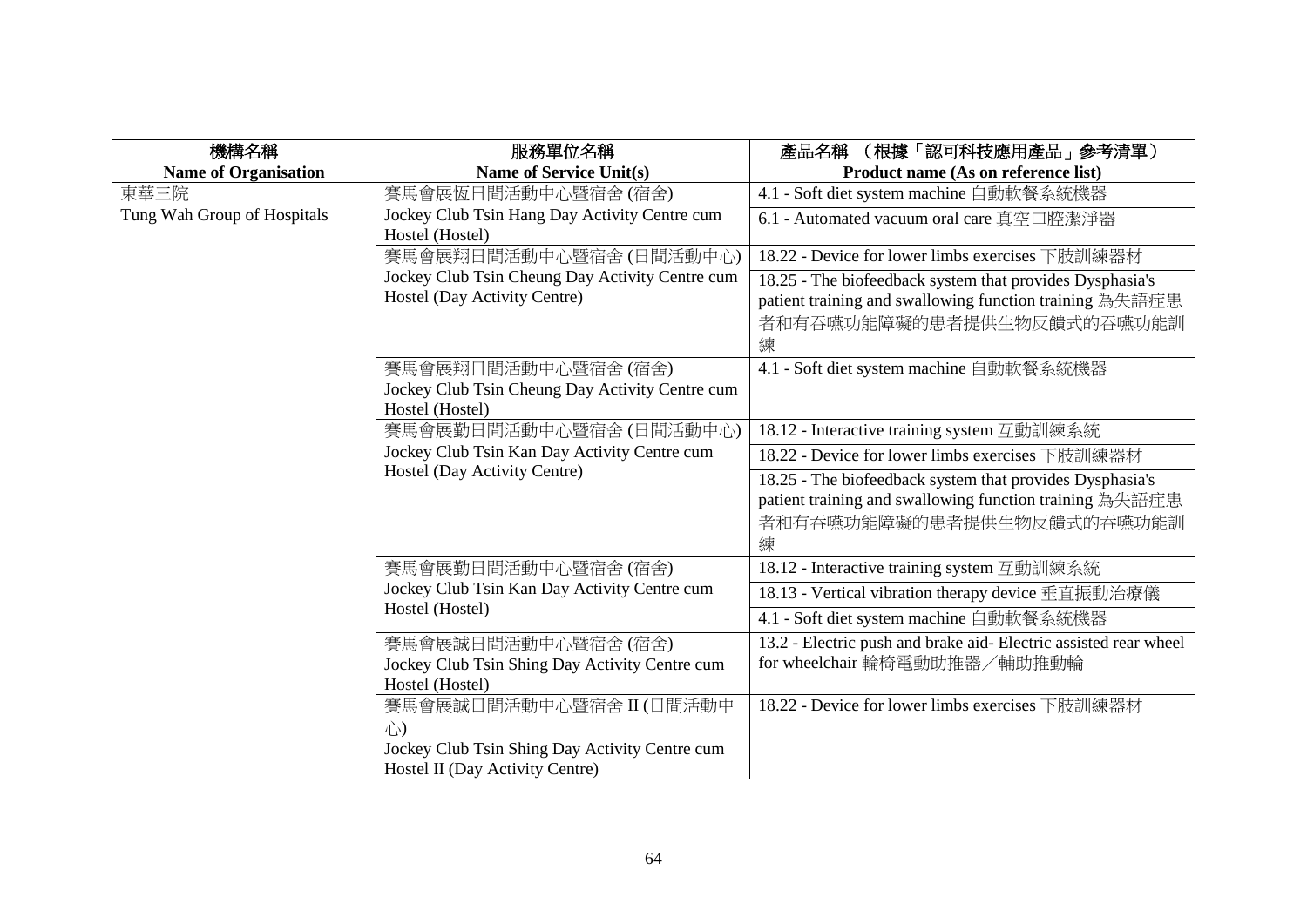| 機構名稱                        | 服務單位名稱                                         | (根據「認可科技應用產品」參考清單)<br>產品名稱                                       |
|-----------------------------|------------------------------------------------|------------------------------------------------------------------|
| <b>Name of Organisation</b> | Name of Service Unit(s)                        | Product name (As on reference list)                              |
| 東華三院                        | 賽馬會展誠日間活動中心暨宿舍 II (日間活動中                       | 18.25 - The biofeedback system that provides Dysphasia's         |
| Tung Wah Group of Hospitals | 心                                              | patient training and swallowing function training 為失語症患          |
|                             | Jockey Club Tsin Shing Day Activity Centre cum | 者和有吞嚥功能障礙的患者提供生物反饋式的吞嚥功能訓                                        |
|                             | Hostel II (Day Activity Centre)                | 練                                                                |
|                             | 賽馬會展誠日間活動中心暨宿舍 II (宿舍)                         | 4.1 - Soft diet system machine 自動軟餐系統機器                          |
|                             | Jockey Club Tsin Shing Day Activity Centre cum |                                                                  |
|                             | Hostel II (Hostel)                             |                                                                  |
|                             | 賽馬會展毅日間活動中心暨宿舍(日間活動中心)                         | 18.22 - Device for lower limbs exercises 下肢訓練器材                  |
|                             | Jockey Club Tsin Yin Day Activity Centre cum   |                                                                  |
|                             | Hostel (Day Activity Centre)                   |                                                                  |
|                             | 賽馬會展賢日間活動中心暨宿舍(宿舍)                             | 4.1 - Soft diet system machine 自動軟餐系統機器                          |
|                             | Jockey Club Tsin Yin Day Activity Centre cum   |                                                                  |
|                             | Hostel (Hostel)                                |                                                                  |
|                             | 賽馬會健怡之家                                        | 13.2 - Electric push and brake aid- Electric assisted rear wheel |
|                             | Jockey Club Kin Yee Home                       | for wheelchair 輪椅電動助推器/輔助推動輪                                     |
|                             |                                                | 19.4 - Smart interactive cushion 智能互動攬枕                          |
|                             | 賽馬會健逸之家                                        | 6.1 - Automated vacuum oral care 真空口腔潔淨器                         |
|                             | Jockey Club Kin Yat Home                       |                                                                  |
|                             | 賽馬會健樂之家                                        | 18.16 - Balance training system 平衡訓練系統                           |
|                             | Jockey Club Kin Lok Home                       |                                                                  |
|                             | 賽馬會健輝之家                                        | 13.2 - Electric push and brake aid- Electric assisted rear wheel |
|                             | Jockey Club Kin Fai Home                       | for wheelchair 輪椅電動助推器/輔助推動輪                                     |
|                             |                                                | 6.1 - Automated vacuum oral care 真空口腔潔淨器                         |
|                             | 賽馬會頤安護理安老院                                     | 18.1 - Pressure assessment system 壓力測試系統                         |
|                             | Jockey Club Yee On Care and Attention Home     |                                                                  |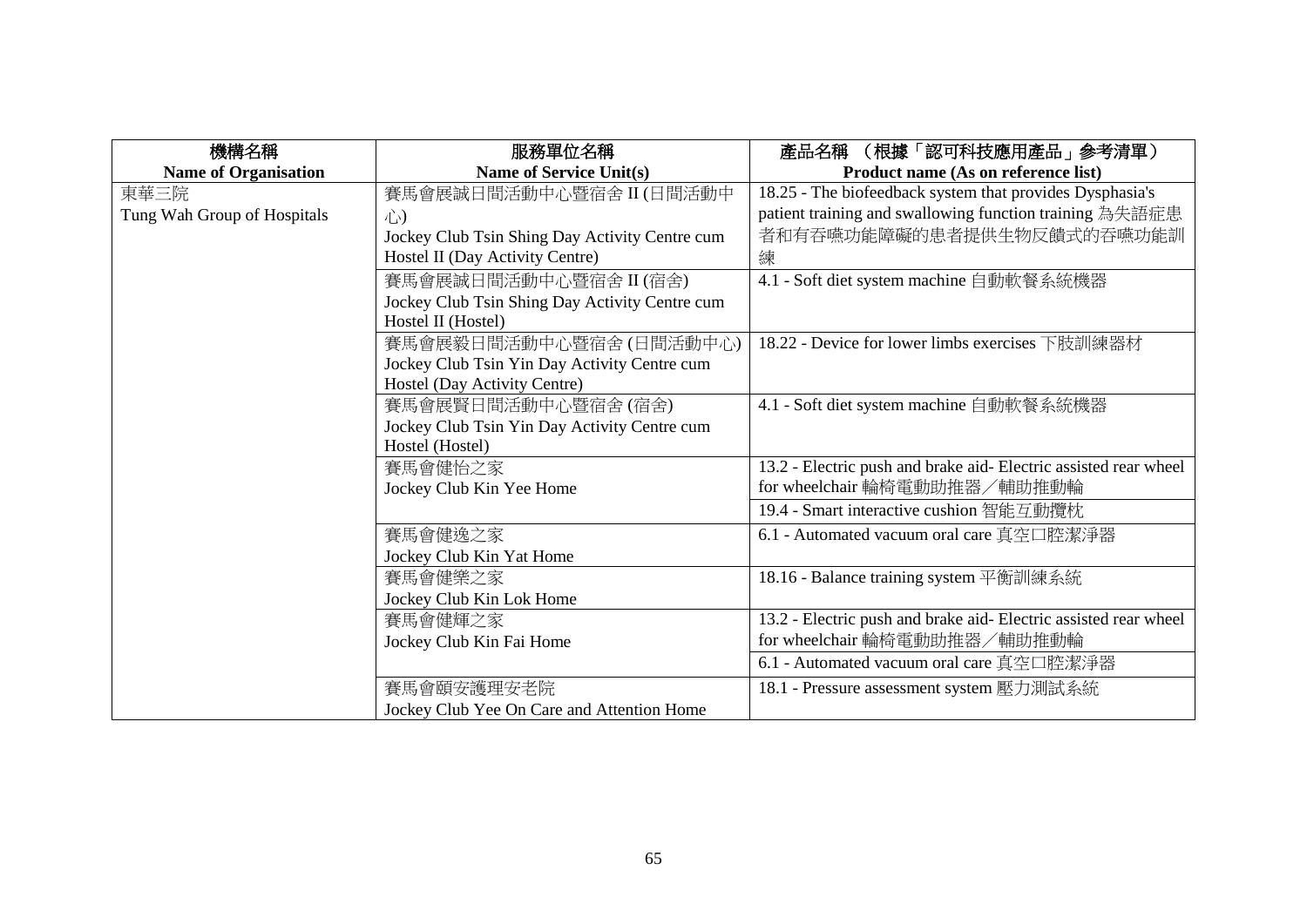| 機構名稱                        | 服務單位名稱                                        | (根據「認可科技應用產品」參考清單)<br>產品名稱                                      |
|-----------------------------|-----------------------------------------------|-----------------------------------------------------------------|
| <b>Name of Organisation</b> | Name of Service Unit(s)                       | Product name (As on reference list)                             |
| 東華三院                        | 賽馬會頤泰護理安老院                                    | 11.2 - Wearable assistive technology device that reads the text |
| Tung Wah Group of Hospitals | Jockey Club Yee Tai Care and Attention Home   | recognises faces & identifies products 可穿戴輔助設備,可讀               |
|                             |                                               | 取文字、識別人臉及產品                                                     |
|                             |                                               | 18.1 - Pressure assessment system 壓力測試系統                        |
|                             |                                               | 18.17 - Active Passive Trainer for Upper-and Lower limbs $\pm$  |
|                             |                                               | 動-被動式手腳訓練器材                                                     |
|                             | 賽馬會頤康護理安老院                                    | 11.2 - Wearable assistive technology device that reads the text |
|                             | Jockey Club Yee Hong Care and Attention Home  | recognises faces & identifies products 可穿戴輔助設備,可讀               |
|                             |                                               | 取文字、識別人臉及產品                                                     |
|                             |                                               | 18.1 - Pressure assessment system 壓力測試系統                        |
|                             |                                               | 18.17 - Active Passive Trainer for Upper-and Lower limbs $\pm$  |
|                             |                                               | 動-被動式手腳訓練器材                                                     |
|                             | 賽馬會頤景護理安老院                                    | 11.2 - Wearable assistive technology device that reads the text |
|                             | Jockey Club Yee King Care and Attention Home  | recognises faces & identifies products 可穿戴輔助設備,可讀               |
|                             |                                               | 取文字、識別人臉及產品                                                     |
|                             |                                               | 18.17 - Active Passive Trainer for Upper-and Lower limbs $\pm$  |
|                             |                                               | 動-被動式手腳訓練器材                                                     |
|                             | 賽馬會頤樂護理安老院                                    | 11.2 - Wearable assistive technology device that reads the text |
|                             | Jockey Club Yee Lok Care and Attention Home   | recognises faces & identifies products 可穿戴輔助設備,可讀               |
|                             |                                               | 取文字、識別人臉及產品                                                     |
|                             |                                               | 18.1 - Pressure assessment system 壓力測試系統                        |
|                             |                                               | 18.17 - Active Passive Trainer for Upper-and Lower limbs $\pm$  |
|                             |                                               | 動-被動式手腳訓練器材                                                     |
|                             | 賽馬會頤養護理安老院                                    | 11.2 - Wearable assistive technology device that reads the text |
|                             | Jockey Club Yee Yeung Care and Attention Home | recognises faces & identifies products 可穿戴輔助設備,可讀               |
|                             |                                               | 取文字、識別人臉及產品                                                     |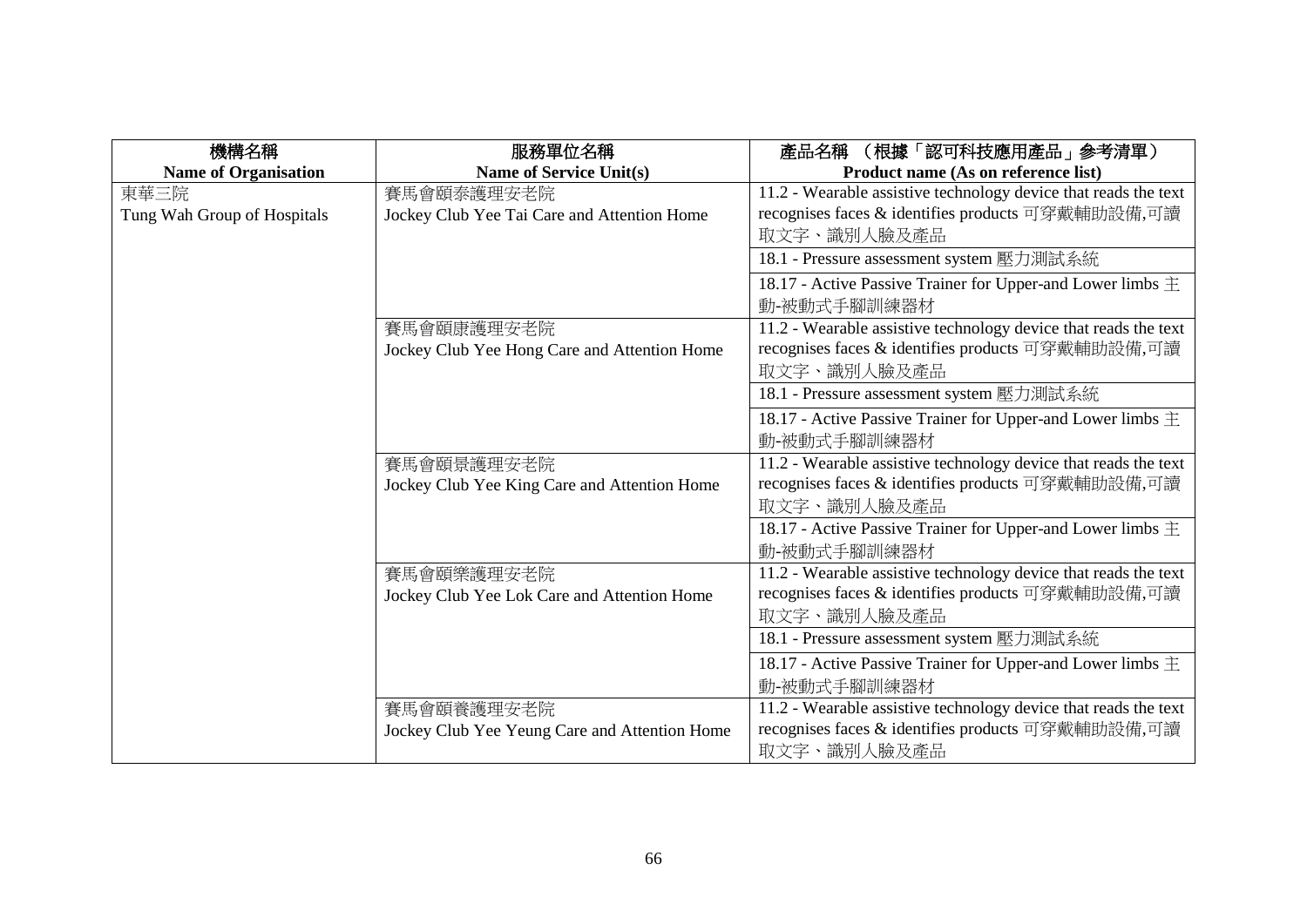| 機構名稱                        | 服務單位名稱                                        | (根據「認可科技應用產品」参考清單)<br>產品名稱                                       |
|-----------------------------|-----------------------------------------------|------------------------------------------------------------------|
| <b>Name of Organisation</b> | <b>Name of Service Unit(s)</b>                | Product name (As on reference list)                              |
| 東華三院                        | 賽馬會頤養護理安老院                                    | 18.1 - Pressure assessment system 壓力測試系統                         |
| Tung Wah Group of Hospitals | Jockey Club Yee Yeung Care and Attention Home |                                                                  |
|                             | 賽馬會藝進綜合職業復康中心                                 | 13.2 - Electric push and brake aid- Electric assisted rear wheel |
|                             | Jockey Club Ngai Chun Integrated Vocational   | for wheelchair 輪椅電動助推器/輔助推動輪                                     |
|                             | <b>Rehabilitation Centre</b>                  |                                                                  |
| 保良局                         | 保良局八二顯徑中心                                     | 18.2 - Smart table- Smart floor- Smart projector 智能桌-智能          |
| Po Leung Kuk                | Po Leung Kuk 82 Hin Keng Centre               | 地板-智能投影儀                                                         |
|                             | 保良局八八觀塘工場                                     | 8.2 - Electronic stabilising handle with feeding accessories 電   |
|                             | Po Leung Kuk 88 Kwun Tong Workshop            | 子穩定食具手柄連食具配件                                                     |
|                             | 保良局永隆銀行金禧庇護工場及宿舍                              | 18.13 - Vertical vibration therapy device 垂直振動治療儀                |
|                             | Po Leung Kuk Wing Lung Bank Golden Jubilee    |                                                                  |
|                             | Sheltered Workshop & Hostel                   |                                                                  |
|                             | 保良局石硤尾職業服務中心                                  | 18.12 - Interactive training system 互動訓練系統                       |
|                             | Po Leung Kuk Shek Kip Mei Vocational Services | 18.2 - Smart table- Smart floor- Smart projector 智能桌-智能          |
|                             | Centre                                        | 地板-智能投影儀                                                         |
|                             | 保良局地區支援中心(沙田)                                 | 18.12 - Interactive training system 互動訓練系統                       |
|                             | Po Leung Kuk District Support Centre (Shatin) | 18.2 - Smart table- Smart floor- Smart projector 智能桌-智能          |
|                             |                                               | 地板-智能投影儀                                                         |
|                             |                                               | 20.3 - Wireless health monitoring equipment 無線生命表徵               |
|                             |                                               | 檢測器                                                              |
|                             | 保良局李兆忠紀念復康中心                                  | 1.2 - Smart hospital bed with extra low position 醫療護理超           |
|                             | Po Leung Kuk Li Shiu Chung Memorial           | 低床                                                               |
|                             | <b>Rehabilitation Centre</b>                  | 18.17 - Active Passive Trainer for Upper-and Lower limbs $\pm$   |
|                             |                                               | 動-被動式手腳訓練器材                                                      |
|                             |                                               | 18.2 - Smart table- Smart floor- Smart projector 智能桌-智能          |
|                             |                                               | 地板-智能投影儀                                                         |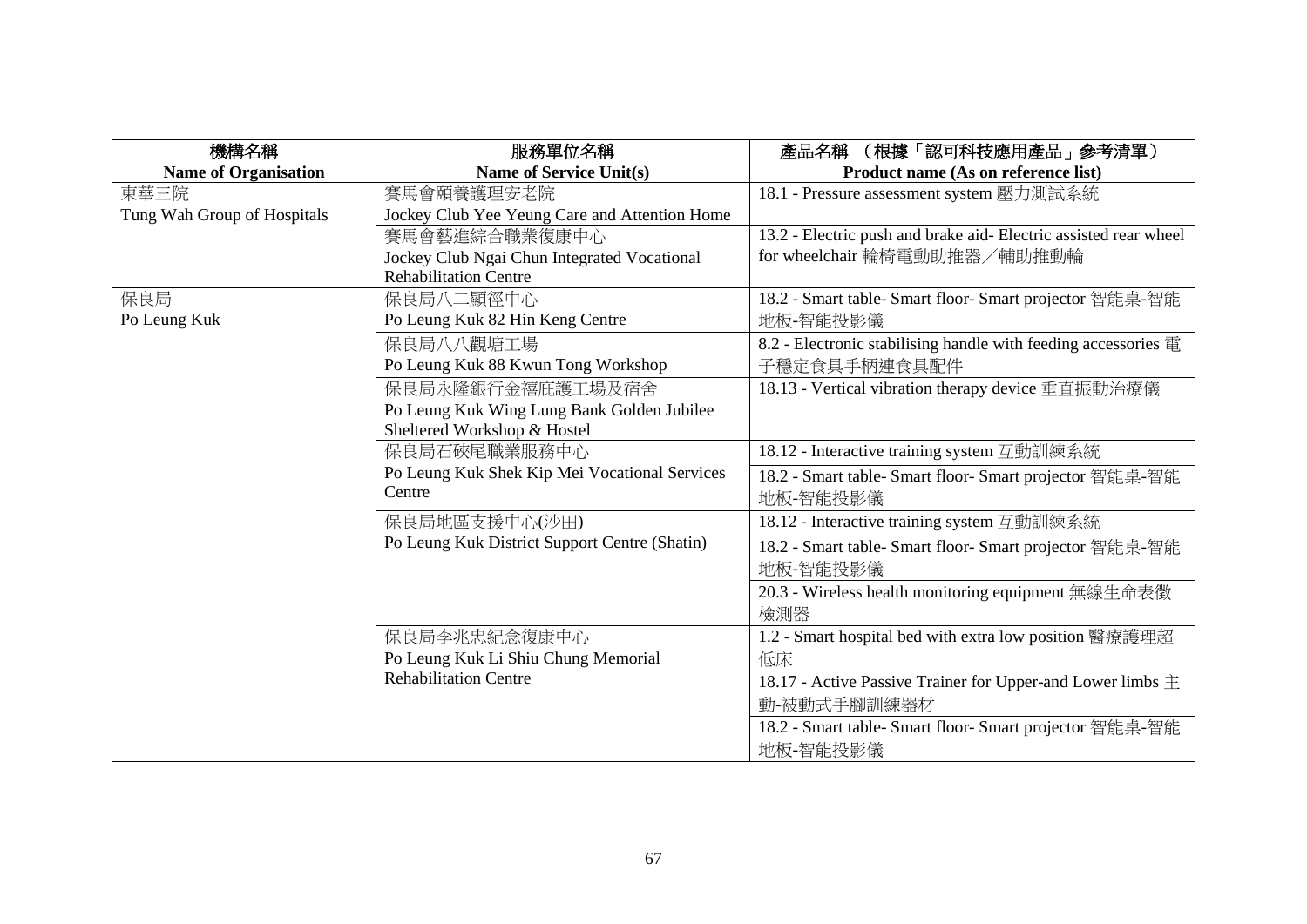| 機構名稱                        | 服務單位名稱                                        | 產品名稱<br>(根據「認可科技應用產品」參考清單)                                                  |
|-----------------------------|-----------------------------------------------|-----------------------------------------------------------------------------|
| <b>Name of Organisation</b> | <b>Name of Service Unit(s)</b>                | Product name (As on reference list)                                         |
| 保良局                         | 保良局姚連生宿舍                                      | 18.2 - Smart table- Smart floor- Smart projector 智能桌-智能                     |
| Po Leung Kuk                | Po Leung Kuk Yao Ling Sun Hostel              | 地板-智能投影儀                                                                    |
|                             | 保良局原馮寶添紀念宿舍                                   | 8.2 - Electronic stabilising handle with feeding accessories 電              |
|                             | Po Leung Kuk Yuen Fung Po Tim Memorial Hostel | 子穩定食具手柄連食具配件                                                                |
|                             | 保良局夏利萊博士伉儷綜合復康中心 (C&A/SD)                     | 14.1 - Bedside infrared alarm system 床邊紅外線監察系統                              |
|                             | Po Leung Kuk Padma & Hari Harilela Integrated |                                                                             |
|                             | Rehabilitation Centre (C&A/SD)                |                                                                             |
|                             | 保良局夏利萊博士伉儷綜合復康中心 (DAC)                        | 18.12 - Interactive training system 互動訓練系統                                  |
|                             | Po Leung Kuk Padma & Hari Harilela Integrated | 18.23 - Virtual Reality-based Rehabilitation System 虛擬實境                    |
|                             | Rehabilitation Centre (DAC)                   | 康復訓練系統                                                                      |
|                             | 保良局夏利萊博士伉儷綜合復康中心 (HSMH)                       | 10.1 - Exercise bicycle with physically activated screen $\overline{\Xi}$ h |
|                             | Po Leung Kuk Padma & Hari Harilela Integrated | 腳踏單車                                                                        |
|                             | Rehabilitation Centre (HSMH)                  |                                                                             |
|                             | 保良局夏利萊博士伉儷綜合復康中心 (HSPH)                       | 14.1 - Bedside infrared alarm system 床邊紅外線監察系統                              |
|                             | Po Leung Kuk Padma & Hari Harilela Integrated | 8.1 - Assistive eating device 輔助餵食機                                         |
|                             | Rehabilitation Centre (HSPH)                  |                                                                             |
|                             | 保良局夏利萊博士伉儷綜合復康中心 (LSCH)                       | 14.1 - Bedside infrared alarm system 床邊紅外線監察系統                              |
|                             | Po Leung Kuk Padma & Hari Harilela Integrated |                                                                             |
|                             | <b>Rehabilitation Centre (LSCH)</b>           |                                                                             |
|                             | 保良局深水埗綜合復康中心 (C&A/SD)                         | 19.2 - Mobile interactive floor projection 移動互動地面投影                         |
|                             | Po Leung Kuk Sham Shui Po Integrated          | 8.2 - Electronic stabilising handle with feeding accessories 電              |
|                             | Rehabilitation Centre (C&A/SD)                | 子穩定食具手柄連食具配件                                                                |
|                             | 保良局深水埗綜合復康中心 (HSMH)                           | 18.11 - Virtual reality rehabilitation with biofeedback 有生物                 |
|                             | Po Leung Kuk Sham Shui Po Integrated          | 反饋的虛擬現實復康系統                                                                 |
|                             | <b>Rehabilitation Centre (HSMH)</b>           | 18.12 - Interactive training system 互動訓練系統                                  |
|                             | 保良局景林宿舍                                       | 18.13 - Vertical vibration therapy device 垂直振動治療儀                           |
|                             | Po Leung Kuk King Lam Hostel                  |                                                                             |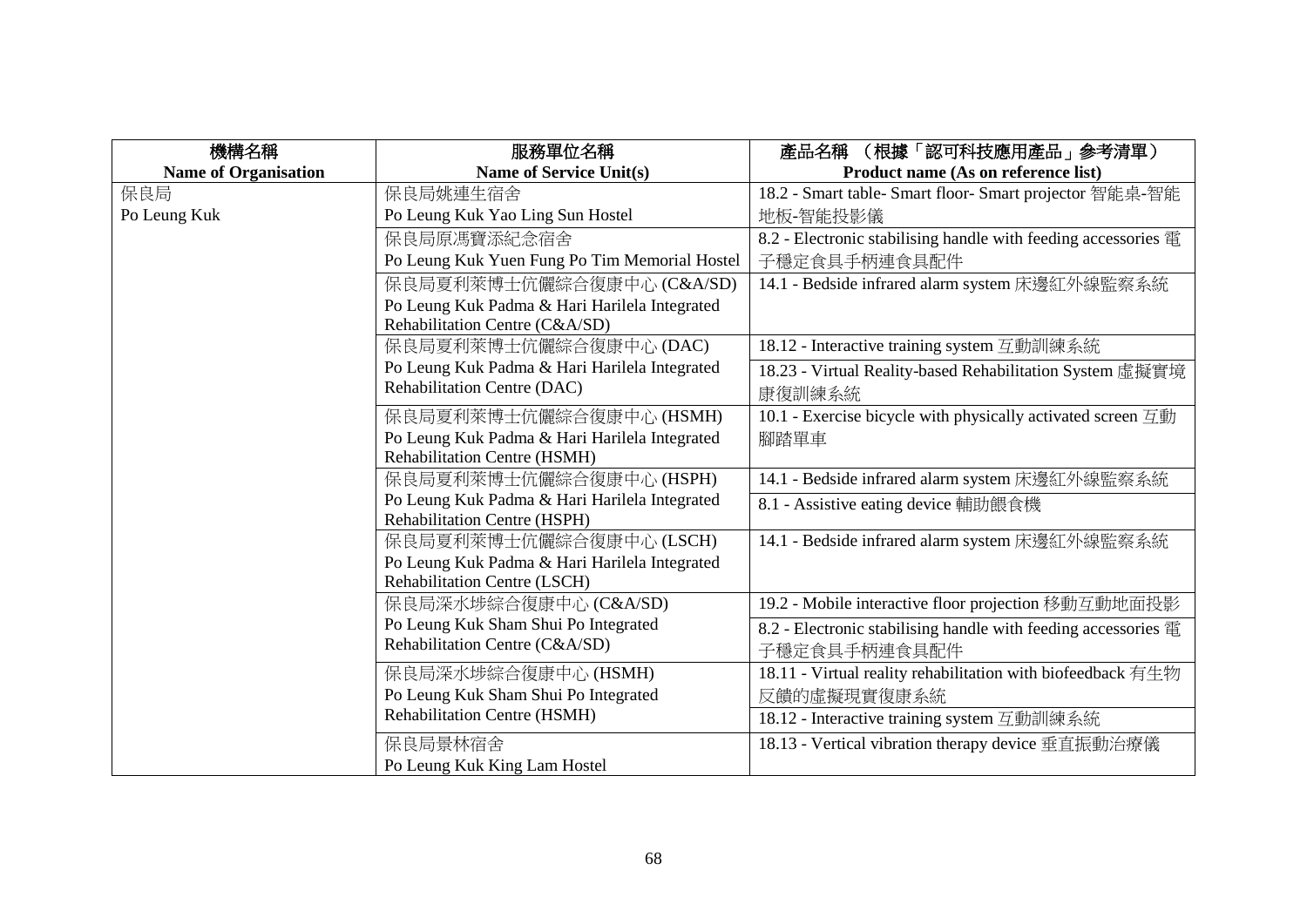| 機構名稱                             | 服務單位名稱                                       | (根據「認可科技應用產品」参考清單)<br>產品名稱                                     |
|----------------------------------|----------------------------------------------|----------------------------------------------------------------|
| <b>Name of Organisation</b>      | <b>Name of Service Unit(s)</b>               | Product name (As on reference list)                            |
| 保良局                              | 保良局景林宿舍                                      | 18.2 - Smart table- Smart floor- Smart projector 智能桌-智能        |
| Po Leung Kuk                     | Po Leung Kuk King Lam Hostel                 | 地板-智能投影儀                                                       |
|                                  | 保良局劉陳小寶綜合復康中心 (IVRSC)                        | 18.12 - Interactive training system 互動訓練系統                     |
|                                  | Po Leung Kuk Lau Chan Siu Po Integrated      |                                                                |
|                                  | Rehabilitation Centre (IVRSC)                |                                                                |
|                                  | 保良局劉陳小寶綜合復康中心 (DAC)                          | 18.13 - Vertical vibration therapy device 垂直振動治療儀              |
|                                  | Po Leung Kuk Lau Chan Siu Po Integrated      |                                                                |
|                                  | Rehabilitation Centre (DAC)                  |                                                                |
|                                  | 保良局劉陳小寶綜合復康中心 (HMMH)                         | 18.2 - Smart table- Smart floor- Smart projector 智能桌-智能        |
|                                  | Po Leung Kuk Lau Chan Siu Po Integrated      | 地板-智能投影儀                                                       |
|                                  | Rehabilitation Centre (HMMH)                 |                                                                |
|                                  | 保良局鄭翼之中心                                     | 18.12 - Interactive training system 互動訓練系統                     |
|                                  | Po Leung Kuk Y C Cheng Centre                | 18.15 - Gait and walking trainer 步態和步行訓練儀                      |
|                                  |                                              | 18.17 - Active Passive Trainer for Upper-and Lower limbs $\pm$ |
|                                  |                                              | 動-被動式手腳訓練器材                                                    |
| 香港中華基督教青年會                       | 盛愛之家庇護工場                                     | 18.12 - Interactive training system 互動訓練系統                     |
| Chinese YMCA of Hong Kong        | Home of Love - Yung Shing Sheltered Workshop |                                                                |
| 香港心理衞生會                          | 立人坊                                          | 18.12 - Interactive training system 互動訓練系統                     |
| The Mental Health Association of | Jockey Club Building - Sheltered Workshop    | 18.2 - Smart table- Smart floor- Smart projector 智能桌-智能        |
| Hong Kong                        |                                              | 地板-智能投影儀                                                       |
|                                  |                                              | 19.3 - Companion robot 陪伴機械人                                   |
|                                  | 油蔴地展能中心                                      | 18.2 - Smart table- Smart floor- Smart projector 智能桌-智能        |
|                                  | Yaumatei Day Activity Centre                 | 地板-智能投影儀                                                       |
|                                  | 恆樂坊                                          | 18.23 - Virtual Reality-based Rehabilitation System 虛擬實境       |
|                                  | Jockey Club Amity Place (Kwun Tong North)    | 康復訓練系統                                                         |
|                                  | 荃灣展能中心                                       | 18.12 - Interactive training system 互動訓練系統                     |
|                                  | Tsuen Wan Day Activity Centre                |                                                                |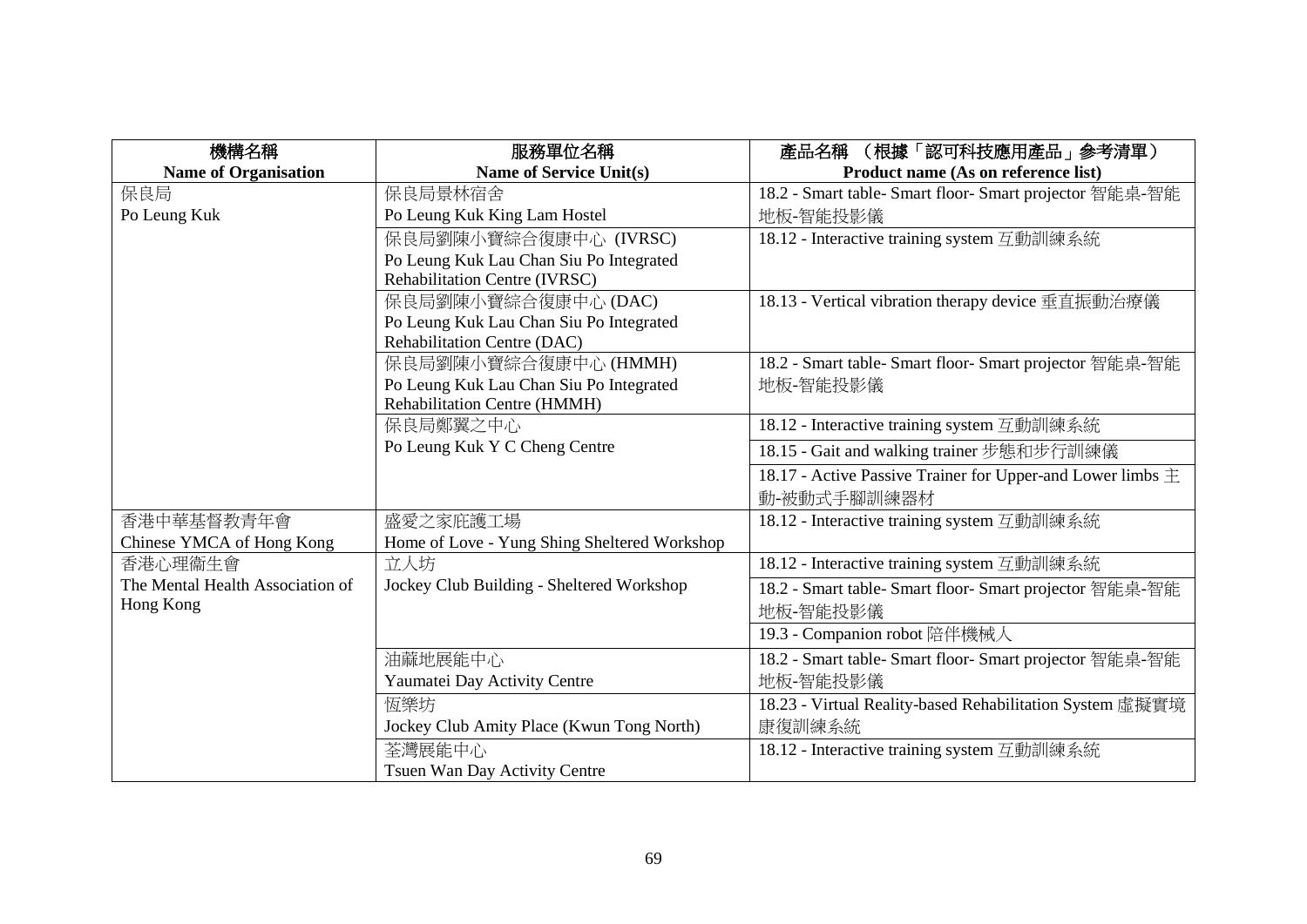| 機構名稱                             | 服務單位名稱                                 | (根據「認可科技應用產品」參考清單)<br>產品名稱                                  |
|----------------------------------|----------------------------------------|-------------------------------------------------------------|
| <b>Name of Organisation</b>      | <b>Name of Service Unit(s)</b>         | Product name (As on reference list)                         |
| 香港心理衞生會                          | 荃灣展能中心                                 | 18.23 - Virtual Reality-based Rehabilitation System 虛擬實境    |
| The Mental Health Association of | Tsuen Wan Day Activity Centre          | 康復訓練系統                                                      |
| Hong Kong                        | 康屏宿舍                                   | 18.16 - Balance training system 平衡訓練系統                      |
|                                  | Hong Ping Hostel                       | 18.2 - Smart table- Smart floor- Smart projector 智能桌-智能     |
|                                  |                                        | 地板-智能投影儀                                                    |
|                                  |                                        | 19.3 - Companion robot 陪伴機械人                                |
|                                  |                                        | 2.1 - Tilt-in-space-height adjustable commode- shower chair |
|                                  |                                        | 可傾斜-可調較高度的便椅-淋浴椅                                            |
|                                  | 康翠宿舍                                   | 18.12 - Interactive training system 互動訓練系統                  |
|                                  | Hong Tsui Hostel                       | 18.16 - Balance training system 平衡訓練系統                      |
|                                  |                                        | 19.3 - Companion robot 陪伴機械人                                |
|                                  |                                        | 2.1 - Tilt-in-space-height adjustable commode- shower chair |
|                                  |                                        | 可傾斜-可調較高度的便椅-淋浴椅                                            |
|                                  | 隆亨中心(展能中心)                             | 18.2 - Smart table- Smart floor- Smart projector 智能桌-智能     |
|                                  | Lung Hang Centre (Day Activity Centre) | 地板-智能投影儀                                                    |
|                                  |                                        | 19.3 - Companion robot 陪伴機械人                                |
|                                  | 順天中心(展能中心)                             | 18.12 - Interactive training system 互動訓練系統                  |
|                                  | Shun Tin Centre (Day Activity Centre)  | 18.16 - Balance training system 平衡訓練系統                      |
|                                  | 順天中心(宿舍)                               | 19.3 - Companion robot 陪伴機械人                                |
|                                  | Shun Tin Centre (Hostel)               | 2.1 - Tilt-in-space-height adjustable commode- shower chair |
|                                  |                                        | 可傾斜-可調較高度的便椅-淋浴椅                                            |
|                                  | 樂富宿舍                                   | 2.1 - Tilt-in-space-height adjustable commode- shower chair |
|                                  | Lok Fu Hostel                          | 可傾斜-可調較高度的便椅-淋浴椅                                            |
|                                  | 賽馬會恆悅坊                                 | 18.23 - Virtual Reality-based Rehabilitation System 虛擬實境    |
|                                  | Jockey Club Amity Place (Tai Po)       | 康復訓練系統                                                      |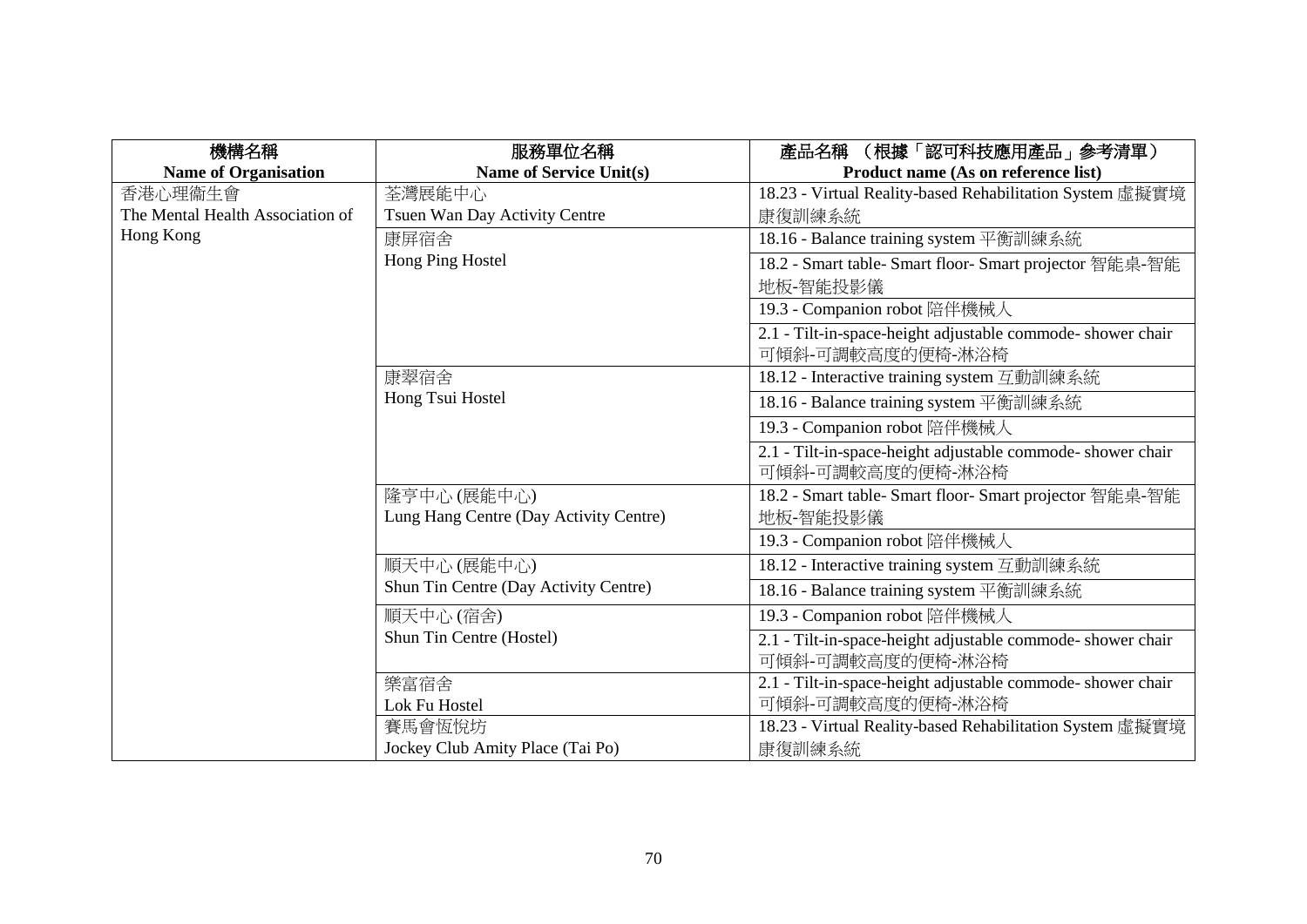| 機構名稱                             | 服務單位名稱                                            | (根據「認可科技應用產品」参考清單)<br>產品名稱                                     |
|----------------------------------|---------------------------------------------------|----------------------------------------------------------------|
| <b>Name of Organisation</b>      | <b>Name of Service Unit(s)</b>                    | Product name (As on reference list)                            |
| 香港心理衞生會                          | 賽馬會恆健坊                                            | 18.23 - Virtual Reality-based Rehabilitation System 虛擬實境       |
| The Mental Health Association of | Jockey Club Amity Place (Kwun Tong South)         | 康復訓練系統                                                         |
| Hong Kong                        | 觀塘工場                                              | 18.12 - Interactive training system 互動訓練系統                     |
|                                  | Kwun Tong Sheltered Workshop                      | 18.23 - Virtual Reality-based Rehabilitation System 虛擬實境       |
|                                  |                                                   | 康復訓練系統                                                         |
| 香港明愛                             | 明愛全樂軒                                             | 18.11 - Virtual reality rehabilitation with biofeedback 有生物    |
| Caritas - Hong Kong              | Caritas Wellness Link - Tsuen Wan                 | 反饋的虛擬現實復康系統                                                    |
|                                  | 明愛樂盛宿舍                                            | 1.2 - Smart hospital bed with extra low position 醫療護理超         |
|                                  | <b>Caritas Lok Shing Hostel</b>                   | 低床                                                             |
|                                  | 明愛樂豐展能中心                                          | 10.3 - Smart Interactive Device 智能互動幕屏                         |
|                                  | Caritas Lok Fung Day Activity Centre              |                                                                |
| 香港神託會                            | 香港神託會耀安綜合復康服務中心                                   | 18.12 - Interactive training system 互動訓練系統                     |
| <b>Stewards</b>                  | Stewards Yiu On Integrated Rehabilitation Service |                                                                |
|                                  | Centre                                            |                                                                |
|                                  | 香港神託會耀荃綜合服務中心                                     | 18.12 - Interactive training system 互動訓練系統                     |
|                                  | Stewards Yiu Tsuen Integrated Service Centre      |                                                                |
| 香港基督教服務處                         | 香港基督教服務處 安華日間展能中心                                 | 10.2 - Stimulated exercise system 模擬運動系統                       |
| Hong Kong Christian Service      | Hong Kong Christian Service On Wah Day Activity   |                                                                |
|                                  | Centre                                            | 18.17 - Active Passive Trainer for Upper-and Lower limbs $\pm$ |
|                                  |                                                   | 動-被動式手腳訓練器材                                                    |
|                                  |                                                   | 18.2 - Smart table- Smart floor- Smart projector 智能桌-智能        |
|                                  |                                                   | 地板-智能投影儀                                                       |
|                                  | 祥華幼兒中心                                            | 18.12 - Interactive training system 互動訓練系統                     |
|                                  | Hong Kong Christian Service Cheung Wah Child      |                                                                |
|                                  | <b>Care Centre</b>                                | 18.2 - Smart table- Smart floor- Smart projector 智能桌-智能        |
|                                  |                                                   | 地板-智能投影儀                                                       |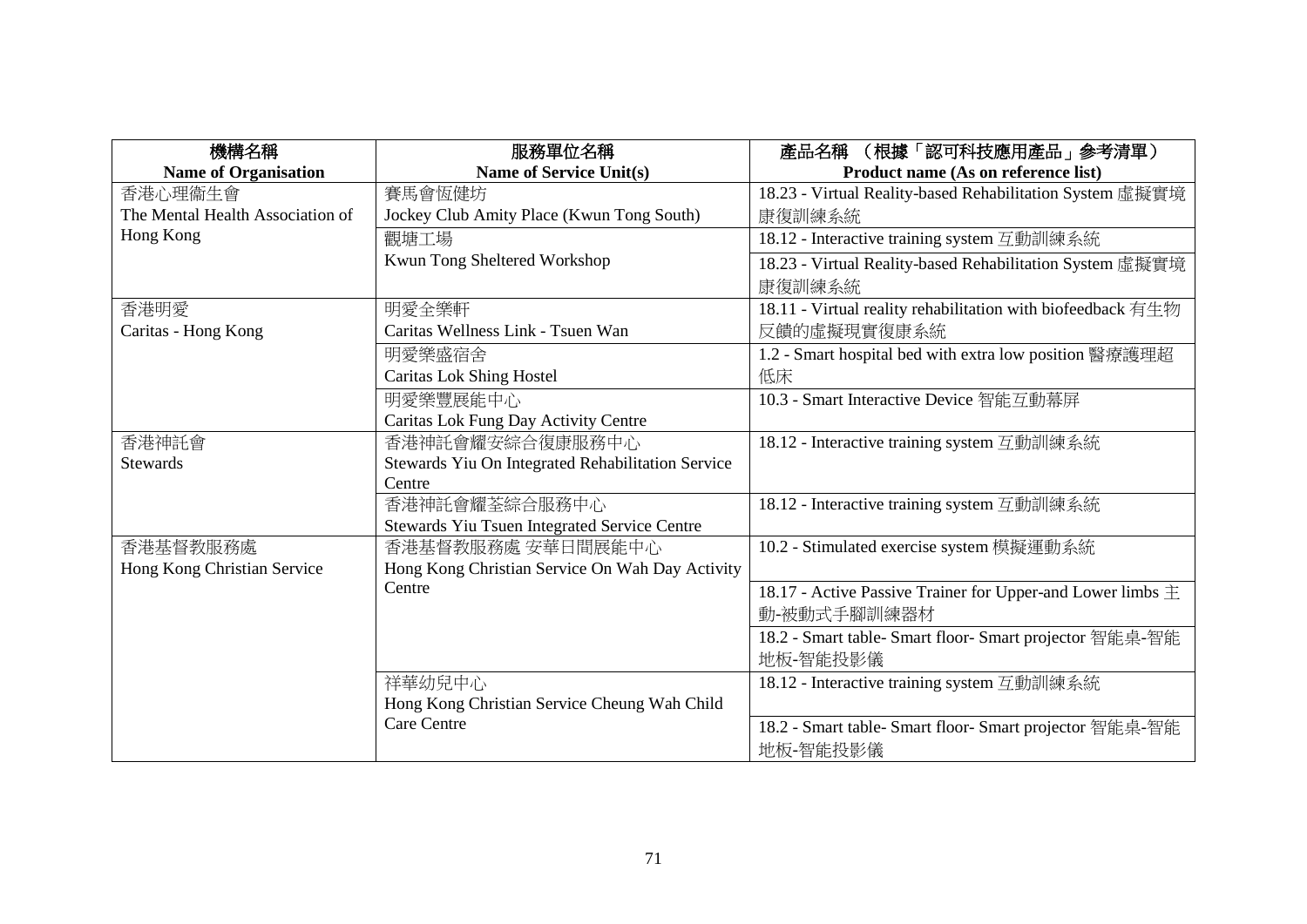| 機構名稱                        | 服務單位名稱                                          | 產品名稱 (根據「認可科技應用產品」參考清單)                                                        |
|-----------------------------|-------------------------------------------------|--------------------------------------------------------------------------------|
| <b>Name of Organisation</b> | <b>Name of Service Unit(s)</b>                  | Product name (As on reference list)                                            |
| 香港基督教服務處                    | 摩理臣山兒童發展中心                                      | 11.1 - Eye tracking technological communication system 眼動                      |
| Hong Kong Christian Service | Hong Kong Christian Service Morrison Hill Child | 追蹤技術通信系統                                                                       |
|                             | Development Centre (SCCC)                       | 18.12 - Interactive training system 互動訓練系統                                     |
|                             |                                                 | 18.2 - Smart table- Smart floor- Smart projector 智能桌-智能                        |
|                             |                                                 | 地板-智能投影儀                                                                       |
| 香港聖公會福利協會有限公司               | 香港聖公會屯門地區支援中心 - 樂屯聚                             | 18.7 - Interactive therapy surface for motor training 互動肌能                     |
| Hong Kong Sheng Kung Hui    | H.K.S.K.H. Tuen Mun District Support Centre -   | 訓練平台                                                                           |
| Welfare Council Limited     | The Gathering                                   |                                                                                |
|                             | 康恩園 - 中途宿舍                                      | 10.1 - Exercise bicycle with physically activated screen 互動                    |
|                             | The Providence Garden for Rehab (Halfway House) | 腳踏單車                                                                           |
|                             |                                                 | 19.1 - Multi-sensory therapy system 多感官治療系統                                    |
|                             | 康恩園 - 長期護理院                                     | 10.1 - Exercise bicycle with physically activated screen $\overline{\Xi}$ hym- |
|                             | The Providence Garden for Rehab (LSCH)          | 腳踏單車                                                                           |
|                             |                                                 | 10.2 - Stimulated exercise system 模擬運動系統                                       |
|                             |                                                 | 18.15 - Gait and walking trainer 步態和步行訓練儀                                      |
|                             |                                                 | 18.17 - Active Passive Trainer for Upper-and Lower limbs $\pm$                 |
|                             |                                                 | 動-被動式手腳訓練器材                                                                    |
| 香港路德會社會服務處                  | 路德會包美達展能中心                                      | 18.13 - Vertical vibration therapy device 垂直振動治療儀                              |
| Hong Kong Lutheran Social   | Martha Boss Lutheran Day Activity Centre        | 18.2 - Smart table- Smart floor- Smart projector 智能桌-智能                        |
| Service, LC-HKS             |                                                 | 地板-智能投影儀                                                                       |
|                             | 路德會何文田宿舍                                        | 1.2 - Smart hospital bed with extra low position 醫療護理超                         |
|                             | Homantin Lutheran Hostel                        | 低床                                                                             |
|                             |                                                 | 12.1 - Robotic transfer aid 機械轉移輔具                                             |
|                             |                                                 | 18.13 - Vertical vibration therapy device 垂直振動治療儀                              |
|                             | 路德會何文田融樂中心                                      | 非參考清單項目 Non-reference list item                                                |
|                             | Homantin Lutheran Yung Lok Centre               |                                                                                |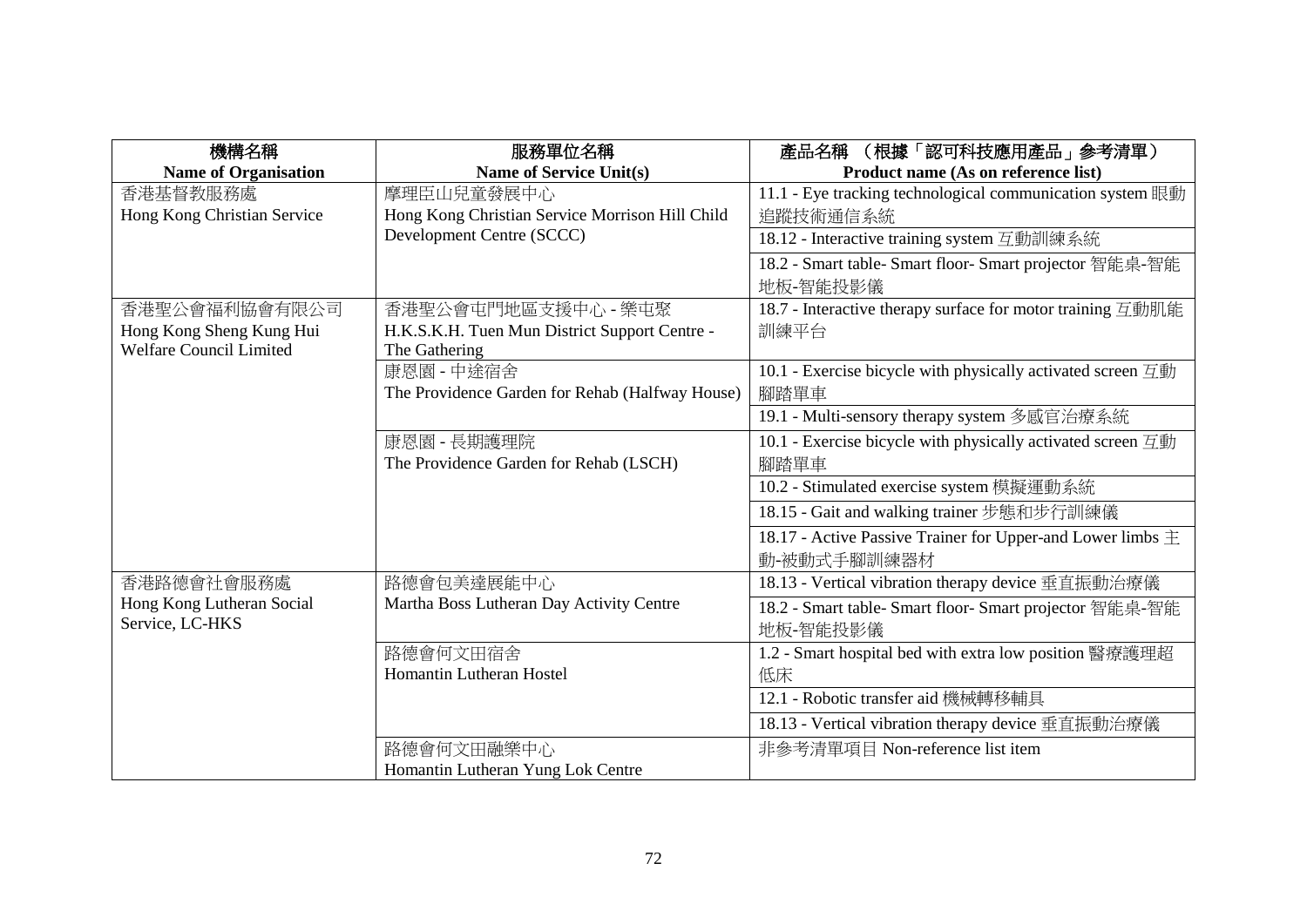| 機構名稱                        | 服務單位名稱                                     | (根據「認可科技應用產品」参考清單)<br>產品名稱                                     |
|-----------------------------|--------------------------------------------|----------------------------------------------------------------|
| <b>Name of Organisation</b> | <b>Name of Service Unit(s)</b>             | Product name (As on reference list)                            |
| 香港路德會社會服務處                  | 路德會何文田融樂中心                                 | 18.13 - Vertical vibration therapy device 垂直振動治療儀              |
| Hong Kong Lutheran Social   | Homantin Lutheran Yung Lok Centre          |                                                                |
| Service, LC-HKS             | 路德會利東展能中心                                  | 12.1 - Robotic transfer aid 機械轉移輔具                             |
|                             | Lei Tung Lutheran Day Activity Centre      | 18.14 - Treadmill for gait and walking training 提供步態-步         |
|                             |                                            | 行訓練的跑步機                                                        |
|                             | 路德會利東宿舍                                    | 1.2 - Smart hospital bed with extra low position 醫療護理超         |
|                             | Lei Tung Lutheran Hostel                   | 低床                                                             |
| 香港耀能協會                      | 香港耀能協會 天耀工場                                | 18.11 - Virtual reality rehabilitation with biofeedback 有生物    |
| <b>SAHK</b>                 | <b>SAHK Tin Yiu Workshop</b>               | 反饋的虛擬現實復康系統                                                    |
|                             |                                            | 18.13 - Vertical vibration therapy device 垂直振動治療儀              |
|                             | 香港耀能協會 天耀宿舍                                | 18.12 - Interactive training system 互動訓練系統                     |
|                             | <b>SAHK Tin Yiu Hostel</b>                 |                                                                |
|                             | 香港耀能協會 白田幼兒中心                              | 10.3 - Smart Interactive Device 智能互動幕屏                         |
|                             | <b>SAHK Pak Tin Pre-school Centre</b>      | 18.2 - Smart table- Smart floor- Smart projector 智能桌-智能        |
|                             |                                            | 地板-智能投影儀                                                       |
|                             | 香港耀能協會 白普理黃大仙宿舍                            | 18.17 - Active Passive Trainer for Upper-and Lower limbs $\pm$ |
|                             | SAHK Bradbury Wong Tai Sin Hostel          | 動-被動式手腳訓練器材                                                    |
|                             |                                            | 5.1 - Portable hair washer 便攜式洗頭器                              |
|                             |                                            | 8.2 - Electronic stabilising handle with feeding accessories 電 |
|                             |                                            | 子穩定食具手柄連食具配件                                                   |
|                             | 香港耀能協會 白普理德田工場                             | 18.1 - Pressure assessment system 壓力測試系統                       |
|                             | <b>SAHK Bradbury Tak Tin Workshop</b>      | 18.17 - Active Passive Trainer for Upper-and Lower limbs $\pm$ |
|                             |                                            | 動-被動式手腳訓練器材                                                    |
|                             |                                            | 18.26 - Hydro Massage Table 水療按摩床                              |
|                             | 香港耀能協會 石圍角幼兒中心                             | 10.3 - Smart Interactive Device 智能互動幕屏                         |
|                             | <b>SAHK Shek Wai Kok Pre-school Centre</b> |                                                                |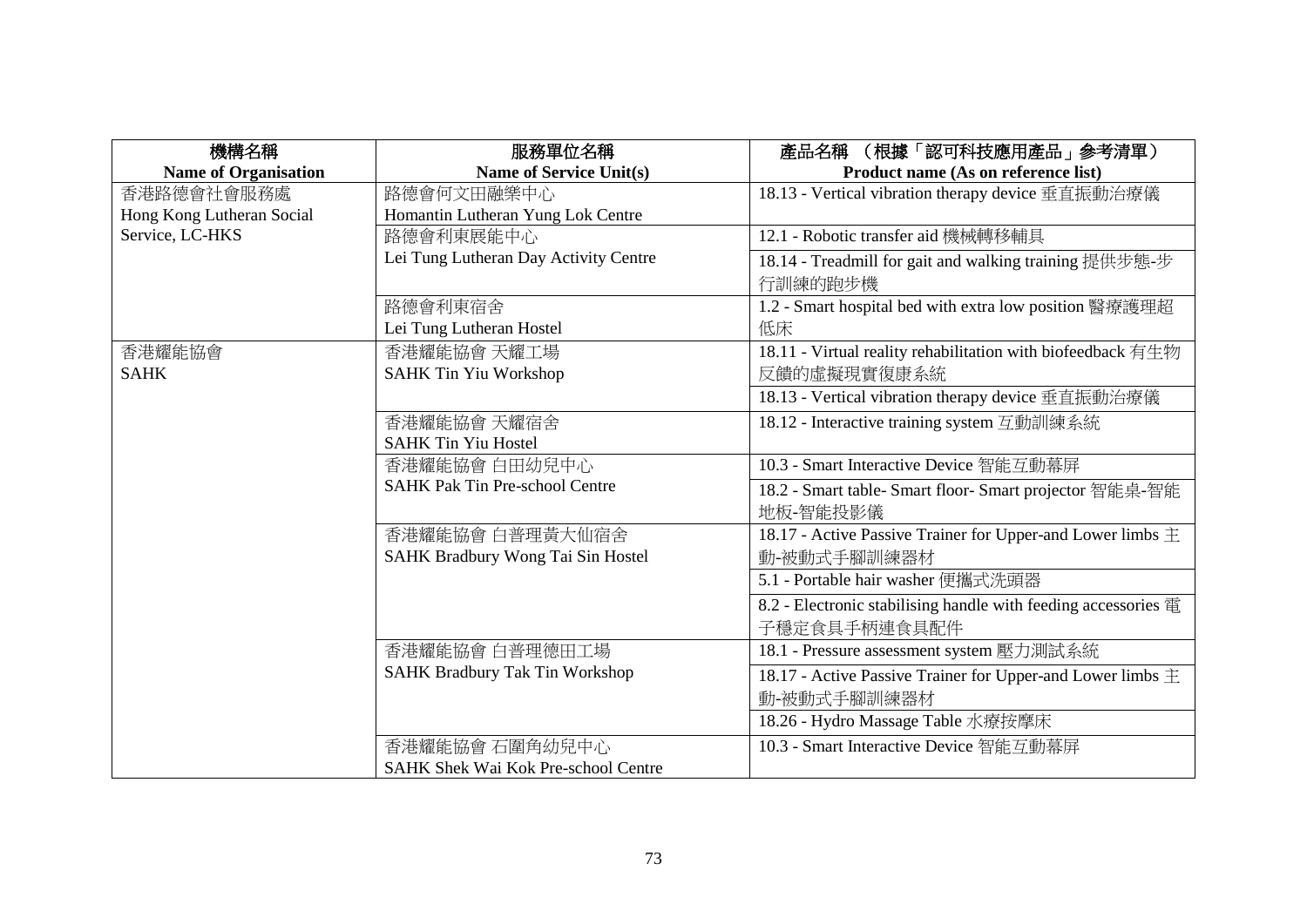| 機構名稱                        | 服務單位名稱                                             | 產品名稱 (根據「認可科技應用產品」參考清單)                                        |
|-----------------------------|----------------------------------------------------|----------------------------------------------------------------|
| <b>Name of Organisation</b> | <b>Name of Service Unit(s)</b>                     | Product name (As on reference list)                            |
| 香港耀能協會                      | 香港耀能協會 石硤尾幼兒中心                                     | 10.3 - Smart Interactive Device 智能互動幕屏                         |
| <b>SAHK</b>                 | SAHK Shek Kip Mei Pre-school Centre                |                                                                |
|                             | 香港耀能協會 禾輋工場                                        | 8.2 - Electronic stabilising handle with feeding accessories 電 |
|                             | <b>SAHK Woche Workshop</b>                         | 子穩定食具手柄連食具配件                                                   |
|                             | 香港耀能協會 安定工場                                        | 18.2 - Smart table- Smart floor- Smart projector 智能桌-智能        |
|                             | <b>SAHK On Ting Workshop</b>                       | 地板-智能投影儀                                                       |
|                             |                                                    | 18.7 - Interactive therapy surface for motor training 互動肌能     |
|                             |                                                    | 訓練平台                                                           |
|                             | 香港耀能協會 安泰幼兒中心                                      | 18.12 - Interactive training system 互動訓練系統                     |
|                             | <b>SAHK On Tai Pre-school Centre</b>               |                                                                |
|                             | 香港耀能協會 柴灣宿舍                                        | 12.1 - Robotic transfer aid 機械轉移輔具                             |
|                             | <b>SAHK Chaiwan Hostel</b>                         | 6.1 - Automated vacuum oral care 真空口腔潔淨器                       |
|                             | 香港耀能協會盛康園康欣居(SHOS)                                 | 5.1 - Portable hair washer 便攜式洗頭器                              |
|                             | SAHK Hong Yan Inn, LOHAS Garden (SHOS)             |                                                                |
|                             | 香港耀能協會 盛康園康趣居 (HSMH)                               | 18.11 - Virtual reality rehabilitation with biofeedback 有生物    |
|                             | SAHK Hong Chui Inn, LOHAS Garden (HSMH)            | 反饋的虛擬現實復康系統                                                    |
|                             | 香港耀能協會 盛康職業康復中心 (IVRSC)                            | 18.12 - Interactive training system 互動訓練系統                     |
|                             | <b>SAHK LOHAS Vocational Rehabilitation Centre</b> |                                                                |
|                             | (IVRSC)                                            |                                                                |
|                             | 香港耀能協會 富東訓練中心                                      | 18.2 - Smart table- Smart floor- Smart projector 智能桌-智能        |
|                             | <b>SAHK Fu Tung Training Centre</b>                | 地板-智能投影儀                                                       |
|                             | 香港耀能協會 富東宿舍                                        | 6.1 - Automated vacuum oral care 真空口腔潔淨器                       |
|                             | <b>SAHK Fu Tung Hostel</b>                         |                                                                |
|                             | 香港耀能協會 象山幼兒中心                                      | 10.3 - Smart Interactive Device 智能互動幕屏                         |
|                             | SAHK Cheung Shan Pre-school Centre                 |                                                                |
|                             | 香港耀能協會 隆亨幼兒中心                                      | 10.3 - Smart Interactive Device 智能互動幕屏                         |
|                             | <b>SAHK Lung Hang Pre-school Centre</b>            |                                                                |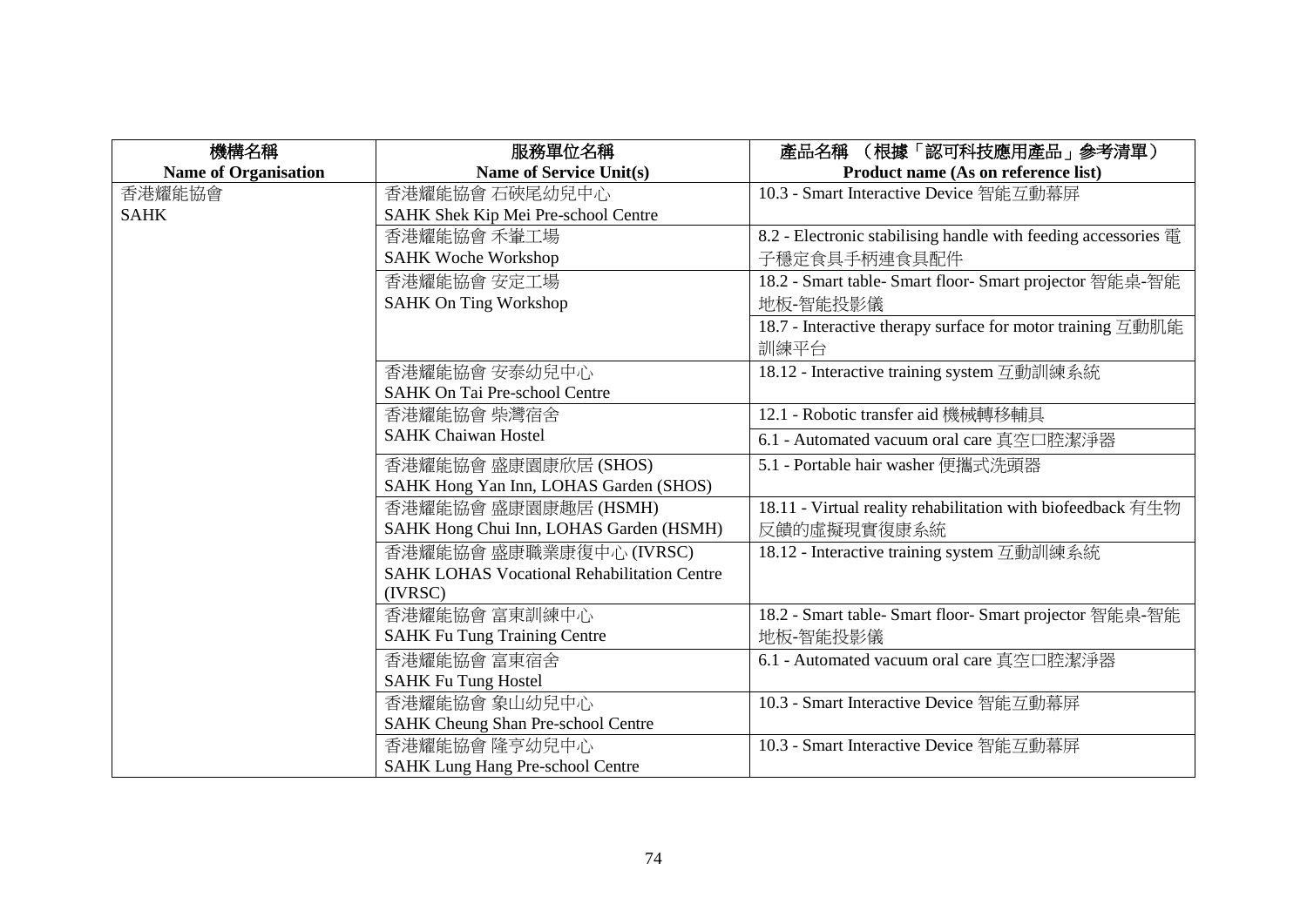| 機構名稱                           | 服務單位名稱                                                 | (根據「認可科技應用產品」参考清單)<br>產品名稱                                     |
|--------------------------------|--------------------------------------------------------|----------------------------------------------------------------|
| <b>Name of Organisation</b>    | <b>Name of Service Unit(s)</b>                         | Product name (As on reference list)                            |
| 香港耀能協會                         | 香港耀能協會 愛睿工場                                            | 18.13 - Vertical vibration therapy device 垂直振動治療儀              |
| <b>SAHK</b>                    | <b>SAHK Erik Kvan Workshop</b>                         | 18.16 - Balance training system 平衡訓練系統                         |
|                                |                                                        | 18.4 - Multi-function coordination and agility trainer 多功能     |
|                                |                                                        | 協調和敏捷性培訓儀                                                      |
|                                |                                                        | 8.2 - Electronic stabilising handle with feeding accessories 電 |
|                                |                                                        | 子穩定食具手柄連食具配件                                                   |
|                                | 香港耀能協會 横頭磡幼兒中心                                         | 18.2 - Smart table- Smart floor- Smart projector 智能桌-智能        |
|                                | SAHK Wang Tau Hom Pre-school Centre                    | 地板-智能投影儀                                                       |
|                                | 香港耀能協會 鴨脷洲幼兒中心                                         | 18.2 - Smart table- Smart floor- Smart projector 智能桌-智能        |
|                                | <b>SAHK Apleichau Pre-school Centre</b>                | 地板-智能投影儀                                                       |
|                                | 香港耀能協會 賽馬會方心淑引導式教育中心 (幼                                | 11.1 - Eye tracking technological communication system 眼動      |
|                                | 兒部)                                                    | 追蹤技術通信系統                                                       |
|                                | SAHK Jockey Club Marion Fang Conductive                |                                                                |
|                                | Learning Centre (Pre-school Unit)                      |                                                                |
|                                | 香港耀能協會 賽馬會白普理華心護康中心                                    | 18.15 - Gait and walking trainer 步態和步行訓練儀                      |
|                                | SAHK Jockey Club Bradbury Wah Sum Care                 |                                                                |
|                                | Centre                                                 |                                                                |
| 浸信會愛羣社會服務處                     | 欣羣樓中途宿舍                                                | 18.13 - Vertical vibration therapy device 垂直振動治療儀              |
| Baptist Oi Kwan Social Service | Yan Kwan Halfway House                                 | 18.17 - Active Passive Trainer for Upper/and Lower limbs $\pm$ |
|                                |                                                        | 動/被動式手腳訓練器材                                                    |
|                                | 精神健康綜合社區中心-港島東                                         | 18.12 - Interactive training system 互動訓練系統                     |
|                                | <b>Integrated Community Centre for Mental Wellness</b> | 18.13 - Vertical vibration therapy device 垂直振動治療儀              |
|                                | (Eastern)                                              |                                                                |
|                                | 精神健康綜合社區中心-葵青                                          | 18.12 - Interactive training system 互動訓練系統                     |
|                                | <b>Integrated Community Centre for Mental Wellness</b> | 18.13 - Vertical vibration therapy device 垂直振動治療儀              |
|                                | (Kwai Tsing)                                           |                                                                |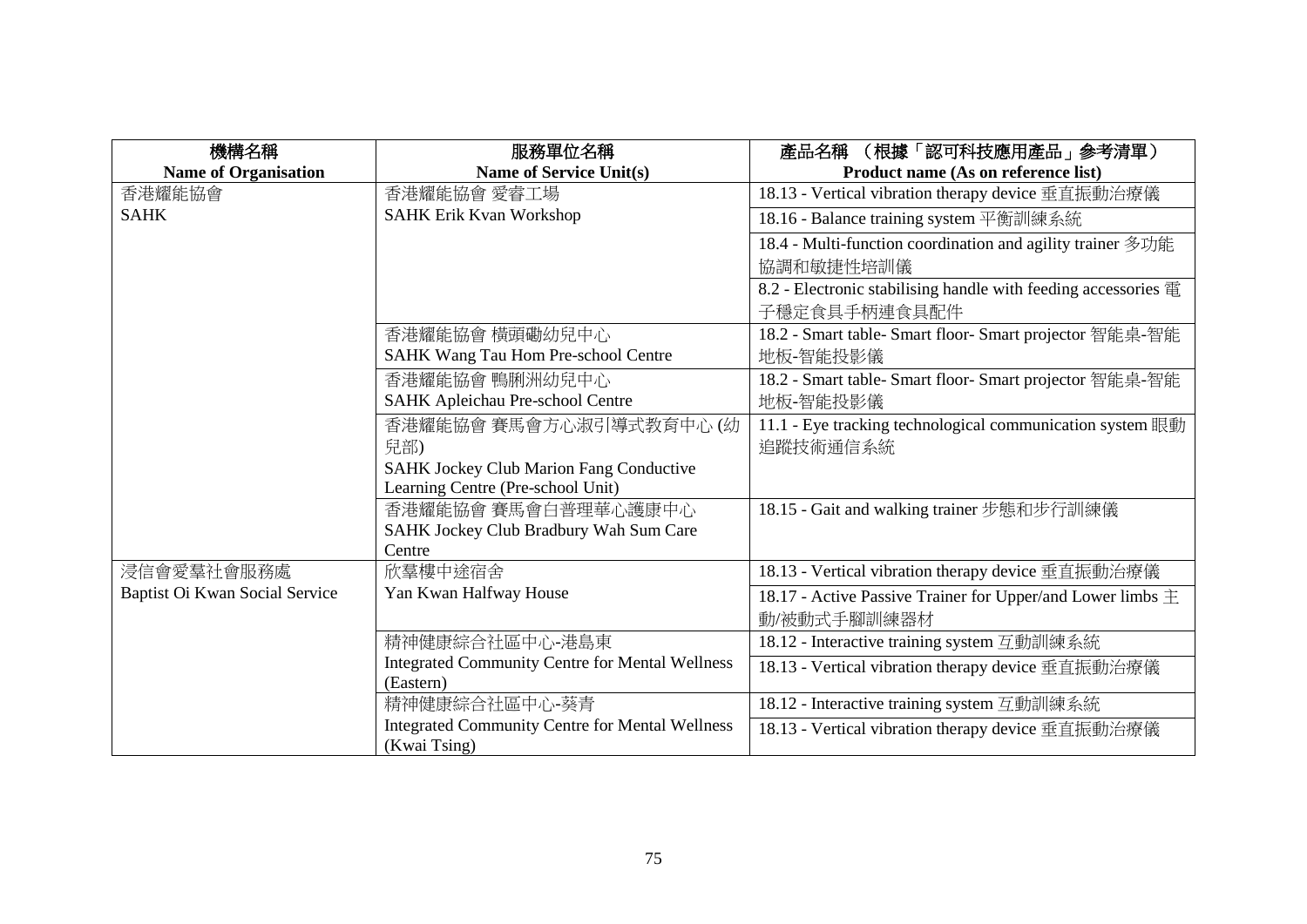| 機構名稱                                   | 服務單位名稱                                                 | (根據「認可科技應用產品」参考清單)<br>產品名稱                                     |
|----------------------------------------|--------------------------------------------------------|----------------------------------------------------------------|
| <b>Name of Organisation</b>            | Name of Service Unit(s)                                | Product name (As on reference list)                            |
| 浸信會愛羣社會服務處                             | 精神健康綜合社區中心-葵青                                          | 18.17 - Active Passive Trainer for Upper/and Lower limbs $\pm$ |
| Baptist Oi Kwan Social Service         | <b>Integrated Community Centre for Mental Wellness</b> | 動/被動式手腳訓練器材                                                    |
|                                        | (Kwai Tsing)                                           |                                                                |
|                                        | 精神健康綜合社區中心-灣仔                                          | 18.12 - Interactive training system 互動訓練系統                     |
|                                        | <b>Integrated Community Centre for Mental Wellness</b> | 18.13 - Vertical vibration therapy device 垂直振動治療儀              |
|                                        | (Wanchai)                                              |                                                                |
|                                        | 駿羣樓輔助宿舍                                                | 18.13 - Vertical vibration therapy device 垂直振動治療儀              |
|                                        | Tsun Kwan Supported Hostel                             |                                                                |
| 基督教家庭服務中心                              | 日間社區康復中心                                               | 18.3 - Dynamic arm support 動力手臂                                |
| <b>Christian Family Service Centre</b> | <b>Christian Family Service Centre Community</b>       | 18.4 - Multi-function coordination and agility trainer 多功能     |
|                                        | <b>Rehabilitation Day Centre</b>                       | 協調和敏捷性培訓儀                                                      |
|                                        |                                                        | 18.7 - Interactive therapy surface for motor training 互動肌能     |
|                                        |                                                        | 訓練平台                                                           |
|                                        | 欣悅坊 - 地區支援中心 (觀塘東)                                     | 18.4 - Multi-function coordination and agility trainer 多功能     |
|                                        | Cheerful Place - District Support Center (Kwun         | 協調和敏捷性培訓儀                                                      |
|                                        | Tong East)                                             | 23.1 - Smart Rehabilitation System 智能復康系統                      |
|                                        | 悅安心                                                    | 1.3 - Lateral Rotation Mattress 翻身減壓氣墊床褥                       |
|                                        | Everjoy                                                | 5.1 - Portable hair washer 便攜式洗頭器                              |
|                                        |                                                        | 6.1 - Automated vacuum oral care 真空口腔潔淨器                       |
|                                        |                                                        | 8.2 - Electronic stabilising handle with feeding accessories 電 |
|                                        |                                                        | 子穩定食具手柄連食具配件                                                   |
| 基督教懷智服務處                               | 基督教懷智服務處 元朗地區支援中心                                      | 18.11 - Virtual reality rehabilitation with biofeedback 有生物    |
| Wai Ji Christian Service               | Wai Ji Christian Service Yuen Long District            | 反饋的虛擬現實復康系統                                                    |
|                                        | <b>Support Centre</b>                                  |                                                                |
|                                        |                                                        |                                                                |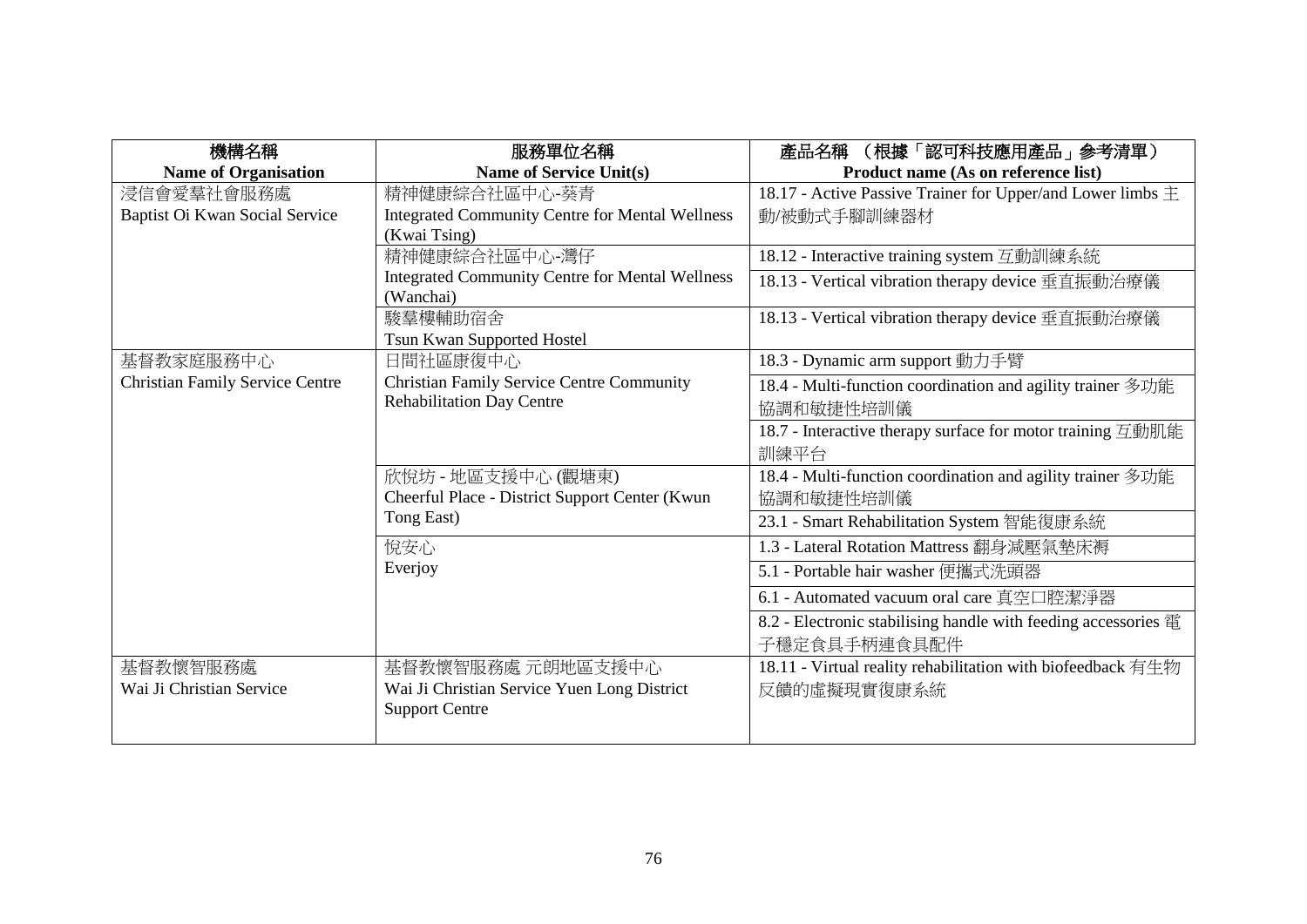| 機構名稱                        | 服務單位名稱                                            | (根據「認可科技應用產品」参考清單)<br>產品名稱                                     |
|-----------------------------|---------------------------------------------------|----------------------------------------------------------------|
| <b>Name of Organisation</b> | <b>Name of Service Unit(s)</b>                    | Product name (As on reference list)                            |
| 基督教懷智服務處                    | 基督教懷智服務處 安定中心及宿舍(日間展能中                            | 18.17 - Active Passive Trainer for Upper-and Lower limbs $\pm$ |
| Wai Ji Christian Service    | 心                                                 | 動-被動式手腳訓練器材                                                    |
|                             | Wai Ji Christian Service Day Activity Centre &    | 18.23 - Virtual Reality-based Rehabilitation System 虛擬實境       |
|                             | Hostel at On Ting (Day Activity Centre)           | 康復訓練系統                                                         |
|                             | 基督教懷智服務處 南山中心                                     | 18.23 - Virtual Reality-based Rehabilitation System 虛擬實境       |
|                             | Wai Ji Christian Service Nam Shan Day Activity    | 康復訓練系統                                                         |
|                             | Centre                                            |                                                                |
|                             | 基督教懷智服務處 將軍澳綜合復康服務中心                              | 18.13 - Vertical vibration therapy device 垂直振動治療儀              |
|                             | Wai Ji Christian Service Tseung Kwan O Integrated |                                                                |
|                             | <b>Rehabilitation Services Centre</b>             |                                                                |
|                             | 基督教懷智服務處 寶林中心及宿舍(日間展能中                            | 18.11 - Virtual reality rehabilitation with biofeedback 有生物    |
|                             | 心                                                 | 反饋的虛擬現實復康系統                                                    |
|                             | Wai Ji Christian Service Po Lam Day Activity      |                                                                |
|                             | Centre and Hostel (Day Activity Centre)           |                                                                |
|                             | 基督教懷智服務處元州工場                                      | 18.11 - Virtual reality rehabilitation with biofeedback 有生物    |
|                             | Wai Ji Christian Service Un Chau Sheltered        | 反饋的虛擬現實復康系統                                                    |
|                             | Workshop                                          |                                                                |
|                             | 基督教懷智服務處元州宿舍                                      | 12.3 - Electric Raiser 電動站立換尿片機                                |
|                             | Wai Ji Christian Service Un Chau Hostel           | 14.1 - Bedside infrared alarm system 床邊紅外線監察系統                 |
|                             |                                                   | 18.17 - Active Passive Trainer for Upper-and Lower limbs $\pm$ |
|                             |                                                   | 動-被動式手腳訓練器材                                                    |
|                             | 基督教懷智服務處白普理田景中心及宿舍(宿舍)                            | 18.11 - Virtual reality rehabilitation with biofeedback 有生物    |
|                             | Wai Ji Christian Service Bradbury Tin King Centre | 反饋的虛擬現實復康系統                                                    |
|                             | & Hostel (Hostel)                                 | 9.3 - Toilet seat lift up 輔助坐廁器                                |
|                             |                                                   |                                                                |
|                             |                                                   |                                                                |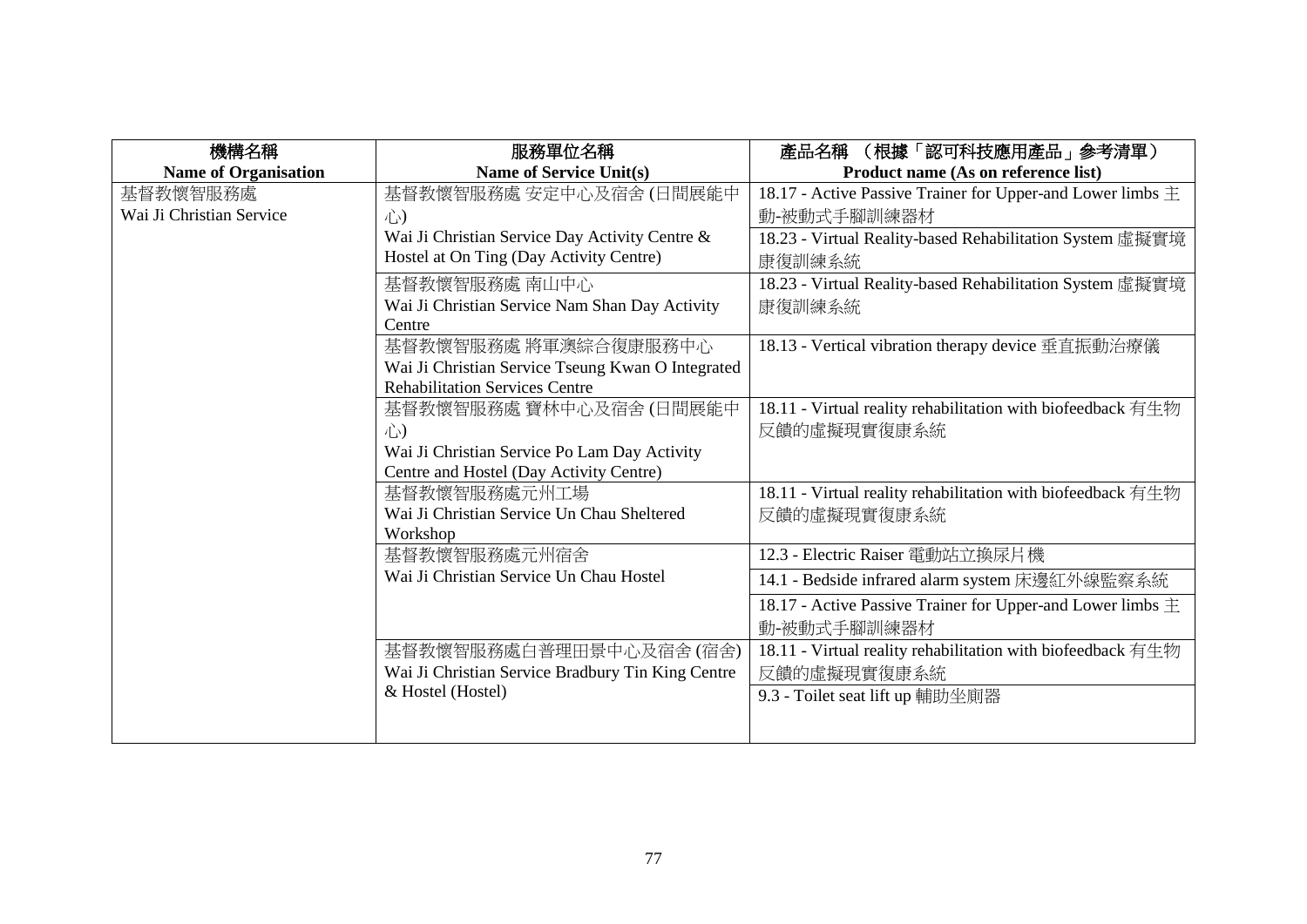| 機構名稱                            | 服務單位名稱                                             | (根據「認可科技應用產品」 参考清單)<br>產品名稱                               |
|---------------------------------|----------------------------------------------------|-----------------------------------------------------------|
| <b>Name of Organisation</b>     | <b>Name of Service Unit(s)</b>                     | Product name (As on reference list)                       |
| 基督教靈實協會                         | 靈實坑口護理院                                            | 18.25 - The biofeedback system that provides Dysphasia's  |
| Haven of Hope Christian Service | Haven of Hope Hang Hau Care & Attention Home       | patient training and swallowing function training 為失語症患   |
|                                 | for Severely Disabled                              | 者和有吞嚥功能障礙的患者提供生物反饋式的吞嚥功能訓                                 |
|                                 |                                                    | 練                                                         |
|                                 |                                                    | 19.3 - Companion robot 陪伴機械人                              |
| 循道衛理楊震社會服務處                     | 牽晴計劃-嚴重肢體傷殘人士綜合支援服務計劃                              | 18.3 - Dynamic arm support 動力手臂                           |
| Yang Memorial Methodist Social  | Rehabilitation Service Division-Integrated Support |                                                           |
| Service                         | Service for Persons with Severe Physical           |                                                           |
|                                 | <b>Disabilities</b>                                |                                                           |
|                                 | 鯉魚門晋朗綜合復康服務中心 (HMMH)                               | 13.1 - Electric- assisted stair climbing wheelchair 電動爬樓梯 |
|                                 | Lei Yue Mun Integrated Rehabilitation Services     | 輪椅                                                        |
|                                 | Centre (HMMH)                                      | 18.14 - Treadmill for gait and walking training 提供步態-步    |
|                                 |                                                    | 行訓練的跑步機                                                   |
|                                 |                                                    | 18.23 - Virtual Reality-based Rehabilitation System 虛擬實境  |
|                                 |                                                    | 康復訓練系統                                                    |
|                                 | 鯉魚門晋朗綜合復康服務中心 (HSPH)                               | 13.1 - Electric- assisted stair climbing wheelchair 電動爬樓梯 |
|                                 | Lei Yue Mun Integrated Rehabilitation Services     | 輪椅                                                        |
|                                 | Centre (HSPH)                                      | 18.14 - Treadmill for gait and walking training 提供步態-步    |
|                                 |                                                    | 行訓練的跑步機                                                   |
|                                 |                                                    | 18.23 - Virtual Reality-based Rehabilitation System 虛擬實境  |
|                                 |                                                    | 康復訓練系統                                                    |
|                                 | 鯉魚門晋朗綜合復康服務中心 (綜合職業康復服                             | 13.1 - Electric- assisted stair climbing wheelchair 電動爬樓梯 |
|                                 | 務中心)                                               | 輪椅                                                        |
|                                 | Lei Yue Mun Integrated Rehabilitation Services     |                                                           |
|                                 | Centre (Integrated Vocational Rehabilitation       |                                                           |
|                                 | Services Centre)                                   |                                                           |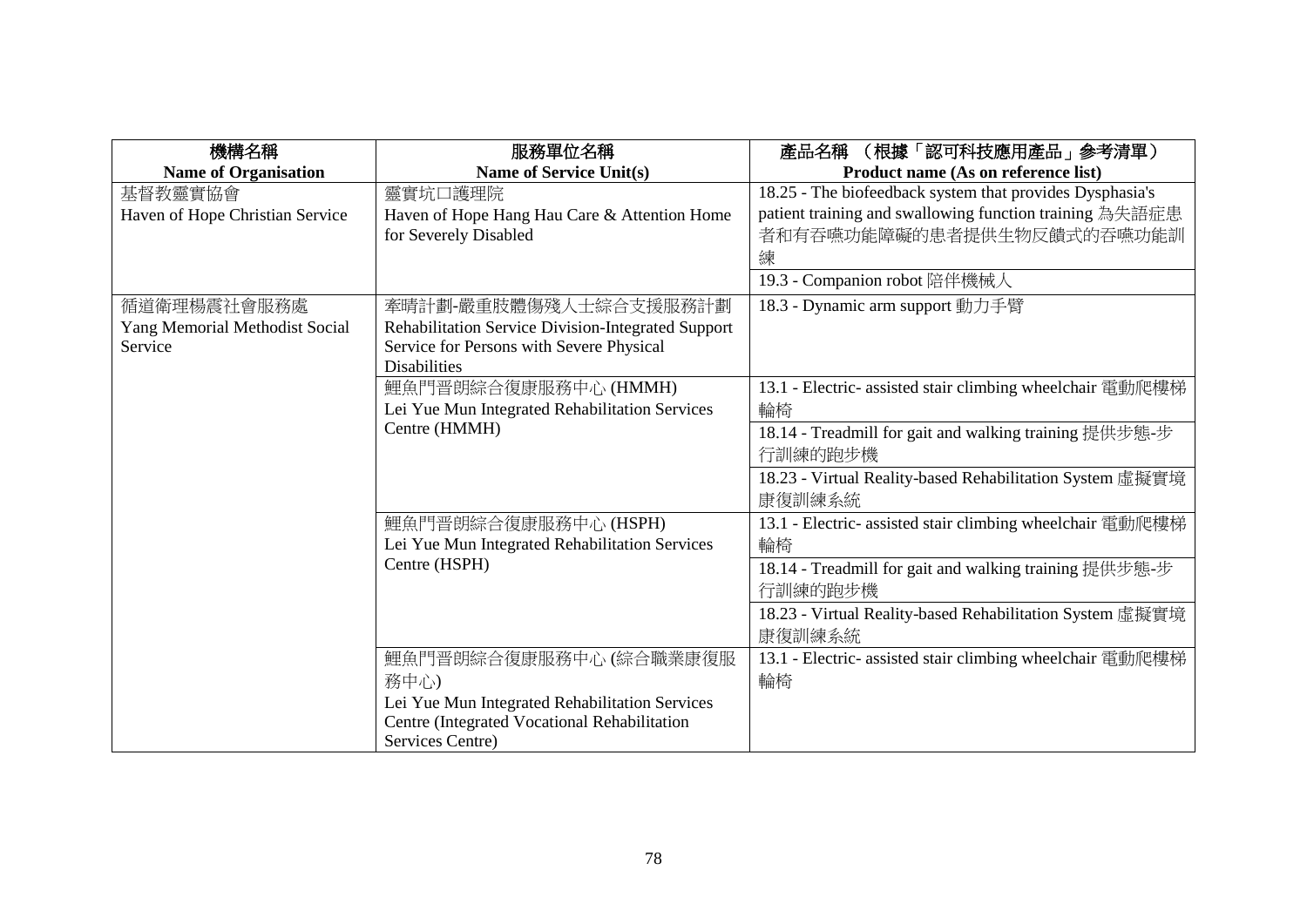| 機構名稱                                | 服務單位名稱                                         | (根據「認可科技應用產品」参考清單)<br>產品名稱                               |
|-------------------------------------|------------------------------------------------|----------------------------------------------------------|
| <b>Name of Organisation</b>         | <b>Name of Service Unit(s)</b>                 | Product name (As on reference list)                      |
| 循道衛理楊震社會服務處                         | 鯉魚門晋朗綜合復康服務中心 (綜合職業康復服                         | 18.14 - Treadmill for gait and walking training 提供步態-步   |
| Yang Memorial Methodist Social      | 務中心)                                           | 行訓練的跑步機                                                  |
| Service                             | Lei Yue Mun Integrated Rehabilitation Services | 18.23 - Virtual Reality-based Rehabilitation System 虛擬實境 |
|                                     | Centre (Integrated Vocational Rehabilitation   | 康復訓練系統                                                   |
|                                     | Services Centre)                               |                                                          |
| 新生精神康復會                             | 山景宿舍                                           | 20.1 - Body composition analyser 身體成分分析儀                 |
| New Life Psychiatric Rehabilitation | Shan King Halfway House                        | 20.2 - Device for early screening, early identification, |
| Association                         |                                                | assessment and monitoring 早期篩查, 早期識別, 評估和                |
|                                     |                                                | 監測的裝置                                                    |
|                                     | 天悅宿舍                                           | 20.1 - Body composition analyser 身體成分分析儀                 |
|                                     | Tin Yuet Halfway House                         | 20.2 - Device for early screening, early identification, |
|                                     |                                                | assessment and monitoring 早期篩查, 早期識別, 評估和                |
|                                     |                                                | 監測的裝置                                                    |
|                                     | 屯門長期護理院                                        | 12.2 - Electric climber 樓梯機                              |
|                                     | Tuen Mun Long Stay Care Home                   | 18.12 - Interactive training system 互動訓練系統               |
|                                     |                                                | 18.16 - Balance training system 平衡訓練系統                   |
|                                     |                                                | 18.3 - Dynamic arm support 動力手臂                          |
|                                     |                                                | 20.1 - Body composition analyser 身體成分分析儀                 |
|                                     | 田景庇護工場                                         | 17.1 - Smart Management 智能管理資料系統                         |
|                                     | Tin King Sheltered Workshop                    | 20.1 - Body composition analyser 身體成分分析儀                 |
|                                     | 田景宿舍                                           | 9.2 - Smart toilet seat 智能廁板                             |
|                                     | <b>Tin King Hostel</b>                         | 9.3 - Toilet seat lift up 輔助坐廁器                          |
|                                     | 石排灣綜合培訓中心                                      | 17.1 - Smart Management 智能管理資料系統                         |
|                                     | Shek Pai Wan Integrated Work Centre            | 18.2 - Smart table/ Smart floor/ Smart projector 智能桌/智能  |
|                                     |                                                | 地板/智能投影儀                                                 |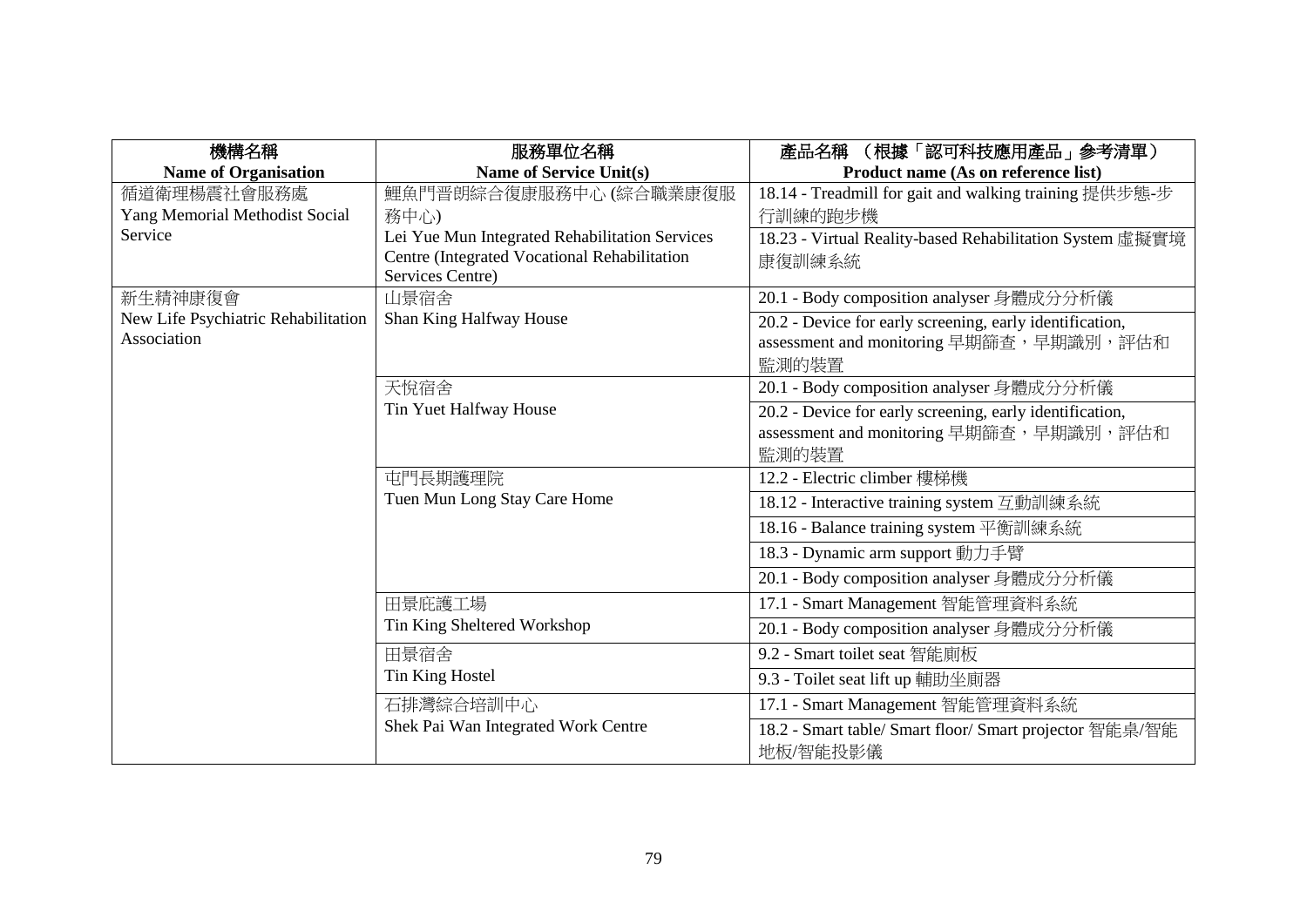| 機構名稱                                | 服務單位名稱                                | (根據「認可科技應用產品」參考清單)<br>產品名稱                               |
|-------------------------------------|---------------------------------------|----------------------------------------------------------|
| <b>Name of Organisation</b>         | <b>Name of Service Unit(s)</b>        | Product name (As on reference list)                      |
| 新生精神康復會                             | 石籬宿舍                                  | 20.1 - Body composition analyser 身體成分分析儀                 |
| New Life Psychiatric Rehabilitation | Shek Lei Halfway House                | 20.2 - Device for early screening, early identification, |
| Association                         |                                       | assessment and monitoring 早期篩查, 早期識別, 評估和                |
|                                     |                                       | 監測的裝置                                                    |
|                                     | 竹園宿舍                                  | 20.1 - Body composition analyser 身體成分分析儀                 |
|                                     | Chuk Yuen Halfway House               | 20.2 - Device for early screening, early identification, |
|                                     |                                       | assessment and monitoring 早期篩查, 早期識別, 評估和                |
|                                     |                                       | 監測的裝置                                                    |
|                                     | 利東宿舍                                  | 20.1 - Body composition analyser 身體成分分析儀                 |
|                                     | Lei Tung Halfway House                | 20.2 - Device for early screening, early identification, |
|                                     |                                       | assessment and monitoring 早期篩查, 早期識別, 評估和                |
|                                     |                                       | 監測的裝置                                                    |
|                                     | 思悅園(I)                                | 20.1 - Body composition analyser 身體成分分析儀                 |
|                                     | Joyous Place (I)                      | 20.2 - Device for early screening, early identification, |
|                                     |                                       | assessment and monitoring 早期篩查, 早期識別, 評估和                |
|                                     |                                       | 監測的裝置                                                    |
|                                     | 博康宿舍                                  | 20.1 - Body composition analyser 身體成分分析儀                 |
|                                     | Pok Hong Halfway House                | 20.2 - Device for early screening, early identification, |
|                                     |                                       | assessment and monitoring 早期篩查, 早期識別, 評估和                |
|                                     |                                       | 監測的裝置                                                    |
|                                     | 新生會大樓庇護工場                             | 18.12 - Interactive training system 互動訓練系統               |
|                                     | New Life Building Sheltered Workshop  | 18.2 - Smart table/ Smart floor/ Smart projector 智能桌/智能  |
|                                     |                                       | 地板/智能投影儀                                                 |
|                                     | 新生會大樓長期護理院                            | 12.1 - Robotic transfer aid 機械轉移輔具                       |
|                                     | New Life Building Long Stay Care Home | 15.1 - Smart anti- wandering solution 智能防遊走解決方案          |
|                                     |                                       |                                                          |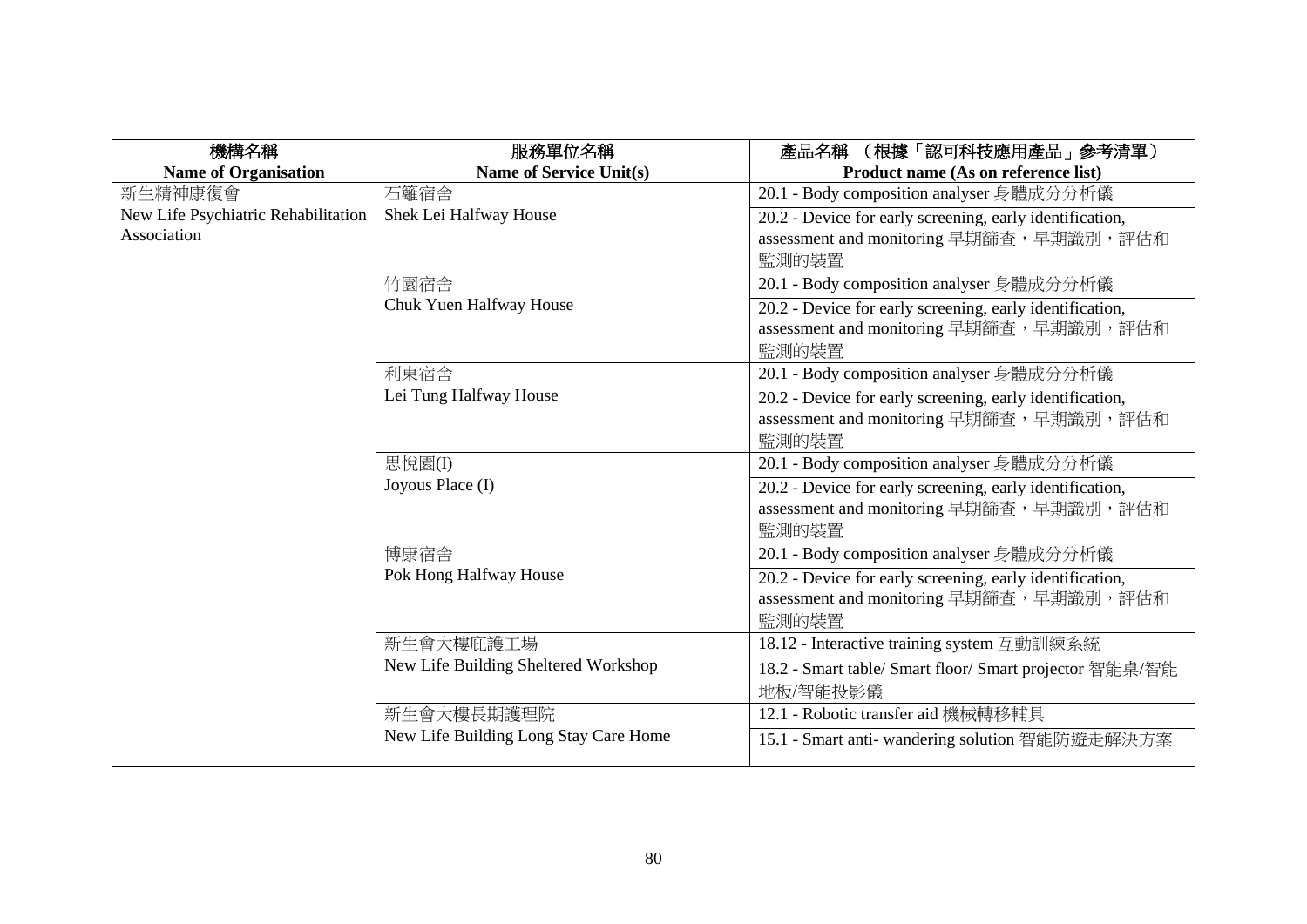| 機構名稱                                | 服務單位名稱                                | (根據「認可科技應用產品」參考清單)<br>產品名稱                                                                                     |
|-------------------------------------|---------------------------------------|----------------------------------------------------------------------------------------------------------------|
| <b>Name of Organisation</b>         | <b>Name of Service Unit(s)</b>        | Product name (As on reference list)                                                                            |
| 新生精神康復會                             | 新生會大樓宿舍(I)                            | 20.1 - Body composition analyser 身體成分分析儀                                                                       |
| New Life Psychiatric Rehabilitation | New Life Building Halfway House (I)   |                                                                                                                |
| Association                         |                                       | 20.2 - Device for early screening, early identification,<br>assessment and monitoring 早期篩查, 早期識別, 評估和<br>監測的裝置 |
|                                     | 新生會大樓宿舍(II)                           | 20.1 - Body composition analyser 身體成分分析儀                                                                       |
|                                     | New Life Building Halfway House (II)  | 20.2 - Device for early screening, early identification,<br>assessment and monitoring 早期篩查, 早期識別, 評估和<br>監測的裝置 |
|                                     | 新生會大樓宿舍(III)                          | 20.1 - Body composition analyser 身體成分分析儀                                                                       |
|                                     | New Life Building Halfway House (III) | 20.2 - Device for early screening, early identification,<br>assessment and monitoring 早期篩查, 早期識別, 評估和<br>監測的裝置 |
|                                     | 新生農場                                  | 17.1 - Smart Management 智能管理資料系統                                                                               |
|                                     | New Life Farm Sheltered Workshop      | 18.12 - Interactive training system 互動訓練系統                                                                     |
|                                     | 新生銀禧宿舍<br>New Life Jubilee Hostel     | 18.23 - Virtual Reality-based Rehabilitation System 虛擬實境<br>康復訓練系統                                             |
|                                     |                                       | 22.1 - Smart Sensors 智能感應器                                                                                     |
|                                     |                                       | 6.1 - Automated vacuum oral care 真空口腔潔淨器                                                                       |
|                                     |                                       | 9.3 - Toilet seat lift up 輔助坐廁器                                                                                |
|                                     | 新翠宿舍                                  | 20.1 - Body composition analyser 身體成分分析儀                                                                       |
|                                     | Sun Chui Halfway House                | 20.2 - Device for early screening, early identification,<br>assessment and monitoring 早期篩查, 早期識別, 評估和<br>監測的裝置 |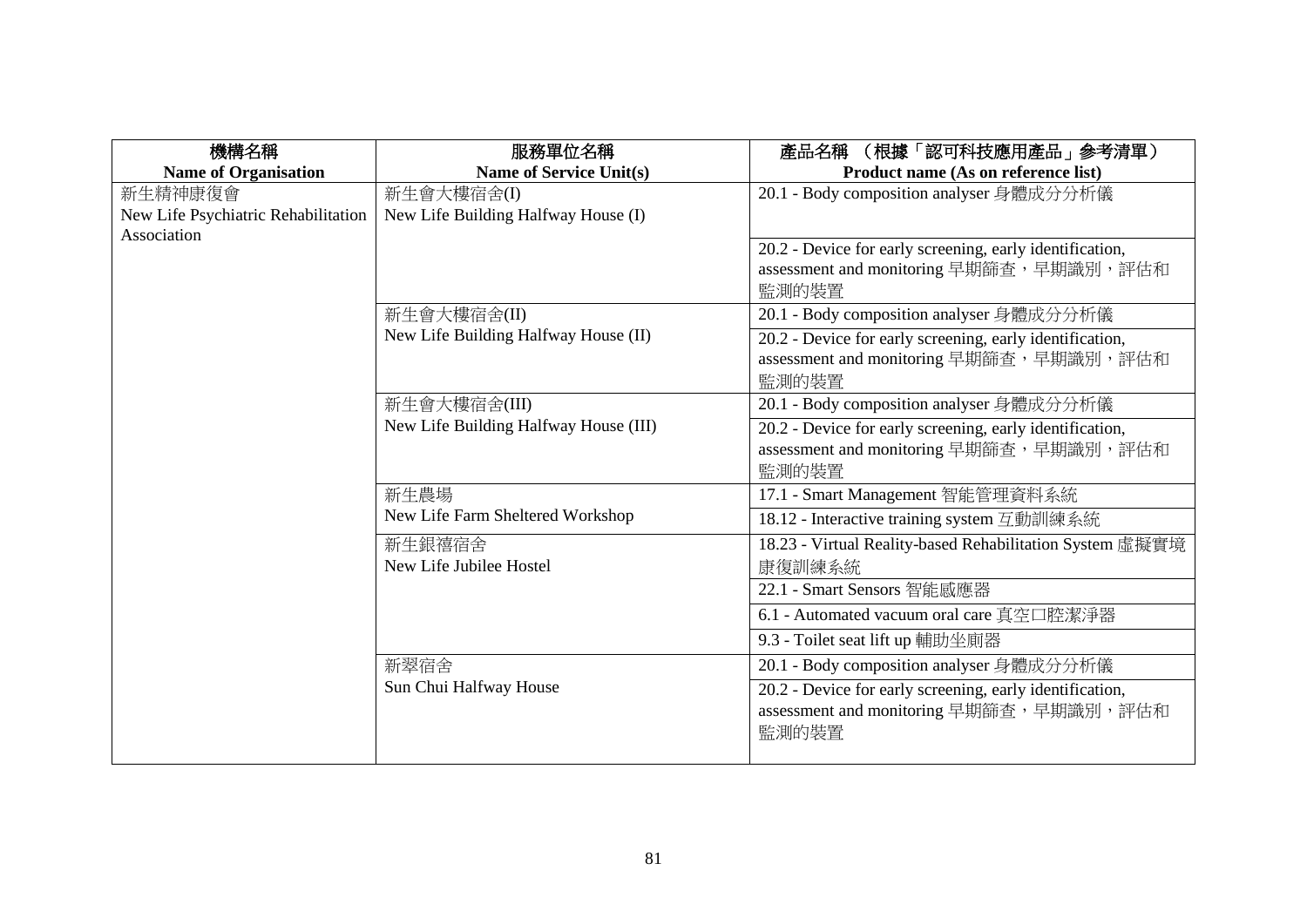| 機構名稱                                | 服務單位名稱                                                                     | (根據「認可科技應用產品」 参考清單)<br>產品名稱                                    |
|-------------------------------------|----------------------------------------------------------------------------|----------------------------------------------------------------|
| <b>Name of Organisation</b>         | <b>Name of Service Unit(s)</b>                                             | Product name (As on reference list)                            |
| 新生精神康復會                             | 葵盛庇護工場                                                                     | 17.1 - Smart Management 智能管理資料系統                               |
| New Life Psychiatric Rehabilitation | Kwai Shing Sheltered Workshop                                              | 18.23 - Virtual Reality-based Rehabilitation System 虛擬實境       |
| Association                         |                                                                            | 康復訓練系統                                                         |
| 新生精神康復會                             | 賽馬會農舍                                                                      | 20.1 - Body composition analyser 身體成分分析儀                       |
| New Life Psychiatric Rehabilitation | Jockey Club Farm House                                                     | 20.2 - Device for early screening, early identification,       |
| Association                         |                                                                            | assessment and monitoring 早期篩查, 早期識別, 評估和<br>監測的裝置             |
| 聖雅各福群會                              | 朗逸居及朗逸綜合服務隊 (宿舍服務)                                                         | 18.15 - Gait and walking trainer 步態和步行訓練儀                      |
| St. James' Settlement               | Sunny Residence and Sunny Integrated Service<br>Team (Residential Service) | 19.1 - Multi-sensory therapy system 多感官治療系統                    |
|                                     | 復康服務社交康樂中心                                                                 | 20.1 - Body composition analyser 身體成分分析儀                       |
|                                     | Social & Recreational Centre Rehabilitation                                |                                                                |
|                                     | <b>Services</b>                                                            |                                                                |
|                                     | 跑馬地綜合服務隊                                                                   | 10.2 - Stimulated exercise system 模擬運動系統                       |
|                                     | Happy Valley Integrated Service Team                                       | 18.16 - Balance training system 平衡訓練系統                         |
|                                     |                                                                            | 18.17 - Active Passive Trainer for Upper-and Lower limbs $\pm$ |
|                                     |                                                                            | 動-被動式手腳訓練器材                                                    |
|                                     | 雅聚天地~地區支援中心                                                                | 10.2 - Stimulated exercise system 模擬運動系統                       |
|                                     | <b>WENET Club - District Support Centre</b>                                | 18.12 - Interactive training system 互動訓練系統                     |
|                                     |                                                                            | 18.16 - Balance training system 平衡訓練系統                         |
|                                     |                                                                            | 18.17 - Active Passive Trainer for Upper-and Lower limbs $\pm$ |
|                                     |                                                                            | 動-被動式手腳訓練器材                                                    |
|                                     | 聖雅各福群會復康服務 忻悅綜合職業服務中心                                                      | 12.3 - Electric Raiser 電動站立換尿片機                                |
|                                     | Delightful Integrated Vocational Rehabilitation                            |                                                                |
|                                     | <b>Services Centre</b>                                                     |                                                                |
|                                     |                                                                            |                                                                |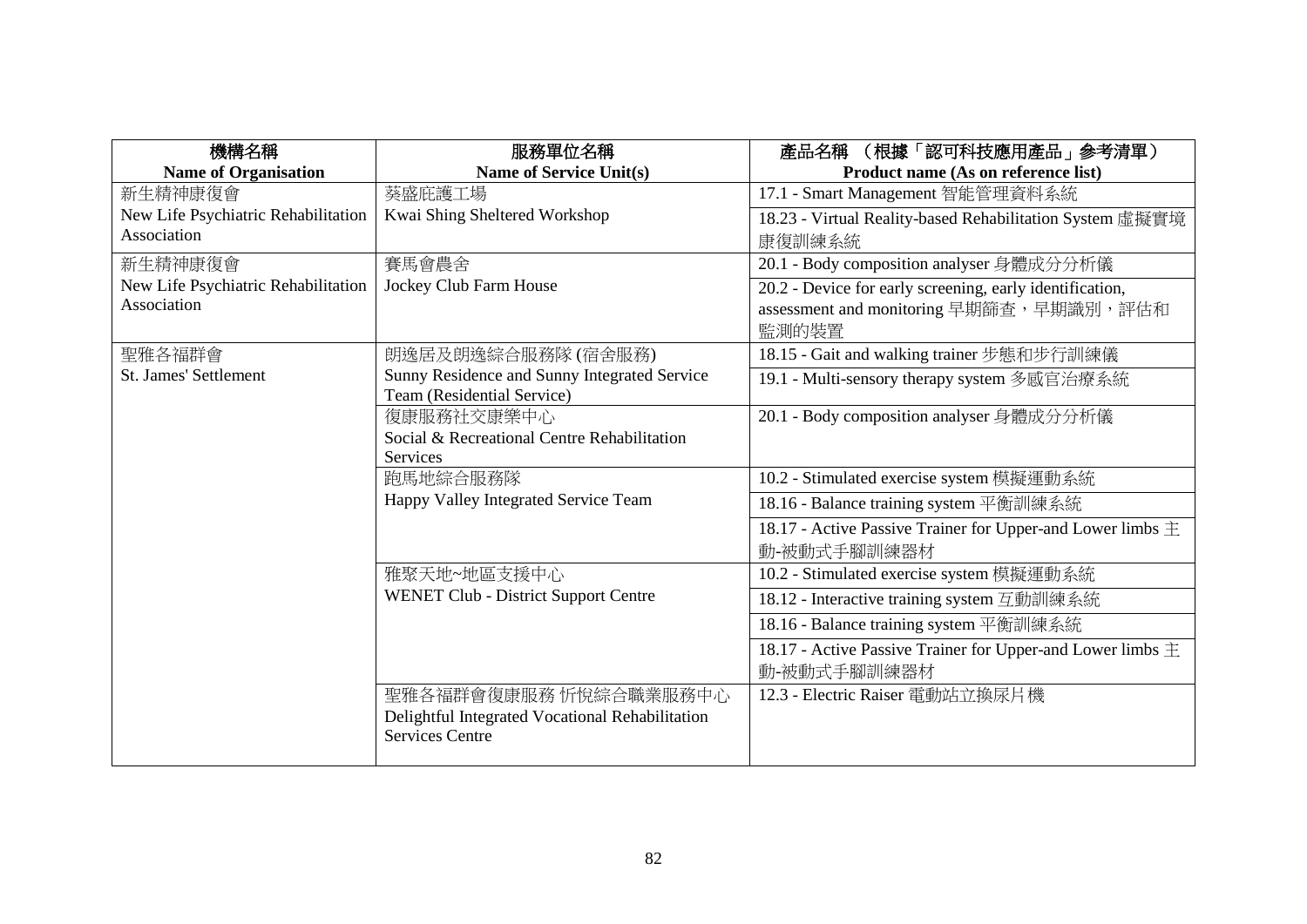| 機構名稱                            | 服務單位名稱                                       | (根據「認可科技應用產品」 参考清單)<br>產品名稱                                      |
|---------------------------------|----------------------------------------------|------------------------------------------------------------------|
| <b>Name of Organisation</b>     | Name of Service Unit(s)                      | Product name (As on reference list)                              |
| 聖雅各福群會                          | 聖雅各福群會復康服務忻明居                                | 10.2 - Stimulated exercise system 模擬運動系統                         |
| St. James' Settlement           | <b>Blissful Residence</b>                    | 12.3 - Electric Raiser 電動站立換尿片機                                  |
|                                 |                                              | 17.1 - Smart Management 智能管理資料系統                                 |
|                                 |                                              | 18.1 - Pressure assessment system 壓力測試系統                         |
|                                 | 聖雅各福群會復康服務悅明居                                | 18.12 - Interactive training system 互動訓練系統                       |
|                                 | <b>Cheerful Residence</b>                    | 18.16 - Balance training system 平衡訓練系統                           |
|                                 |                                              | 18.17 - Active Passive Trainer for Upper-and Lower limbs $\pm$   |
|                                 |                                              | 動-被動式手腳訓練器材                                                      |
|                                 | 賽馬會力行工場+伍威權彩虹工作室                             | 19.3 - Companion robot 陪伴機械人                                     |
|                                 | Jockey Club Endeavour Workshop + Albert Wu   |                                                                  |
|                                 | Rainbow Workshop                             |                                                                  |
|                                 | 賽馬會灣仔綜合服務隊                                   | 18.14 - Treadmill for gait and walking training 提供步態-步           |
|                                 | Jockey Club Wan Chai Integrated Service Team | 行訓練的跑步機                                                          |
|                                 |                                              | 18.15 - Gait and walking trainer 步態和步行訓練儀                        |
| 葵康居                             | 葵康居                                          | 2.1 - Tilt-in-space-height adjustable commode- shower chair      |
| Kwai Tsing Rehabilitation Home  | Kwai Tsing Rehabilitation Home               | 可傾斜-可調較高度的便椅-淋浴椅                                                 |
| 樂智協會有限公司                        | 樂智大窩口青年中心                                    | 18.2 - Smart table- Smart floor- Smart projector 智能桌-智能          |
| Lok Chi Association Limited     | Lok Chi Tai Wo Hau Youth Centre              | 地板-智能投影儀                                                         |
|                                 | 樂智藍田青年中心                                     | 18.2 - Smart table- Smart floor- Smart projector 智能桌-智能          |
|                                 | Lok Chi Lam Tin Youth Centre                 | 地板-智能投影儀                                                         |
| 鄰舍輔導會                           | 鄰舍輔導會大興宿舍                                    | 13.2 - Electric push and brake aid- Electric assisted rear wheel |
| The Neighbourhood Advice-Action | The Neighbourhood Advice-Action Council Tai  | for wheelchair 輪椅電動助推器/輔助推動輪                                     |
| Council                         | <b>Hing Hostel</b>                           | 18.2 - Smart table/ Smart floor/ Smart projector 智能桌/智能          |
|                                 |                                              | 地板/智能投影儀                                                         |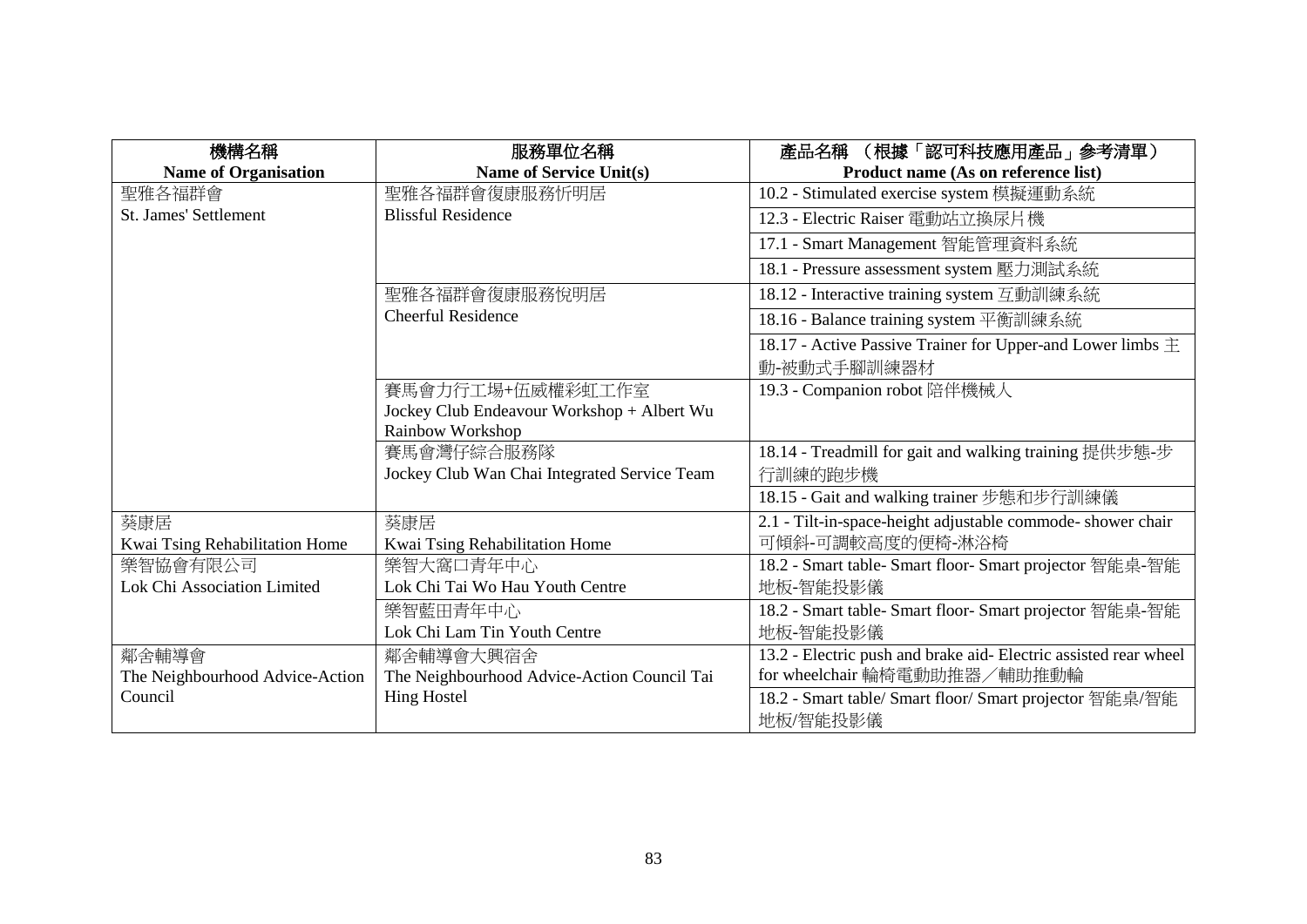| 機構名稱                            | 服務單位名稱                                         | (根據「認可科技應用產品」参考清單)<br>產品名稱                                       |
|---------------------------------|------------------------------------------------|------------------------------------------------------------------|
| <b>Name of Organisation</b>     | <b>Name of Service Unit(s)</b>                 | Product name (As on reference list)                              |
| 鄰舍輔導會                           | 鄰舍輔導會友愛展能中心暨宿舍(宿舍)                             | 13.2 - Electric push and brake aid- Electric assisted rear wheel |
| The Neighbourhood Advice-Action | The Neighbourhood Advice-Action Council Yau Oi | for wheelchair 輪椅電動助推器/輔助推動輪                                     |
| Council                         | Day Activity Centre Cum Hostel (Hostel)        |                                                                  |
|                                 | 鄰舍輔導會伴航家顧服務計劃                                  | 13.2 - Electric push and brake aid- Electric assisted rear wheel |
|                                 | The Neighbourhood Advice-Action Council        | for wheelchair 輪椅電動助推器/輔助推動輪                                     |
|                                 | Together Home Care Service for Persons with    |                                                                  |
|                                 | <b>Severe Disabilities</b>                     |                                                                  |
|                                 | 鄰舍輔導會怡欣山莊 - 怡欣綜合就業中心                           | 11.1 - Eye tracking technological communication system 眼動        |
|                                 | The Neighbourhood Advice-Action Council        | 追蹤技術通信系統                                                         |
|                                 | Harmony Manor - Integrated Vocational          |                                                                  |
|                                 | <b>Rehabilitation Services Centre</b>          | 23.1 - Smart Rehabilitation System 智能復康系統                        |
|                                 |                                                |                                                                  |
|                                 |                                                |                                                                  |
|                                 | 鄰舍輔導會怡欣山莊 - 怡欣綜合發展中心                           | 18.4 - Multi-function coordination and agility trainer 多功能       |
|                                 | The Neighbourhood Advice-Action Council        | 協調和敏捷性培訓儀                                                        |
|                                 | Harmony Manor - Day Activity Centre            |                                                                  |
|                                 | 鄰舍輔導會怡欣山莊 - 欣悅居                                | 18.8 - Smart Glove 智能手套                                          |
|                                 | The Neighbourhood Advice-Action Council        |                                                                  |
|                                 | Harmony Manor - Joyful Court                   |                                                                  |
|                                 | 鄰舍輔導會怡欣山莊 - 朗欣居                                | 18.23 - Virtual Reality-based Rehabilitation System 虛擬實境         |
|                                 | The Neighbourhood Advice-Action Council        | 康復訓練系統                                                           |
|                                 | Harmony Manor - Delight Court                  |                                                                  |
|                                 | 鄰舍輔導會怡欣山莊 - 晴怡居                                | 18.17 - Active Passive Trainer for Upper-and Lower limbs $\pm$   |
|                                 | The Neighbourhood Advice-Action Council        | 動-被動式手腳訓練器材                                                      |
|                                 | Harmony Manor - Sunny Court                    |                                                                  |
|                                 | 鄰舍輔導會怡欣山莊 - 雅怡居                                | 18.12 - Interactive training system 互動訓練系統                       |
|                                 | The Neighbourhood Advice-Action Council        |                                                                  |
|                                 | Harmony Manor - Scenic Court                   |                                                                  |